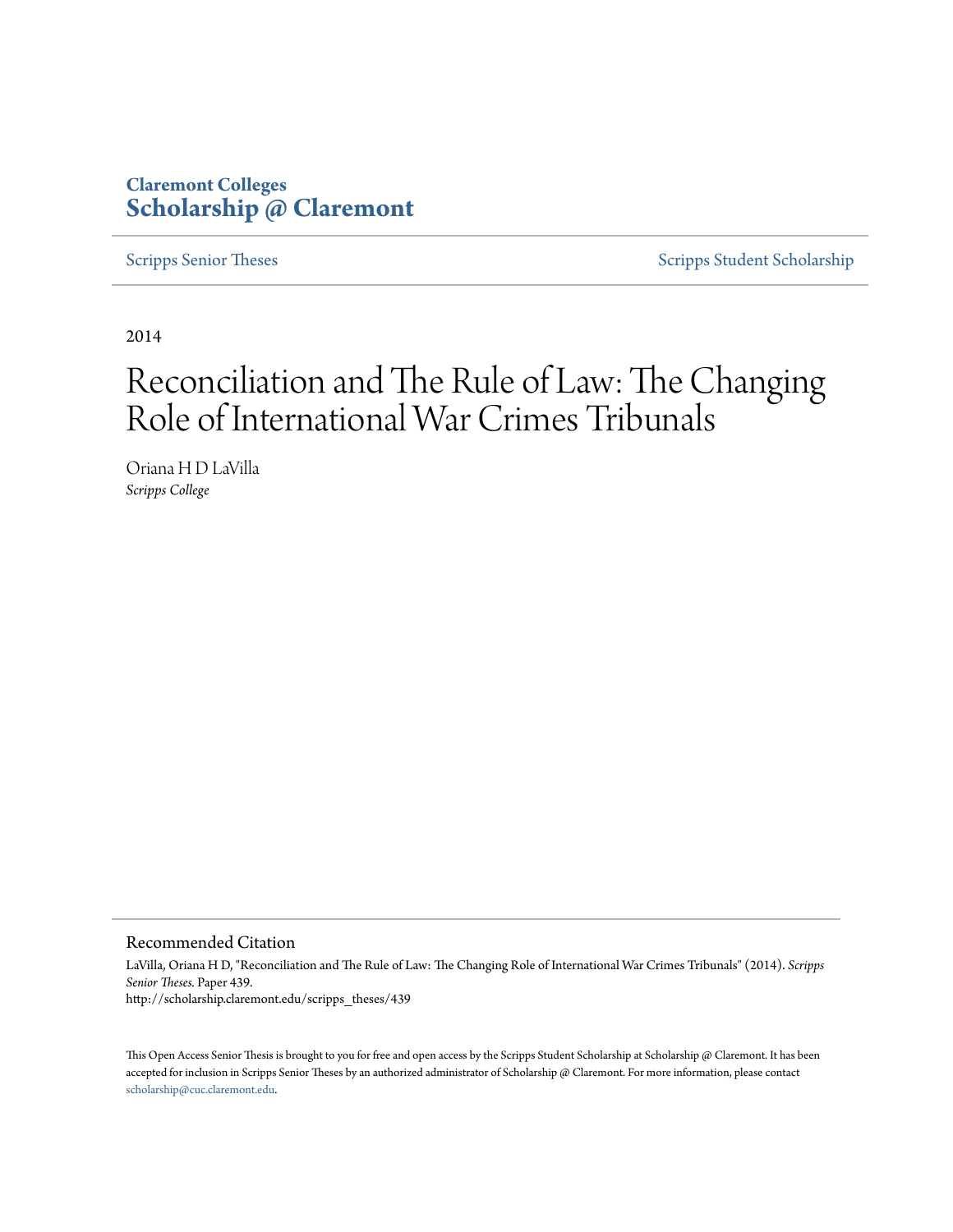## **RECONCILIATION AND THE RULE OF LAW: THE CHANGING ROLE OF INTERNATIONAL WAR CRIMES TRIBUNALS**

# **A CASE STUDY OF THE INTERNATIONAL MILITARY TRIBUNAL (IMT) AT NUREMBERG AND THE INTERNATIONAL CRIMINAL TRIBUNAL FOR THE FORMER YUGOSLAVIA (ICTY)**

by

**ORIANA H. D. LAVILLA**

# **SUBMITTED TO SCRIPPS COLLEGE IN PARTIAL FULFILLMENT OF THE DEGREE OF BACHELOR OF ARTS**

# **PROFESSOR ANDREWS, SCRIPPS COLLEGE PROFESSOR HADDAD, POMONA COLLEGE**

**APRIL 25, 2014**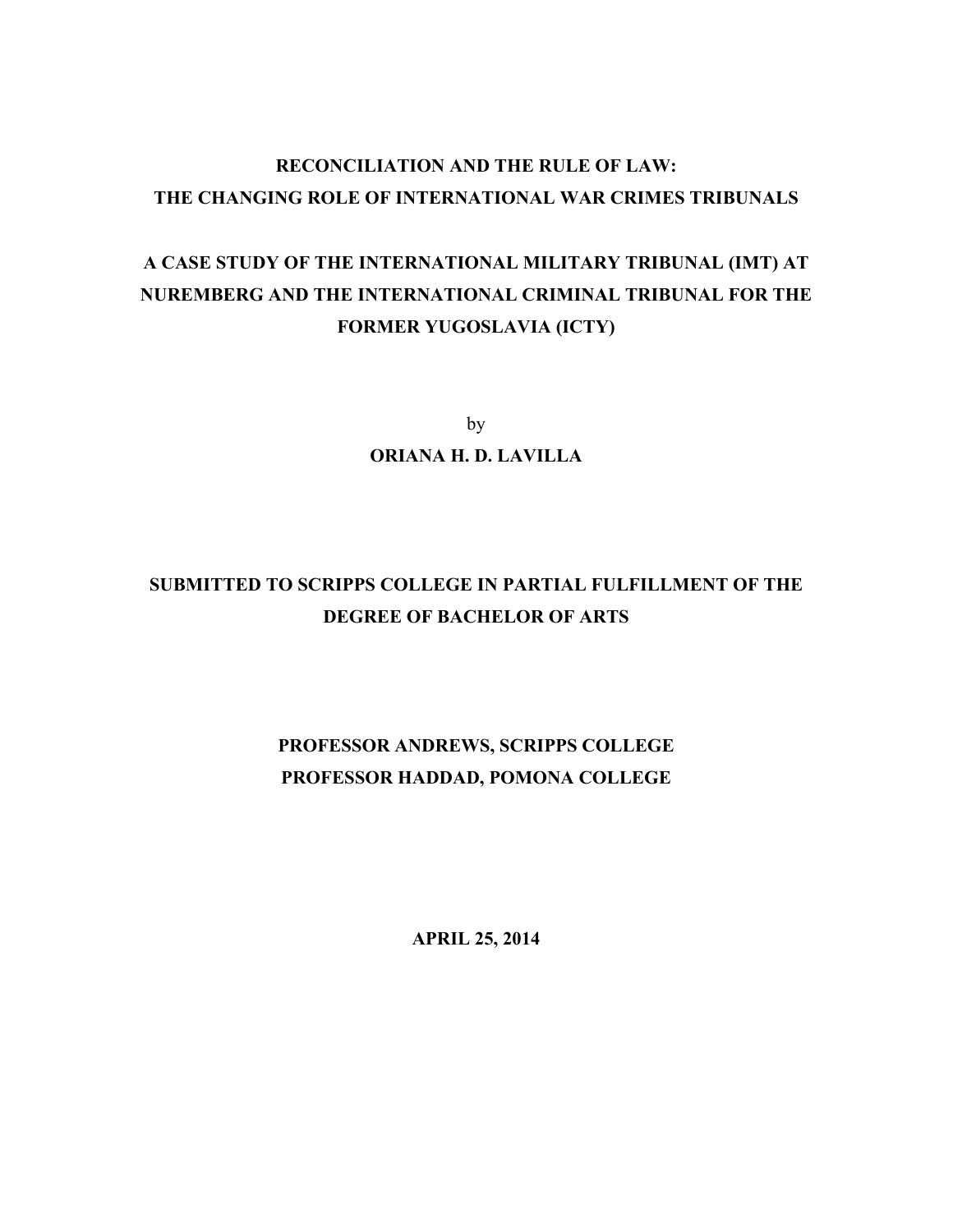### **TABLE OF CONTENTS**

| Chapter 1: International War Crimes Tribunals: An Introduction3  |  |
|------------------------------------------------------------------|--|
|                                                                  |  |
|                                                                  |  |
|                                                                  |  |
|                                                                  |  |
|                                                                  |  |
| Chapter 2: Comparing the Nuremberg tribunal and the ICTY22       |  |
|                                                                  |  |
|                                                                  |  |
|                                                                  |  |
| A Fundamental Change: The Tribunals' Territorial Jurisdiction 40 |  |
|                                                                  |  |
|                                                                  |  |
|                                                                  |  |
|                                                                  |  |
|                                                                  |  |
|                                                                  |  |
|                                                                  |  |
|                                                                  |  |
|                                                                  |  |
|                                                                  |  |
|                                                                  |  |
|                                                                  |  |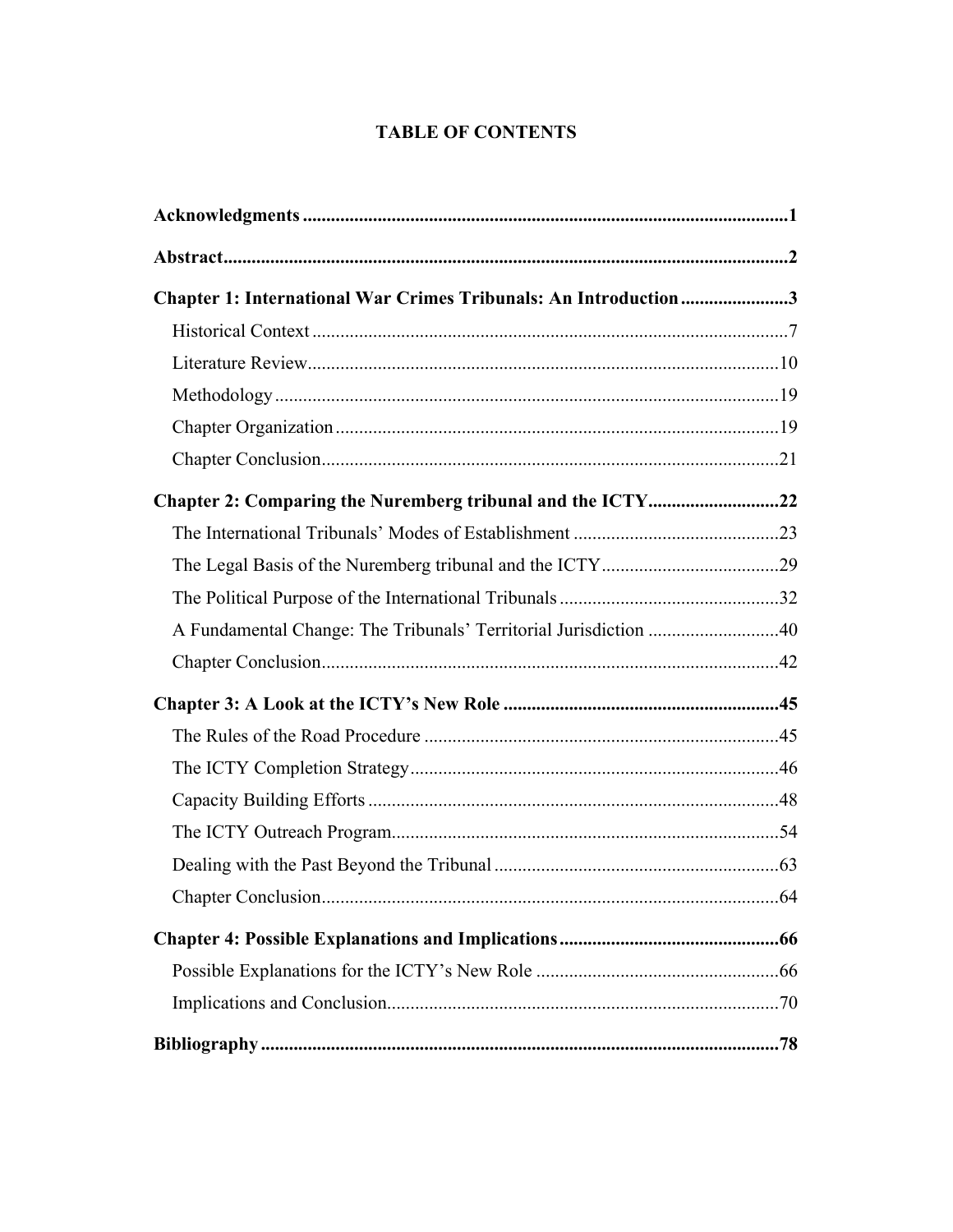### **Acknowledgments**

I would like to thank my readers, Professor David Andrews and Professor Heidi Haddad, for their constant assistance, guidance, and support over the course of the semester. In addition, I would like to thank my parents for their endless support and mentorship throughout the writing and editing process. Finally, I would like to recognize my close friends for their continual encouragement and support throughout the semester.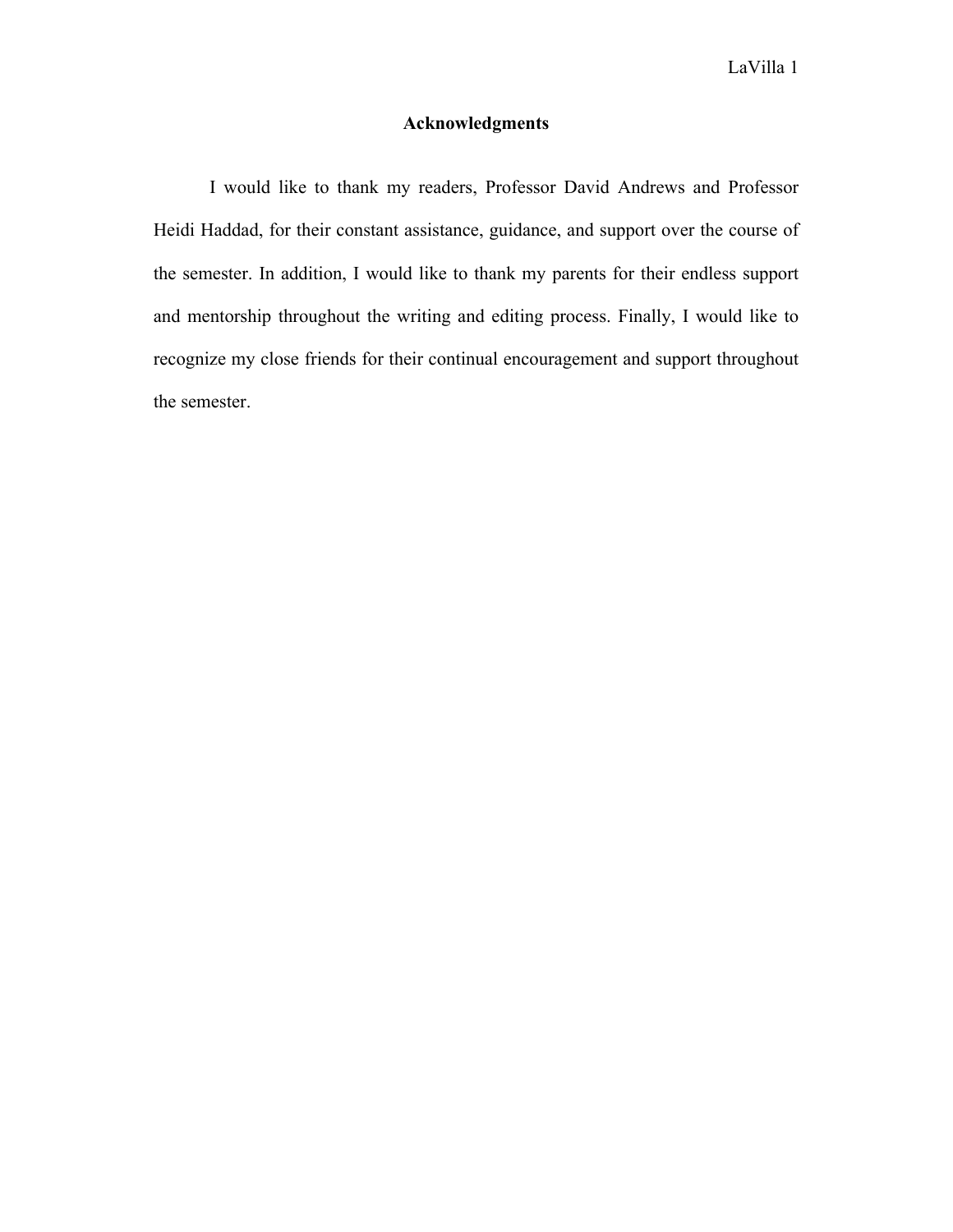#### **Abstract**

This thesis explores the relationship between international war crimes tribunals and peacebuilding in post-conflict societies. The aim of the present study was to examine how the role and function of international tribunals has changed since the establishment of the Nuremberg tribunal in the early years after World War II. Due to the evolving nature of international law and the international criminal legal system, international tribunals have become increasingly recognized as an integral component of peacebuilding processes in the aftermath of conflict. As the first international tribunal mandated to restore international peace and security, the International Criminal Tribunal for the former Yugoslavia (ICTY) set a new precedent for international tribunals. Beginning with its establishment, there appeared to be a new trend of using international judicial mechanisms to promote peace and reconciliation in the aftermath of conflict. One important element of change was the increased tendency of international tribunals to engage in public outreach and help build the capacity of national justice sector institutions. As the first international tribunal to succeed the Nuremberg and Tokyo tribunals and the first UN tribunal of its kind, the ICTY has shown the extent to which international tribunals facilitate societal reconciliation is, and will be, understood within the context of the legacies they leave behind. Institutions such as the ICTY will not be judged solely on the merits of the ideals on which they were established, but instead on their concrete successes in the domestic arena and their ability to fortify domestic judicial capacity.

*Keywords:* Rule of Law, Peacebuilding, Reconciliation, Outreach, International Tribunals, Transitional Justice, and Capacity-Building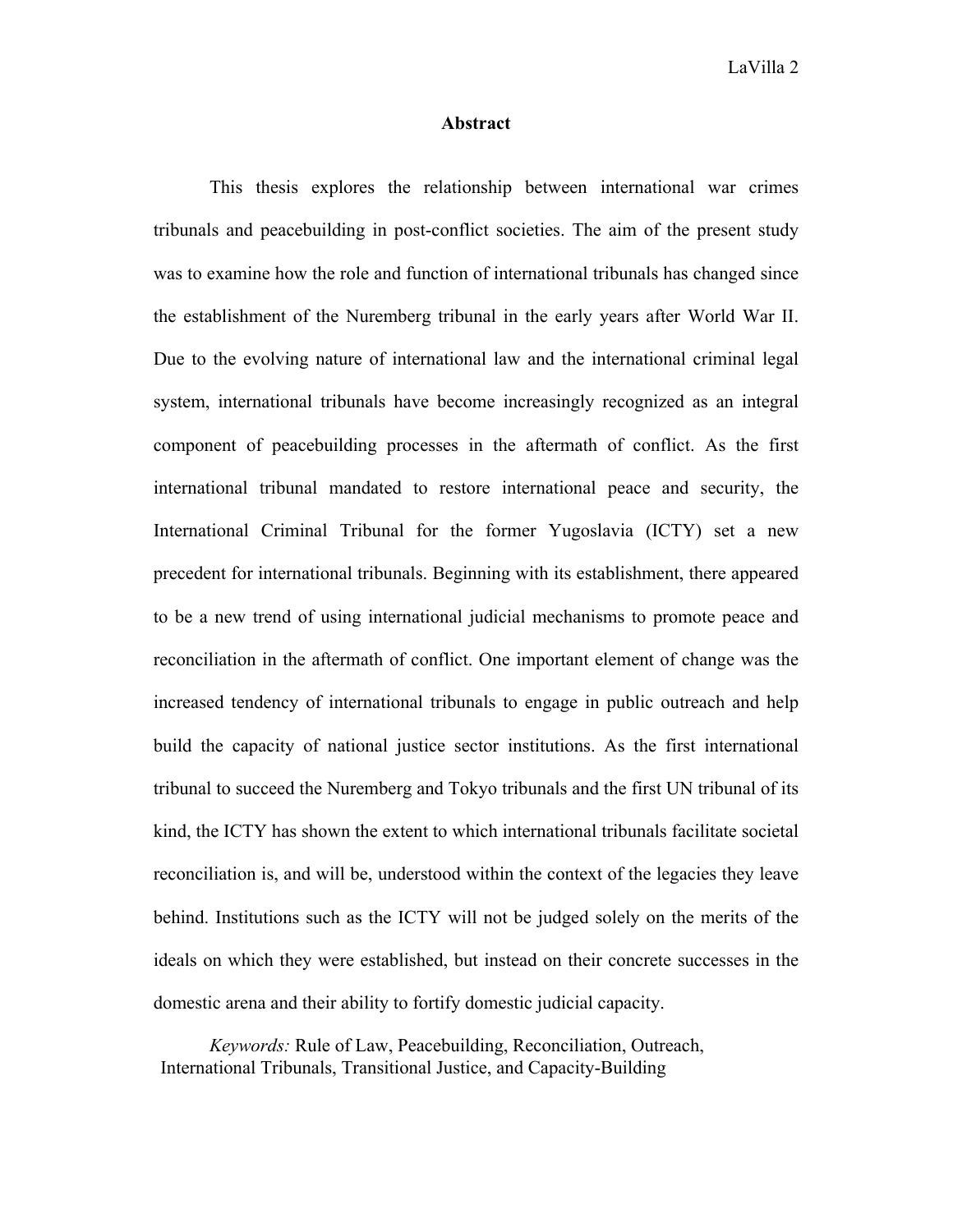#### **Chapter 1: International War Crimes Tribunals: An Introduction**

In 1992, conflict engulfed the multi-ethnic republic of Bosnia and Herzegovina (BiH). It became the site of deadly warfare and the target of ethnic cleansing. <sup>1</sup> From 1992-95, grave crimes against humanity, violations of human rights, and genocide were committed in  $\text{BiH}$ .<sup>2</sup> The conflict claimed the lives of an estimated 100,000 people and forced another two million people, more than half the republic's population, to flee their homes.<sup>3</sup> On May 25, 1993, United Nations Security Council (UNSC) Resolution 827 established the International Criminal Tribunal for the former Yugoslavia (ICTY) to bring to justice those persons responsible for these serious violations of international humanitarian law in the region of the former Yugoslavia since 1991. 4

The ICTY was the first international tribunal to succeed the Nuremberg and Tokyo tribunals established in the aftermath of World War II. As the "genesis of international criminal law and enforcement" the Nuremberg and Tokyo tribunals provided the foundation for the creation of the ICTY in 1993 and the International Criminal Tribunal for Rwanda (ICTR) in  $1994<sup>5</sup>$  Due to the evolution of international law and the international criminal legal system, international tribunals have become increasingly recognized as an integral component of peacebuilding in post-conflict societies. As the first international tribunal mandated to restore international peace

 $<sup>1</sup>$  The systemic elimination of one ethnic or religious group by another ethnic or</sup> religious group or groups from a region or society as by forced emigration, deportation, or genocide.

<sup>2</sup> Jelena Subotic, *Hijacked Justice: Dealing with the Past in the Balkans* (Ithaca: Cornell University, 2009), 123.

<sup>3</sup> "The Conflicts," *ICTY*, n.d., http://www.icty.org/sid/322.

<sup>4</sup> Lara J. Nettelfield, *Courting Democracy in Bosnia and Herzegovina* (Cambridge University Press, 2010), 3.

<sup>5</sup> Rachel Kerr and Eirin Mobekk, *Peace and Justice: Seeking Accountability After War* (Cambridge: Polity Press, 2007), 18.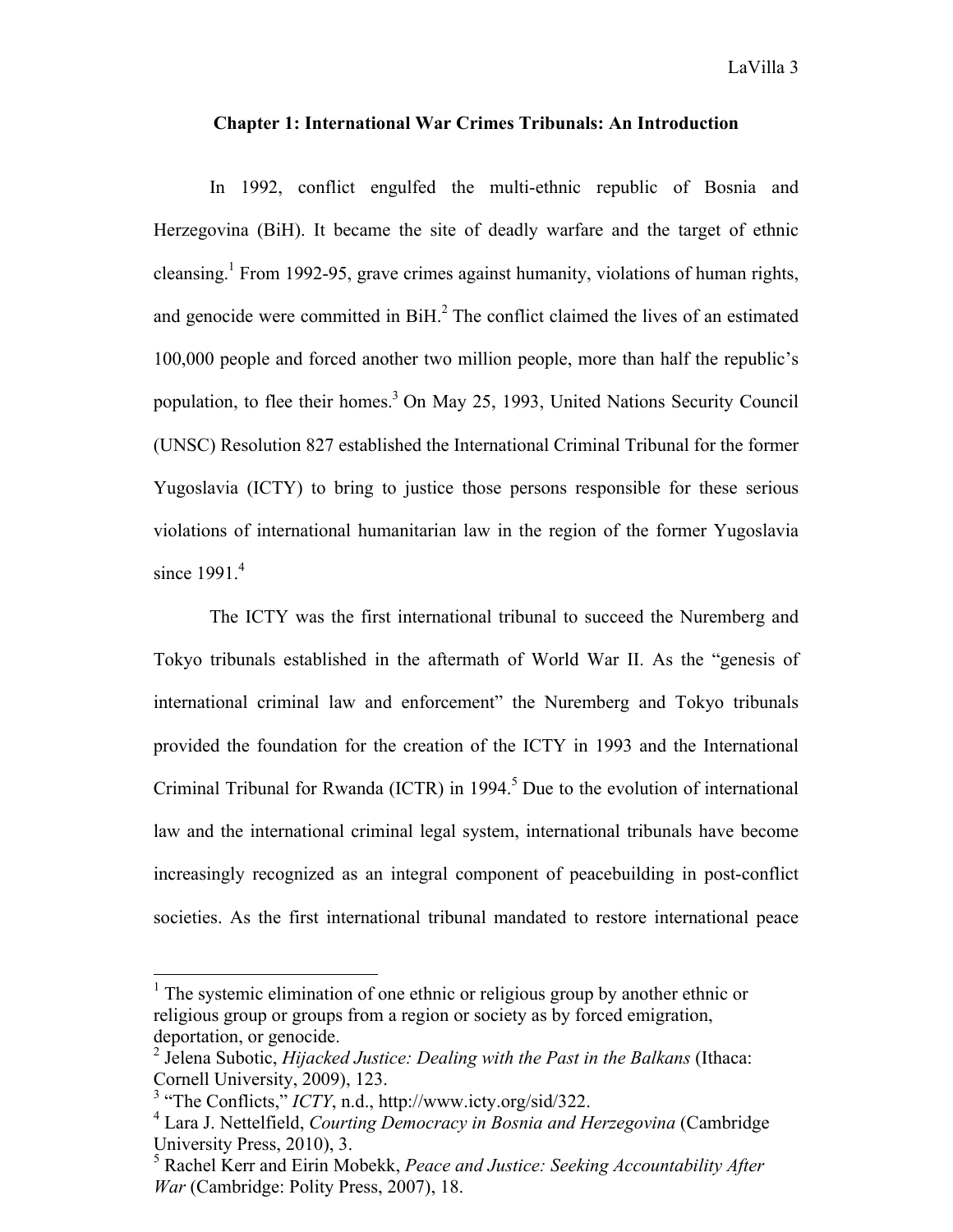and security, the ICTY set a new precedent for international tribunals. Beginning with its establishment, there appeared to be a new emphasis on using international judicial mechanisms to promote peace and reconciliation in the aftermath of conflict. One important element of change was the increased tendency of international tribunals to engage in public outreach and help build the capacity of national justice sector institutions. In this regard, promotion of the rule of law, institution building, and reconciliation has evolved out of the ICTY's work.

Following the end of WWII and the establishment of the Nuremberg and Tokyo tribunals, international humanitarian and human rights law expanded. Important conventions were agreed upon including the UN Genocide Convention of 1948, the Universal Declaration of Human Rights of 1948, the Geneva Conventions of 1949 and Additional Protocols of  $1977<sup>6</sup>$  These developments in international law laid the foundation for transitional justice, a set of "judicial and non-judicial mechanisms aimed at dealing with the legacy of large-scale abuses of human rights and/or violations of international humanitarian law."7 During the late 1980s and early 1990s transitional justice emerged in response to political events taking place in Latin America and Eastern Europe focusing more on abuses of human rights.<sup>8</sup> Following the end of the Cold War in 1991, the intervention of outside actors in situations, previously "deemed beyond the purview of an outside entity," significantly increased.<sup>9</sup> Peace operations became more commonplace and their scope expanded, in some instances undertaking projects to build or re-build institutions in post-conflict or

 $<sup>6</sup>$  Ibid., 23.</sup>

 $<sup>7</sup>$  Ibid., 3.</sup>

<sup>8</sup> Aryeh Neier, *The International Human Rights Movement: A History* (Princeton, New Jersey: Princeton University Press, 2012), 259.

<sup>9</sup> Kerr and Mobekk, *Peace and Justice: Seeking Accountability After War*, 1.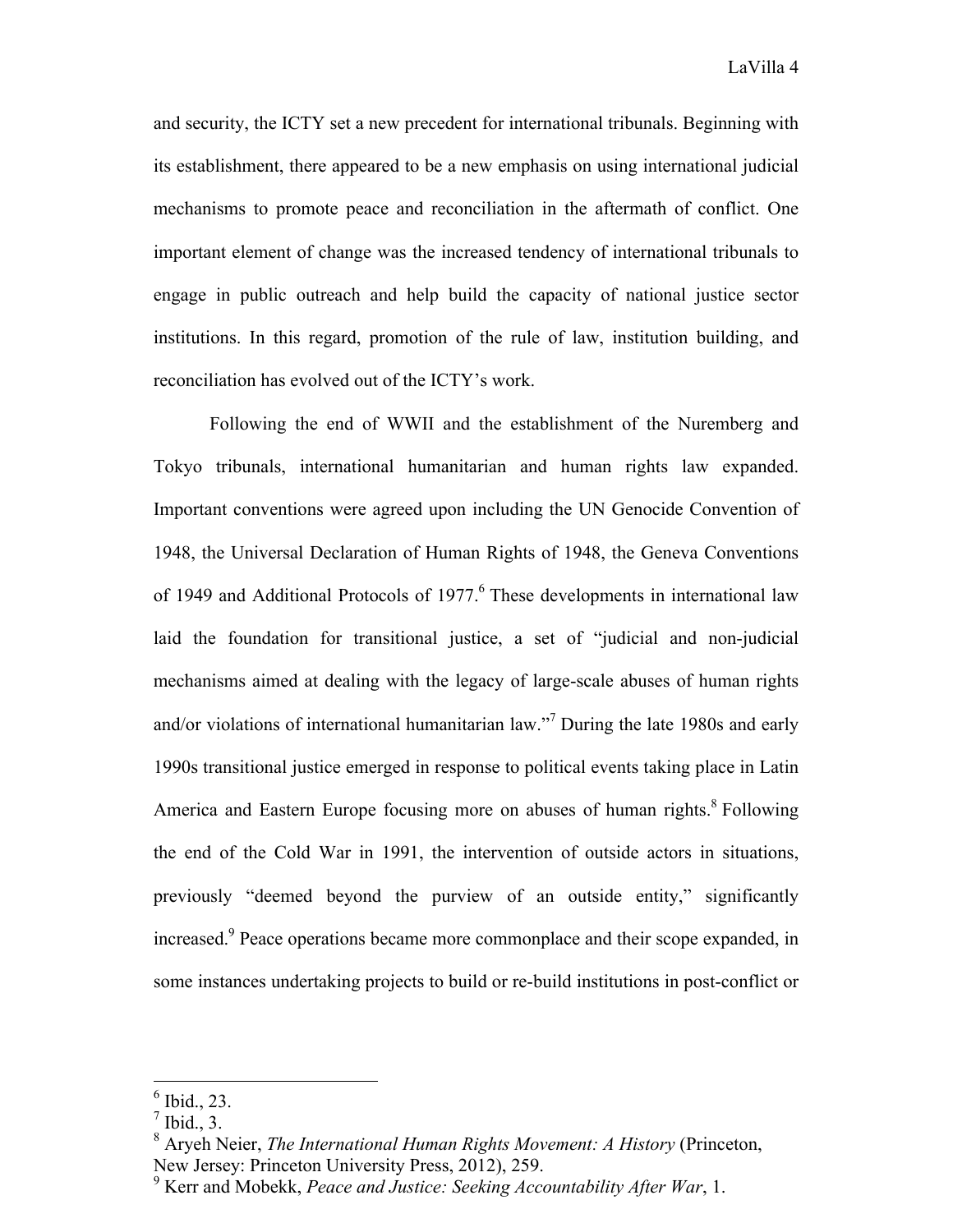failing states.<sup>10</sup> In 1993, the establishment of the ICTY appeared to "signal the advent" of a developing norm of 'international judicial intervention', based on the understanding that justice was a non-negotiable element of sustainable peacebuilding."<sup>11</sup> As international justice has been recognized as "part and parcel of a broader peacebuilding process," courts such as the Yugoslav tribunal have "begun to embrace the idea that justice is not only a tool to fill justice gaps at the domestic level, but an instrument to strengthen domestic justice efforts."<sup>12</sup> In this regard, not only did the ICTY secure accountability for past abuses, it made a direct contribution to increasing the capacity of the region's national courts and informing the local communities of the Tribunal's purpose and work in an effort to facilitate reconciliation in the region.<sup>13</sup>

The aim of the present study is to examine this change in the role and function of international war crimes tribunals since the early years after WWII. In order to understand this new emphasis on public outreach and domestic rule of law capacity building, we can examine the similarities and differences between the ITCY and Nuremburg and how they compare in origin, mandate and execution. Prior to the 1990s, international tribunals did not fall into the category of what was conventionally understood as a tool for peacebuilding. For the sake of clarity, I refer to peacebuilding as "action to identify and support structures which will tend to

 $10$  Ibid.

 $11$  Ibid., 30.

<sup>&</sup>lt;sup>12</sup> Carsten Stahn, "The Future of International Criminal Justice" (presented at the Opening of the Academic Year, Den Haag, Leiden University, 2009), 9, http://media.leidenuniv.nl/legacy/opening-future-of-international-criminal-justicepdf.pdf.

 $13$  For the purpose of this thesis, I will focus on the role and activities of the Nuremberg tribunal and the ICTY.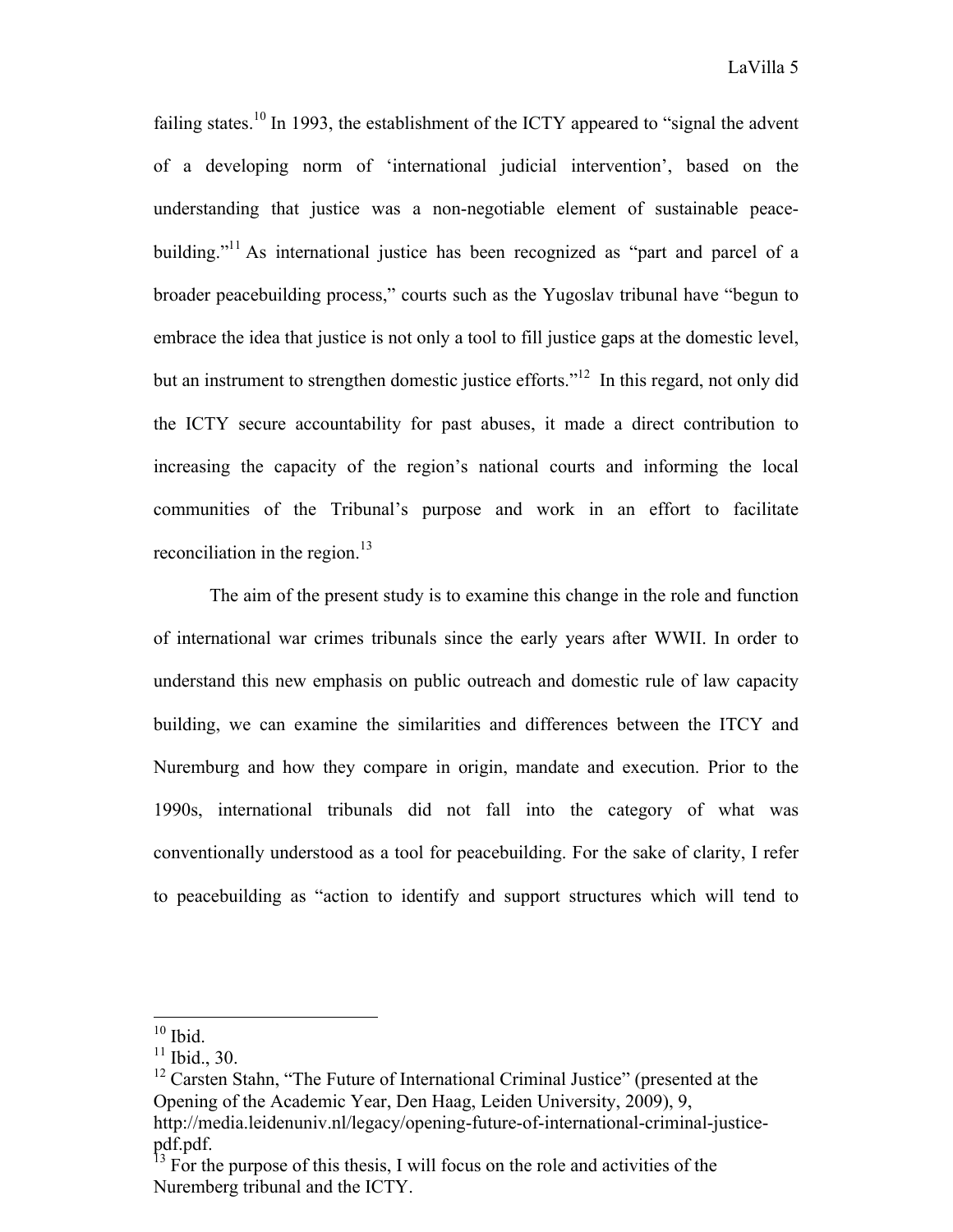strengthen and solidify peace in order to avoid a relapse into conflict."<sup>14</sup> This thesis suggests that the ICTY has played a role in peacebuilding in the region of the former Yugoslavia in the sense that it made a direct contribution to strengthening the rule of law in the region.

As of July 1, 2013, the ICTY has transferred jurisdiction over its cases to a Residual Mechanism. This research arrives at a moment when the ICTY's legacy and role in transitional justice processes is under considerable scrutiny and calls attention to the legacy of the ICTY.<sup>15</sup> The ICTY's overture into peacebuilding is profound. It has major implications for reconciliation on the ground and the role that future international tribunals play in the wake of conflict. Just as the ICTY was predicated on the Nuremberg principles, the ICTY now provides an important model for future judicial intervention in the aftermath of conflict. Although it has received a great deal of criticism, the ICTY gave impetus to the formation of the International Criminal Court (ICC), the first permanent court of its kind.16 The creation of the ICC marked an important step towards global accountability for all, building on the experience of the ICTY and a new legal precedent for universal jurisdiction. Providing a number of 'lessons learned' regarding public outreach and domestic rule of law capacity building, the ICTY continues to be instrumental in the emergence of internationalized

http://www.icty.org/x/file/Outreach/conferences\_pub/naslijedje\_mksj\_sa-zg\_en.pdf.

 <sup>14</sup> UN Secretary-General, *An Agenda for Peace: Preventative Diplomacy, Peacemaking and Peacekeeping: Report of the Secretary-General*, UN Doc A/47/277-S/24111 (June 17, 1992) [hereinafter *An Agenda for Peace*].

<sup>&</sup>lt;sup>15</sup> Nerma Jelacic, Suzana Szabo, and Slavica Kosca-Vrlazic, eds., "Legacy of the ICTY in the Former Yugoslavia Conference Proceedings Sarajevo, 6 November 2012; Zagreb 8 November 2012," trans. Balkan Investigative Reporting Network (BIRN) BiH (ICTY Outreach Programme, 2013),

<sup>16</sup> Kerr and Mobekk, *Peace and Justice: Seeking Accountability After War*, 31.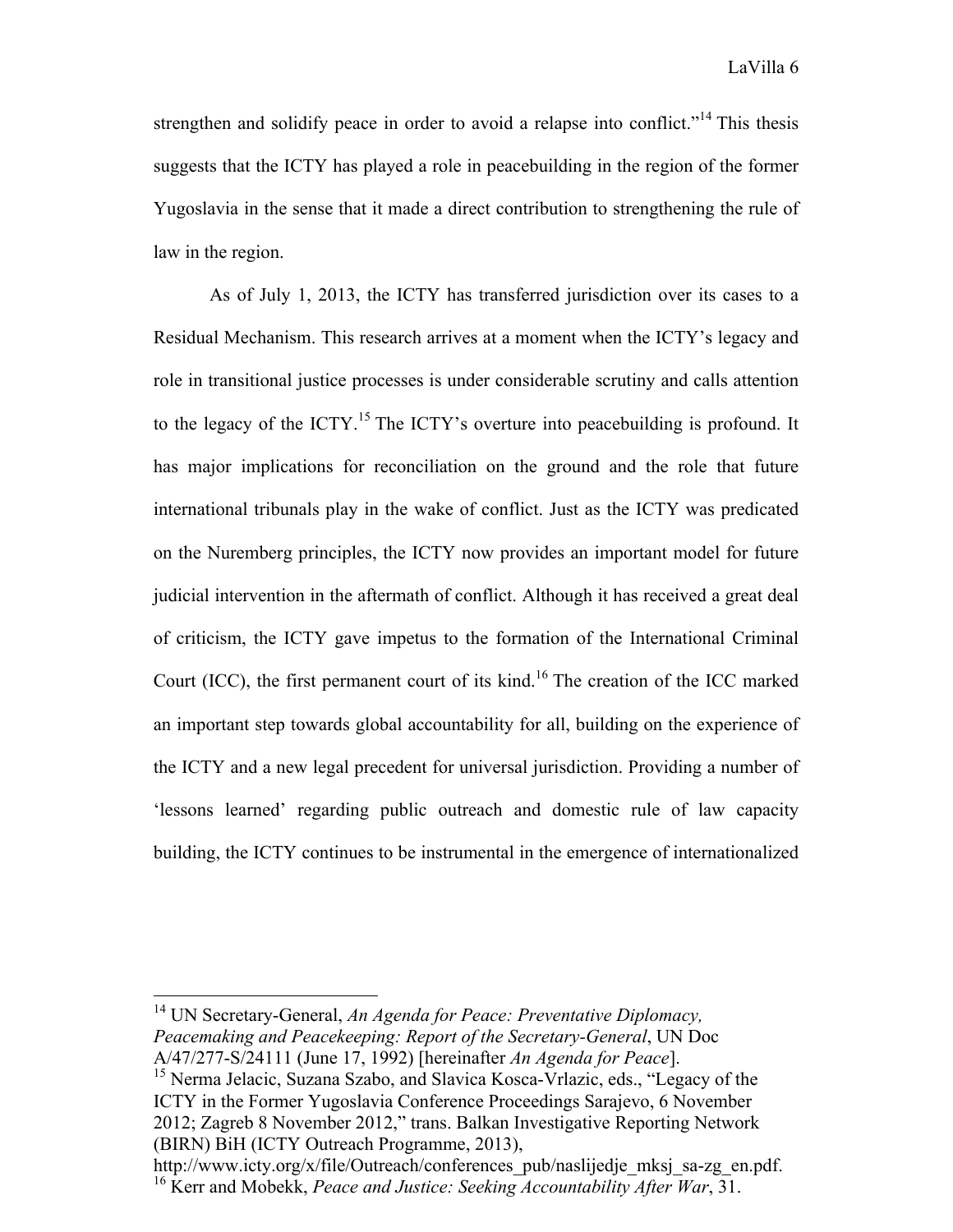and hybrid criminal courts and tribunals, which aim to achieve an even greater degree of coordination and/or integration with domestic courts.<sup>17</sup>

Understanding how the role and function of international tribunals regarding peacebuilding has changed regarding peacebuilding is the first step in understanding why this change has occurred. Furthermore, understanding this change informs the notion of how transitional justice has evolved and will continue to evolve over time. The ICTY has shown that the extent to which international judicial institutions facilitate societal reconciliation is, and will be, understood within the context of the legacies they leave behind. Institutions such as the ICTY will not be judged solely on the merits of the ideals that they were established on, but instead on their concrete successes in the domestic arena and their ability to fortify domestic judicial capacity.

#### **Historical Context**

Prior to the breakup of the former Yugoslavia, Josip Broz Tito held tight control over the ethnic, religious and nationalist groups under the umbrella of a 'greater Yugoslavia.' After Tito's death, relations between the six former Yugoslav republics deteriorated. Politicians began to exploit nationalist rhetoric, pitting Serbs, Croats, and Bosniaks against one another. Prior to the breakup, Bosnia-Herzegovina  $(BiH)$  was an ethnically mixed state. Its three constituent peoples<sup>18</sup> lived together in peace. However, on March 3, 1992, BiH's declaration of independence from the former Yugoslavia elicited a violent response from the Bosnian Serbs. National sentiments mobilized the Bosnian Serbs and Yugoslav National Army (JNA) to partition BiH along ethnic lines, with the ultimate goal of creating a "Greater

 <sup>17</sup> Ibid., 81.

<sup>&</sup>lt;sup>18</sup> Bosniaks, Croats, and Serbs.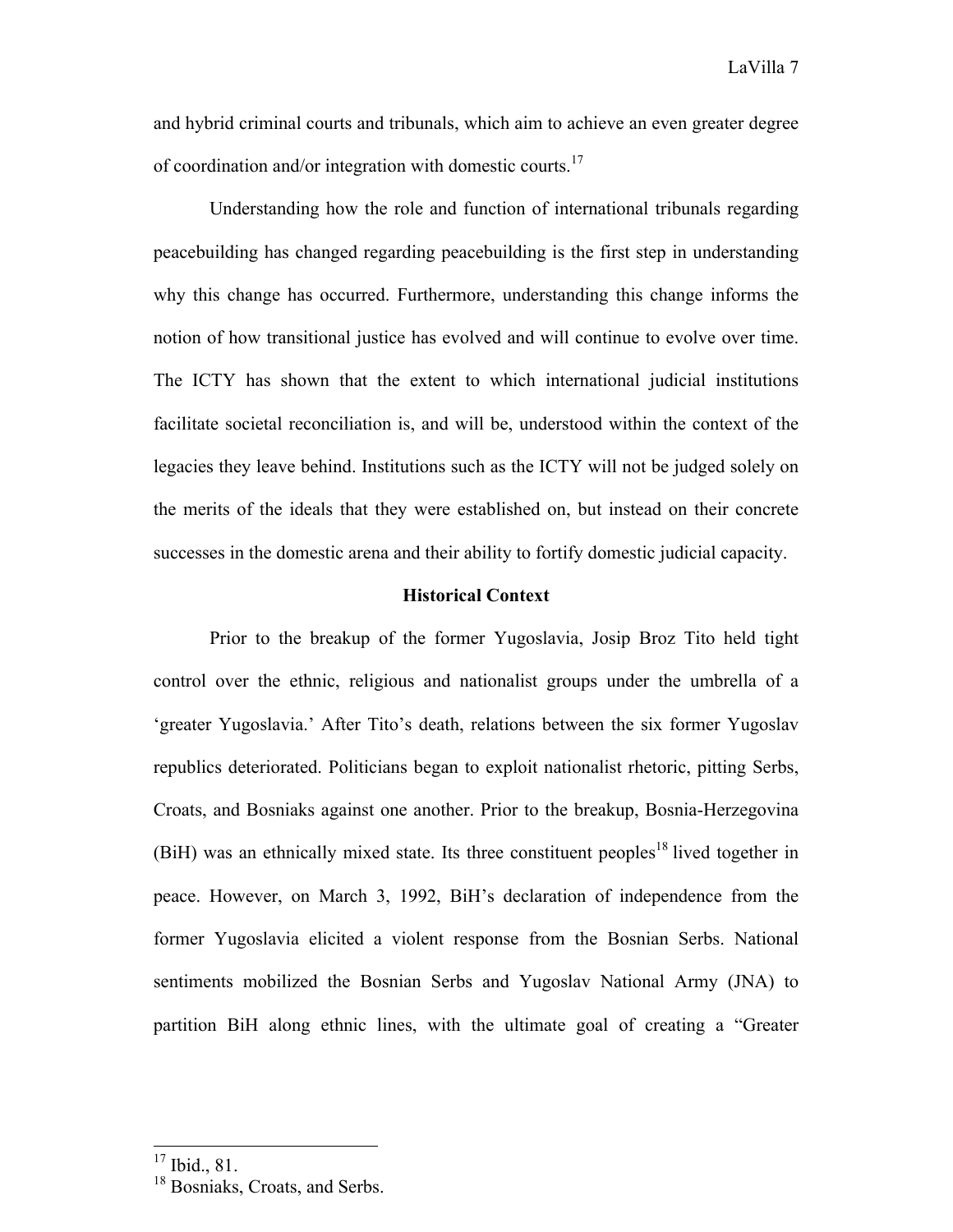Serbia."<sup>19</sup> By means of armed resistance, they waged war against the Bosnian Croats and Bosnia Muslims. The war in BiH continued for three years, with two of the greatest atrocities being the years-long siege of Sarajevo that began in 1992 and the genocide at Srebrenica in 1995, which claimed the lives of over 8,000 Bosnian Muslim men and boys.<sup>20</sup> Between 1992-95, failed UN peacekeeping efforts exposed the "impotence and sterility of a system of world order…that was founded, in an attempt to bind the world legally to preventing future aggressions."<sup>21</sup> Although the U.S. and European Community formally recognized the state of BiH in the spring of 1992 and the UNSC established the ICTY in 1993, the war prevailed resulting in extreme casualties.<sup>22</sup>

The Dayton Peace Accords (DPA) ended the war in late 1995 and separated the republic into two entities, the Bosnian Muslim and Bosnian Croat Federation of BiH, and the Bosnian Serb Republika Srpska (RS). In addition to separating these two entities and establishing a political, legal, and military framework in the country, the DPA "institutionalized international expectations for transitional justice in Bosnia."<sup>23</sup> It required the two Bosnian entities to fully cooperate with the ICTY regarding "the investigation and prosecution of war crimes and other violations of international humanitarian law" in the region.<sup>24</sup> However, even though the DPA required states to cooperate with the Tribunal, the ICTY struggled in securing state cooperation

 <sup>19</sup> Lara J. Nettelfield, *Courting Democracy in Bosnia and Herzegovina* (Cambridge University Press, 2010), 1.

<sup>20</sup> Nettelfield, *Courting Democracy in Bosnia and Herzegovina*, 1.

<sup>&</sup>lt;sup>21</sup> David Rieff, *Slaughterhouse: Bosnia and the Failure of the West* (New York: Simon & Schuster, 1995), 21.

 $22$  Ibid.

<sup>23</sup> Subotic, *Hijacked Justice: Dealing with the Past in the Balkans*, 126.

<sup>&</sup>lt;sup>24</sup> "Article IX of the General Framework Agreement for Peace in Bosnia-Herzegovina," *Office of the High Representative*, December 14, 1995, http://www.ohr.int/dpa/default.asp?content\_id=379.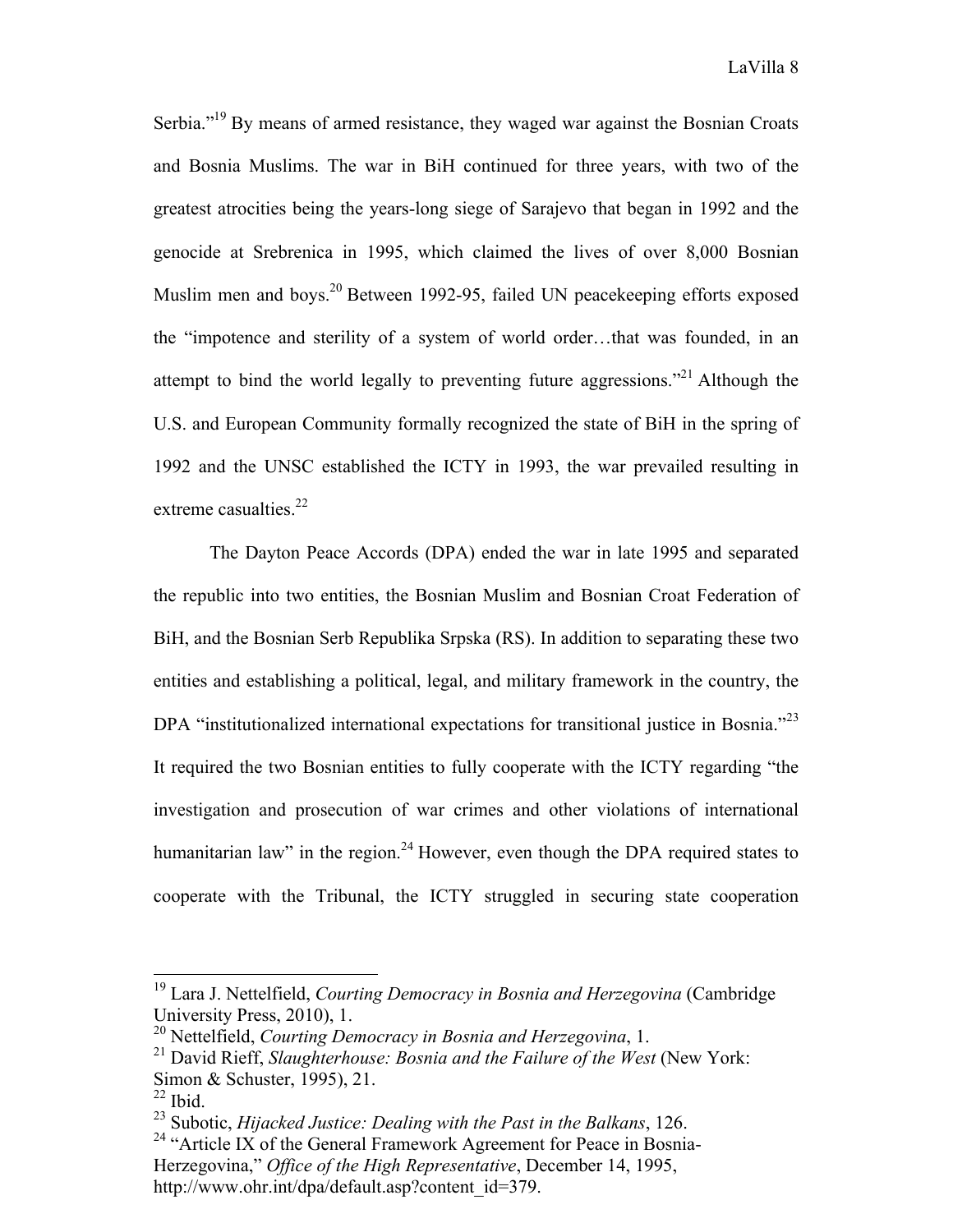throughout the course of its mandate.<sup>25</sup> As an international body of law, lacking authority over the area in which it had jurisdiction, the ICTY was reliant on state cooperation in several ways. It grappled with moving states "complicit in atrocities to cooperate in the prosecution of suspects of their own political, national, or ethnic group."<sup>26</sup> For years, the ICTY's ability to carry out investigations was inhibited by states' lack of inclination to turn over high-level suspects to the tribunal and assist in obtaining evidence, and locating and interviewing witnesses.  $27$  Despite these challenges, the ICTY "laid the foundation for what is now the accepted norm for conflict resolution and post-conflict development across the globe, specifically that leaders suspected of mass crimes will face justice."<sup>28</sup>

At the time of the Tribunal's establishment, national judiciaries were not willing or able to prosecute war crimes.<sup>29</sup> The legitimacy of domestic war crimes trials in postwar BiH were further complicated by the complex constitutional framework established by the Dayton agreement in 1995. Due to the prevailing influence of nationalists in the region, the professionalism of individuals working in the domestic courts was compromised, causing the fair trial of cases to be undermined.<sup>30</sup> In 2002, the ICTY adopted a completion strategy in anticipation of its closing and the need to transfer cases to local judiciaries in the region of the former Yugoslavia. In 2005, in response to the shortcomings of the domestic courts in

 <sup>25</sup> Victor Peskin, *International Justice in Rwanda and the Balkans* (Cambridge, New York: Cambridge University Press, 2009), 45.

 $^{26}$  Ibid., xi.

 $^{27}$  Ibid., 4.

<sup>&</sup>lt;sup>28</sup> "About the ICTY," accessed March 23, 2014,

http://www.icty.org/sections/AbouttheICTY.

<sup>29</sup> Diane Orentlicher, *That Someone Guilty Be Punished: The Impact of the ICTY in Bosnia* (New York, NY: Open Society Institute, 2010), 11, accessed March 12, 2014, http://www.opensocietyfoundations.org/sites/default/files/that-someone-guilty-20100708.pdf.

<sup>30</sup> Subotic, *Hijacked Justice: Dealing with the Past in the Balkans*, 140.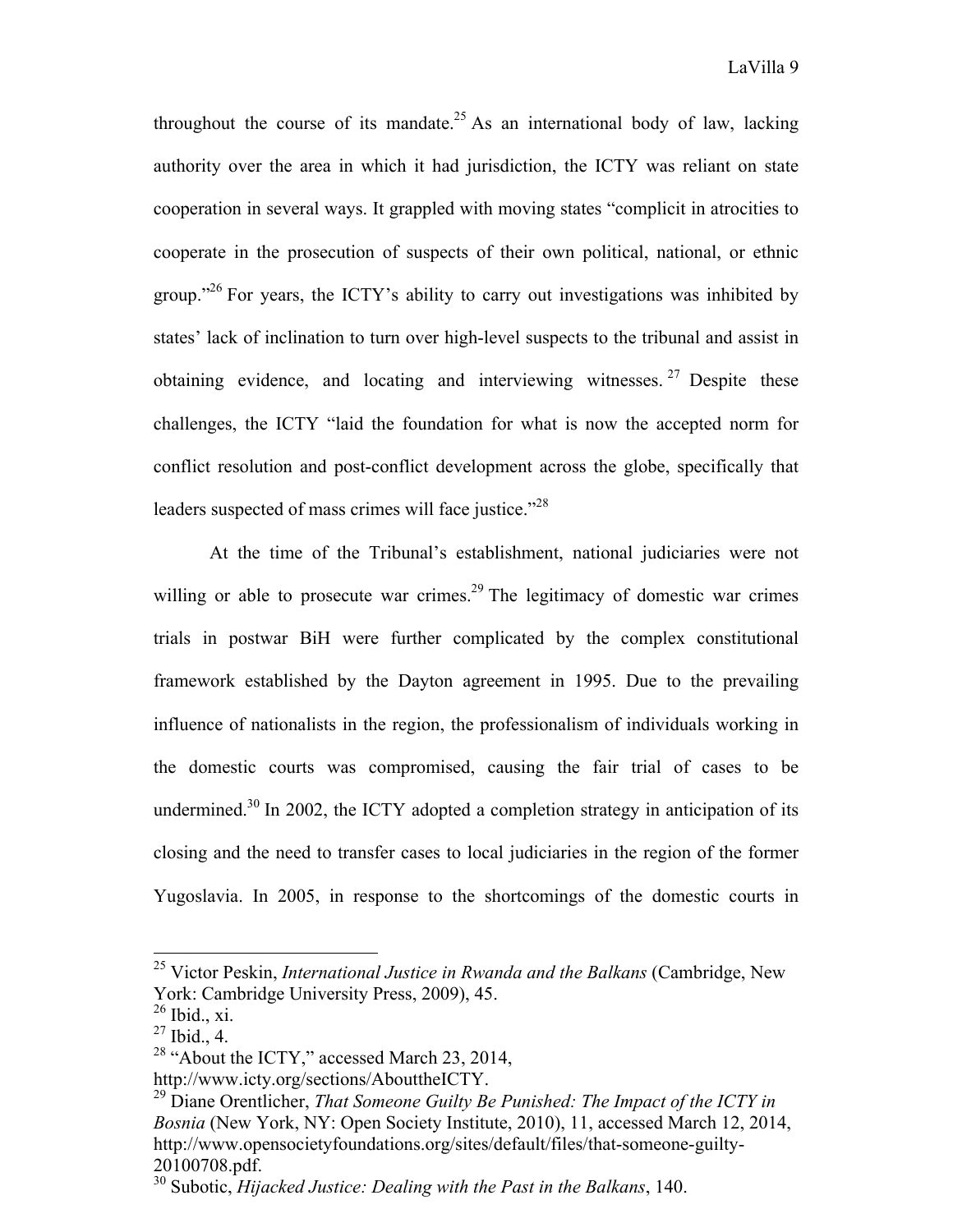Bosnia, the ICTY in collaboration with the Office of the High Representative  $(OHR)^{31}$  established a War Crimes Chamber (WCC) in the Court of BiH.<sup>32</sup> Additionally, as a component of the ICTY's completion strategy, the Tribunal aided the development of local judicial capacity in collaboration with other international organizations on the ground.<sup>33</sup>

#### **Literature Review**

Approaches to securing accountability for genocide, war crimes, and crimes against humanity are continually evolving. A large and growing body of literature has addressed this evolution of international criminal justice and the emergence of transitional justice. A number of different scholars have examined the relationship between peace and justice, new norms in peace operations, and the integration and complementarity of approaches to peacebuilding processes. Although this literature has addressed how the relationship between peace and justice has developed and examined the role and expectation of international war crimes tribunals in postconflict societies, there is a limited body of scholarship on exactly how the role and function of international tribunals has changed since the early years after WWII. Examining this new aspect of peacebuilding that has emerged out of the ICTY's work further informs the notion of how transitional justice changes over time.

Since its establishment the ICTY has become a "global paradigm," informing the work of both national and international courts.<sup>34</sup> Many of the cases that the ICTY

 <sup>31</sup> The Office of the High Representative (OHR) is an *ad hoc* international organization tasked with the responsibility of ensuring that the democratic progression of Bosnia-Herzegovina is successful, peaceful, and complies with all aspect of the Dayton Peace Agreement. For more information on the OHR, see: http://www.ohr.int/

<sup>&</sup>lt;sup>32</sup> Subotic, *Hijacked Justice: Dealing with the Past in the Balkans*, 142.

<sup>33</sup> Nettelfield, *Courting Democracy in Bosnia and Herzegovina*, 234.

<sup>34</sup> Ibid.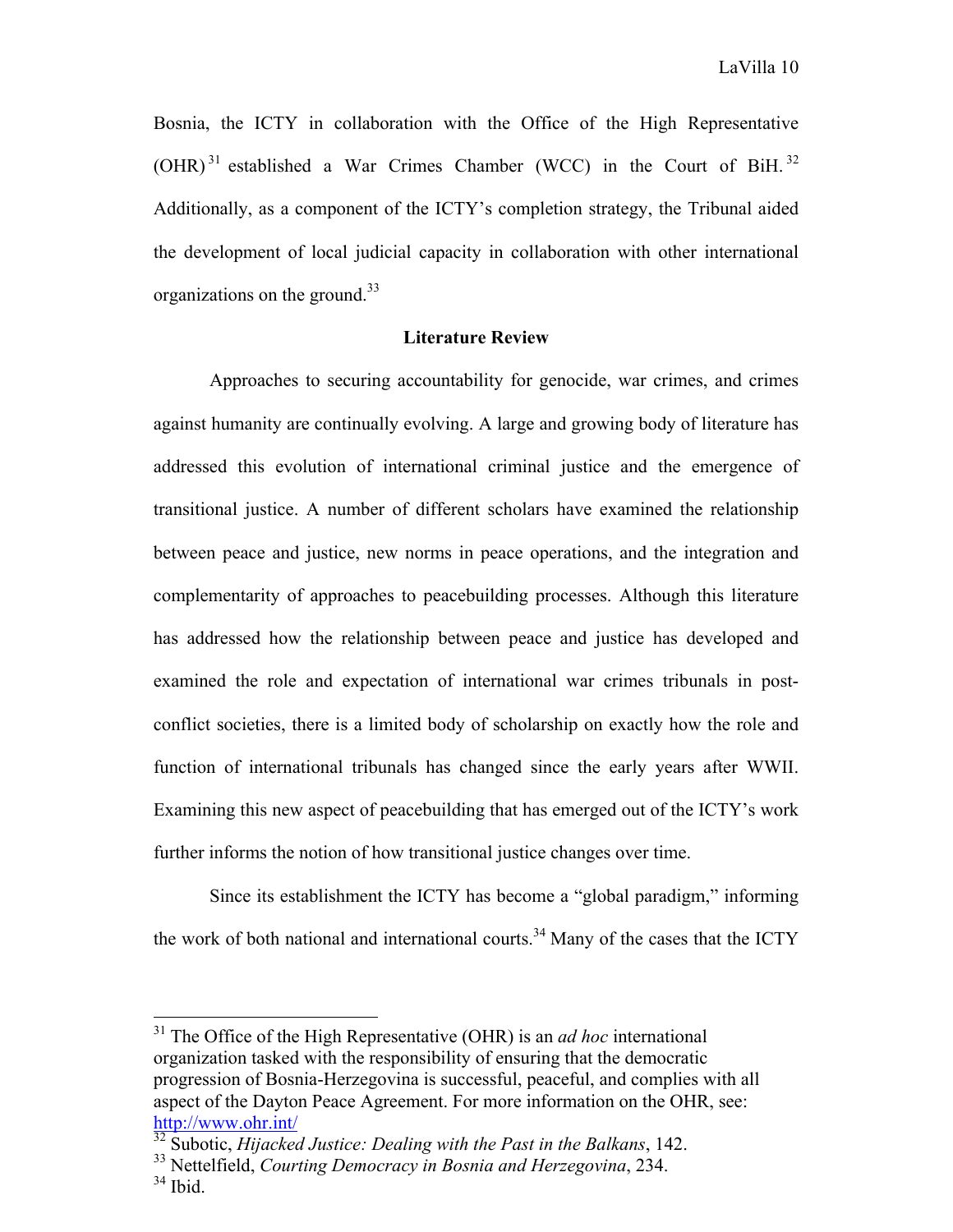tried dealt with some of the most horrendous crimes committed since WWII.<sup>35</sup> In order to understand the new role that the ICTY has assumed we must recall the conditions under which it was established and its original goals. As an *ad hoc* institution, established under Chapter VII of the UN Charter, the ICTY's life span was directly linked to the restoration and maintenance of peace in the region of the former Yugoslavia.<sup>36</sup> Thus, some scholars argue that the strategy devised for the Tribunal's completion was a response to necessity.<sup>37</sup> Because of its nature as a UN institution, the ICTY was the first international tribunal to rely on and struggle with state cooperation.<sup>38</sup> Victor Peskin argues that, "the foundation for just societies depends in no small part on whether tribunals can overcome state obstruction and prosecute all sides of a conflict equitably, thereby arriving at a comprehensive truth about what happened and who bears responsibility."<sup>39</sup> He argues that the UN would be unable to fulfill its mission to prosecute perpetrators of war crimes and reconcile war-torn societies without state cooperation. Thus, the problem of state cooperation may have hindered the ICTY from having its intended effect on the region, causing it in turn to adopt new strategies for fulfilling its mandate.

In this regard, the challenges the ICTY faced throughout the course of its mandate required "new creativity."<sup>40</sup> It was forced to develop new strategies to overcome lack of state-cooperation, as well as address the limitations of the Tribunal, as an *ad hoc* institution, to deal with a backlog of cases within the constraints of its

 $35$  Ibid., 56.

<sup>&</sup>lt;sup>36</sup> Fausto Pocar, "Completion or Continuation Strategy?: Appraising Problems and Possible Developments in Building the Legacy of the ICTY," *Journal of International Criminal Justice* 6, no. 4 (September 1, 2008): 657, doi:10.1093/jicj/mqn043.

<sup>&</sup>lt;sup>37</sup> Stahn, "The Future of International Criminal Justice," 9; Pocar, "Completion or Continuation Strategy?: Appraising Problems and Possible Developments in Building the Legacy of the ICTY," 657.

<sup>38</sup> Kerr and Mobekk, *Peace and Justice: Seeking Accountability After War*, 31.

<sup>39</sup> Peskin, *International Justice in Rwanda and the Balkans*, 246.

<sup>40</sup> Stahn, "The Future of International Criminal Justice," 10.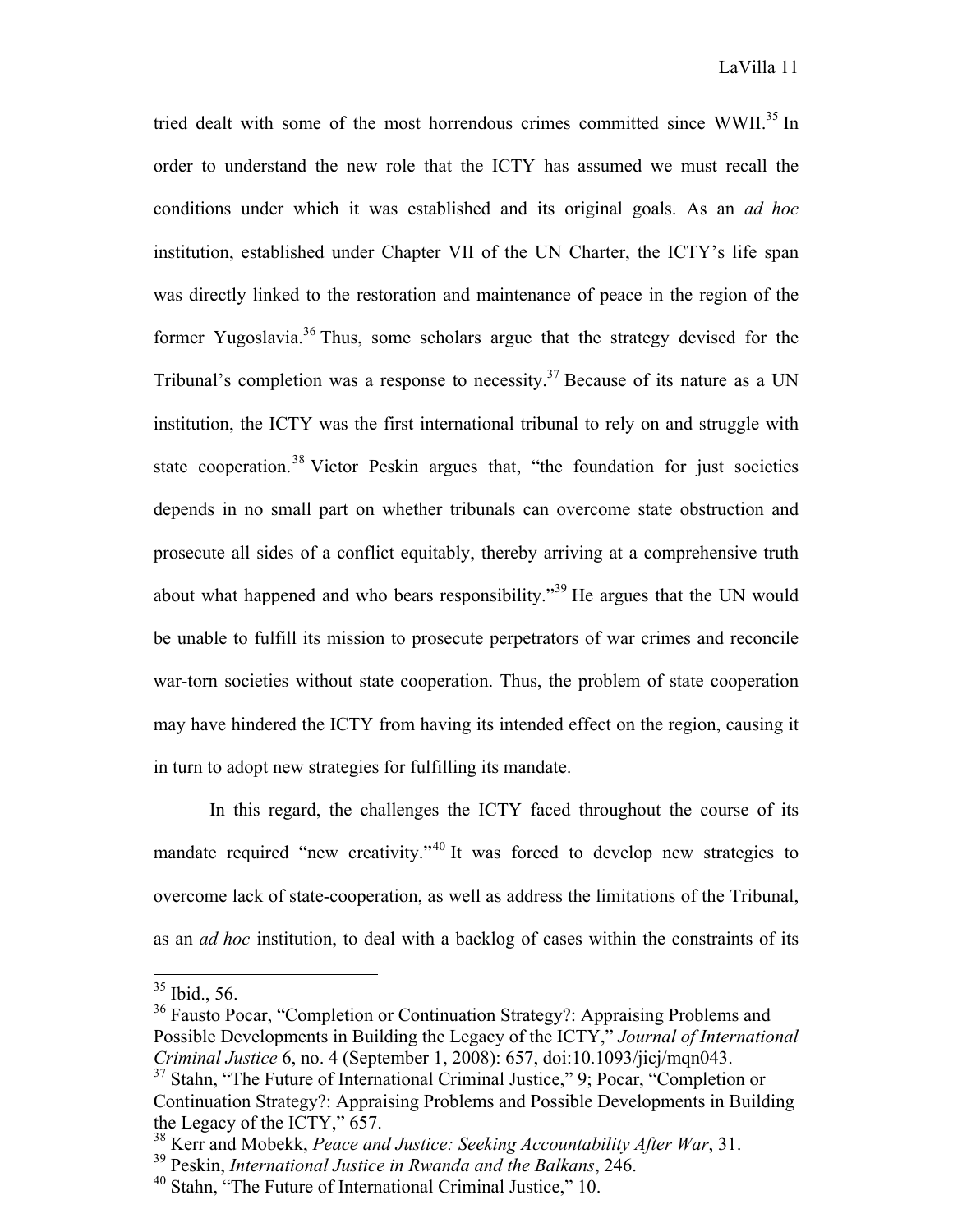mandate.<sup>41</sup> Specifically, a decline in the international community's interest in the region encouraged the Tribunal to propose a "creative and courageous way" of closing down.<sup>42</sup> For this reason, Fausto Pocar argues that the ICTY's Completion Strategy, which includes increased outreach and capacity building efforts, is much more than a strategy to wind down the Tribunals' trials and court proceedings. Instead, it is "aimed at restoring the original idea of the UNSC when it established the ICTY, that is, that the Tribunal would have primacy for a short period because of the inability of the local judiciaries to deliver justice and ensure a future of peace to the region."<sup>43</sup> Thus, if we consider the adoption of this strategy in its entirety "it is not so much a strategy to 'complete' the work of the ICTY as it is a strategy designed to allow continuation by local actors of those activities that were initially 'kicked off'' by the ICTY under the mandate of the Security Council."<sup>44</sup>

The relationship between law and politics is complex, and calls into question the productiveness of implementing international mechanisms of transitional justice.<sup>45</sup> Jelena Subotic argues that "transitional justice is quickly becoming an international norm, a standard of proper state behavior…yet the way this new international norm has played itself out in real politics of countries that have adopted it has departed greatly from international expectations."<sup>46</sup> The discrepancy between international expectations of international criminal courts and the reality of how they play out on the ground results in negative attitudes and perceptions of transitional justice mechanisms. In turn, Subotic questions what the appropriate political response to mass atrocities is today. She contends that because transitional justice mechanisms,

 <sup>41</sup> Ibid., 9.

<sup>42</sup> Pocar, "Completion or Continuation Strategy?," 657.

<sup>43</sup> Ibid., 665.

 $44$  Ibid., 661.

<sup>45</sup> Subotic, *Hijacked Justice: Dealing with the Past in the Balkans*, 189.

<sup>46</sup> Ibid., p. 5.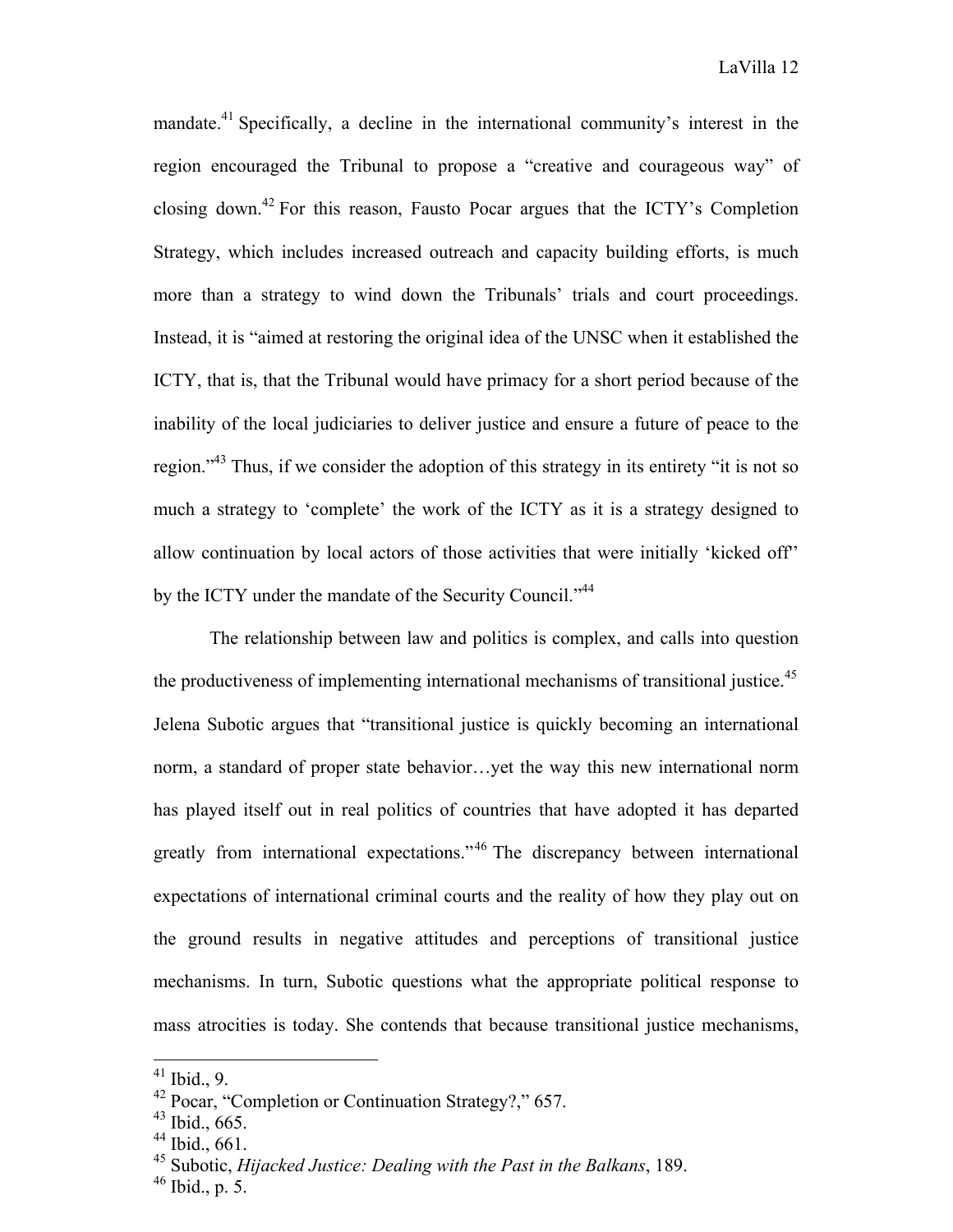such as war crimes trials and truth commissions, have been recognized as a necessary and desirable component of post-conflict reconstruction, there is an expectation that states will address violent conflict through international judicial institutions, as opposed to granting amnesties for war crimes. Subotic finds this expectation problematic due to the fact that there is a tendency for state actors to 'hijack' various methods of transitional justice for local political strategies. In addressing the major problem of how to deal with atrocities of the past, and the perpetrators of those atrocities, Subotic argues that there should be a stronger focus on the social transformation and reconciliation of post-conflict societies.47

In order to understand this division between international and national expectations of transitional justice, the relative benefits and drawbacks of the range of possible mechanisms must be better understood. Through an examination of various judicial and non-judicial mechanisms for dealing with issues of justice and accountability in post-conflict societies, Kerr and Mobekk conclude that "while there is no 'one-size-fits-all' solution to the difficult and complex question of how to deal with past abuses, lessons from past and current endeavors can help provide a framework through which we might be able to better assess the best possible solution for a given situation."48 Examining the contexts in which the establishment of the Nuremberg tribunal and the ICTY were pursued is one of the most important considerations. In fragile post-conflict settings advancing justice, peace, and reconciliation is a complex task. It requires careful planning and a clear understanding of the specific history and background to the conflict and the actors involved.<sup>49</sup>

 <sup>47</sup> Subotic, *Hijacked Justice: Dealing with the Past in the Balkans*. <sup>48</sup> Kerr and Mobekk, *Peace and Justice: Seeking Accountability After War*, 3.

<sup>49</sup> Ibid., 10–11.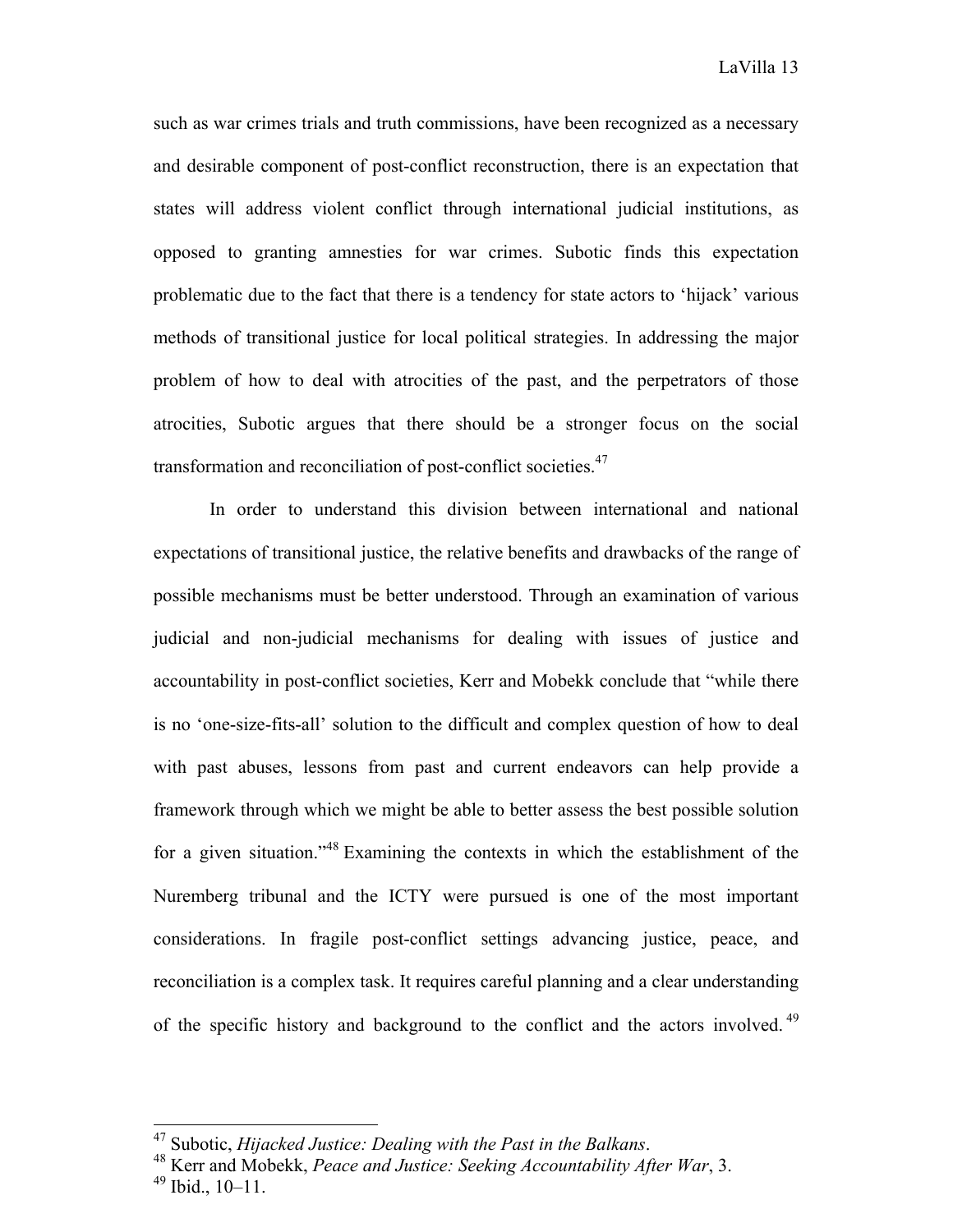Understanding the nature of the conflict is therefore crucial if we are to be able to draw sensible distinctions between the roles and activities of these two tribunals.

According to Kerr and Mobekk, the transitional justice process is directly affected by the existence of a peace agreement, financial capabilities, existing infrastructure and local capacity in the post-conflict setting, political will, and the degree to which the international community is involved.<sup>50</sup> In this regard, examining the historical context, principal justifications for and ultimate aims of the Nuremberg tribunal and the ICTY is the first step in understanding how trends in transitional justice change over time. Understanding the similarities and differences between these two major international tribunals can provide insight into the evolution of the role and function of international tribunals regarding peacebuilding since the early post-WWII period.

Over the past twenty years, transitional justice has become a "normalized and globalized form of intervention following civil war and political repression."<sup>51</sup> Rosalind Shaw and Lars Waldorf argue that, along with other transitional justice mechanisms, war crimes prosecutions have put into practice "a liberal vision of history as progress, a redemptive model in which the harms of the past may be repaired in order to produce a future characterized by the non-reoccurrence of violence, the rule of law, and a culture of human rights."<sup>52</sup> Within the practice of this liberal vision, transitional justice has recently "undergone a shift toward the local."<sup>53</sup> As a result, "since the turn of the millennium, the field of transitional justice has been increasingly challenged by the people it is designed to serve: survivors of mass

 $50$  Ibid.

<sup>51</sup> Rosalind Shaw and Lars Waldorf, *Localizing Transitional Justice: Interventions and Priorities after Mass Violence*, ed. Pierre Hazan (Stanford, CA: Stanford University Press, 2010), 3.

<sup>52</sup> Ibid.

<sup>53</sup> Ibid., 4.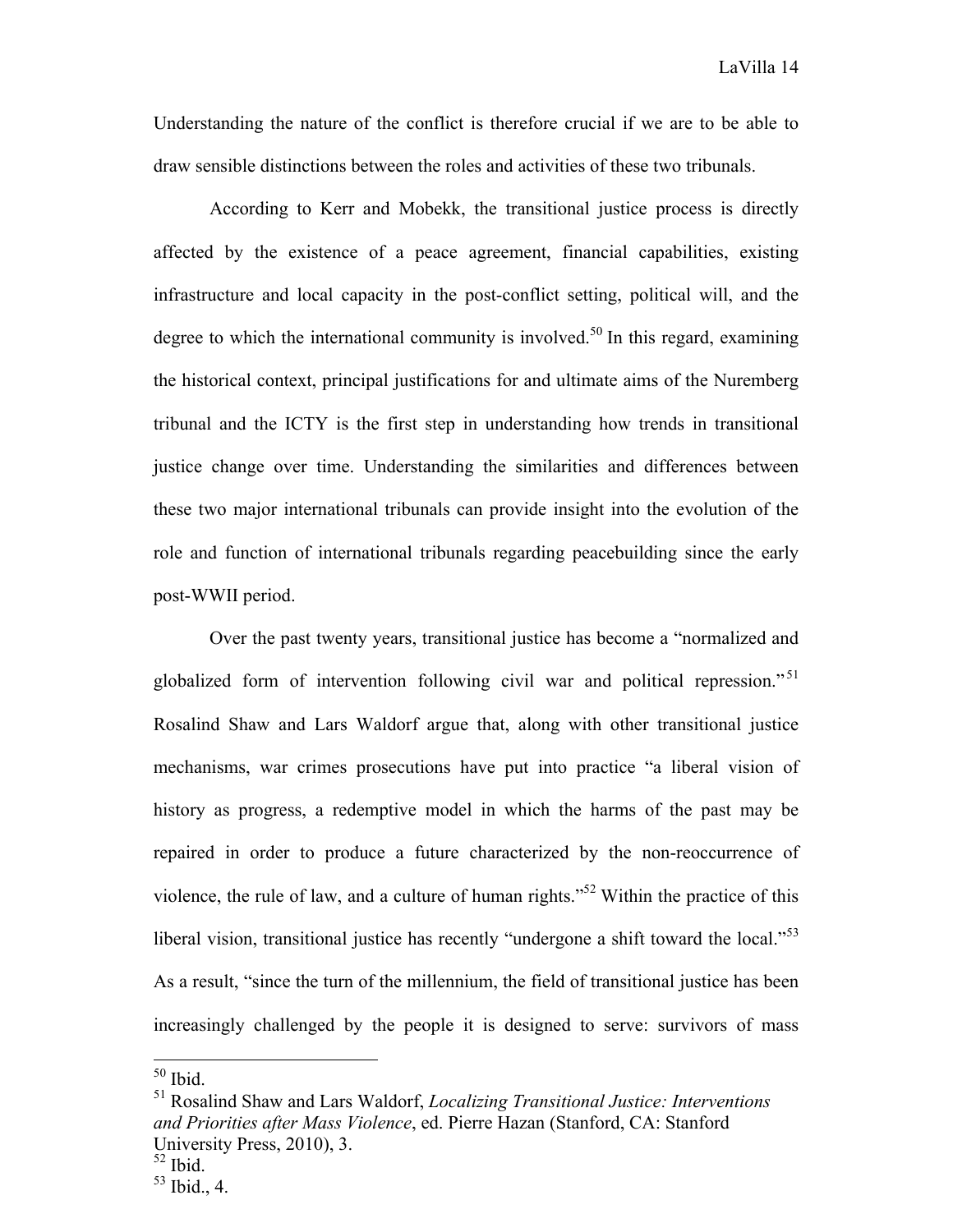LaVilla 15

violence."54 Moreover, "this latest phase of transitional justice is marked not only by a fasciation with locality, but also a return to Nuremberg's international norms against impunity and a UN prohibition against granting amnesties for war crimes.<sup>555</sup>

With the emergence of transitional justice came subsequent developments in the role of international criminal tribunals.<sup>56</sup> It became widely recognized that a key aspect in reconciliation in the aftermath of conflict is the development of the rule of law. In turn, international criminal processes began to coalesce with domestic rule of law reform.<sup>57</sup> Padraig McAuliffe argues that the inherent differences in the fields' varying notions and conceptualizations of the rule of law have contributed to the divergence in approaches to the practice of international criminal justice. He contends that new developments in transitional justice are the by-product of legal and human rights theory. He argues that:

With the consolidation of transitional justice came an accelerated process of contagion learning, where policy-makers in one context appropriated the knowledge and methodologies accumulated in previous transitions. As transitional justice enters a 'do everything, engage everyone' era, a restorative paradigm of justice concerned with the individual, the family and the local community has shared parity with more status-legalist approaches.<sup>58</sup>

For this reason, he contends that criticisms of the operation of *ad hoc* tribunals has led to an approach to transitional justice in which "victims emerged in transitional criminal trials from their earlier instrumentalization to become one of the main constituencies of prosecution, consultation became the paramount virtue of

 <sup>54</sup> Ibid. 1.

 $55$  Ibid., 4.

<sup>56</sup> Padraig McAuliffe, *Transitional Justice and Rule of Law Reconstruction: A Contentious Relationship* (London: Routledge, 2013), 5.

<sup>57</sup> Ibid., 4.

<sup>58</sup> Ibid., 3.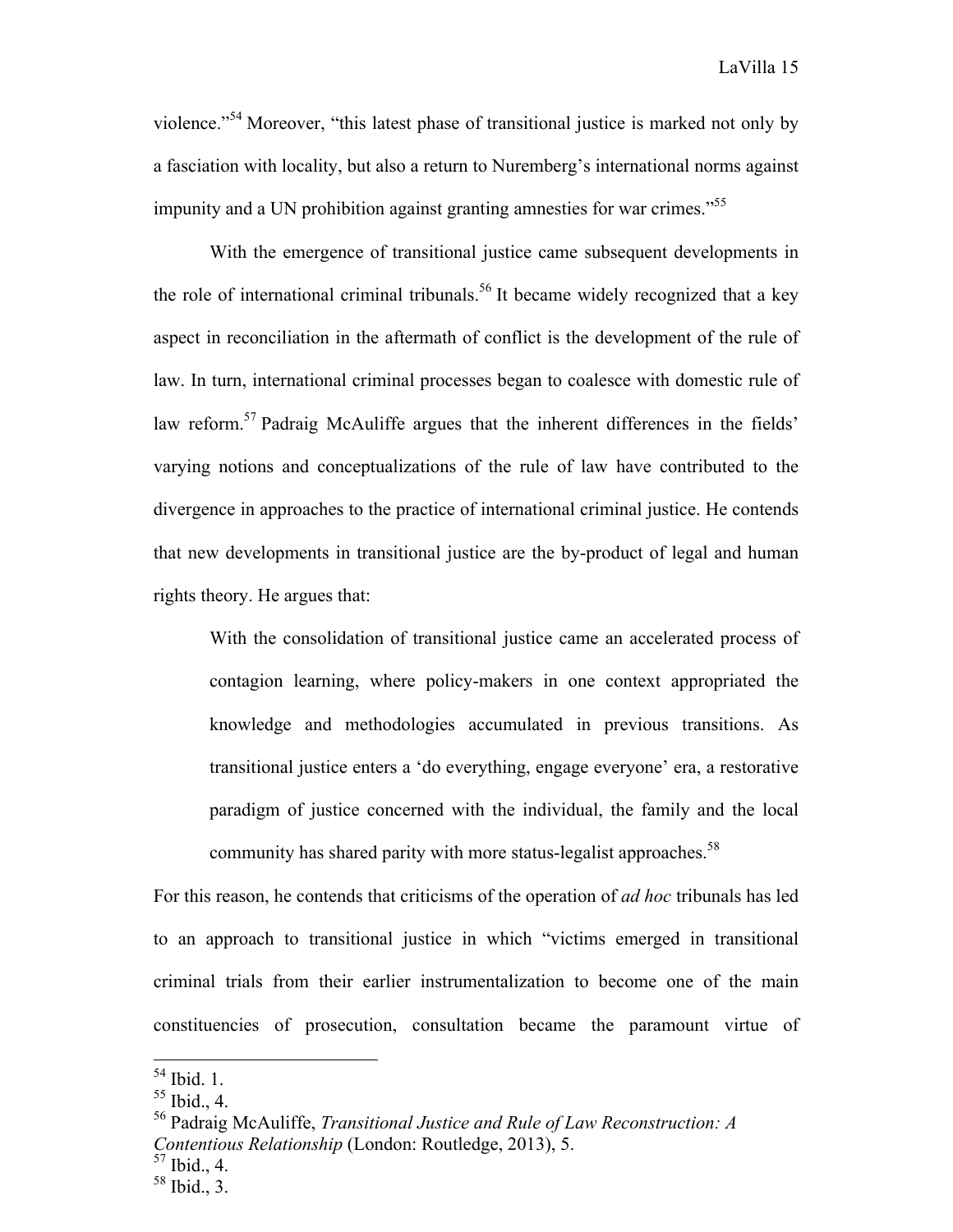accountability planning, and outreach has become imperative" to the success of international tribunals.<sup>59</sup>

Traditionally, the primary role of criminal proceedings is to prosecute individuals for violations of the law. Yasmin Naqvi explains that, "from a common law perspective, [the criminal process] is not so much about finding the truth than as it is offering evidence that proves guilt or innocence…the 'legal truth' is merely a byproduct of a dispute settlement mechanism."60 However, in the case of international criminal courts, this by-product has "taken on a new dimension."<sup>61</sup> Naqvi explains that, "the right to truth has emerged as a legal concept at the national, regional and international levels, and relates to the obligation of the state to provide information to victims or to their families or even to society as a whole about the circumstances surrounding serious violations of human rights." $62$  She accredits the new dimension of this legal concept to the unique objectives of international criminal law. International criminal courts are inherently dispute settlement mechanisms; however, the principal aims of their founders have redefined the traditional role of the criminal process. When taken together, acknowledgement of a legal right to truth in international war crimes tribunals "would intermesh strategically with the broader objectives of international criminal law, arguably including those of restoring and maintaining peace."63 Thus, the objectives of international criminal courts have been redefined due to the emergence of the legal concept of the right to truth. It is no longer enough to examine the work of international tribunals in the courtroom. It is important to

 <sup>59</sup> Ibid.

<sup>&</sup>lt;sup>60</sup> Yasmin Naqvi, "The Right to the Truth in International Law: Fact or Fiction?," *International Review of the Red Cross* 88, no. 862 (June 2006): 246, doi:10.1017/S1816383106000518.

 $61$  Ibid.

<sup>62</sup> Ibid., 245.

<sup>63</sup> Ibid., 247.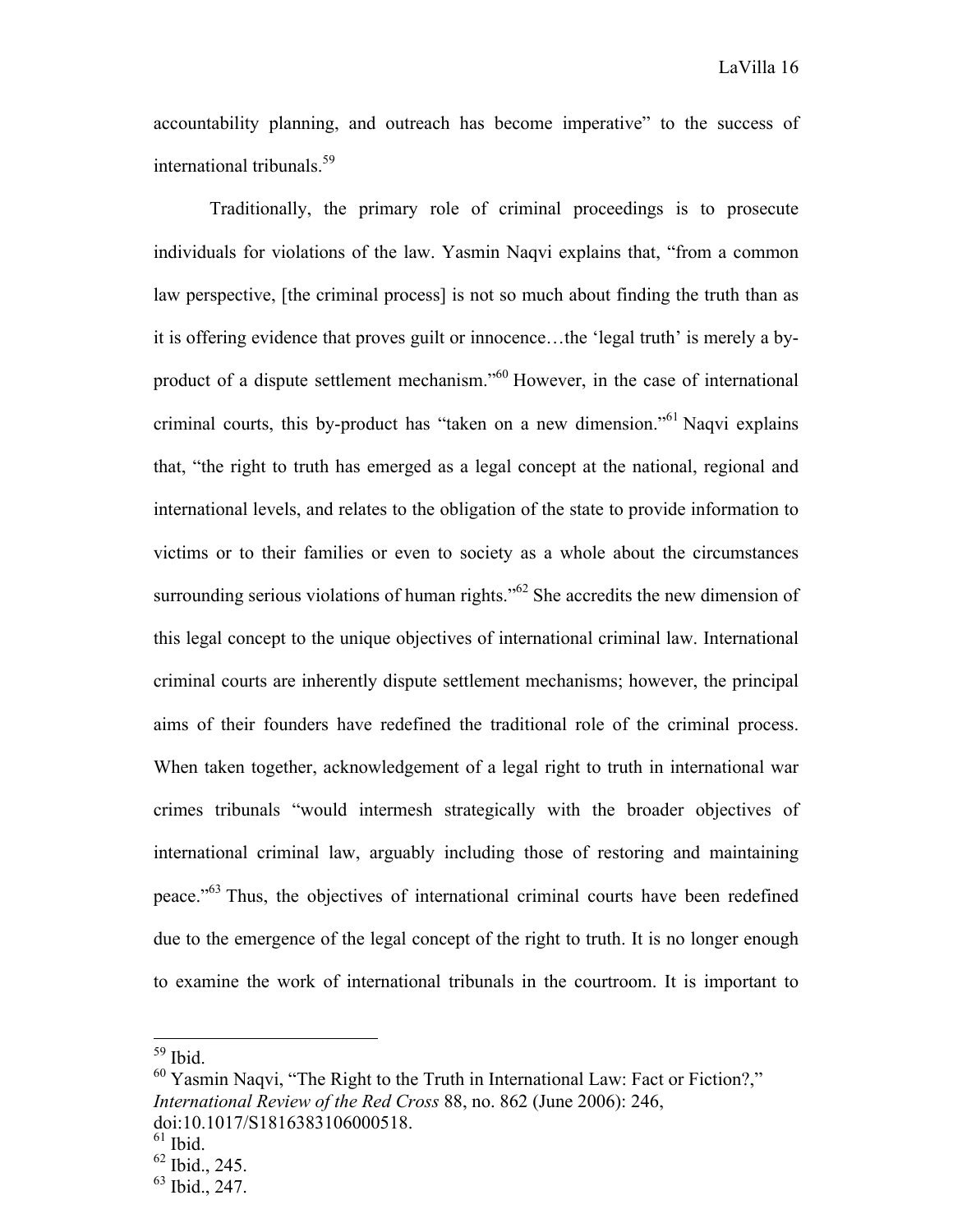understand how their work plays out on the ground and affects the local communities for which they dispense justice.

Growing debates about the effectiveness of international criminal tribunals have caused scholars and practitioners to look to alternative responses to mass atrocities. For some time effectiveness was narrowly defined as international impact. Carsten Stahn argues that there has been a paradigm shift in international justice. International judicial institutions are no longer judged on their performance, but on their ability to contribute to problem solving.<sup>64</sup> Stahn contends that, "the effects of justice cannot be measured only by what is actually going on in the courtroom, but by their impact internationally and domestically."65 Moreover, he argues that justice is "no longer a one-way street—it is a dialogue among international institutions and jurisdictions and, most of all, a dialogue with domestic jurisdictions.<sup>566</sup> For this reason, an analysis of the realistic achievements of international justice requires an understanding of how the relationship between international tribunals and peacebuilding has evolved over time.

Since the establishment of the ICTY and the ICTR new initiatives to combat impunity have been "welcomed as potentially offering advantages over other approaches."<sup>67</sup> These initiatives have come in a multiplicity of forms from other judicial mechanisms for accountability such as the ICC, amnesties, truth commissions, and traditional informal justice mechanisms. According to Kerr and Mobekk, although there is still contention over "the potentially destabilizing impacts of transitional justice, and about sequencing of peace and justice processes," the debate surrounding the implementation of transitional justice mechanisms "has

 <sup>64</sup> Stahn, "The Future of International Criminal Justice," 9.

<sup>65</sup> Ibid., 2.

 $66$  Ibid., 10.

<sup>67</sup> Kerr and Mobekk, *Peace and Justice: Seeking Accountability After War*, 1.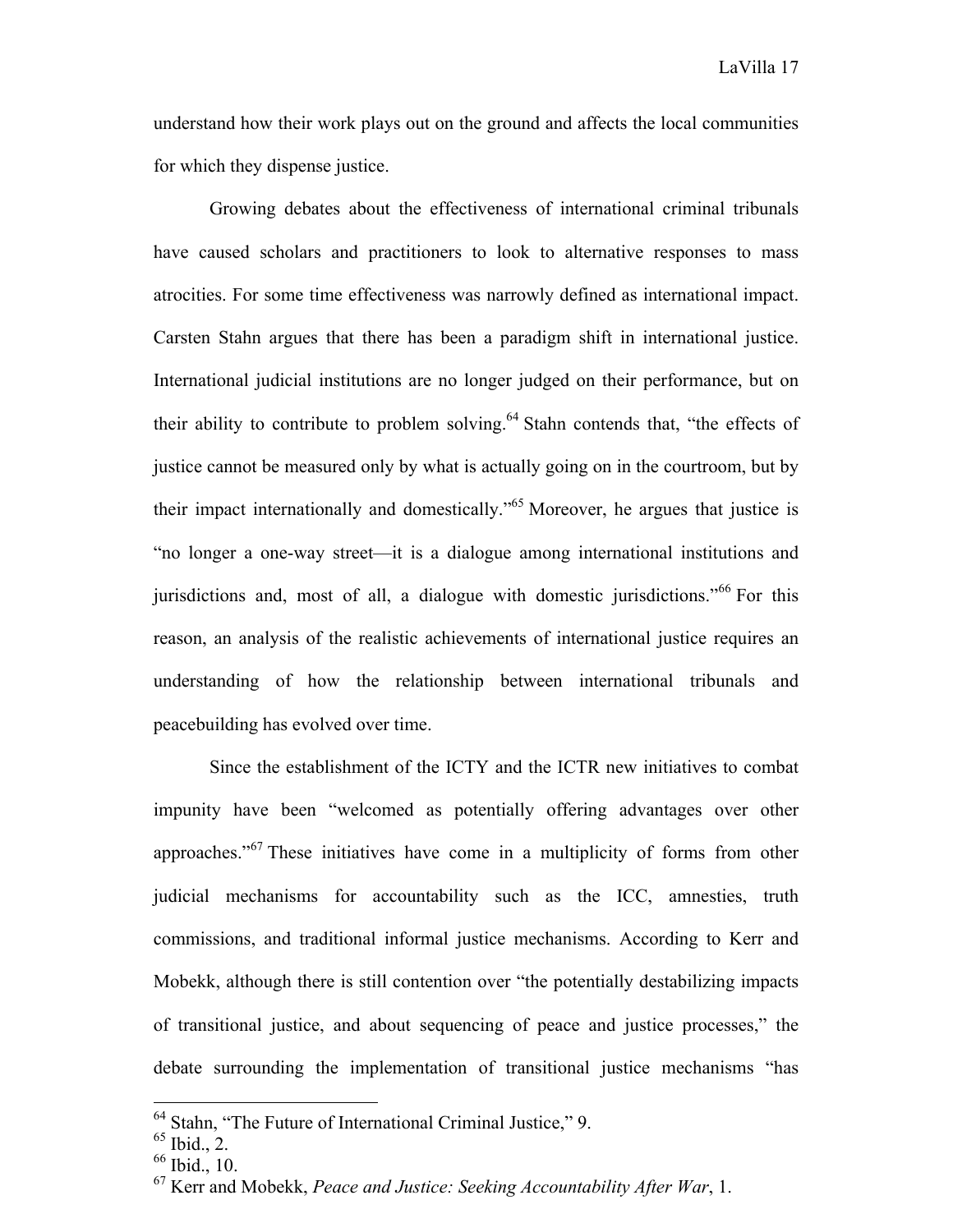LaVilla 18

largely shifted from *whether* to pursue some form of transitional justice, to *what form* it should take, what the degree of international involvement should be and who should be engaged."<sup>68</sup> This thesis suggests that the ICTY's emphasis on public outreach and domestic rule of law capacity building has redefined the degree to which international tribunals should be engaged in peacebuilding efforts on the ground.

Finally, the focus that has been placed by the international human rights movement over the last quarter century on securing accountability for "grave abuses" has, according to Aryeh Neier, led to the emergence of truth commissions, increased use of the principle of universal jurisdiction, and development of international criminal tribunals.<sup>69</sup> The movement's concern with accountability first came into focus in 1983 on account of disappearances in Argentina.<sup>70</sup> For roughly a decade, "truth commissions were the preferred means of securing accountability."<sup>71</sup> However, when faced with holding perpetrators of "crimes committed in connection with 'ethnic cleansing'" accountable, there was a call for prosecutions and criminal sanctions. <sup>72</sup> In both regards, securing a reduction of crime underscores the movement's promotion of accountability. Neier submits, "it will take a good many years before it is possible to make an assessment of whether the mechanisms for promoting accountability that are now in place are also achieving the deterrent purpose." 73 In order to begin to make such an assessment, it is valuable to understand how Nuremberg, the first international tribunal mandated to establish individual accountability for war crimes committed during WWII, differs from its immediate successor, the ICTY. In order to understand the full potential and capacity of an

 <sup>68</sup> Ibid., 2.

<sup>69</sup> Neier, *The International Human Rights Movement: A History*, 258.

<sup>70</sup> Ibid., 259.

 $71$  Ibid., 264.

<sup>72</sup> Ibid.

<sup>73</sup> Ibid., 284.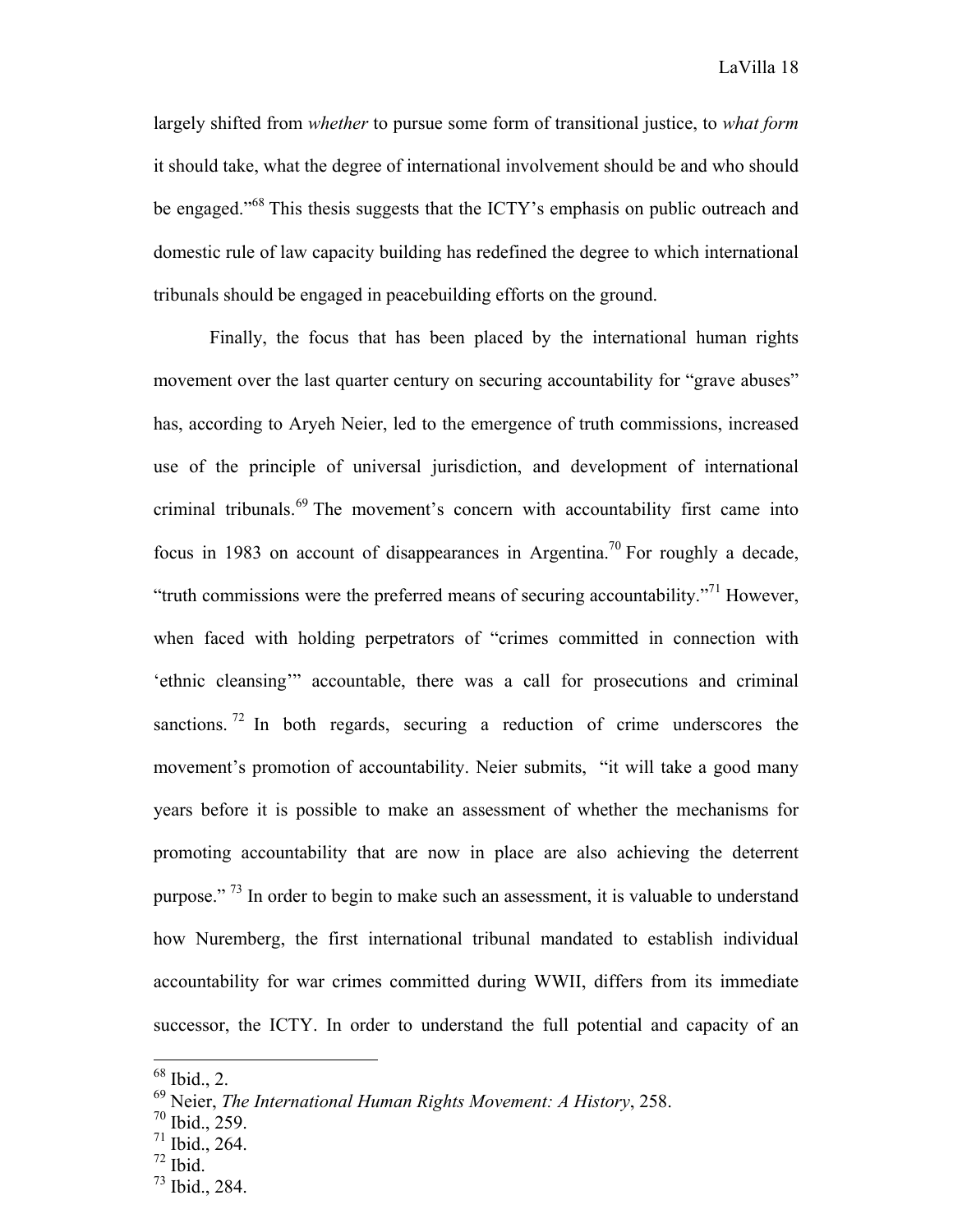international war crimes tribunal, such as the ICTY, we need to critically analyze its role and function in relation to that of its predecessor.

#### **Methodology**

The research for this thesis is based on a compilation of primary and secondary sources. Qualitative research methods were also employed in the form of three semi-structured interviews and an observation of a conference entitled "Legacy of the ICTY in the former Yugoslavia" held in Sarajevo on November 6, 2012. The target populations for my data collection were individuals working for the ICTY and in the media sector in Sarajevo, BiH. Interviewees included two representatives of the ICTY, one in Sarajevo and one in The Hague, and one representative of the Balkan Investigative Reporting Network (BIRN). Additionally, data was gathered and analyzed from the "Legacy of the ICTY in the former Yugoslavia" conference. The conference had four panel discussions and participants were comprised of a variety of stakeholders including national judiciaries, victims, local NGOs, politicians, journalists, and transitional justice experts. A number of primary sources, including UN Resolutions, ICTY annual reports and factsheets, newspaper articles, and the Nuremberg Charter and ICTY Statute were examined. Additionally a number of secondary sources, on topics including international justice, the Nuremberg tribunal, and the ICTY were utilized in order to better understand the historical context and work of the two tribunals.

#### **Chapter Organization**

This thesis has four chapters including this introduction. The following chapter will compare and contrast the roles and activities of the Nuremberg tribunal and the ICTY. It will examine the factual circumstances surrounding the establishment of both tribunals, the principal aims of their founders, their legal basis,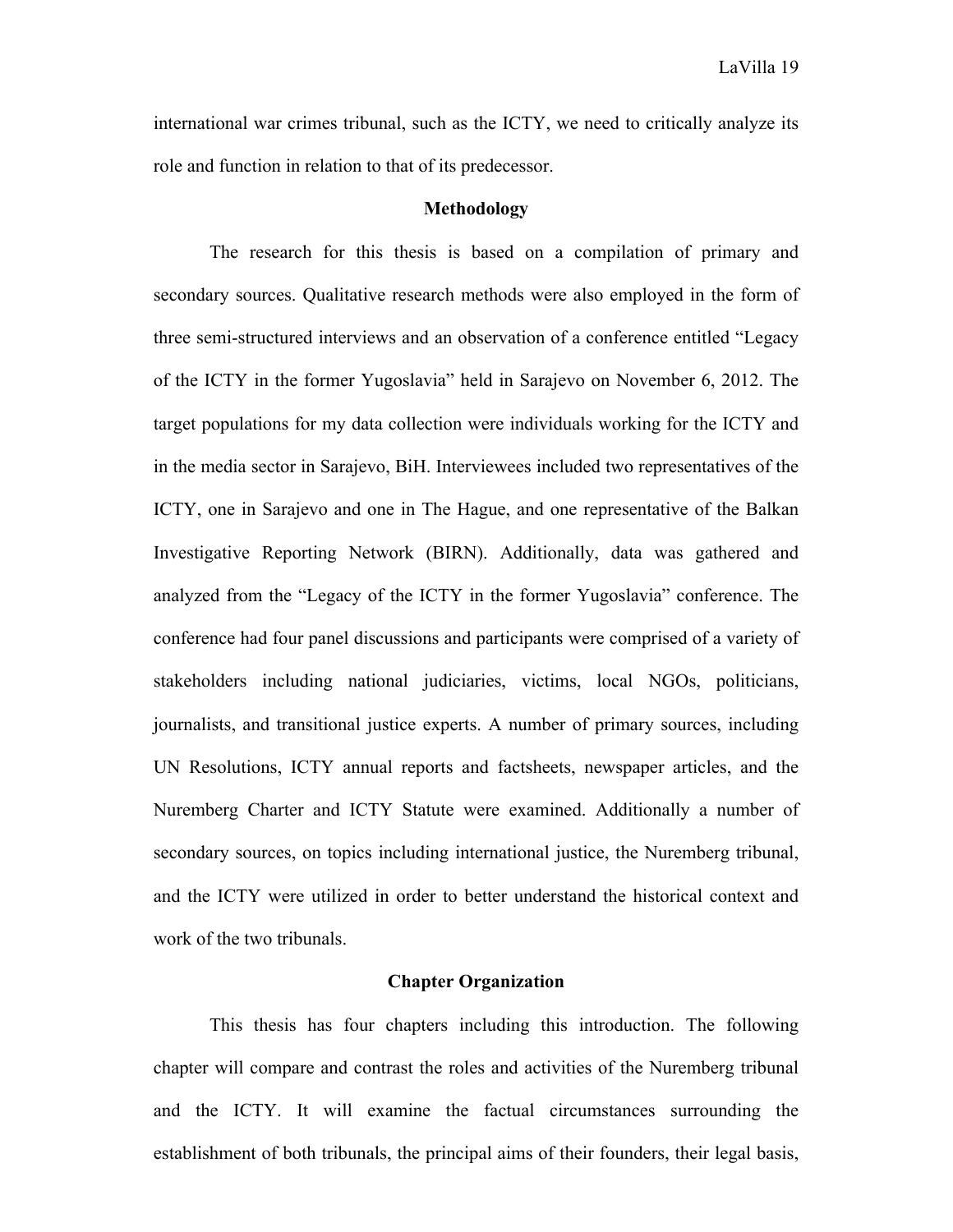and their criminal and territorial jurisdiction. By examining how these two international tribunals were both similar and different we can see a change in the role and function international tribunals have played in post-conflict societies since the early post-war years of WWII.

The third chapter will provide an in-depth examination of the ICTY's role and activities in the region of the former Yugoslavia. It will discuss some specific ways in which the ICTY engaged in conducting public outreach and strengthening the rule of law in the region, specifically in BiH. The relationship between the Nuremberg tribunal and the ICTY and the regions for which they dispensed justice is by far the greatest difference between the two tribunals. Illustrating the ICTY's overture into peace-building through public outreach and domestic rule of law capacity building efforts requires a lengthy examination of the specific series of programs and measures implemented by the Tribunal.

The fourth chapter will examine possible explanations for the ICTY's overture into peacebuilding. It will discuss some of the main challenges the ICTY faced in completing its mandate. Additionally, it will discuss policy implications of this new relationship between the ICTY and the local communities for which it distributed justice. I will suggest that since the end of the Cold War, and the establishment of the ICTY, the success of international tribunals has been redefined within the context of the impact they leave on domestic judicial systems. For this reason, over the course of its mandate, it has become apparent that the ability of the ICTY to contribute to the restoration and maintenance of peace in the former Yugoslavia depends on the impact and legacy it leaves on the local level. I will suggest that it is no longer enough for *ad hoc* tribunals such as the ICTY to merely exist and fulfill their basic mandates to distribute justice. The real success of international justice relies on these institutions'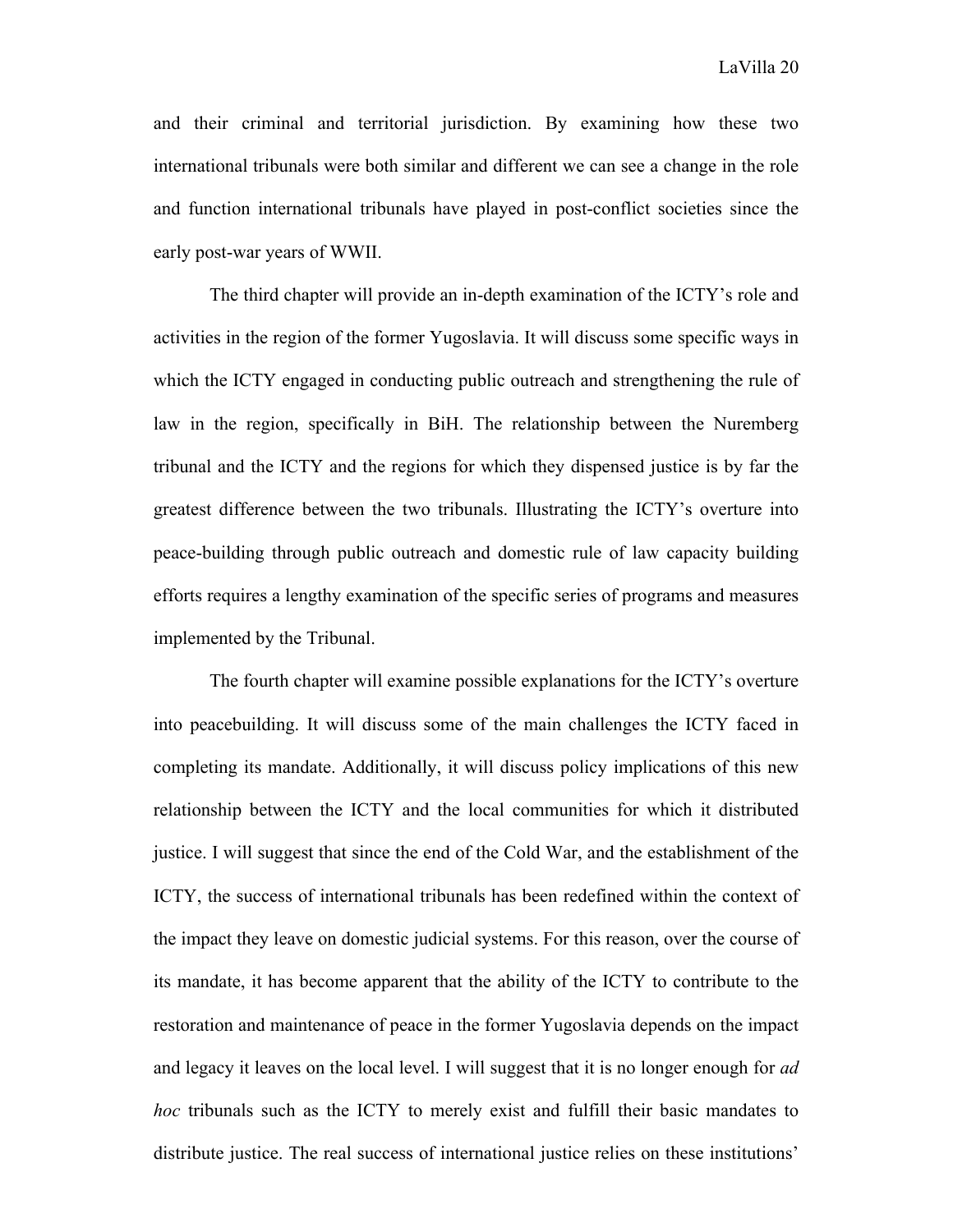ability to transfer responsibility from the international community to the local community and establish domestic judiciaries that can carry on their missions and make them domestic initiatives.

#### **Chapter Conclusion**

The aim of this research is to understand how the ICTY differs from its predecessor, the Nuremberg tribunal in order to provide a framework for future research into the reasons for the ICTY's overture into peacebuilding through public outreach and domestic rule of law capacity building efforts. This research informs the notion of the changing role of transitional justice mechanisms, specifically international tribunals, in post-conflict societies. It will help determine the extent to which the role of international tribunals has changed since the early post-war years of WWII, so that we can begin to understand if and in what ways transitional justice mechanisms can continue to aid in the peacebuilding process in the aftermath of conflict. More broadly, it will help determine the overall viability of transitional justice mechanisms in promoting peace and security in war-torn societies.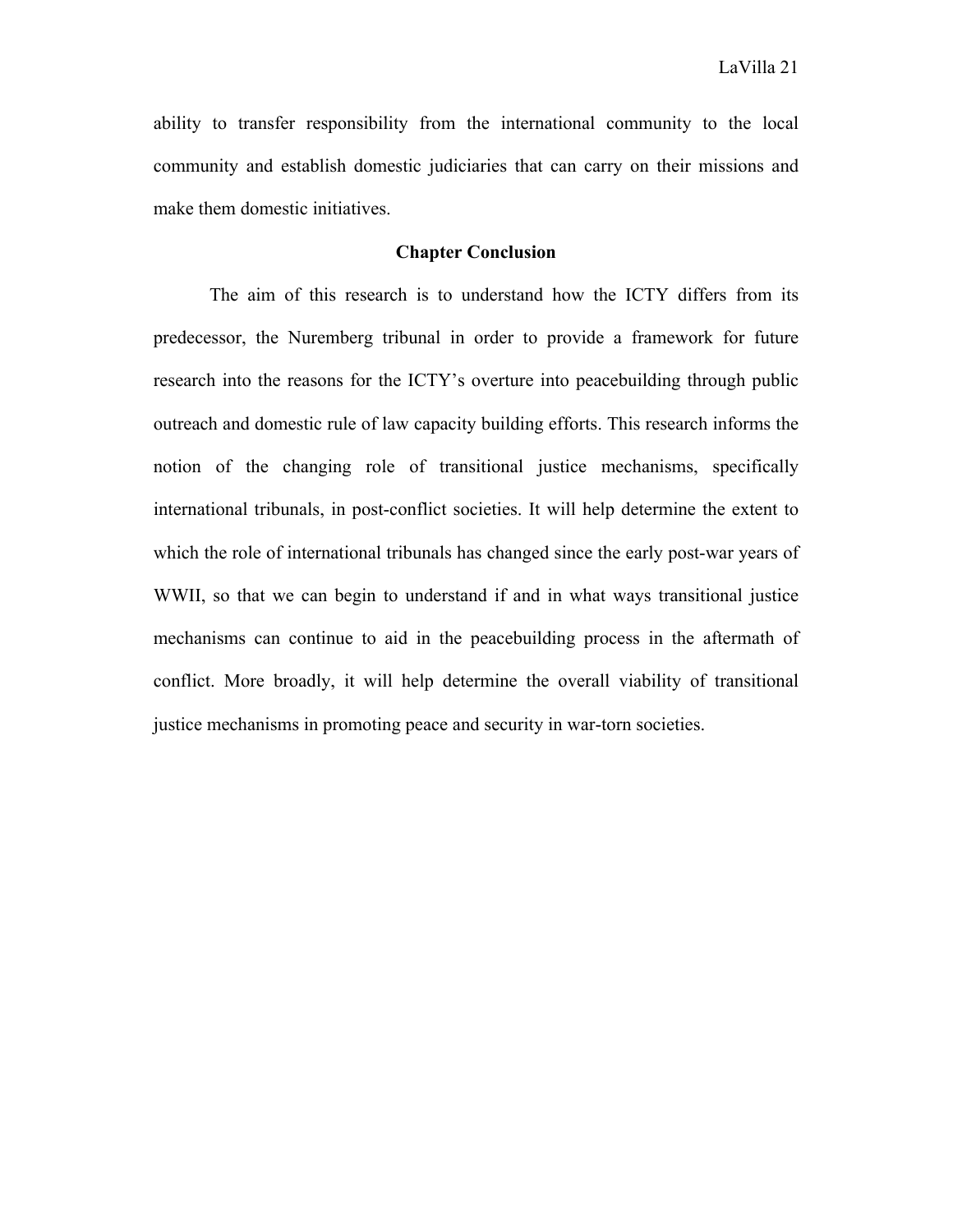#### **Chapter 2: Comparing the Nuremberg tribunal and the ICTY**

The Nuremberg tribunal, which was formally established in the immediate aftermath of WWII, revolutionized the way people around the world think about accountability for international war crimes. Despite questions raised about the legitimacy of the Nuremberg trials, the tribunal marked a significant step forward in the development and codification of international law.<sup>74</sup> Nuremberg's findings led directly to the codification of the UN Genocide Convention of 1948, the Universal Declaration of Human Rights of 1948, and the Geneva Conventions of 1949 and Additional Protocols of 1977.<sup>75</sup> The legacy of Nuremberg provided the foundation for the establishment of the ICTY in 1993, and its sister tribunal the ICTR in 1994.<sup>76</sup> These International Criminal Tribunals (ICTs) have further expanded the role and function international law and international tribunals play in societies devastated by conflict.

The ICTY specifically, initiated a new way of thinking about the relationship between international and national justice institutions in war torn societies. Nuremberg and the ICTY were both established to hold individual perpetrators accountable for their actions under international law and demonstrate that leaders of mass crimes will face justice. They established indisputable historical records in an effort to combat denial and maintain peace. While the ICTY marked a "return to Nuremberg's international norms against impunity," its role and function differed greatly from that of the Nuremberg tribunal.<sup>77</sup> This chapter provides an in-depth examination of the similarities and differences between the two tribunals with respect

 <sup>74</sup> Kerr and Mobekk, *Peace and Justice: Seeking Accountability After War*, 18.

 $75$  Ibid., 23.

<sup>76</sup> Ibid., 19.

<sup>77</sup> Ibid., 31.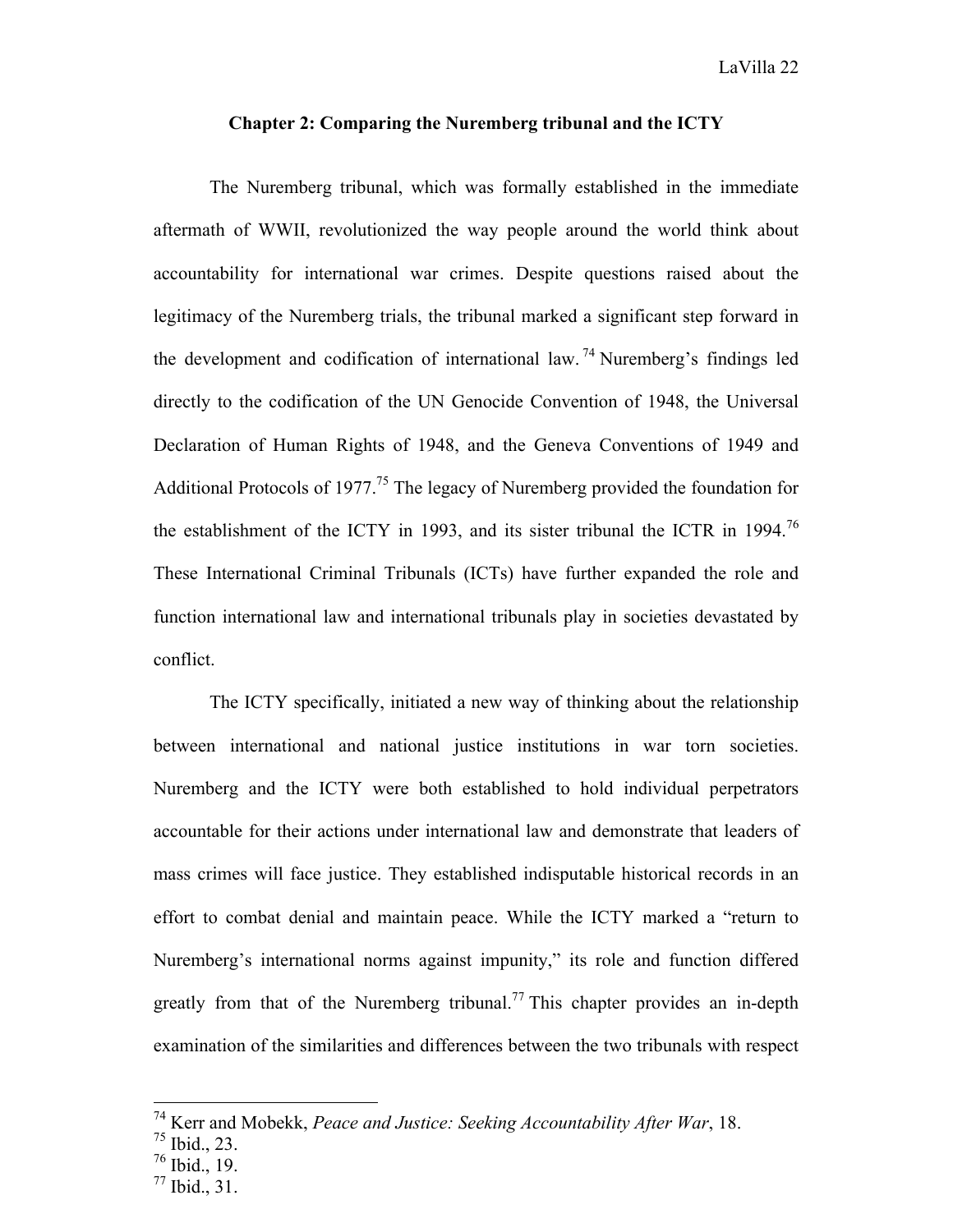to their modes of establishment, legal basis, political aims, and criminal and territorial jurisdiction. It looks at the specific circumstances that led to the establishment of each tribunal and their founders' motivation and goals in prosecuting war criminals under international law. Additionally, it examines each tribunal's criminal and territorial jurisdiction in order to understand their different roles and functions in distinct postconflict situations.

#### **The International Tribunals' Modes of Establishment**

Prosecutions of war crimes on the international level were rare prior to the establishment of the Nuremberg and Tokyo tribunals. The Nuremberg and Tokyo trials "marked a watershed in international law," specifically with regards to enforcement.<sup>78</sup> They demonstrated that securing individual accountability for war crimes was a feasible aim.<sup>79</sup> The prosecution of Peter von Hagenbach<sup>80</sup> in 1474 is the earliest recorded trial in an international court for violations of the laws of God and humanity, which would be classified today as war crimes or crimes against humanity.<sup>81</sup> The next notable attempt to prosecute individuals under international law took place at the end of World War  $I^{82}$  However, in the aftermath of the war the "prospect of pursuing international justice through judicial means…was dead"

 <sup>78</sup> Ibid., 18.

<sup>79</sup> Ibid.

<sup>&</sup>lt;sup>80</sup> Peter von Hagenbach was the Governor of the town of Breisach. After being installed as Governor by Charles the Bold, von Hagenbach imposed a reign of terror on the town. He was tried, convicted, and condemned to death for violating the laws of God and humanity, which would be classified today as war crimes or crimes against humanity due to the fact that they took place during a military occupation. His trial is considered to have been international because 28 judges from different parts of the Holy Roman Empire conducted it.

 $81$  Edoardo Greppi, "The Evolution of Individual Criminal Responsibility under International Law," *International Review of the Red Cross*, 00:00:00.0,

http://www.icrc.org/eng/resources/documents/misc/57jq2x.htm.

<sup>82</sup> Kerr and Mobekk, *Peace and Justice: Seeking Accountability After War*, 18.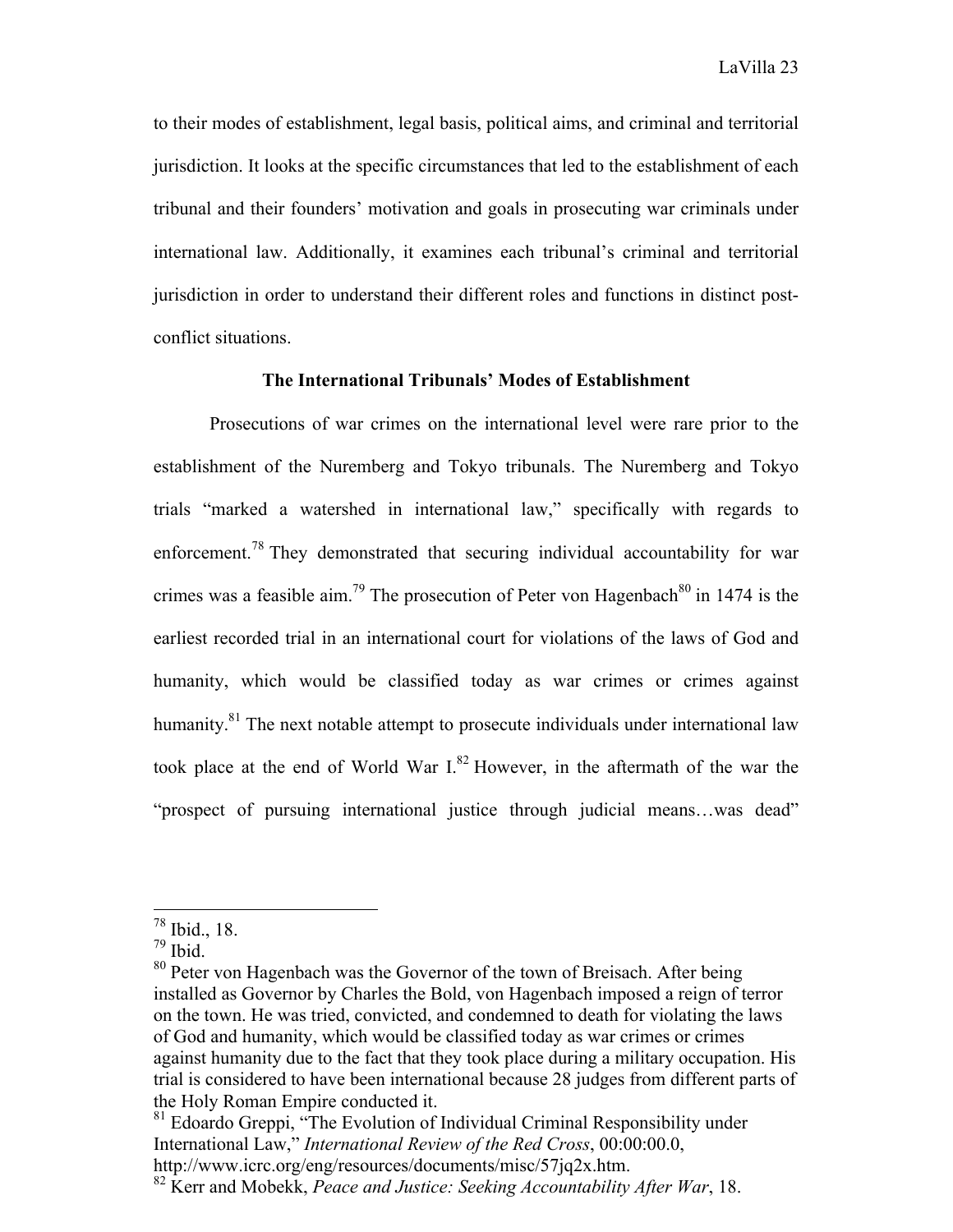because Germany refused to hand over its alleged perpetrators and the Allies were not willing to use force. $83$ 

The possibility of pursing international justice was "radically different" at the end of WWII.<sup>84</sup> At the end of the war, the Allies—the United States (US), the United Kingdom of Great Britain (UK), the Union of Soviet Socialist Republics, and France—had achieved a total victory, the German government had collapsed, and the Allies were in occupation of the country. The Allies were holding a number of German leaders captive and needed to make a choice as to what to do with them.<sup>85</sup> They could have freed them without a trial; however, as explained by US Representative and Chief of Counsel to the International Military Tribunal (IMT) at Nuremberg, Robert H. Jackson "to free them without a trial would mock the dead and make cynics of the living."<sup>86</sup> Thus, an appropriate plan for prosecution was necessary.<sup>87</sup>

In December 1942, the Allied leaders of the US, UK, and the Soviet Union "issued the first joint declaration officially noting the mass murder of European Jewry and resolving to prosecute those responsible for violence against civilian populations."<sup>88</sup> In October 1943, these three leaders—U.S. President Franklin D. Roosevelt, British Prime Minister Winston Churchill, and Soviet leader Josef Stalin—

 <sup>83</sup> Debra DeLaet, *The Global Struggle for Human Rights: Universal Principles in World Politics* (Belmont, CA: Thompson Wadsworth, 2006), 164.

<sup>84</sup> Kerr and Mobekk, *Peace and Justice: Seeking Accountability After War*, 19.  $85$  Ibid.

<sup>86 &</sup>quot;Report of Robert H. Jackson to the President, Released by the White House on June 7, 1945" (United States Government Printing Office, June 7, 1945).  $87$  Ibid.

<sup>88</sup> "The Nuremberg Trials," *United States Holocaust Memorial Museum*, n.d., http://www.ushmm.org/research/research-in-collections/search-thecollections/bibliography/nuremberg-trials.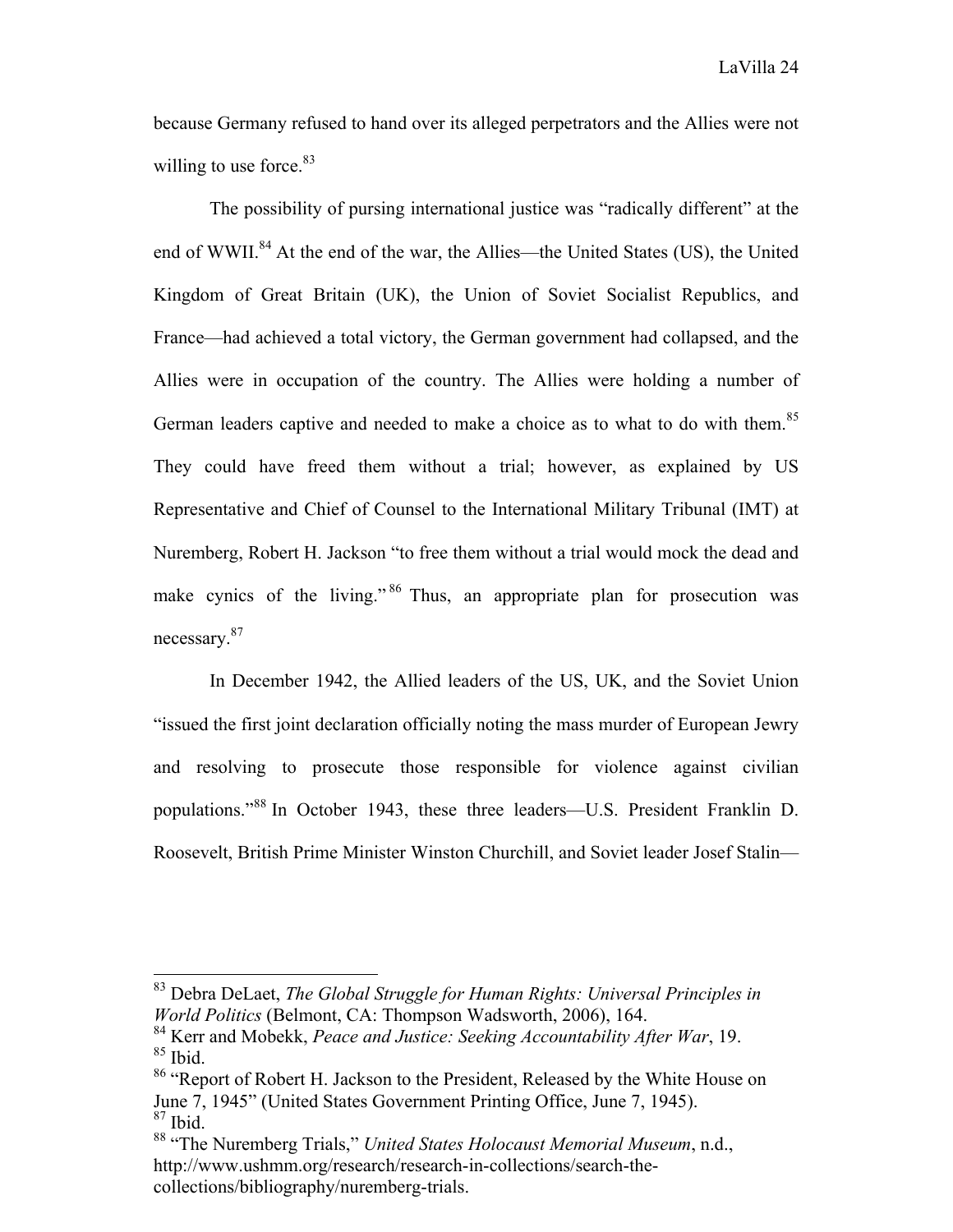met and discussed their plans for the trial and punishment of Nazi war criminals.<sup>89</sup> The British government favored summary execution, arguing that Nazi leaders did not deserve a fair trial. However, the U.S. was adamant that the four Allied nations—the US, UK, the Soviet Union, and France—needed to demonstrate the democratic notion of justice in the punishment of Nazi leaders.<sup>90</sup> In their *Declaration of German Atrocities* released on November 1, 1943, the three Allied powers declared that "at the time of the granting of any armistice to any government which may be set up in Germany, those German officers and men and members of the Nazi party" deemed responsible for "atrocities, massacres and cold-blooded mass executions" would be sent back to the countries in which the crimes had occurred and be judged and punished according to the laws of those nations.<sup>91</sup> The "German criminals whose offenses [had] no particular geographical localization" would be "punished by joint decision of the governments of the Allies."<sup>92</sup> On August 8, 1945, after the war's conclusion, the Governments of the Allies (hereinafter referred to as 'the Signatories') signed the London Charter, which officially established the Nuremberg tribunal to prosecute these major war criminals.<sup>93</sup> While the prospect of prosecuting the principal German leaders was discussed prior to the end of the war, the Nuremberg tribunal

 <sup>89</sup> "The Moscow Conference, October 1943," Text, accessed March 23, 2014, http://avalon.law.yale.edu/wwii/moscow.asp.

<sup>90</sup> Philippe Sands, ed., *From Nuremberg to The Hague: The Future of International Criminal Justice* (Cambridge, New York: Cambridge University Press, 2003), 5.

<sup>&</sup>lt;sup>91</sup> Franklin Roosevelt, Winston Churchill, and Josef Stalin, "The Moscow Conference: Declaration of German Atrocities, Released November 1, 1943" (United States Government Printing Office, 1944).  $92$  Ibid.

<sup>&</sup>lt;sup>93</sup> United Kingdom of Great Britain and Northern Ireland et al., "Charter of the International Military Tribunal - Annex to the Agreement for the Prosecution and Punishment of the Major War Criminals of the European Axis ('London Agreement')," August 8, 1945, http://www.refworld.org/docid/3ae6b39614.html.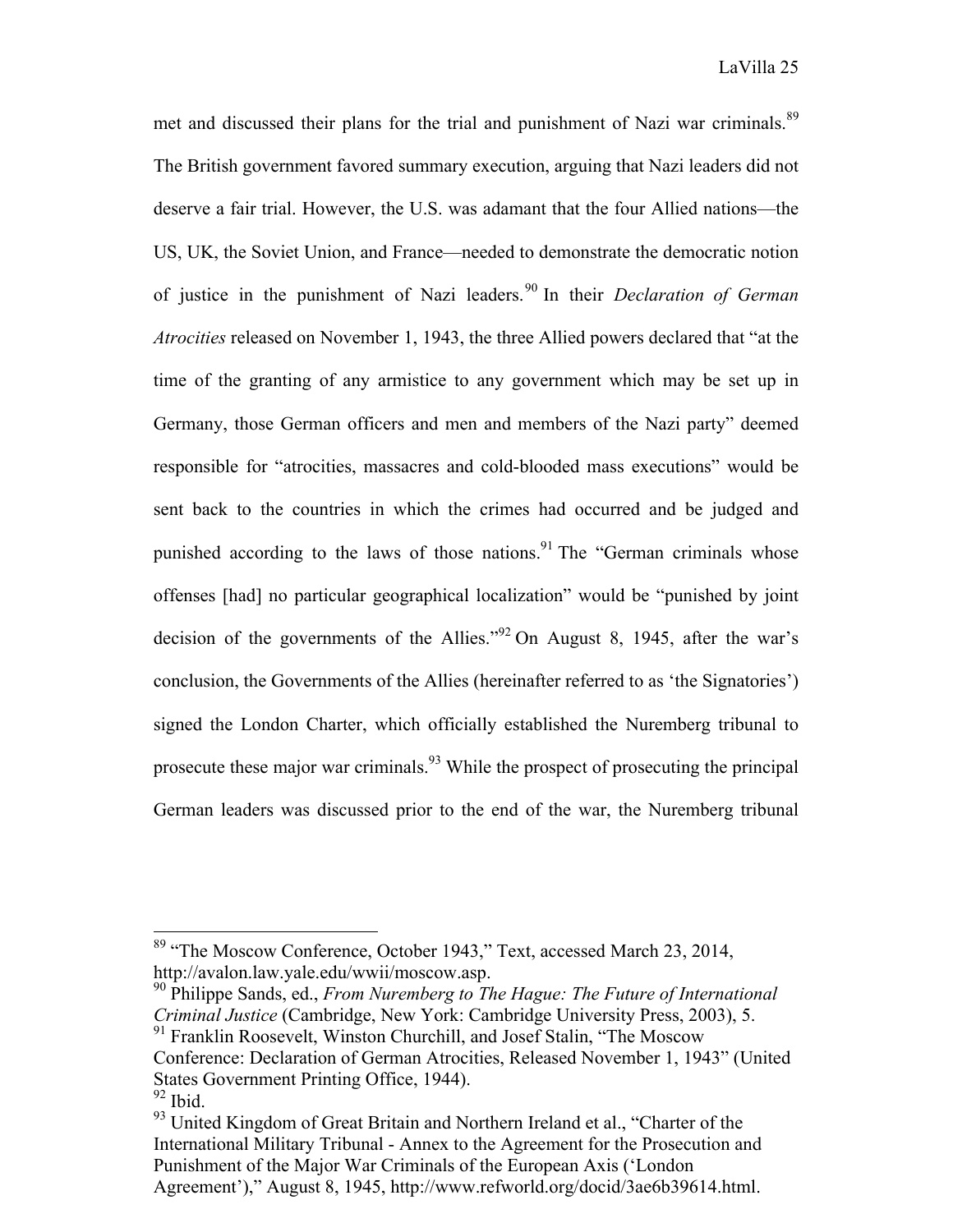was not formally established until after Victory in Europe Day (generally known as VE Day). $94$ 

The situation at the time of the ICTY's establishment was fundamentally different. In May 1993, the UN established the ICTY under Chapter VII of the UN Charter, while conflict was still turbulent in the former Yugoslavia.<sup>95</sup> The violent breakup of Yugoslavia in the 1990s spurred the international community into action.<sup>96</sup> The UN recognized the severity of the situation, and urged parties to the conflict to comply with international law as early as September 1991.<sup>97</sup> In October 1992, the UN expressed concern over "widespread violations of international humanitarian law," including reports of mass killings and the practice of "ethnic cleansing" in the territory of the former Yugoslavia, specifically Bosnia and Herzegovina.<sup>98</sup> These reports moved the UN to call on Secretary General Boutros Boutros-Ghali to establish a Commission of Experts that could provide conclusions on these accounts of abuses in the region. <sup>99</sup> The findings of the Commission, which included evidence of grave breaches of the Geneva Conventions and other serious violations of international humanitarian law, led the UN Security Council (UNSC) to reaffirm its "grave alarm" at reports of widespread abuses in the former Yugoslavia, and determine that the situation constituted a "threat to international peace and security."<sup>100</sup> In 1993, the Security Council decided that in the particular circumstances of the former

 $99$  Ibid.

 <sup>94</sup> May 8, 1945.

<sup>&</sup>lt;sup>95</sup> UN Security Council (SC), Resolution 827, UN Doc S/RES/827 (May 5, 1993), English (En).

<sup>&</sup>lt;sup>96</sup> UNSC Res 713 (1991) was the first UN Resolution that concerned the breakup of Yugoslavia. It was adopted unanimously on 25 September 1991, and imposed an arms embargo, under Chapter VII of the UN Charter, on the Socialist Federal Republic of Yugoslavia.

 $97$  UNSC, Res 713, UN Doc S/RES/713 (September 25, 1991), En.

<sup>98</sup> UNSC, Res 780, UN Doc S/RES/780 (October 6, 1992), En.

<sup>100</sup> UNSC, Res 808, UN Doc S/RES/808 (February 22, 1993), En.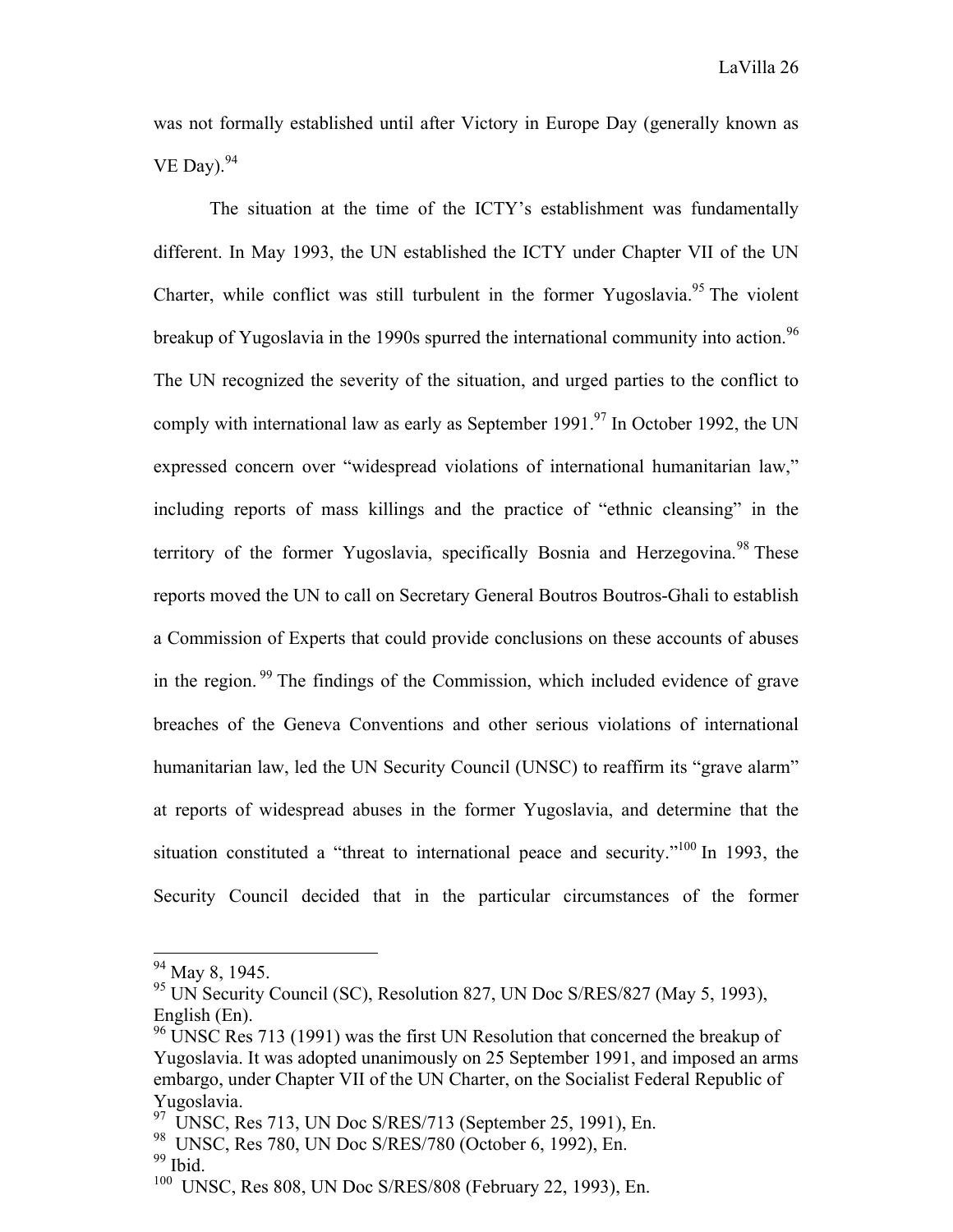Yugoslavia the establishment of an international tribunal would enable it to put an end to such crimes, bring to justice those persons responsible for committing crimes, and contribute to the restoration and maintenance of peace.<sup>101</sup> On May 25, 1993, the UNSC passed Resolution 827 formally establishing the ICTY for the "prosecution of persons responsible for committing serious violations of international humanitarian law in the territory of the former Yugoslavia" since  $1991$ <sup>102</sup>

The establishment of the ICTY was an historic moment for international justice. It was the first international tribunal ever to be established by the UN. According to the President of the Tribunal, its only predecessors "the international military tribunals at [Nuremberg] and Tokyo, were created in very different circumstances and were based on moral and judicial principles of a fundamentally different nature."<sup>103</sup> The UN's establishment of the ICTY was a "judicial response to the demands posed by the situation in the former Yugoslavia."104 The UN Charter is the foundation document for the UN's work and gives the UN primary responsibility for the maintenance of international peace and security. Chapter VII allows the Council to bypass the general prohibition of the "threat or use of force" encompassed in Article 2(4) of the UN Charter.<sup>105</sup> In establishing the ICTY, the UNSC invoked its powers under Chapter VII of the UN Charter, which allows it to "determine the

 $101$  Ibid.

<sup>102</sup> UNSC, Res 827, UN Doc S/RES/827 (May 5, 1993), En.

<sup>103</sup> President of the International Tribunal, *First Annual Report of the International Tribunal for the Prosecution of Persons Responsible for Serious Violations of International Humanitarian Law Committed in the Former Yugoslavia Since 1991*, *transmitted by Note of the Secretary-General*, UN Doc A/49/342-S/1994/1007 (August 29, 1994), En, [hereinafter *First Annual Report*].  $104$  Ibid.

<sup>105</sup> UN Charter Art 2, para 4.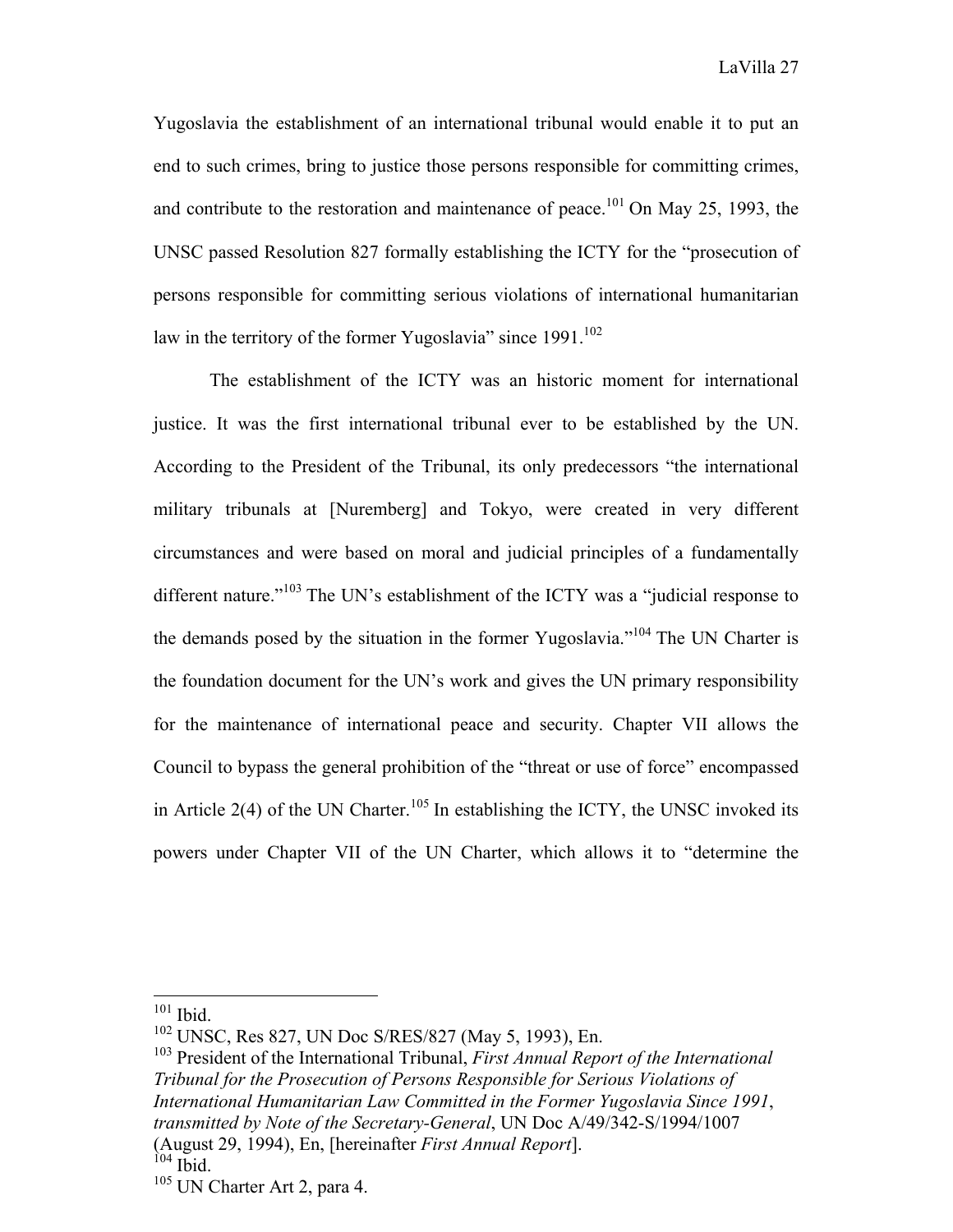existence of any threat to the peace, breach of the peace, or act of aggression" and take military or non-military action to "restore international peace and security."<sup>106</sup>

In the UN Secretary-General's report pursuant to paragraph 2 of Resolution 808 (1993), he notes that in the normal course of events, the establishment of an international tribunal would come at the conclusion of a treaty, drawn up and adopted by an appropriate international body, which the States parties would sign and ratify. However, this approach would require considerable time and would not guarantee that ratification is received from those states, which should be parties to the treaty. Therefore, in order to be truly effective, the Secretary-General asserted that the Tribunal should be established on the basis of Chapter VII, as "this approach would have the advantage of being expeditious and of being immediately effective as all states would be under a binding obligation to take whatever action is required to carry out a decision taken as an enforcement measure of Chapter VII."<sup>107</sup>

The ICTY's mode of establishment under Chapter VII of the UN Charter differentiates it from the Nuremberg tribunal. While Nuremberg was authorized by the four Allied powers of WWII, the ICTY was the first international criminal tribunal to be established by a globally recognized international body, the  $UN<sup>108</sup>$  In 1994, the President of the ICTY argued that, "unlike the Nuremberg and Tokyo tribunals, the Tribunal [was] truly international…the Tribunal is not the organ of a group of States; it is an organ of the whole international community."<sup>109</sup> However, similar claims could be made about the ICTY as it was authorized by a select group of

<sup>&</sup>lt;sup>106</sup> UN Charter Art 39.

<sup>107</sup> UN Secretary-General, *Report of the Secretary-General Pursuant to Paragraph 2 of Security Council Resolution 808 (1993)*, UN Doc S/25704 (May 3, 1993), En, [hereinafter *Report of the Secretary-General Pursuant to Para 2 of UNSC Resolution 808 (1993)*].

<sup>108</sup> Kerr and Mobekk, *Peace and Justice: Seeking Accountability After War*, 31.

<sup>109</sup> *First Annual Report*, *supra* note 102.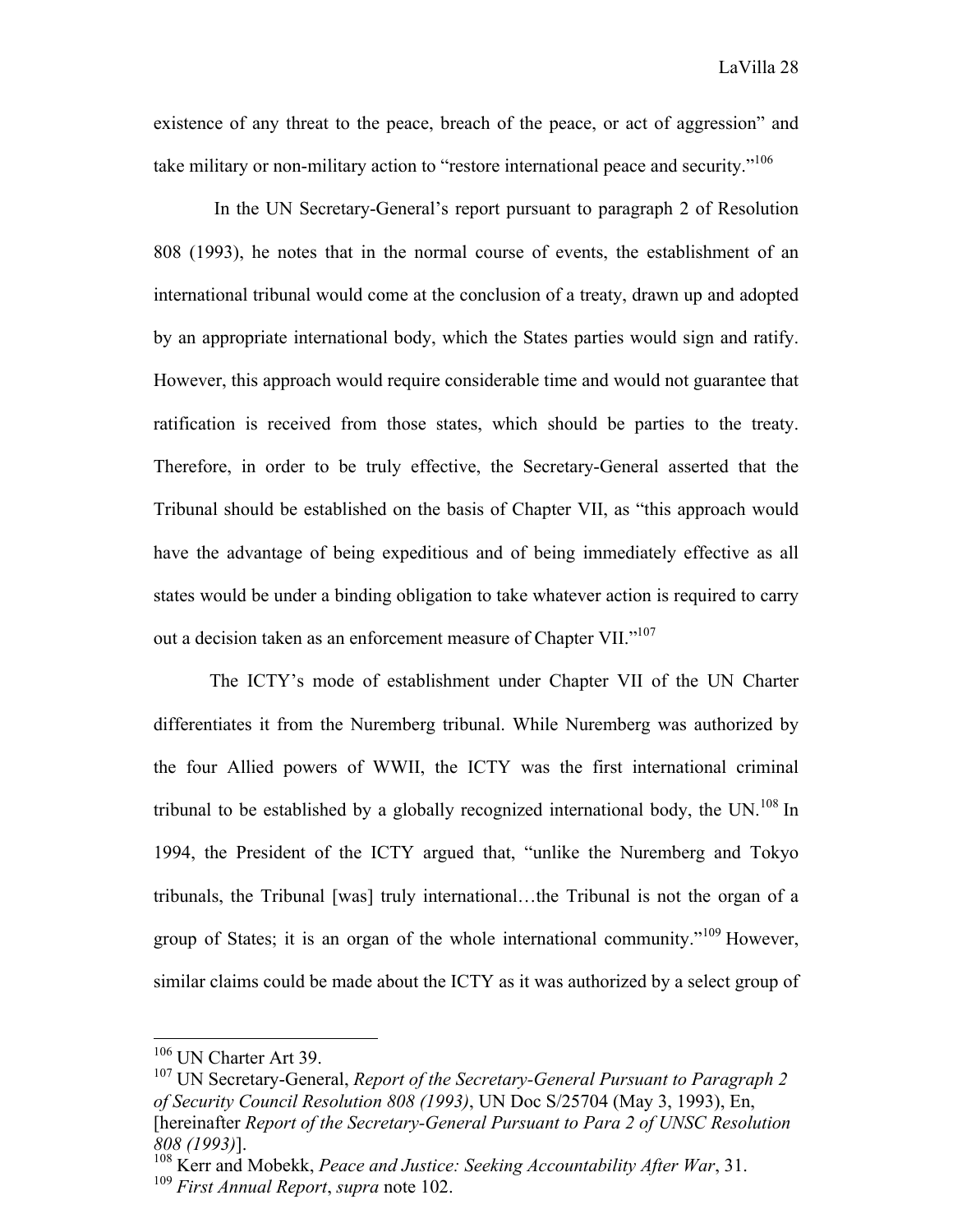States—the Security Council, which consists of five permanent members—the US, UK, France, China, and Russia. While the founders of the Nuremberg tribunal and the ICTY had similar aims—the prosecution of war criminals under international law due to the different circumstances at the times of the tribunals' establishment they adopted different ways of reaching these goals.

#### **The Legal Basis of the Nuremberg tribunal and the ICTY**

The legal basis of the Nuremberg tribunal was the London Charter, which the Allied governments signed on August 8, 1945. Having come to a conclusion on the mode of punishment for the major German war criminals, the Signatories drafted the Charter of the International Military Tribunal (IMT) (commonly known as the Nuremberg Charter), which was "annexed to and formed an integral part of the London Agreement."<sup>110</sup> Although the concept of individual criminal responsibility for war crimes was well established in international law prior to WWII, debate surrounded the legality of prosecuting individuals for crimes against humanity.<sup>111</sup> Individual accountability for violations of international humanitarian law was a new concept, which was not fully recognized until the Nuremberg tribunal. Pursuant to the Agreement, the Nuremberg tribunal was mandated under Article 6 of the Charter, "to try and punish persons who, acting in the interests of the European Axis countries, whether as individuals or members of organizations," committed any crimes within the jurisdiction of the tribunal.<sup>112</sup>

 <sup>110</sup> United Kingdom of Great Britain and Northern Ireland et al., "Charter of the International Military Tribunal - Annex to the Agreement for the Prosecution and Punishment of the Major War Criminals of the European Axis ('London Agreement')."

<sup>111</sup> Kerr and Mobekk, *Peace and Justice: Seeking Accountability After War*, 23.

<sup>&</sup>lt;sup>112</sup> United Kingdom of Great Britain and Northern Ireland et al., "Charter of the International Military Tribunal - Annex to the Agreement for the Prosecution and Punishment of the Major War Criminals of the European Axis ('London Agreement')."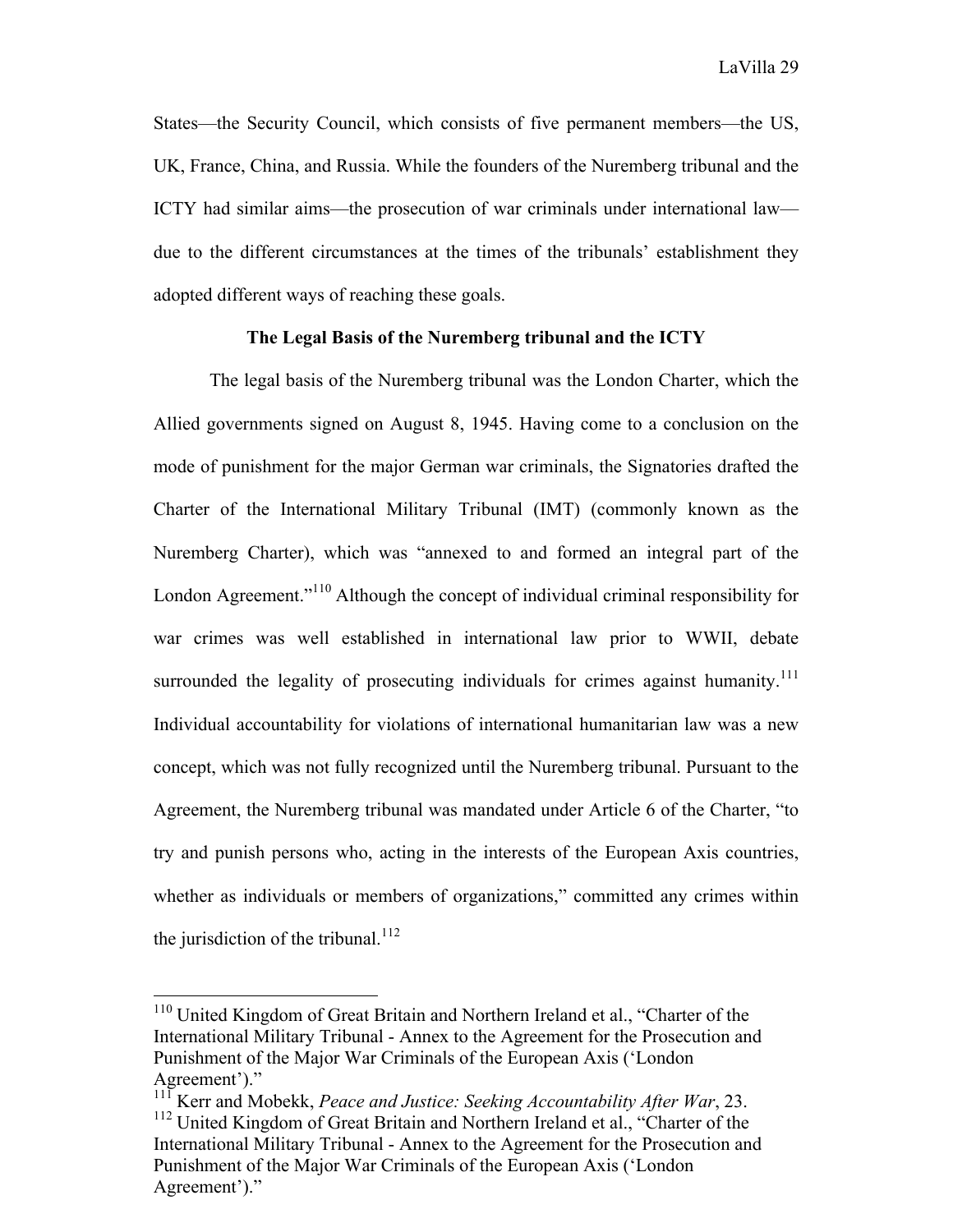Three broad categories of acts are defined as punishable as crimes under international law in the Nuremberg Charter. The first, *crimes against peace*, consists of "planning, preparing, initiating, or waging a war of aggression, or a war in violation of international undertakings, as well as participating in a common plan or conspiracy to accomplish any of the aforementioned acts. The second class of offenses, *war crimes*, consists of violations of the laws or customs of war.<sup>113</sup> The third category, *crimes against humanity*, consists of murder, extermination, enslavement, deportation, and other inhumane acts committed against any civilian population before or during war.  $114$  The principle that individuals rather than states are responsible for violations of international law is also enacted in the Charter. It provides that any individual who joins in a common plan to commit any of the foregoing offenses is responsible for the acts of all other persons involved in its execution.<sup>115</sup> In defining these categories of offenses as criminal under international law, Nuremberg established that "there are certain crimes of international concern which incur individual criminal responsibility."<sup>116</sup>

Similarly, the ICTY was awarded jurisdiction over four categories of criminal offenses. In accordance with its Statute, the ICTY was mandated to prosecute "persons responsible for serious violations of international humanitarian law

<sup>&</sup>lt;sup>113</sup> Violations of the laws or customs of war include, but are not limited to, murder, all forms of ill-treatment of prisoners of war and inhabitants of occupied territories, plunder, wanton destruction, or devastation not justified by military necessity.

<sup>&</sup>lt;sup>114</sup> Crimes against humanity also cover persecution on political, racial, or religious grounds in execution of or in connection with crimes against peace or war crimes, whether or not in violation of domestic law of the country in which the crime took place.

<sup>&</sup>lt;sup>115</sup> United Kingdom of Great Britain and Northern Ireland et al., "Charter of the International Military Tribunal - Annex to the Agreement for the Prosecution and Punishment of the Major War Criminals of the European Axis ('London Agreement')."

<sup>116</sup> Kerr and Mobekk, *Peace and Justice: Seeking Accountability After War*, 2.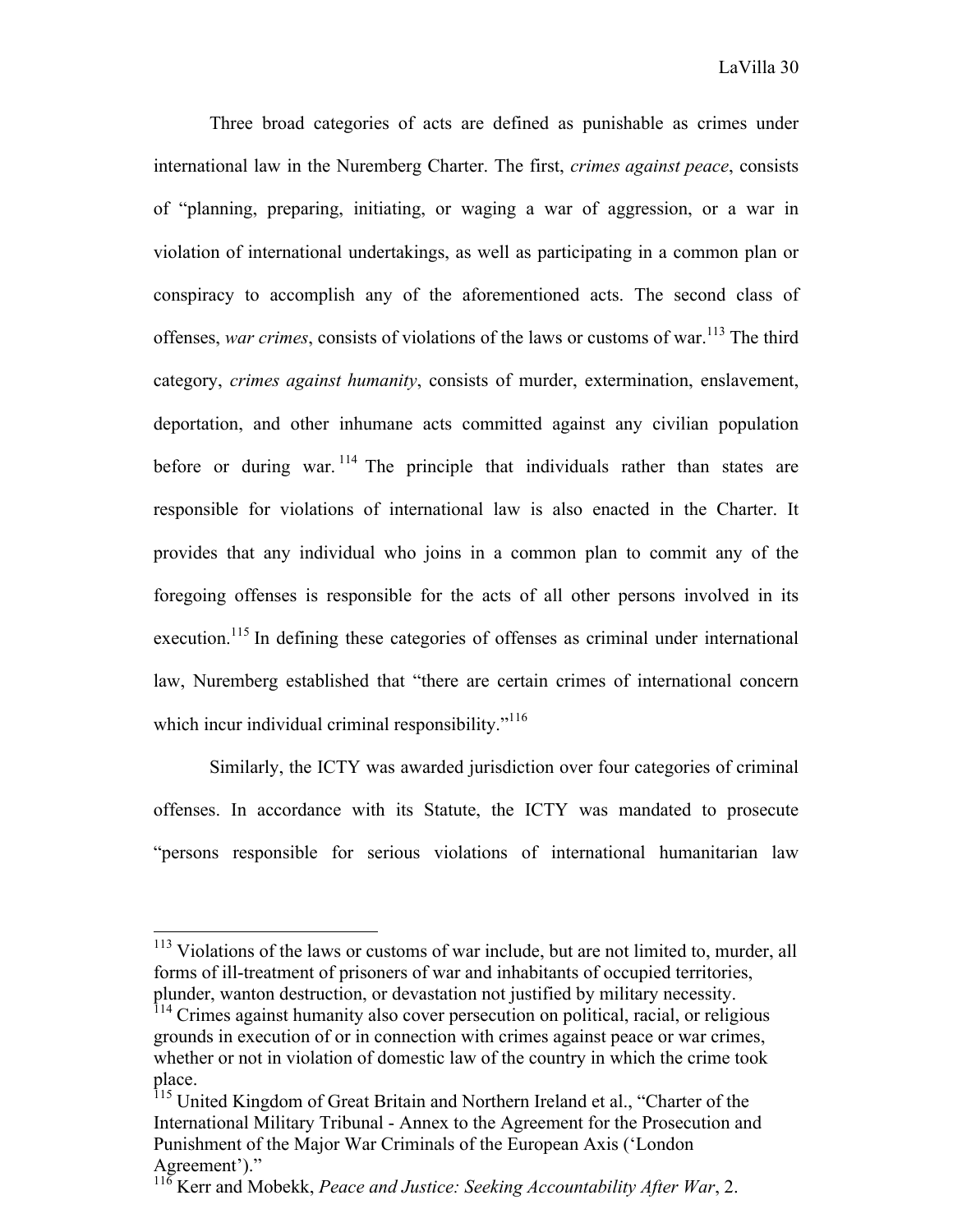committed in the region of the former Yugoslavia" from 1991 onwards.<sup>117</sup> However, in contrast to Nuremberg's jurisdiction over both individuals and members of organizations, in accordance with Article 6 of its Statute, the ICTY, though having jurisdiction over individual persons, does not have the authority to prosecute "organizations, political parties, army units, administrative entities or other legal subjects" for aggression or violations of international humanitarian law.<sup>118</sup> Articles 2 to 5 of the ICTY Statute identify the four different categories of crimes over which it had jurisdiction. The first category of offenses, *grave breaches of the Geneva Conventions of 1949*, sets forth rules for the wartime protection of civilians and those who are no longer participating in the hostilities. The second category, *violations of the laws or customs of war*, regulates the conduct of armed conflict.<sup>119</sup> The third category, *genocide*, consists of any "acts committed with the intent to destroy, in whole or in part, a national, ethnical, racial or religious group."<sup>120</sup> The fourth category, *crimes against humanity*, consists of crimes directed against any civilian populations during an armed conflict of international or internal character.<sup>121</sup>

The notion of crimes against humanity included in the ICTY Statute, were first recognized in the Charter and Judgment of the Nuremberg tribunal. The other three categories of offenses evolved over many decades. Specifically, the Geneva Conventions of 1949 and the 1948 Convention on the Prevention and Punishment of the Crime of Genocide were developed and codified as a result of the Nuremberg

 <sup>117</sup> *Report of the Secretary-General Pursuant to Para 2 of UNSC Resolution 808 (1993)*, *supra* note 106.

<sup>&</sup>lt;sup>118</sup> "Statute of the Tribunal," accessed January 26, 2014, http://www.icty.org/sid/135. <sup>119</sup> The laws or customs of war are a body of international law made up of international treaties, conventions, and agreements including, the Hague Conventions of 1907, the Geneva Conventions of 1949 and Additional Protocols of 1977, and relevant customary international law.

<sup>120</sup> *Report of the Secretary-General Pursuant to Para 2 of UNSC Resolution 808 (1993)*, *supra* note 106.

 $\overline{121}$  Ibid.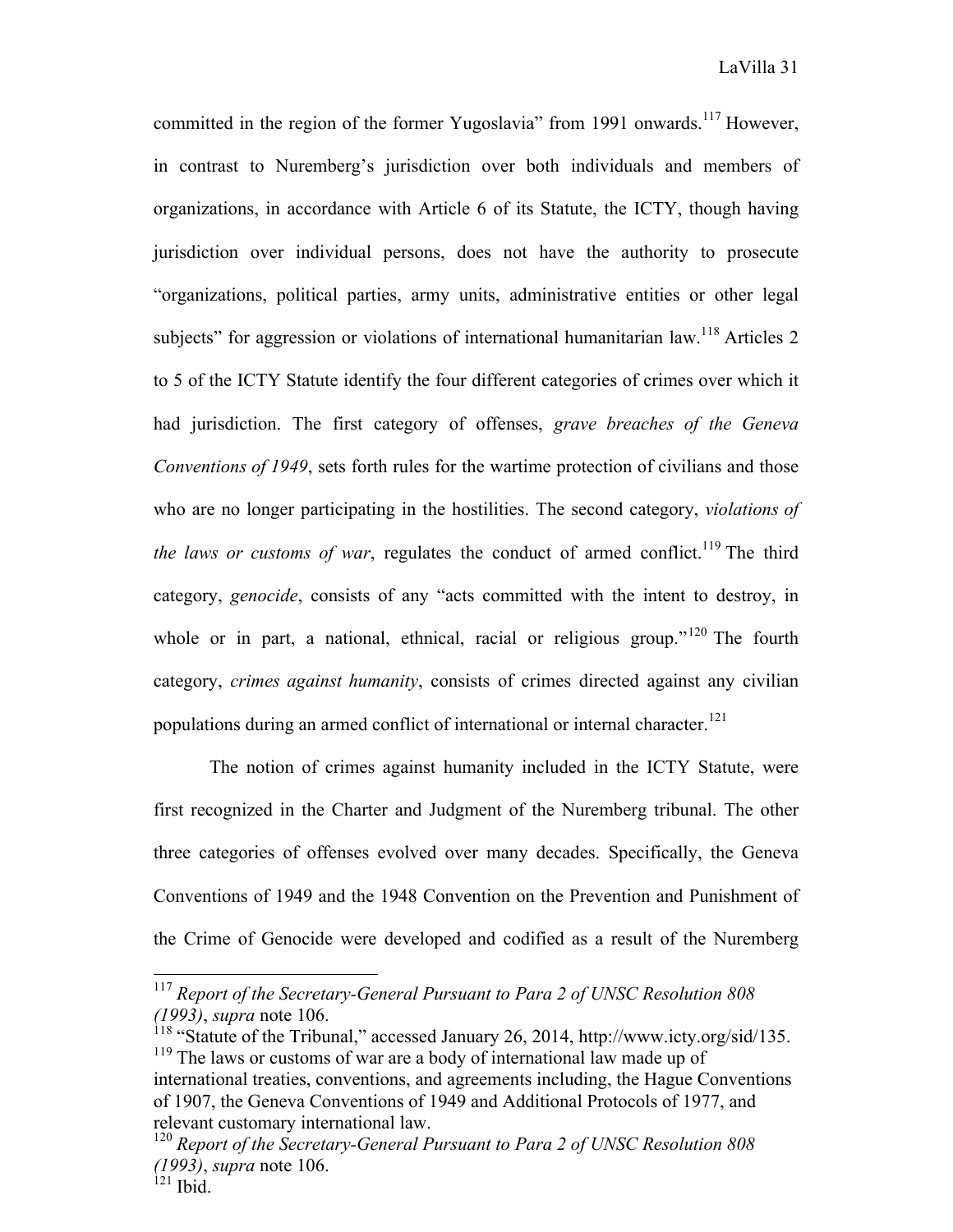LaVilla 32

principles, which set forth guidelines for determining what constitutes a war crime. In this regard, the ICTY reinforced and expanded on the concept of individual criminal responsibility for war crimes established by the Nuremberg tribunal and further codified international humanitarian law. 122

#### **The Political Purpose of the International Tribunals**

The Nuremberg trials, which tried and punished German war criminals, have been described "as the last act of war and the first act of peace" following  $WWII$ <sup>123</sup> The trials had two primary objectives. First, they were intended to legally condemn the abuses committed by the Nazis, and in doing so justify the Allies' victory. In a 1945 Memorandum to President Roosevelt, the Secretaries of State and War and the Attorney General asserted that "after Germany's unconditional surrender the United Nations<sup>124</sup> could, if elected, put to death the most notorious Nazi criminals, such as Hitler or Himmler, without trial or hearing."<sup>125</sup> However, they argued that the use of the judicial method was the "just and effective solution," and would "command maximum public support...and receive the respect of history."<sup>126</sup>

In his report to the President in 1945 (which was widely accepted as an official statement of the position of the US), Justice Jackson contended that:

The task of making this record complete and accurate, while memories are fresh, while witnesses are living, and while a tribunal is available, is too important to the future opinion of the world to be undertaken before the case

 <sup>122</sup> Sands, *From Nuremberg to The Hague: The Future of International Criminal Justice*, 42.

<sup>123</sup> Kerr and Mobekk, *Peace and Justice: Seeking Accountability After War*, 19.  $124$  In this context, the "United Nations" refers to the term coined by US President Franklin D. Roosevelt in the *Declaration of United Nations* of January 1, 1942 to describe the 26 nations that pledged to continue fighting together against the Axis powers during the Second World War.

<sup>&</sup>lt;sup>125</sup> "Report of Robert H. Jackson to the President, Released by the White House on June 7, 1945" (United States Government Printing Office, June 7, 1945). <sup>126</sup> Ibid.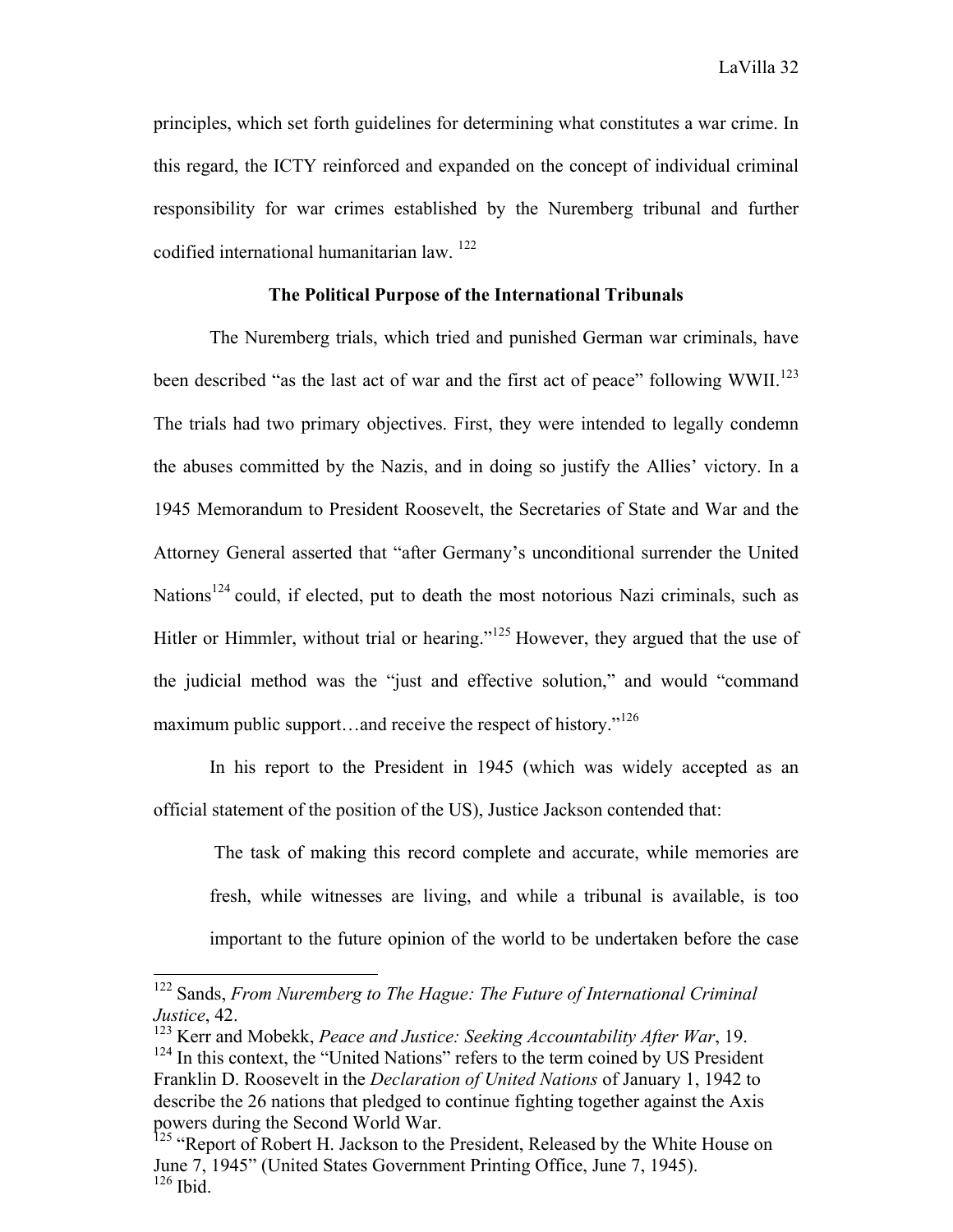can be prepared to make a credible presentation. Intelligent, informed, and sober opinion will not be satisfied with less.<sup>127</sup>

This quote clearly demonstrates the importance placed, from the beginning, on conducting a fair and deliberative trial. It was crucial that defendants were provided a full and fair opportunity to defend themselves on every charge in order to satisfy public opinion that justice had been done in the case of the Nazi war criminals.

In his opening statement for the US at the Nuremberg trials, Justice Jackson reinforced the importance of making a complete and accurate record of abuses and outlined the Allies' goals in conducting the trials:

That four great nations, flushed with victory and stung with injury stay the hand of vengeance and voluntarily submit their captive enemies to the judgment of the law is one of the most significant tributes that Power has ever paid to Reason…We must never forget that the record on which we judge these defendants today is the record on which history will judge us tomorrow. To pass these defendants a poisoned chalice is to put it to our own lips as well. We must summon such detachment and intellectual integrity to our task that this trial will commend itself to posterity as fulfilling humanity's aspirations to do justice. $128$ 

Although based on democratic notions of justice, critics regarded Nuremberg as a "show trial" because the Nazis were in essence being exposed to public

 $127$  Robert H. Jackson, "Justice Jackson Weighs Nuremberg's Lessons: In a Reply to Critics of the Trial He Finds That It Has Made 'Undiscriminate Vengeance' Obsolete. Lessons of Nuremberg Lessons of Nuremberg," *New York Times*, June 16, 1946, sec. The New York Times Magazine,

http://search.proquest.com/hnpnewyorktimes/docview/107765204/abstract/48C308D1 D15B4227PQ/1?accountid=10141.

<sup>&</sup>lt;sup>128</sup> Robert H. Jackson, "Opening Statement before the International Military Tribunal," *Robert H. Jackson*, November 21, 1945,

http://www.roberthjackson.org/the-man/speeches-articles/speeches/speeches-byrobert-h-jackson/opening-statement-before-the-international-military-tribunal/.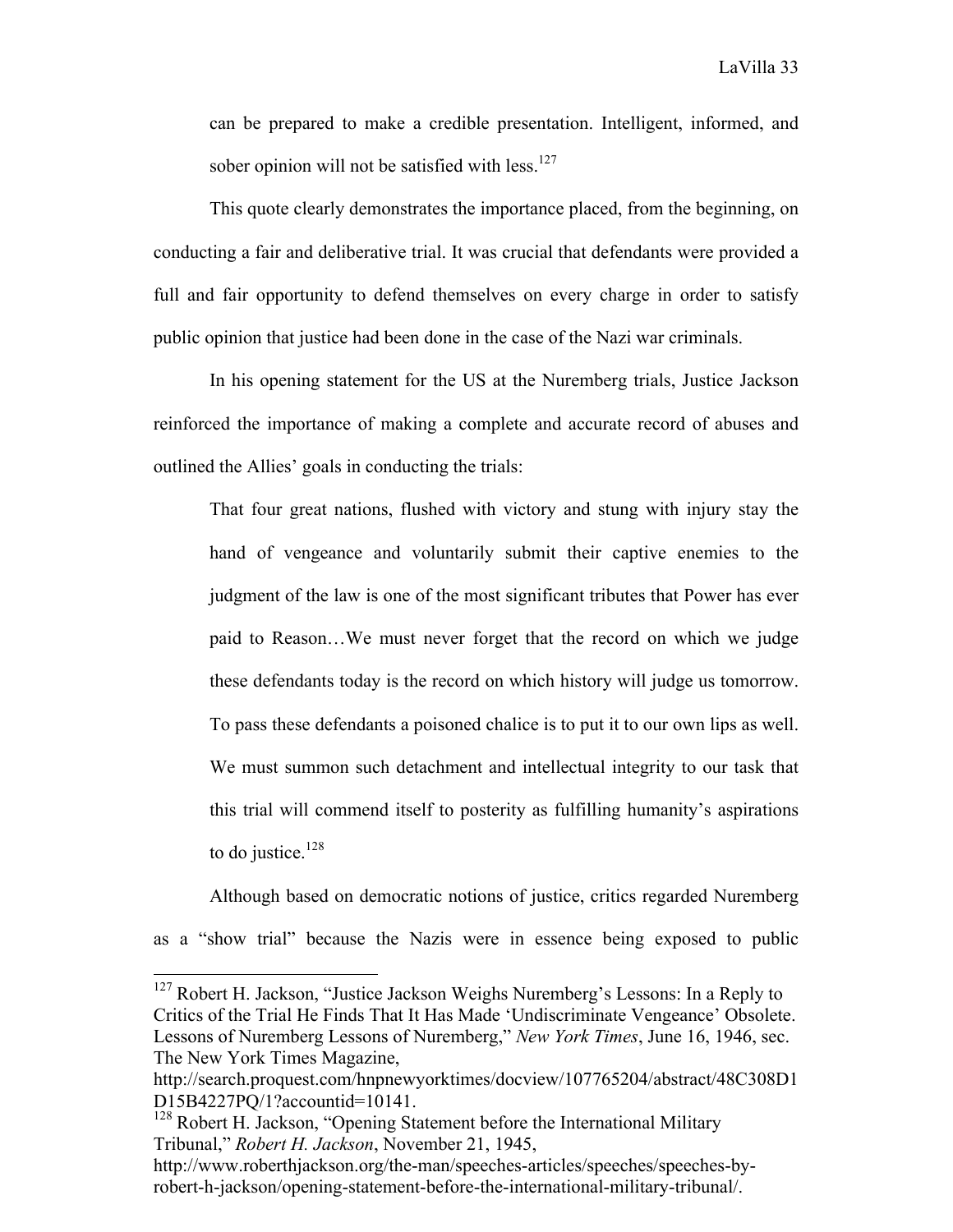disapproval prior to their execution.<sup>129</sup> In 1946, in response to critics of the tribunal, Justice Jackson, provided a clear explanation for the Allies' decision to utilize military trials to investigate and punish Nazis leaders. He noted that the alternative mode of punishment was summary execution; therefore, "the choice that faced [US] President Truman was a simple one."<sup>130</sup> Justice Jackson asserted "if we had stood these twenty-two defendants against the wall and shot them 'by executive determination,' in ten years the United States would be defenseless against suspicion that we did not give them a trial because we could not prove their guilt or because they could prove their innocence."<sup> $131$ </sup> In this way, the political purpose of the Nuremberg trials is apparent in the Signatories' effort to satisfy Allied public opinion that justice had been done.

Moreover, Debra DeLaet argues that the Roosevelt administration's interpretation of the tribunal's purpose provides important insight into the principal aims of the trials—prosecuting Nazis for waging a war of aggression.<sup>132</sup> Although the Nuremberg tribunal was mandated to try individuals for committing crimes in all three categories of crimes laid out in its charter the trials focused primarily on prosecuting Nazis for crimes against peace. According to DeLaet, this emphasis on crimes against peace, as opposed to crimes against humanity was indicative of the

 <sup>129</sup> Sands, *From Nuremberg to The Hague: The Future of International Criminal Justice*, 24.

<sup>&</sup>lt;sup>130</sup> International Military Tribunal Robert H. Jackson Chief of Counsel for the United States, "Justice Jackson Weighs Nuremberg's Lessons: In a Reply to Critics of the Trial He Finds That It Has Made 'Undiscriminate Vengeance' Obsolete. Lessons of Nuremberg Lessons of Nuremberg," *New York Times*, June 16, 1946, sec. The New York Times Magazine, 1,

http://search.proquest.com/hnpnewyorktimes/docview/107765204/abstract/48C308D1 D15B4227PQ/1?accountid=10141.

 $131$  Ibid.

<sup>132</sup> DeLaet, *The Global Struggle for Human Rights: Universal Principles in World Politics*, 165.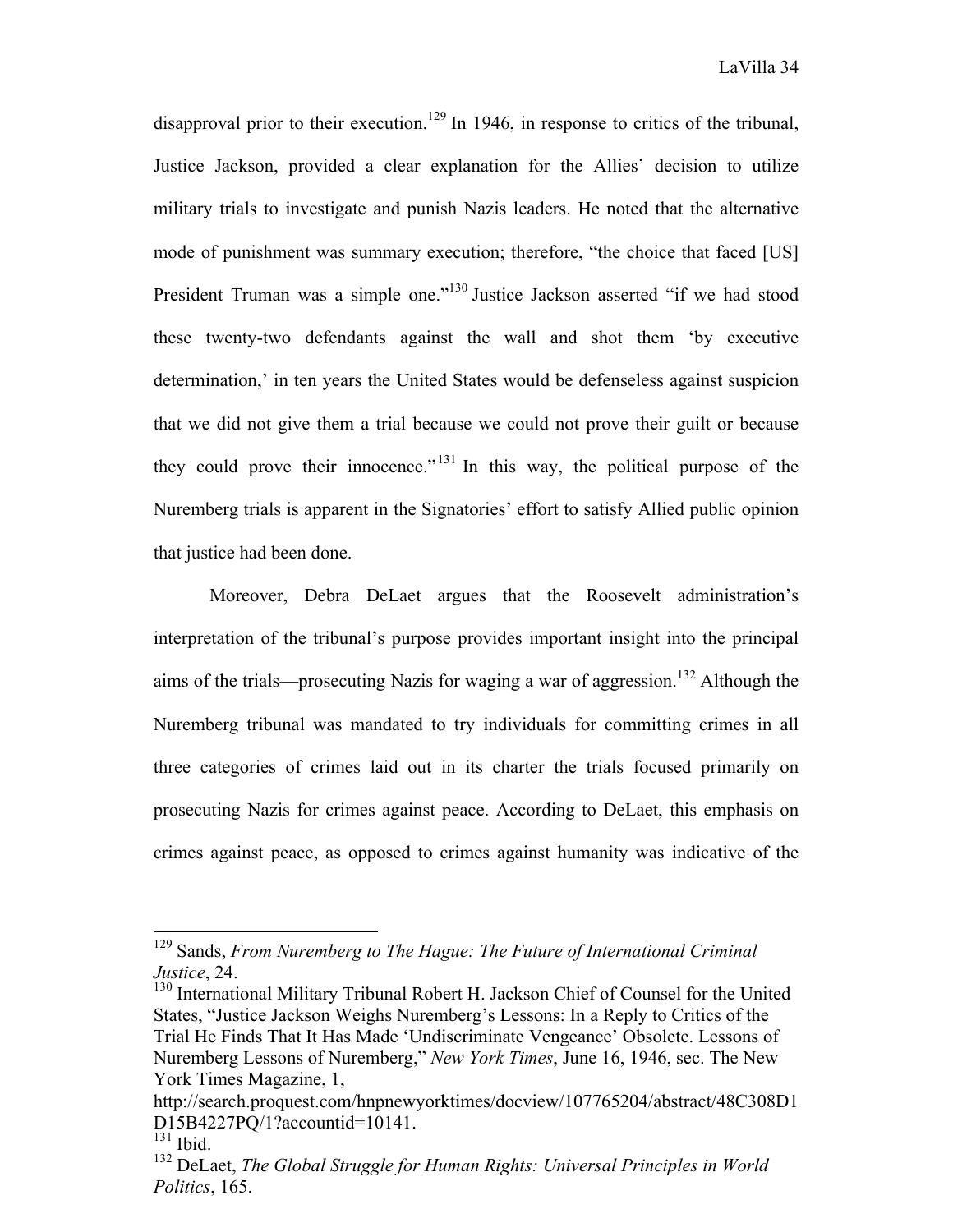Allies interpretation of the tribunal's purpose.<sup>133</sup> DeLaet reminds us of Gary Bass' argument that "'in a rare explicit statement on war criminals, Roosevelt had called for indicting the top Nazis for waging war. He mentioned aggression, not the Holocaust, atrocities against civilians, or war crimes. At Nuremberg's conclusion, Truman echoed Roosevelt: 'The principles established and the results achieved places International Law on the side of peace as against aggressive war.'"134 In this way, the Nuremberg tribunal allowed the victorious powers to assume jurisdiction over the losers.

A second political purpose of the Nuremberg trials was to establish new rules of international conduct and promote peace.<sup>135</sup> Justice Jackson contended that the law of the Nuremberg Charter "ushers international law into a new era where it is accorded with the common sense of mankind that a war of deliberate and unprovoked attack deserves universal condemnation and its authors' condign penalties."136 He argues that:

If the nations, which command the great physical forces of the world, want the society of nations to be governed by law, these principles [laid out in the Nuremberg Charter] may contribute to that end. If those who have the power of decision revert to the concept of unlimited and irresponsible sovereignty, neither this nor any charter will save the world from international lawlessness.<sup>137</sup>

<sup>136</sup> Robert H. Jackson, *Report of Robert H. Jackson United States Representative to the International Conference on Military Trials, London, 1945* (Washington, DC: Department of State, February 1949), IX.

 $133$  Ibid.

<sup>134</sup> Ibid., 164.

<sup>135</sup> Kerr and Mobekk, *Peace and Justice: Seeking Accountability After War*, 19.

 $^{137}$  Ibid., XI.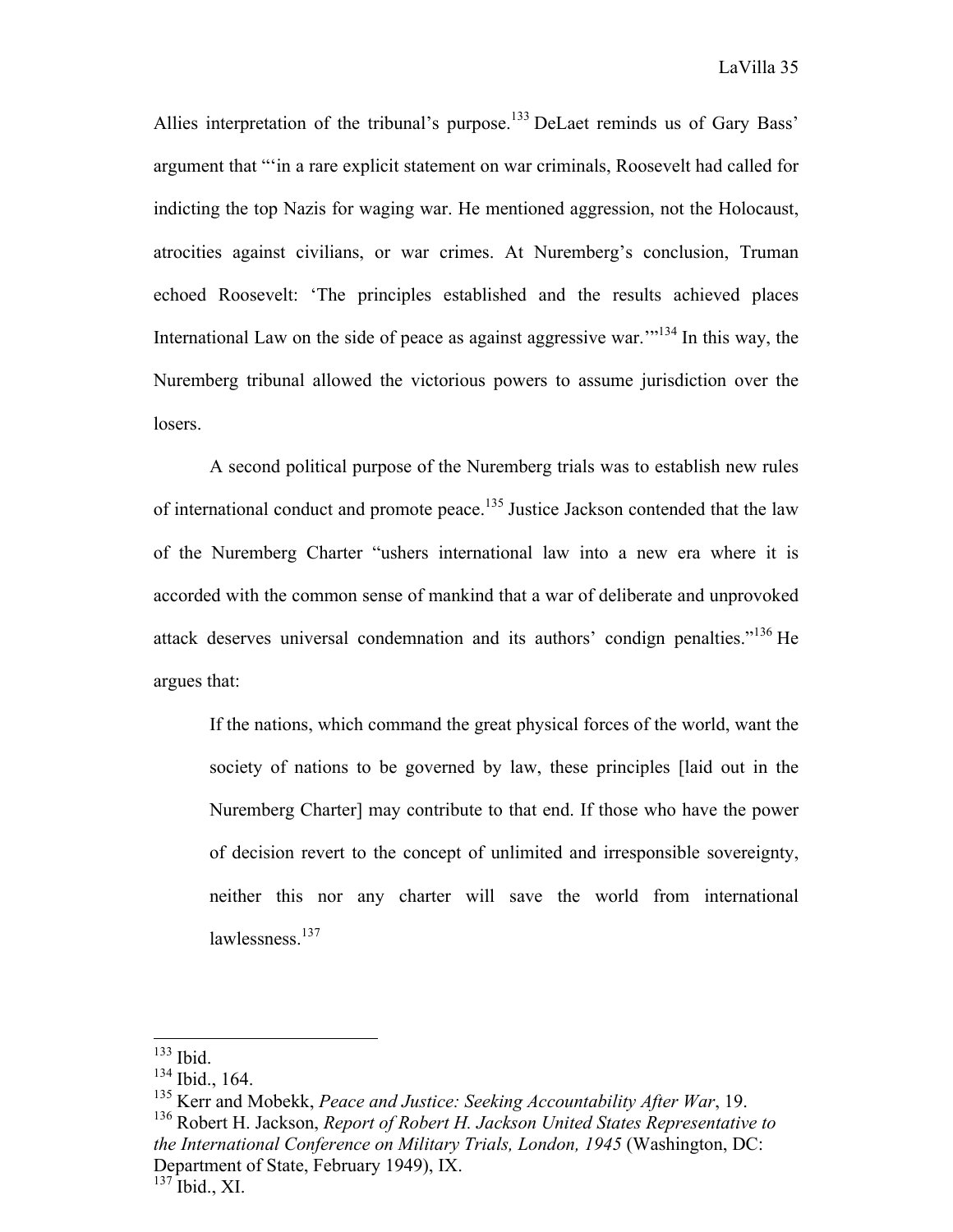In his final report to the President, Justice Jackson asserted that the primary purpose of the Nuremberg tribunal was "to bring the weight of law and criminal sanctions to bear in support of...peaceful and humanitarian principles."<sup>138</sup> In this way, the "assumption of Western moral superiority implicit in the liberal values expressed in the Indictment was accepted as a necessary underpinning for the creation of a new moral and political order" following the end of WWII.<sup>139</sup>

In contrast to the four Allied powers who authorized the Nuremberg tribunal, direct protagonists in the Balkan conflict did not establish the ICTY. Acting as representatives of the international community, which declared the conflict a threat to international peace and security, the members of the UNSC established the ICTY. Instead of being officially established after the conflict had ended, to prosecute offenders from the losing side, the ICTY was established to prosecute all major ethnic groups involved in the ongoing conflict: Croats, Serbs, and Muslims, with the aim of preventing further crime and facilitating peace in the region.<sup>140</sup> Although this mode of establishment was different than that of the Nuremberg tribunal, the ICTY's founders were similarly motivated by political objectives. As representatives of the international community, the UNSC was motivated to establish the ICTY in order to stop the violence in the former Yugoslavia and safeguard international peace and security without the use of military force. $141$ 

 <sup>138</sup> Kerr and Mobekk, *Peace and Justice: Seeking Accountability After War*, 19–20.

<sup>139</sup> Sands, *From Nuremberg to The Hague: The Future of International Criminal Justice*, 27.

<sup>140</sup> DeLaet, *The Global Struggle for Human Rights: Universal Principles in World Politics*, 186.

<sup>141</sup> *Report of the Secretary-General Pursuant to Para 2 of UNSC Resolution 808 (1993)*, *supra* note 106.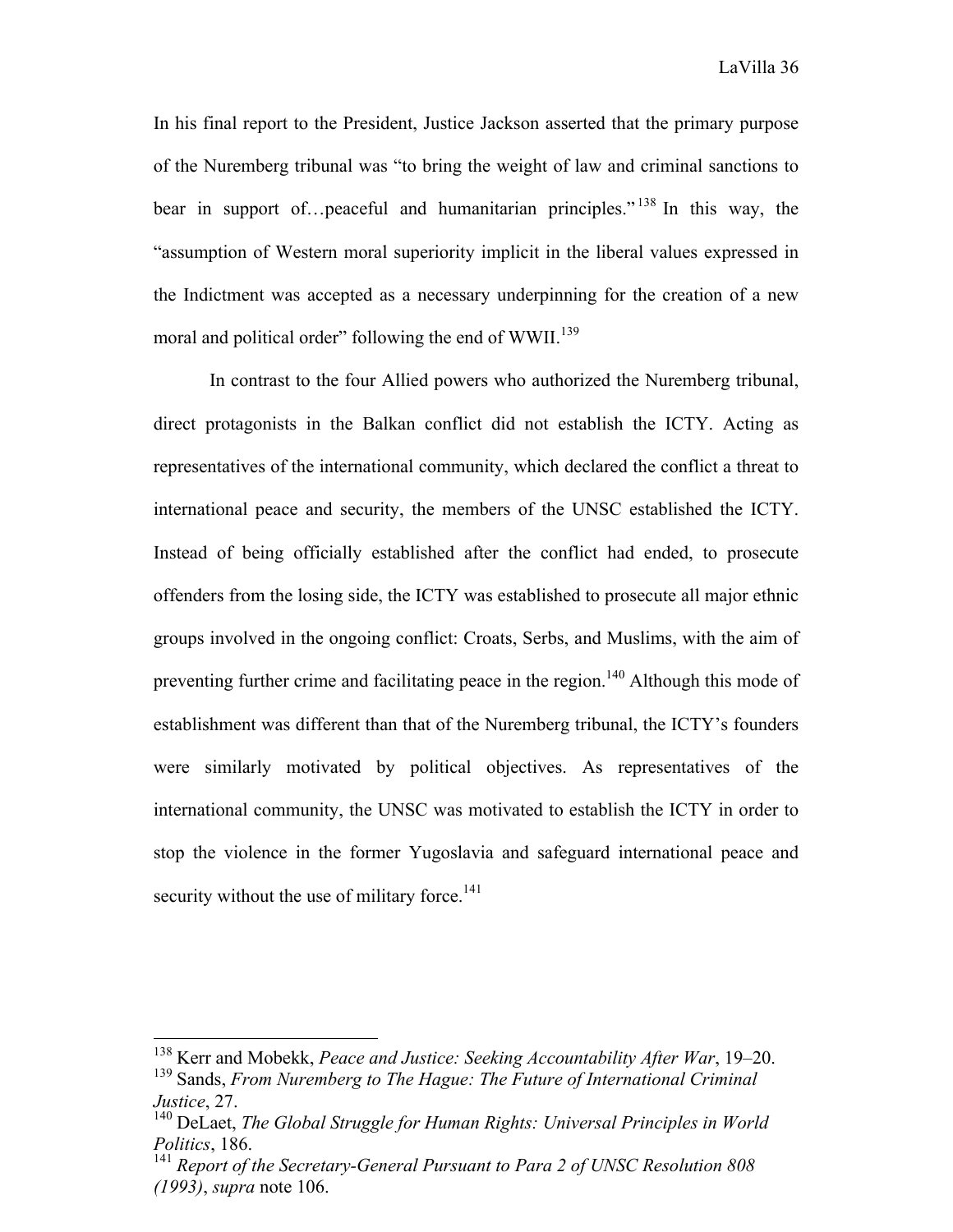According to Judge Carmel Agius, the Vice President of the ICTY, the message that the UN sent back in 1993 was "loud and clear."<sup>142</sup> In creating the ICTY, the UNSC sent a distinct political message that those who committed war crimes would not face impunity. Judge Agius asserted that the goal of the Tribunal's judges was to establish the truth about the conflict "because it is always the point where you need to start from if you are going to embark on a journey of reconciliation and rebuilding of society where the fabric has been very badly torn."<sup>143</sup> In this way, the ICTY aimed to facilitate reconciliation in the region through reliable criminal proceedings.144

The ICTY's principal objectives were threefold: "to do justice, to deter further crimes, and to contribute to the restoration and maintenance of peace."145 The first objective, "to bring to justice the persons who are responsible" for crimes perpetrated in the former Yugoslavia is set out in the preamble to UNSC Resolution 827  $(1993)$ <sup>146</sup> This preamble also lays out the second objective that the establishment of the Tribunal "will contribute to ensuring that such violations [of international humanitarian law] are halted and effectively redressed."<sup>147</sup> According to the ICTY President:

One of the main aims of the Security Council was to establish a judicial process capable of dissuading the parties to the conflict from perpetrating further crimes. It was hoped that, by bringing to justice those accused of

<sup>&</sup>lt;sup>142</sup> Nerma Jelacic, Szabo, and Kosca-Vrlazic, "Legacy of the ICTY in the Former Yugoslavia," 20.

 $143$  Ibid.

<sup>&</sup>lt;sup>144</sup> Janine Natalya Clark, "The Three Rs: Retributive Justice, Restorative Justice, and Reconciliation," *Contemporary Justice Review* 11, no. 4 (December 2008): 331, doi:10.1080/10282580802482603.

<sup>145</sup> *First Annual Report*, *supra* note 101 at 11.

<sup>146</sup> UNSC, Res 827, UN Doc S/RES/827 (May 25, 1993), En.

<sup>147</sup> Ibid.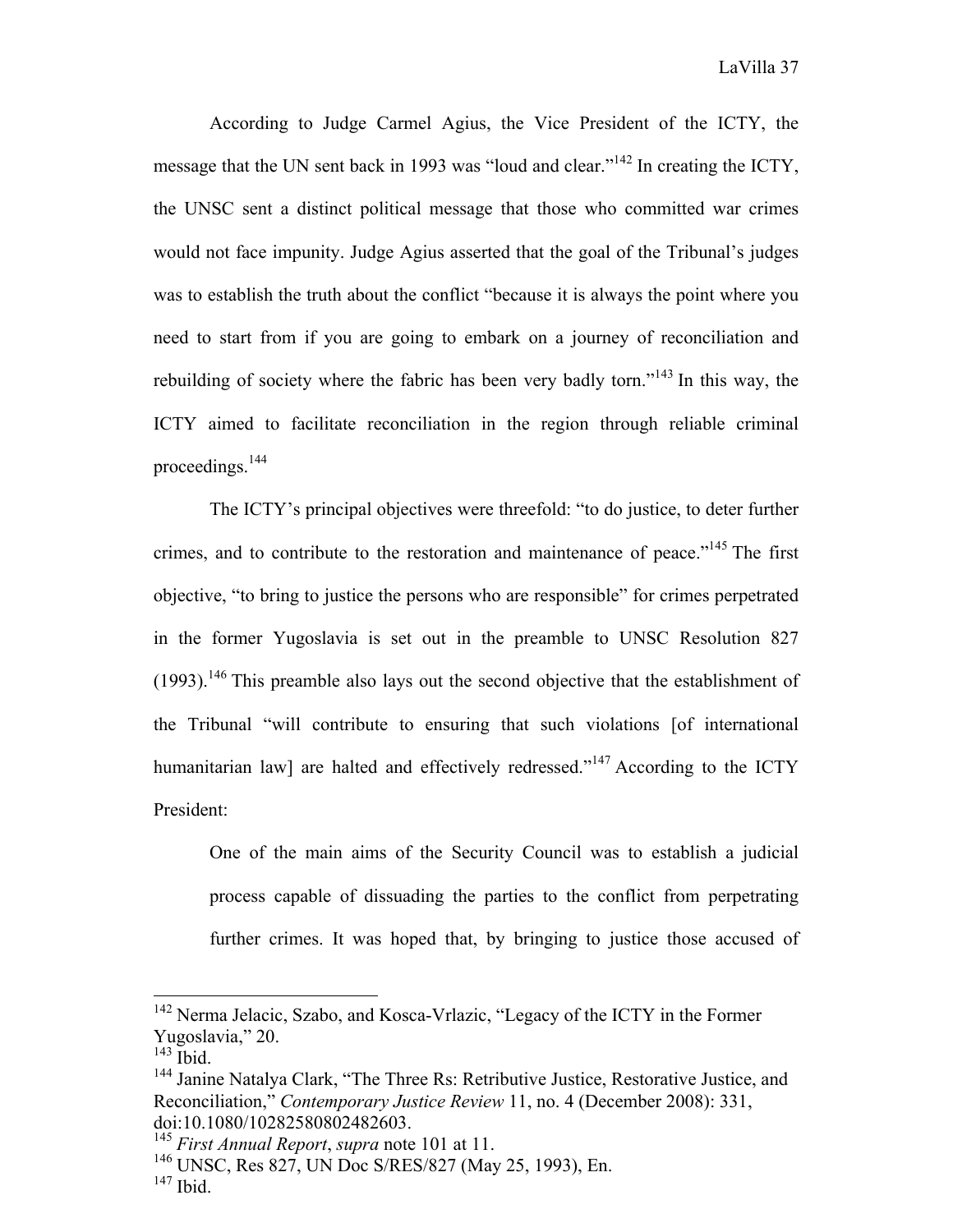LaVilla 38

massacres and similar egregious violations of international humanitarian law, both belligerents and civilians would be discouraged from committing further atrocities. In short, the Tribunal [was] supposed to act as a powerful deterrent to all parties against continued participation in inhumane acts.<sup>148</sup>

The UNSC's final objective in establishing the Tribunal was "to contribute to the restoration and maintenance of peace."<sup>149</sup> Established in the face of a "threat to international peace and security" as a measure under Chapter VII of the UN Charter, it was conceived that the Tribunal would act as a measure designed to "gradually...promote the end of armed hostilities and a return to normality."<sup>150</sup> In the ICTY President's first annual report on the ICTY in 1994, he contended:

How could one hope to restore the rule of law and the development of stable, constructive and healthy relations among ethnic groups, within or between independent States, if the culprits are allowed to go unpunished? Those who have suffered, directly or indirectly, from their crimes are unlikely to forgive or set aside their deep resentment...if no fair trial is held.<sup>151</sup>

This quote clearly illustrates the UNSC's motivation in establishing the ICTY as a measure to promote reconciliation in the region. Specifically, the ICTY aimed to contribute to a lasting peace in the region by individualizing guilt. Its founders believed that if the responsibility for the serious abuses committed in the region were not attributed to individuals, whole ethnic groups would be held accountable for the crimes and collectively categorized as criminal. The ICTY was thus established to "promote peace by meting out justice in a manner conducive to the full establishment

 <sup>148</sup> *First Annual Report*, *supra* note 102 at 11-12.

<sup>149</sup> Ibid.

<sup>150</sup> Ibid., 12.

 $151$  Ibid.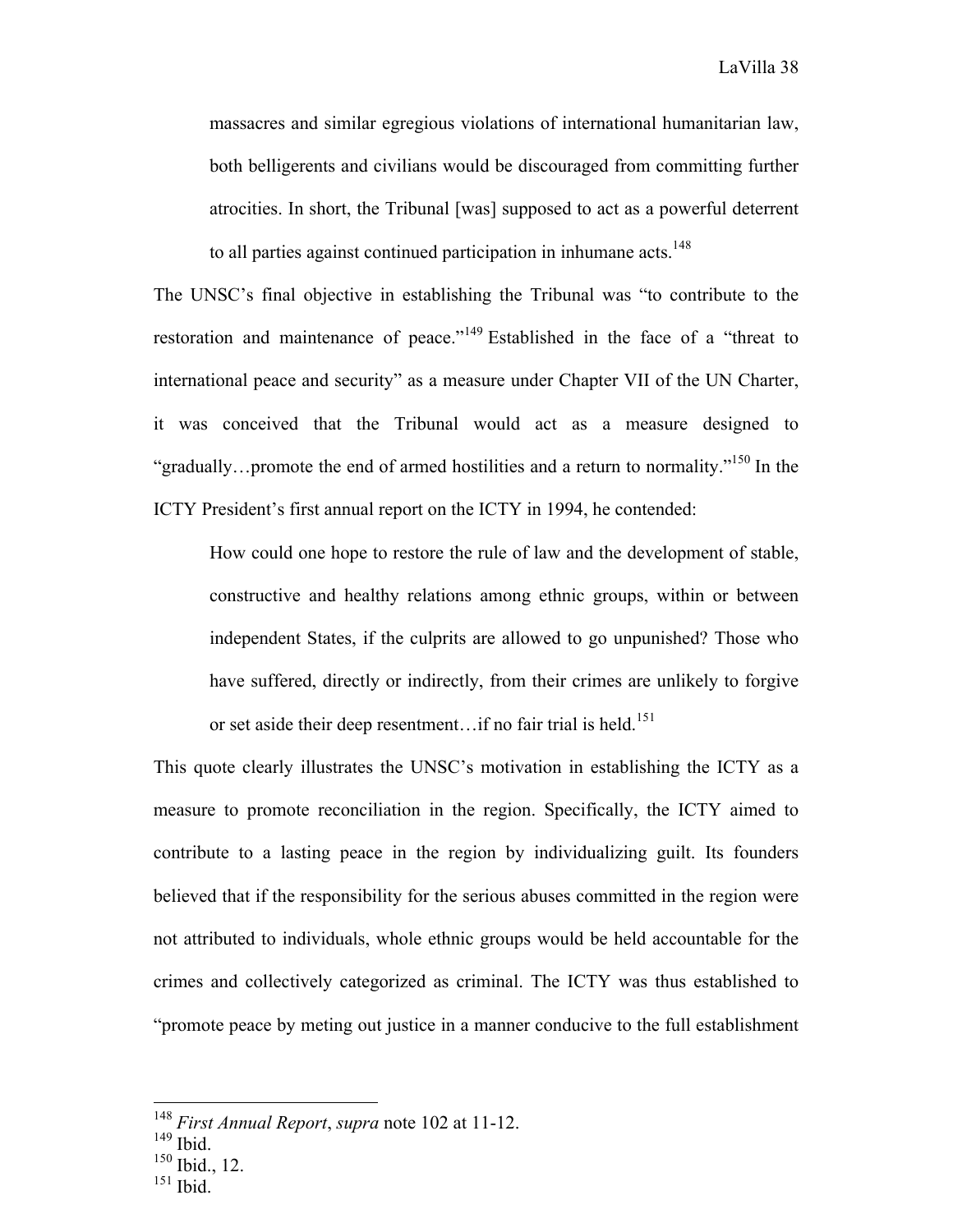of healthy and cooperative relations among the various national and ethnic groups" in the former Yugoslavia.<sup>152</sup>

Although the two tribunals shared similar motives in seeing that justice had been done, the aims of the ICTY varied from those of the Nuremberg tribunal in one specific way. Special emphasis was placed on the role that establishing facts about the conflict could play in contributing to the process of reconciliation in the region of the former Yugoslavia. The Council established the ICTY with the goal of distributing justice, "but at the same time, it [was] also a means to achieving a progressively reconciled society co-operating in peace and prosperity."153 While the mission of the ICTY mirrored Nuremberg's international norm of individual accountability and preventing impunity, it was also designed to encompass the restoration of international peace and security and culminate in reconciliation in the region of the former Yugoslavia.<sup>154</sup>

The goals of the ICTY cannot be properly understood without taking into consideration the circumstances under which the UNSC decided to establish an international tribunal for the prosecution of persons responsible for serious violations of international humanitarian law in the region of the former Yugoslavia since 1991. Because the ICTY was not established by direct protagonists in the Balkan conflict, and tried and prosecuted individuals belonging to all three major ethnic groups involved in the conflict, critiques that the tribunal served "victor's justice" are not as applicable as they had been with Nuremberg.<sup>155</sup> However, the UNSC's decision to establish the Tribunal was also inherently political as it was prompted by "the total

 <sup>152</sup> Ibid.

<sup>&</sup>lt;sup>153</sup> Nerma Jelacic, Szabo, and Kosca-Vrlazic, "Legacy of the ICTY in the Former Yugoslavia," 17.

<sup>154</sup> Ibid., 15.

<sup>155</sup> DeLaet, *The Global Struggle for Human Rights: Universal Principles in World Politics*, 168.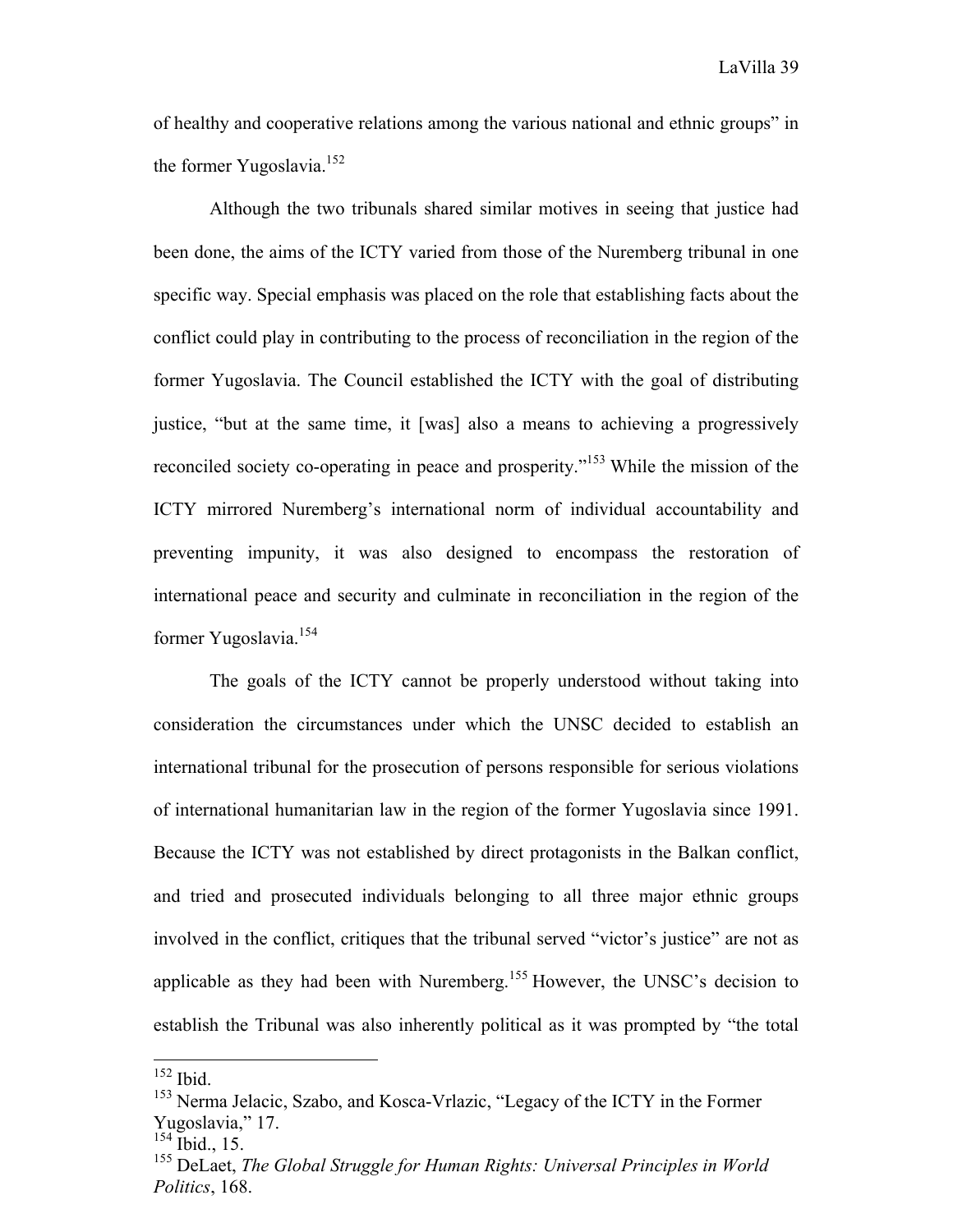LaVilla 40

lack of progress towards peace in the region and the need to demonstrate to the international community that the UN was not sitting back idly while thousands were being brutally abused or massacred."<sup>156</sup>

Although the UN's aims in establishing the ICTY were different than the Allies' aims in establishing the Nuremberg tribunal, one tribunal is not superior to the other. The founders of both tribunals took note of the specific circumstances of the conflicts they faced when establishing these international tribunals. In the case of the Nuremberg tribunal, the Allied governments officially established the tribunal after the war had ended, with the goal of prosecuting Nazi war criminals in an effort to satisfy public opinion, establish new rules of international order, and maintain peace. In the case of the ICTY, the UN established the tribunal while conflict was still turbulent in the former Yugoslavia with the goal of deterring further crimes and restoring international peace and security in the region of the former Yugoslavia. As a consequence of these circumstances, the Nuremberg tribunal focused primarily on crimes against peace (jus ad bellum) when it came to prosecuting Nazi leaders, while the ICTY focused more heavily on violations of the laws and customs of war (jus in bello) when it came to prosecuting Balkan warmongers.

# **A Fundamental Change: The Tribunals' Territorial Jurisdiction**

While both tribunals were established to see that justice had been done and hold individual perpetrators accountable for their actions under international law, they did not share the same relationship with the regions for which they distributed justice. Specifically, their relationship to national courts was distinct. Concurrent to the Nuremberg trials, the Allied governments were engaged in efforts to denazify<sup>157</sup> and democratize Germany. However, although taken on by the Allied governments, these

 <sup>156</sup> *First Annual Report*, *supra* note 102 at 10.

 $157$  Rid of Nazism and its influence.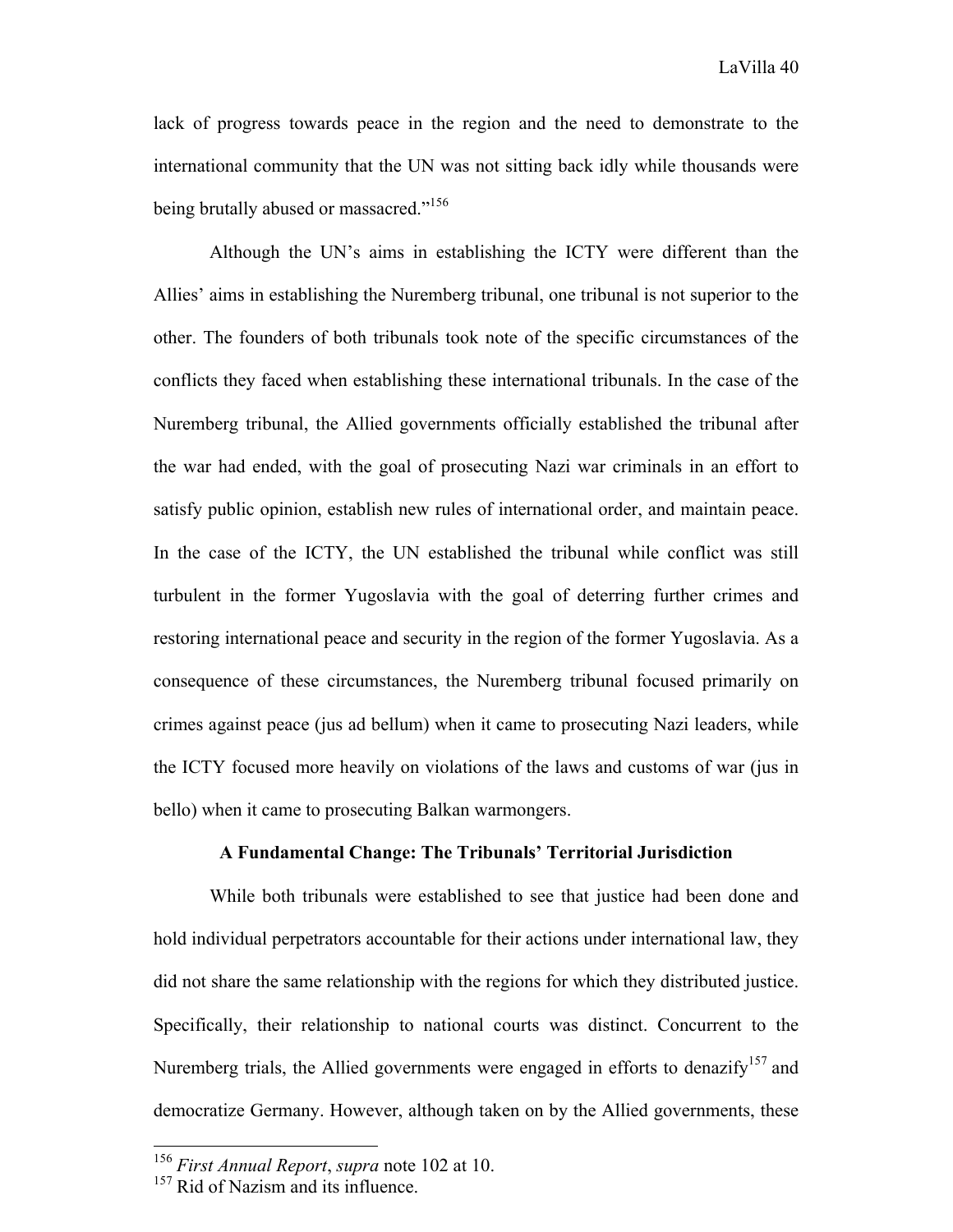efforts were not the direct actions of the Nuremberg tribunal.<sup>158</sup> In legal terms, the Nuremberg tribunal "did not address the relationship with national courts. It did however establish the right of the competent authority of any signatory of the [Nuremberg] Constitution."<sup>159</sup> Each Allied government was authorized in their occupation zone, to try persons responsible for war crimes. Specifically, pursuant to Part I Article 10 "in cases where a group or organization is declared criminal by the Tribunal (Nuremberg), the competent national authority of any Signatory shall have the right to bring individuals to trial for membership therein before national, military or occupation courts."<sup>160</sup> Additionally, Part I Article 11 provides that:

Any person convicted by the Tribunal may be charged before a national, military or occupation court, referred to in Article 10 of this Charter, with a crime other than of membership in a criminal group or organization and such court may, after convicting him, impose upon him punishment independent of and additional to the punishment imposed by the Tribunal for participation in the criminal activities of such group or organization.<sup>161</sup>

Following the trial and prosecution of military and political leaders of Nazi Germany before the IMT at Nuremberg, the US conducted twelve trials, known as the Subsequent Nuremberg Trials, to "try and punish persons charged with offenses recognized as crimes in Article II of the Council Law No. 10."<sup>162</sup> Additionally, lower-

 <sup>158</sup> Fred Taylor, *Exorcising Hitler: The Occupation and Denazification of Germany* (Bloomsbury Publishing USA, 2011), 281.

<sup>&</sup>lt;sup>159</sup> Sands, *From Nuremberg to The Hague: The Future of International Criminal Justice*, 79.

<sup>&</sup>lt;sup>160</sup> United Kingdom of Great Britain and Northern Ireland et al., "Charter of the International Military Tribunal - Annex to the Agreement for the Prosecution and Punishment of the Major War Criminals of the European Axis ('London Agreement')."

 $^{16\bar{1}}$  Ibid.

<sup>&</sup>lt;sup>162</sup> The Control Council for Germany enacted Law No. 10 on December 20, 1945 to establish a "uniform legal basis in Germany for the prosecution of war criminals and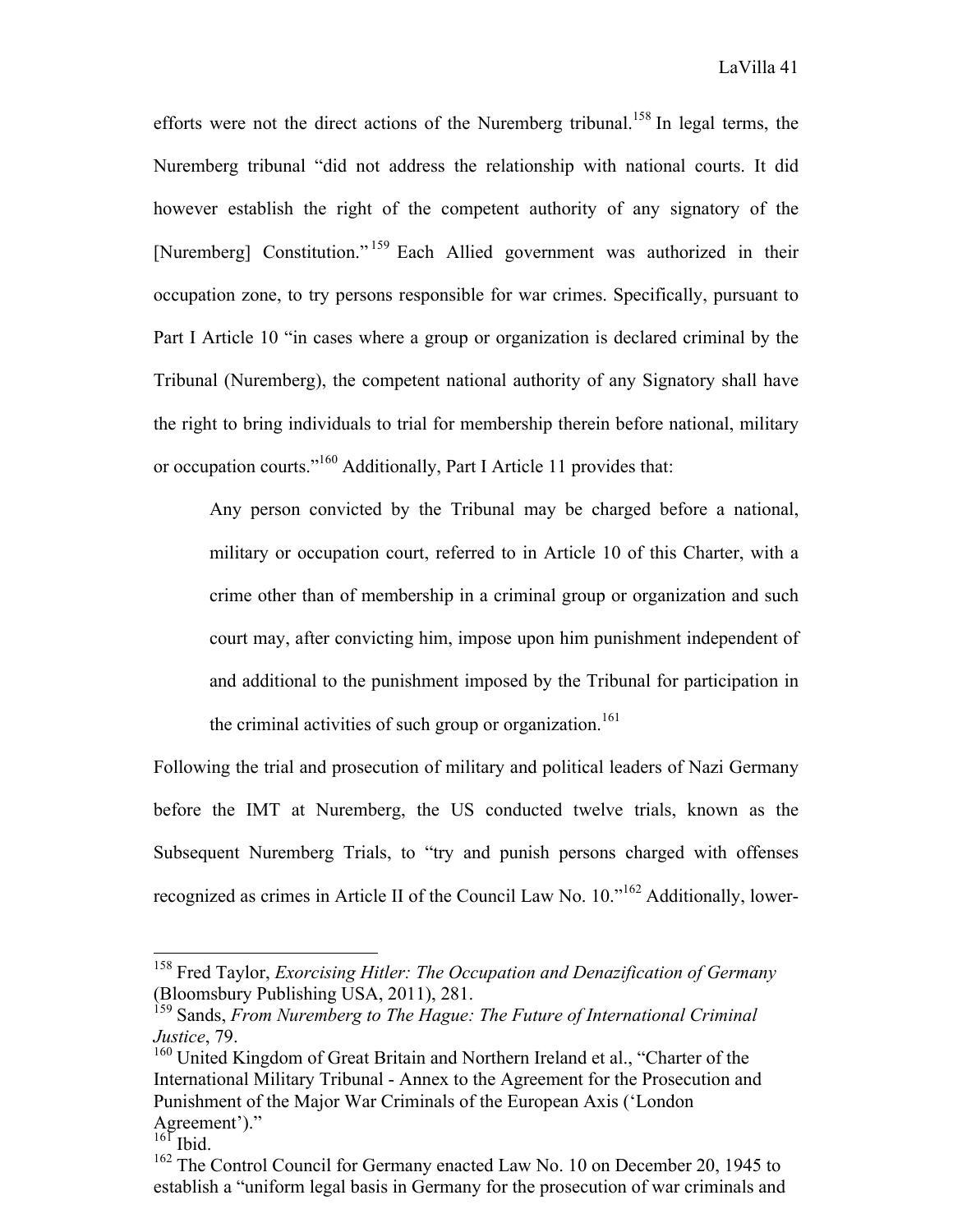level officials and officers were tried in subsequent war crimes trials before military courts in the British, French, and Soviet zones of occupied Germany and Austria in the immediate post-war period. The purpose of these trials was to determine the guilt of second-tier Nazis accused of the crimes, which had been established as criminal by the Nuremberg tribunal.<sup>163</sup>

In the case of the ICTY, the Tribunal shared concurrent jurisdiction with national courts in the former Yugoslavia in relation to the crimes over which the Tribunal had jurisdiction. Pursuant to Article 9(1) of the ICTY Statute: "the international Tribunal and national courts shall have concurrent jurisdiction to prosecute persons for serious violations of international humanitarian law committed in the territory of the former Yugoslavia since 1 January 1991."164 However, Article 9(2) established that the ICTY had primacy over the national courts and at "at any stage of the procedure, the International Tribunal [could] formally request national courts to defer to the competence of the International tribunal in accordance with the present Statute and the [Tribunal's] Rules of Procedure and Evidence."<sup>165</sup> Additionally, the ICTY could refer cases to competent national authorities in the former Yugoslavia.<sup>166</sup>

# **Chapter Conclusion**

The primary aim of this chapter is to compare and contrast the Nuremberg tribunal and the ICTY. By examining the factual circumstances surrounding their

<u> 1989 - Andrea Barbara, amerikan personal dan personal dan personal dan personal dan personal dan personal da</u>

other similar offenders other than those dealt with by the International Military Tribunal (IMT)." "Subsequent Nuremberg Proceedings," *United States Holocaust Memorial Museum*, June 10, 2013,

http://www.ushmm.org/wlc/en/article.php?ModuleId=10007074.  $163$  Ibid.

<sup>164</sup> *Report of the Secretary-General Pursuant to Para 2 of UNSC Resolution 808 (1993)*, *supra* note 106.

 $165$  Ibid.

<sup>&</sup>lt;sup>166</sup> "Statute of the Tribunal."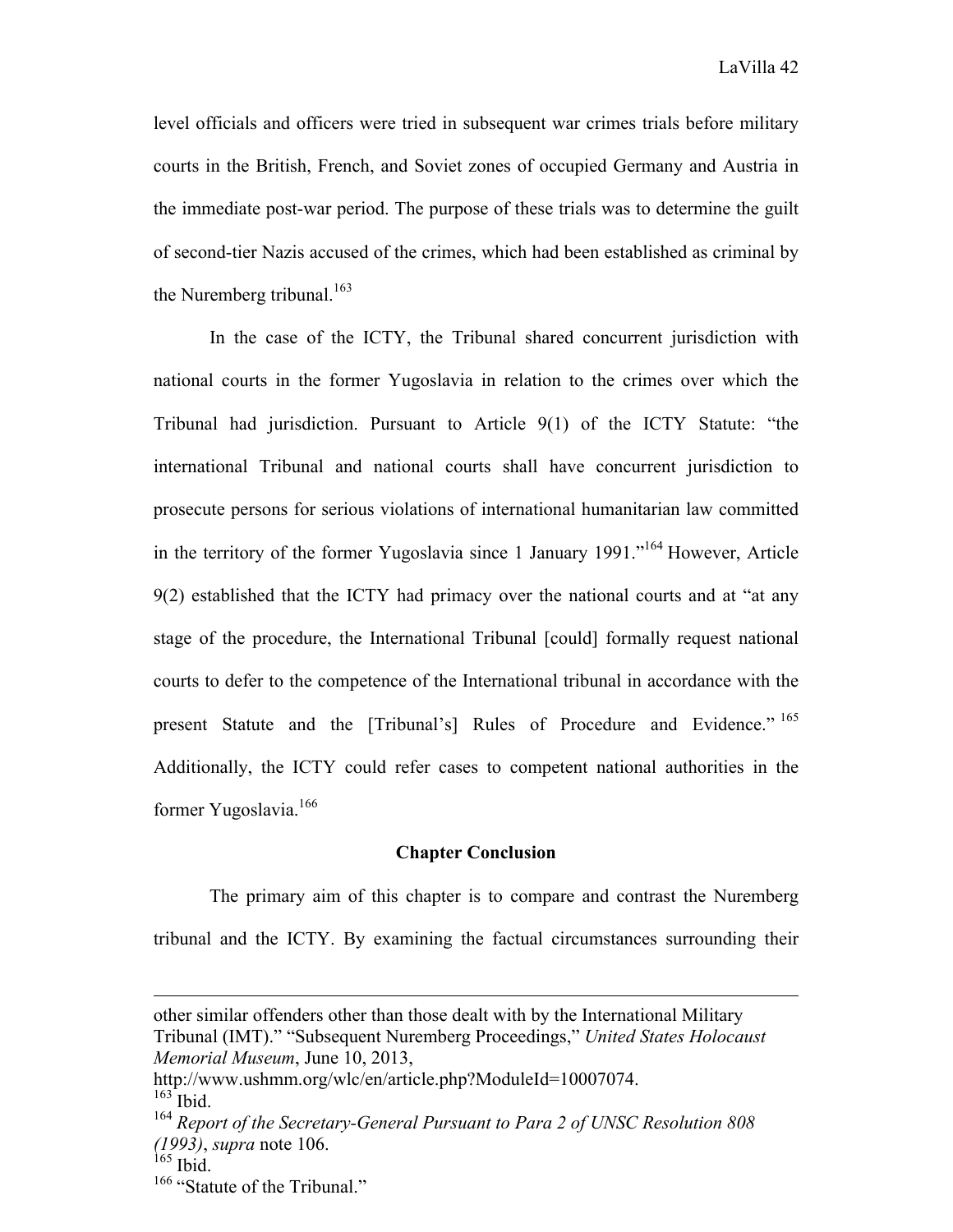establishment, their legal basis, their founders' principal aims, and the tribunals' criminal and territorial jurisdiction it illustrates that these two tribunals differ in a few key ways. First, while the Nuremberg tribunal was formally established after the defeat and surrender of the European Axis countries, the ICTY was established while conflict was still ongoing in the region of the former Yugoslavia. Although both tribunals were similarly established to fulfill specific political aims, because of the different circumstances that led to their establishment, the ICTY raises several issues that were not encountered by the Nuremberg tribunal.

For instance, the two tribunals differ in their criminal and territorial jurisdiction. The criminal jurisdiction of the ICTY differed from that of the Nuremberg tribunal in two fundamental respects. First, the ICTY had jurisdiction over war crimes and crimes against humanity, specifically genocide; however, unlike Nuremberg, it did not have the authority to prosecute states for aggression or crimes against peace.<sup>167</sup> Second, the ICTY dealt with crimes perpetrated in the course of both international and internal armed conflict, while Nuremberg addressed only crimes committed in the course of an international armed conflict.<sup>168</sup>

The two tribunals also differ in their territorial jurisdiction. This chapter has illustrated how the Nuremberg Charter made important provisions for the punishment of criminal organizations. In doing so, it established that individuals belonging to an organization, which Nuremberg found to be criminal, could be subject to subsequent trials held before national courts, conducted by the Signatories. However, the Nuremberg tribunal did not have a relationship with national courts in Germany. By

<sup>&</sup>lt;sup>167</sup> "Mandate and Crimes under ICTY Jurisdiction," accessed January 26, 2014, http://www.icty.org/sid/320.

<sup>&</sup>lt;sup>168</sup> The conflict in the former Yugoslavia was international in the sense that it was between republics. However, it was also internal in the sense that the conflict in Bosnia and Herzegovina was characterized by civil war between three ethnic minorities (Serbs, Croats, and Bosniaks).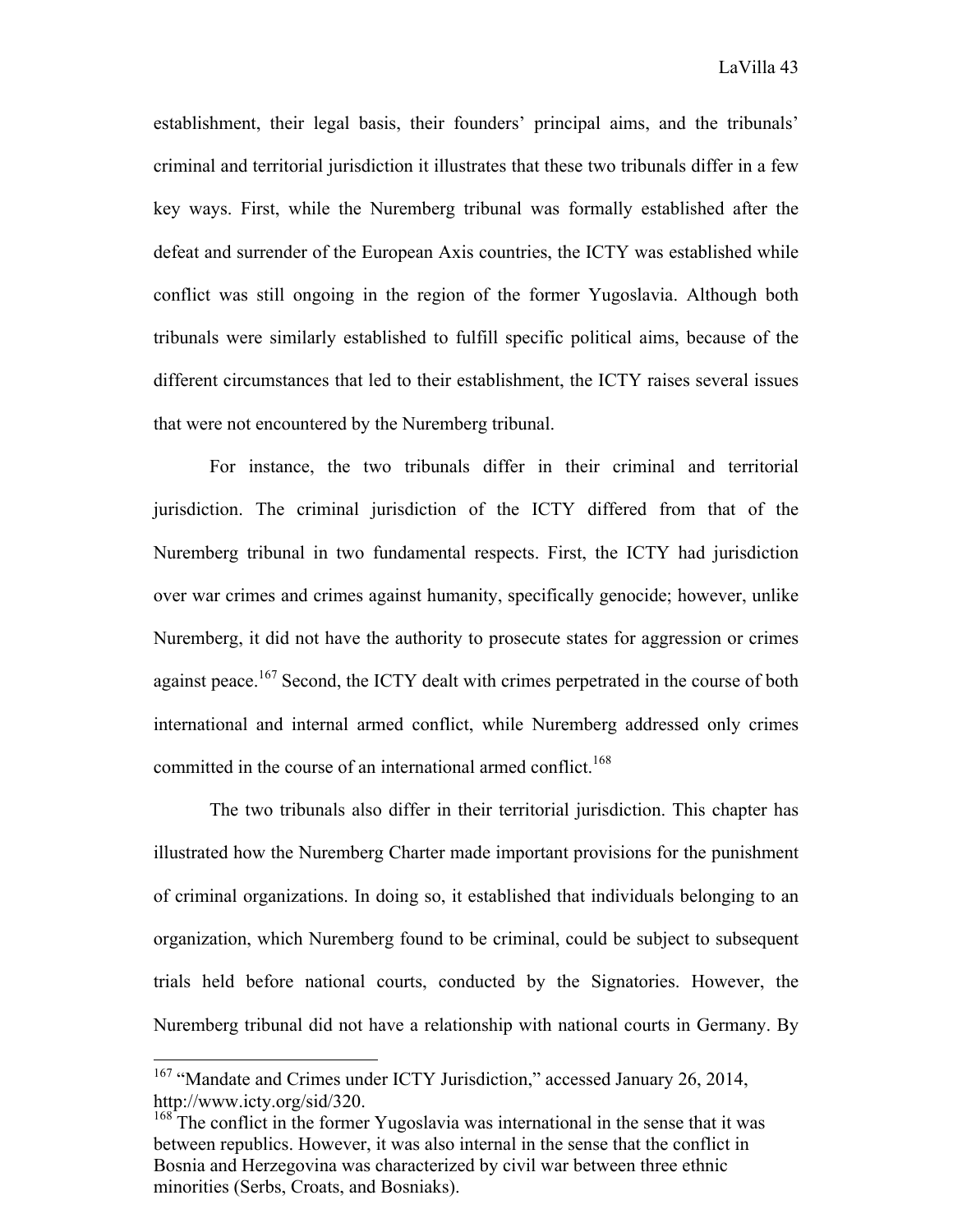contrast, the ICTY was established to share concurrent jurisdiction with national courts in the region of the former Yugoslavia. Although the ICTY and national courts shared jurisdiction, the ICTY was authorized to intervene and take over at any stage of national proceedings, if proved to be in the interest of international justice.

The ICTY's concurrent jurisdiction with national courts had major implications for its role and function in the region of the former Yugoslavia. Peacebuilding efforts on behalf of the ICTY came about as a consequence of this relationship between the Tribunal and national courts. In 2003, in anticipation of closing its doors, the ICTY developed an unprecedented relationship with national judiciaries in the region. Unlike Nuremberg, it made a direct contribution to increasing the capacity of the region's national courts through a number of avenues including adjudicating war crimes cases through the transfer of evidence, knowledge, and jurisprudence to national judiciaries.  $169$  The following chapter will focus specifically on the ICTY's relationship with national jurisdictions using Bosnia-Herzegovina (BIH) as an illustration of the role and activities of the ICTY in the region of the former Yugoslavia, specifically with regards to public outreach and domestic rule of law capacity building efforts.

<sup>&</sup>lt;sup>169</sup> "Capacity Building," *ICTY*, accessed February 19, 2014, http://www.icty.org/sid/240.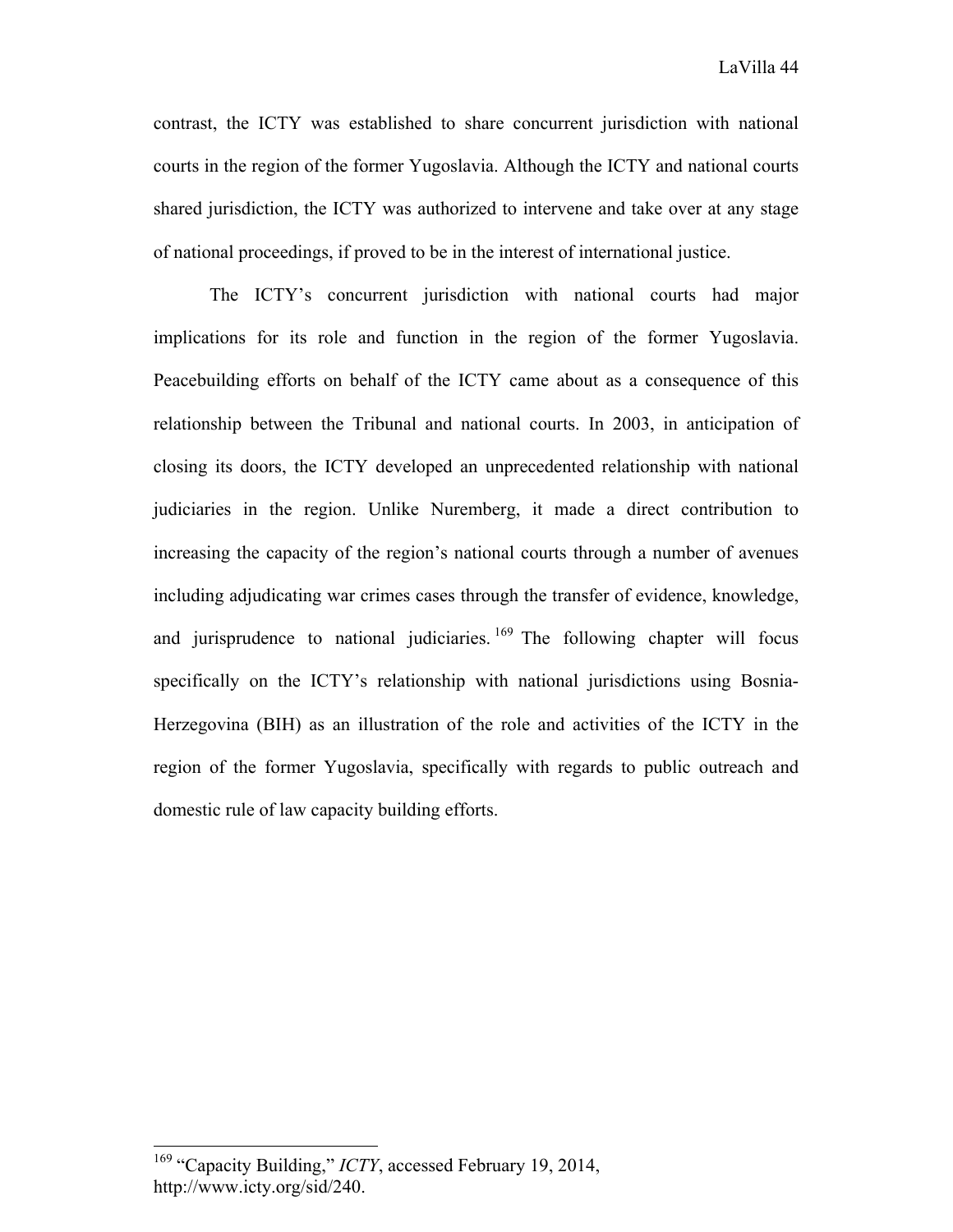# **Chapter 3: A Look at the ICTY's New Role**

The ICTY played an important role in the peacebuilding process in the former Yugoslavia through outreach and capacity building efforts. Beginning in 1996, the ICTY pioneered a relationship with the national judiciaries of BiH, and other regions of the former Yugoslavia. Specifically, it took on new responsibilities, outside the traditional role of international tribunals. In this way, the ICTY established a new precedent for the role of international war crimes tribunals. Not only did it reinforce international norms of accountability, it demonstrated the importance of promoting a culture of rule of law, in which "no one, including government, is above the law; where laws protect fundamental rights; and where justice is acceptable to all in the aftermath of conflict."<sup>170</sup> There was a realization that transitional justice, specifically criminal prosecutions, was a means to achieve peacebuilding by rule of law.

In order to ensure that grievances are redressed and actions are brought against individuals for abuses, a criminal justice system must be "capable of investigating and adjudicating criminal offences effectively, impartially, and without proper influence, while ensuring that the rights of suspects and victims are protected."<sup>171</sup> In more specific terms, an effective criminal justice system is defined by its ability to conduct fair and impartial trials. Throughout its existence, the ICTY realized that in order to have its intended effect on the region it would need to ensure that the national courts, with which it shared jurisdiction, were capable of conducting fair and impartial trials. Because the rule of law "is often a casualty during times of war" the Tribunal

 <sup>170</sup> "What Is the Rule of Law?," *The World Justice Project*, May 9, 2012, http://worldjusticeproject.org/what-rule-law.

<sup>171</sup> "Criminal Justice," *The World Justice Project*, June 9, 2012, http://worldjusticeproject.org/factors/effective-criminal-justice.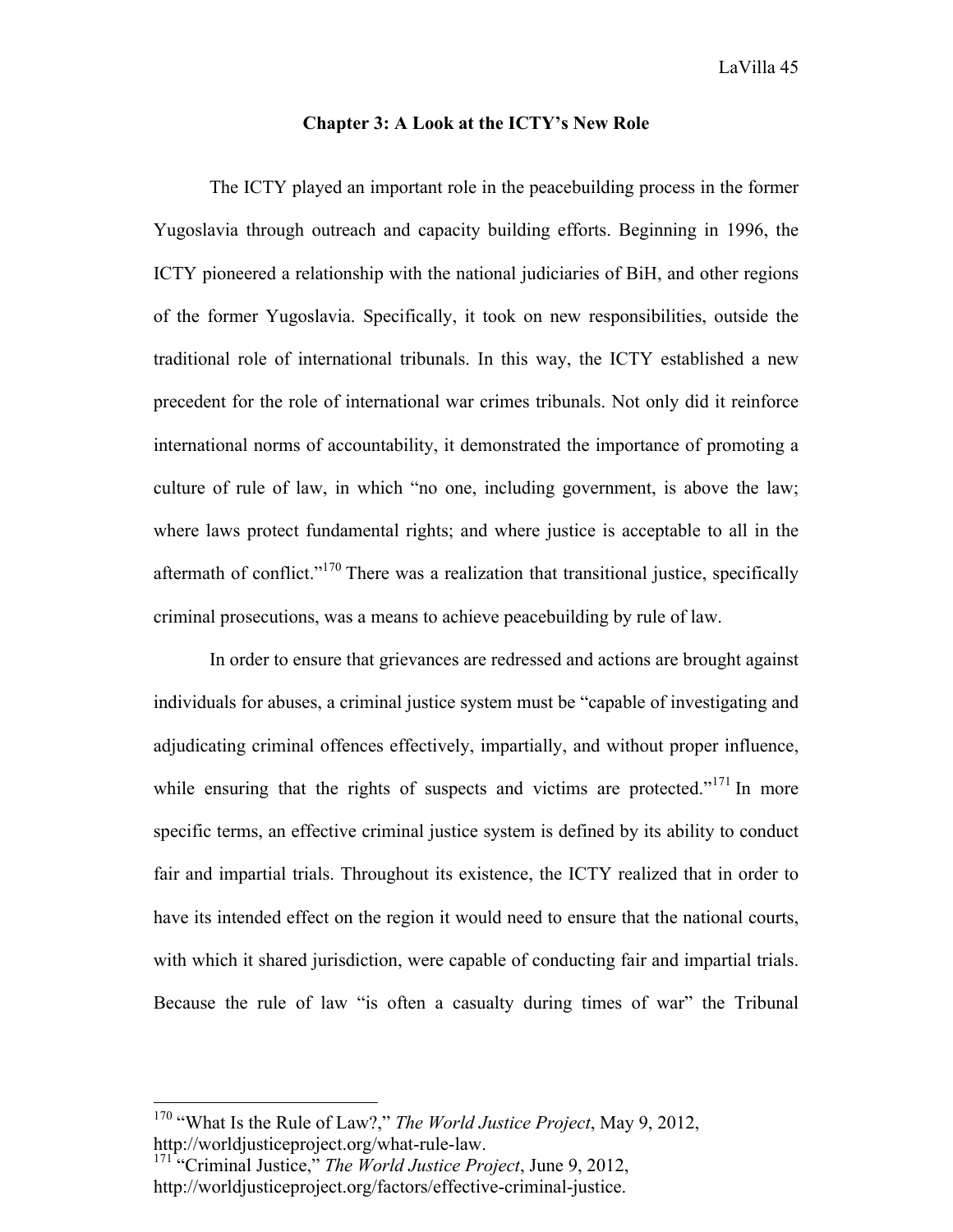implemented a number of key programs in order to "re-establish the rule of law in criminal matters" in the region of the former Yugoslavia.<sup>172</sup>

# **The Rules of the Road Procedure**

In 1996, a procedure called "Rules of the Road" was established under the Rome Agreement to protect against arbitrary arrests on suspicion of war crimes. This program "regulated the arrest and indictment of alleged perpetrators of war crimes by national authorities."<sup>173</sup> Under this procedure, the ICTY Office of the Prosecutor (OTP) was required to review and determine a case to have "credible charges" before national authorities could arrest a suspect.<sup>174</sup> If the OTP did not find a case to be credible, local prosecutors could not proceed with an arrest. Under this procedure, 1,419 files involving 4,985 subjects were reviewed. Out of these 1,419 local war crimes case files, the ICTY granted local prosecutors permission to prosecute 848 persons. In addition to the Rules of the Road program, a Transition Team within the OTP was designated to pass along useful evidence and hand over cases involving lower and immediate level cases to national courts.<sup>175</sup>

#### **The ICTY Completion Strategy**

Ten years after its establishment, the ICTY was operating at full capacity. The national judicial systems in the former Yugoslavia were beginning to "demonstrate varying degrees of intent to improve their ability to handle war crimes."<sup>176</sup> After a comprehensive evaluation of the work done over those ten years, the judges of the ICTY devised and adopted a strategic plan to close down the Tribunal. On August 28,

 <sup>172</sup> "Working with the Region," *ICTY*, accessed March 21, 2014, http://www.icty.org/sid/96.

 $173$  Ibid.  $174$  Ibid.

 $175$  Ibid.

<sup>176</sup> "Completion Strategy," *ICTY*, accessed March 23, 2014,

http://www.icty.org/sid/10016.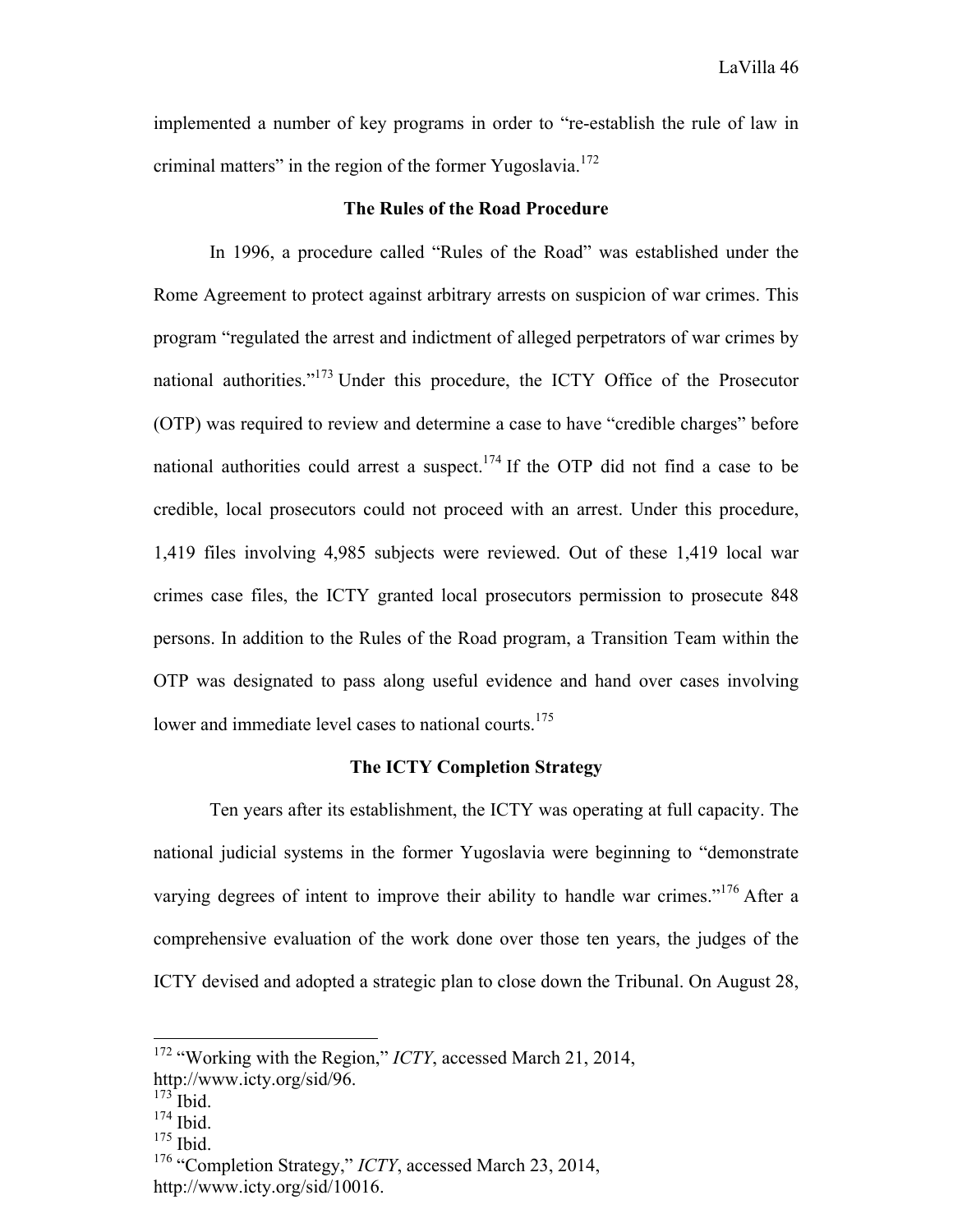2003 this plan, known as the Completion Strategy, was created under Resolution 1503 (2003) to ensure that the Tribunal concluded "its mission successfully, in a timely manner and in coordination with domestic legal systems in the former Yugoslavia."<sup>177</sup> The Completion Strategy devised by the ICTY aimed to complete "all investigations by the end of 2004, all trial activities at first instance by the end of 2008, and all of the Tribunal's work in 2010" (see Figure 1).<sup>178</sup>

Figure 1. ICTY Three-Phase 'Completion Strategy' Timeline



In order to do so, the ICTY decided to concentrate its efforts on "the prosecution and trial of the most senior leaders suspected of being responsible for crimes within the ICTY's jurisdiction and transferring cases involving those who may not bear this level of responsibility to competent national jurisdictions, as appropriate, as well as strengthening of the capacity of such jurisdictions."<sup>179</sup> As a core component of the plan to close down the tribunal, the ICTY began transferring cases to competent national judiciaries. Consequently, it began assisting in strengthening the capacity of the national judiciaries of the countries of the former Yugoslavia and making evidence collected by the ICTY available to national prosecutors.<sup>180</sup> Finally, as noted by Vice President of the ICTY Judge Carmel Agius, peer-to-peer meetings

 $177$  Ibid.

<sup>178</sup> UNSC, Res 1503, UN Doc S/RES/1503 (August 28, 2003), En.

 $179$  Ibid.

<sup>&</sup>lt;sup>180</sup> Nerma Jelacic, Szabo, and Kosca-Vrlazic, "Legacy of the ICTY in the Former Yugoslavia," 152.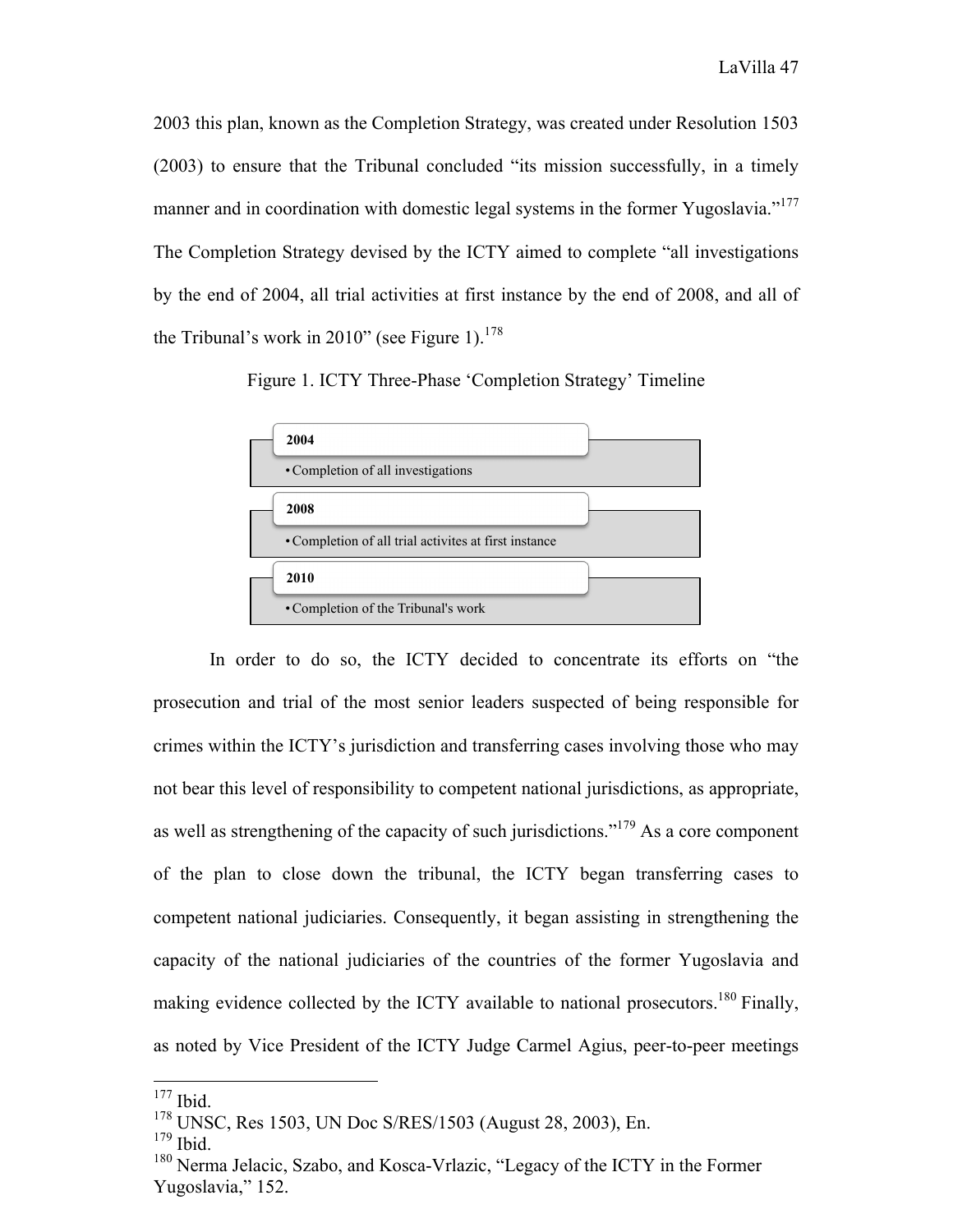between ICTY judges and local judges, prosecutors, and other officials were organized in order to ensure an effective transition from the international tribunal to national courts.181

# **Capacity Building Efforts**

The ICTY demonstrated the contribution international criminal tribunals could make to building local judicial capacity and strengthening the rule of law in postconflict societies. According to Martin Petrov, Chief of the Immediate Office of the Registrar, ICTY, "the ICTY has always been meant to be a temporary institution—we have all known from the day when it was established that one day it would close its doors. And that is why it had a limited mandate…to prosecute only the highest ranking military and political leaders."<sup>182</sup> There was an expectation that local legal professionals and institutions in the region would handle war crimes cases after the Tribunal closed its doors.<sup>183</sup> In attempting to fill the rule of law vacuum in the aftermath of conflict in the former Yugoslavia, the ICTY established an unprecedented relationship with local legal professionals and national judiciaries in BiH. Specifically, the Tribunal focused on transferring know-how, expertise, and materials to domestic courts in the region in order to facilitate the "implementation of international standards and best developed practices within the local judiciaries."<sup>184</sup>

Much of this transfer of expertise and materials took place under the War Crimes Justice Project, a collaborative project between the ICTY, the Organization for Security and Cooperation in Europe's (OSCE) Office for Democratic Institutions and Human Rights (ODIHR) and the United Nations Interregional Crime and Justice Research Institute (UNICRI), with funding from the European Union. The aim of this

 $181$  Ibid.

<sup>182</sup> Ibid.

 $183$  Ibid.

<sup>&</sup>lt;sup>184</sup> "Capacity Building."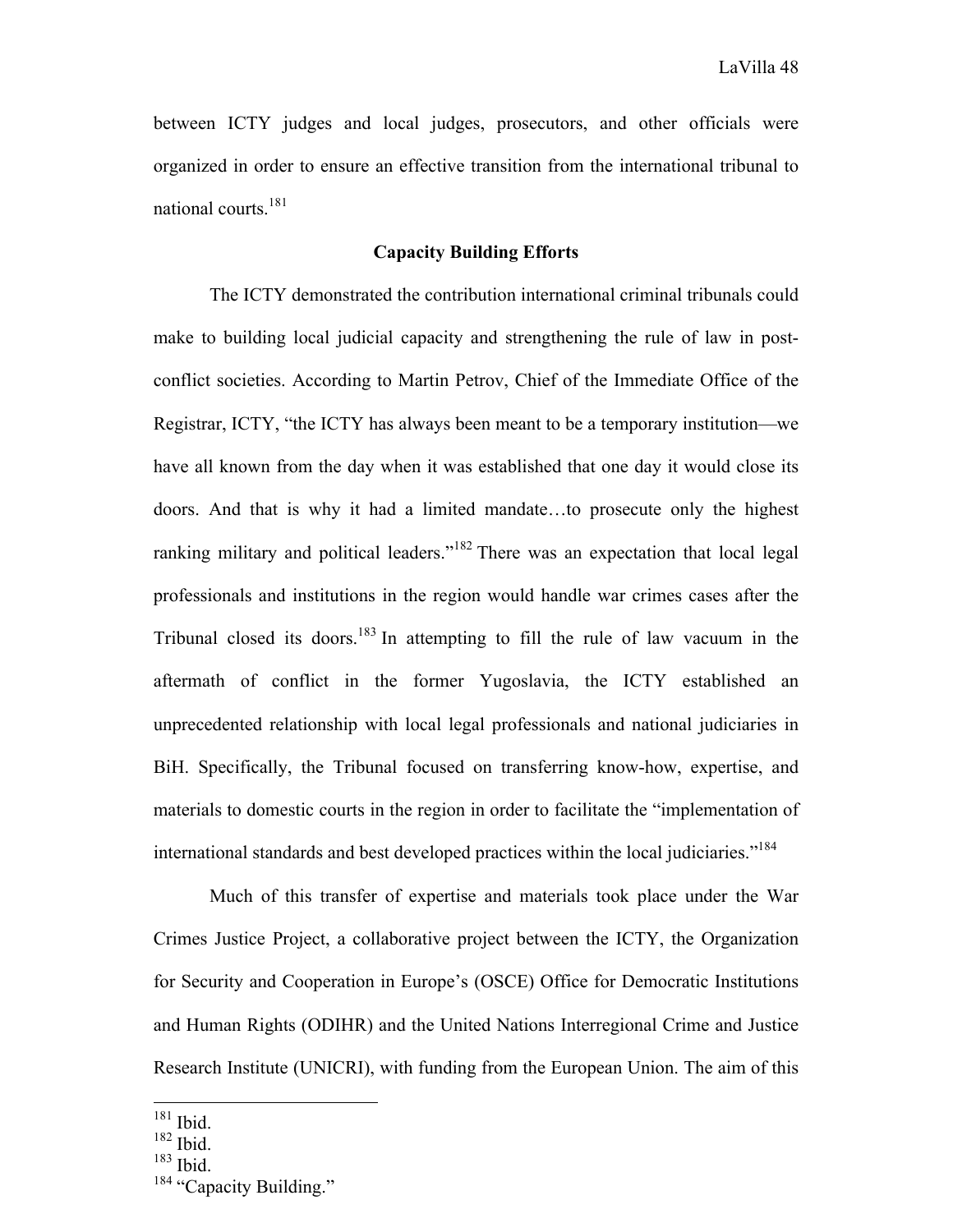project was to "meet the identified outstanding needs" of local judiciaries determined in a nine-month long needs assessment preceding the project, which asked local legal practitioners to define the challenges they were facing and the best ways to address these needs.185 Based on these recommendations the project organized activities and developed the necessary tools to support the national jurisdictions in handling the investigation and prosecution of wars crimes. In turn, the project aimed to "support national ownership and provide sustainable benefits," in order to ensure that actions are taken against individuals for offenses in the region and justice is brought to victims after the ICTY closed its doors.<sup>186</sup> The main components of the project included: bolstering staffing capacity in key areas, developing curricula and materials, professional development of local legal professionals, and access to the ICTY's material and expertise (see Figure 2).<sup>187</sup>

One of the main outstanding needs, identified by institutions within the national jurisdictions, was staffing capacity in key areas such as analysis and legal research. In order to address this need, the project sponsored the hiring of 32 additional support staff at domestic justice institutions in Bosnia and Herzegovina, Serbia, and Croatia. Throughout the course of the project, these additional support staff members were provided with training and support in order to promote retention<sup>188</sup>

 <sup>185</sup> *Supporting the Transition Process: Lessons Learned and Best Practices in Knowledge Transfer Final Report* (Warsaw, Poland: OSCE Office for Democratic Institutions and Human Rights (ODIHR), September 2009), 7, http://www.osce.org/odihr/68108.

<sup>186&</sup>lt;sup>-186</sup> "War Crimes Justice Project," Organization for Security and Cooperation in *Europe (OSCE)*, n.d., http://www.osce.org/odihr/74803.

<sup>&</sup>lt;sup>187</sup> "Factsheet on the War Crimes Justice Project" (OSCE Office for Democratic Institutions and Human Rights, October 26, 2011), 1, http://www.osce.org/odihr/84406.

 $188$  Ibid., 2.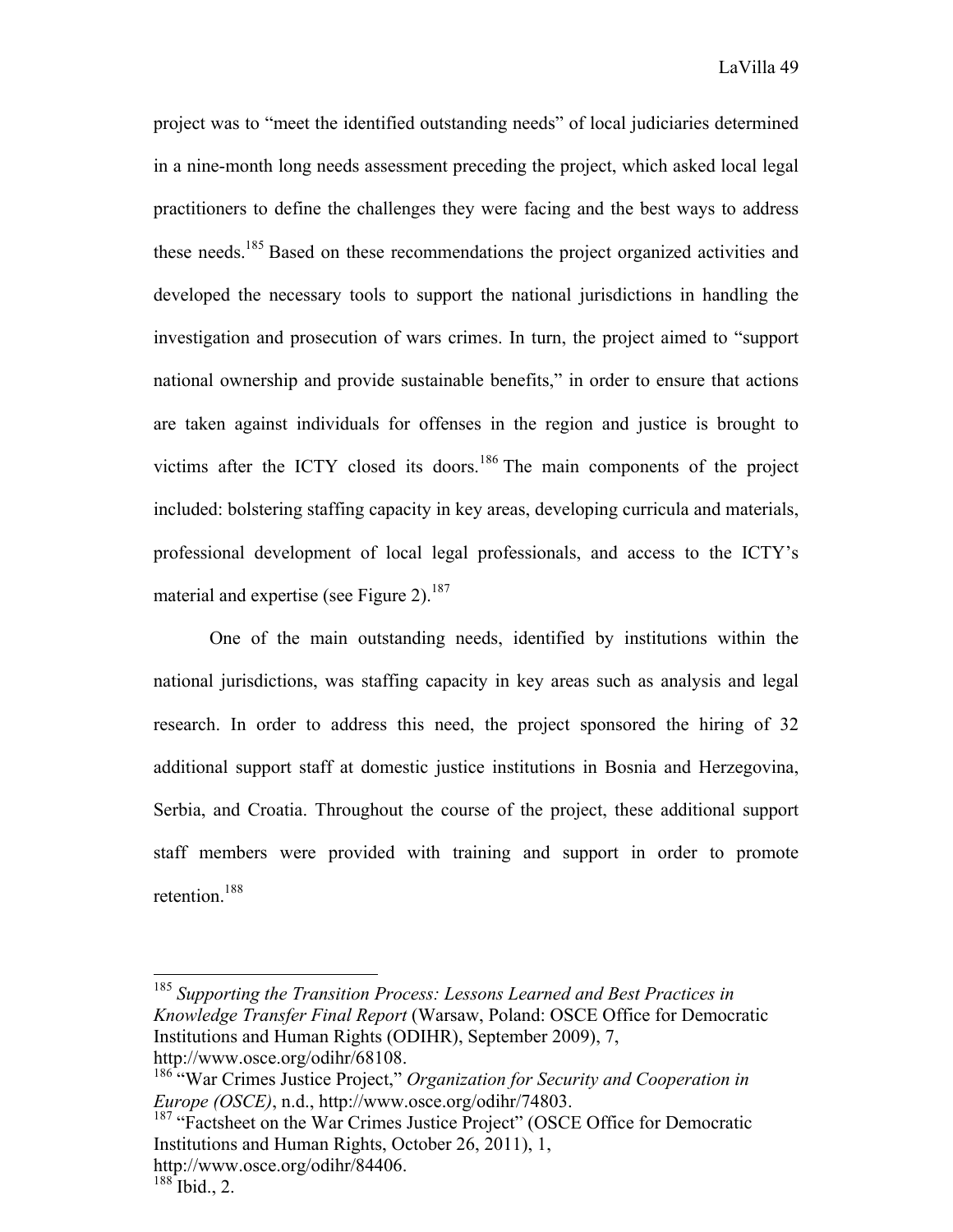

Figure 2. The War Crimes Justice Project Focus Areas

A second project focus area was the development of curricula on international humanitarian law and training materials. These curricula, training materials, and various other research and analysis tools, were developed in collaboration with the International Criminal Law Series (ICLS), several judicial and prosecutorial training institutions. One major success of this partnership was the development of the "firstever training curriculum on international law and practice for local justice actors in the region." <sup>189</sup> This manual, which outlines the ICTY defense counsel's best practices, was produced to support practitioner's legal training in the region. As such, it "provides training institutions with a platform for the sustainable delivery of training programmes for war crimes justice actors."<sup>190</sup> As a component of this project, the UNICRI developed an e-learning portal to increase legal practitioners and judicial and prosecutorial training institutions access to materials relating to war crimes.<sup>191</sup>

- <sup>189</sup> Ibid.
- $190$  Ibid.
- <sup>191</sup> Ibid.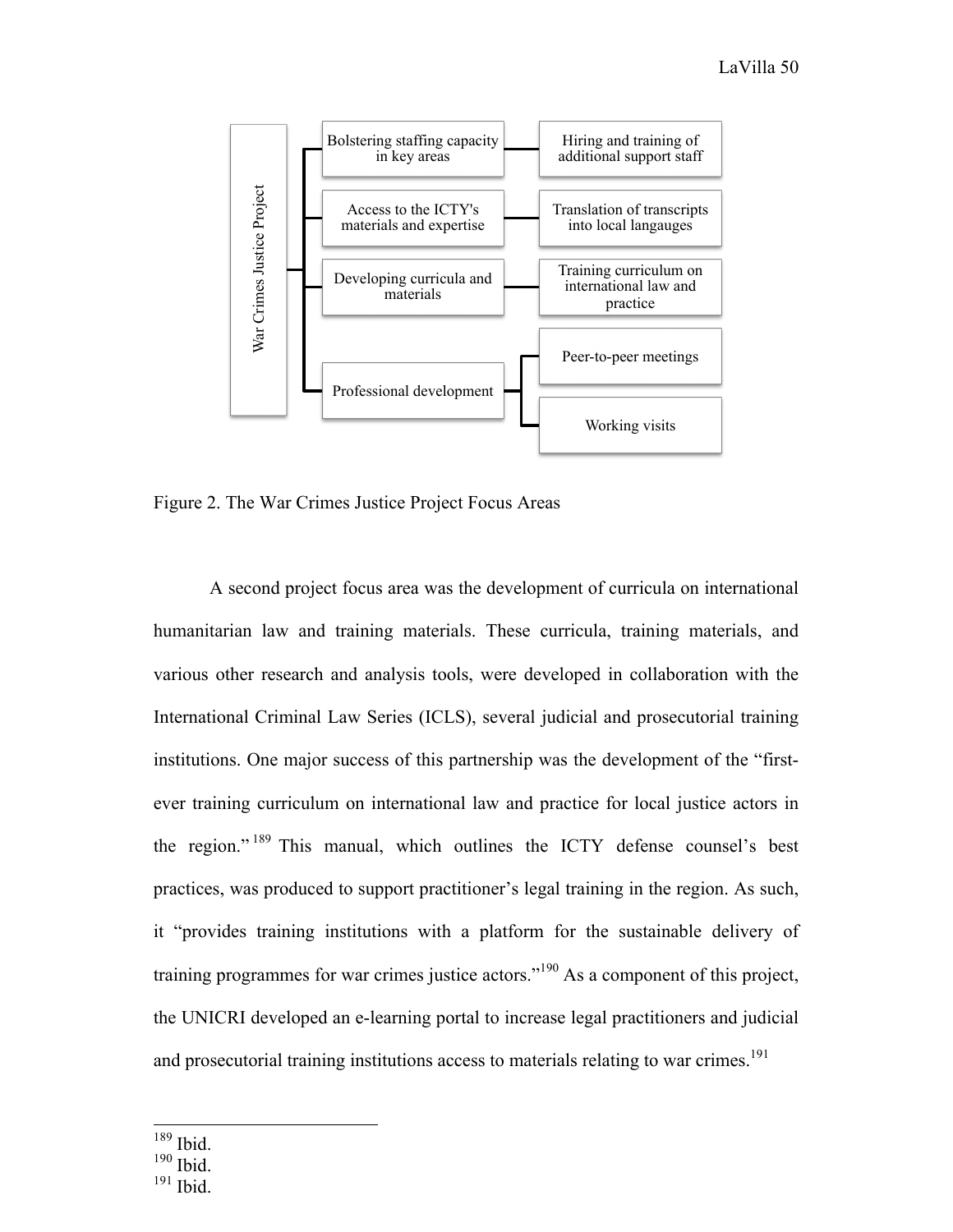A third outstanding need identified by the national authorities was the professional development of the legal professionals working on war-crimes cases in the region. In order to address this need, the project organized "working visits" for staff members from the prosecuting authorities of the region and "peer-to-peer meetings" between judges, prosecutors, and other local professionals. These visits and meetings were designed to facilitate the exchange of information between local legal practitioners, as well as between local legal practitioners and legal practitioners at the ICTY. In addition, the project provided 800 justice professionals with training on topics such as "international criminal law, the use of analytical tools and working with vulnerable witnesses."<sup>192</sup> Together, these meeting, discussions, and training events on legal issues aimed to strengthen co-operation between practitioners in the region.193

Lastly, the project focused on national judiciaries' access to the ICTY's materials and expertise. In order to improve the ability of local legal practitioners, emphasis was placed on the production of transcripts of key proceedings and the most important Appeals Chamber decisions into Serbian, Bosnian, and Croatian. A total of 60,800 pages of proceeding transcripts, which national judicial institutions had identified as "most relevant," were produced in local languages by the ICTY.<sup>194</sup> Over 18,500 of these 60,800 pages were produced in direct response to requests from national jurisdictions (see Figure 3). This capacity-building function greatly increased the number of transcripts of proceedings and materials provided by the ICTY, which legal practitioners in the region can directly use in all phases of their criminal

 <sup>192</sup> Ibid.

<sup>193</sup> Ibid.

<sup>194</sup> Ibid., 1.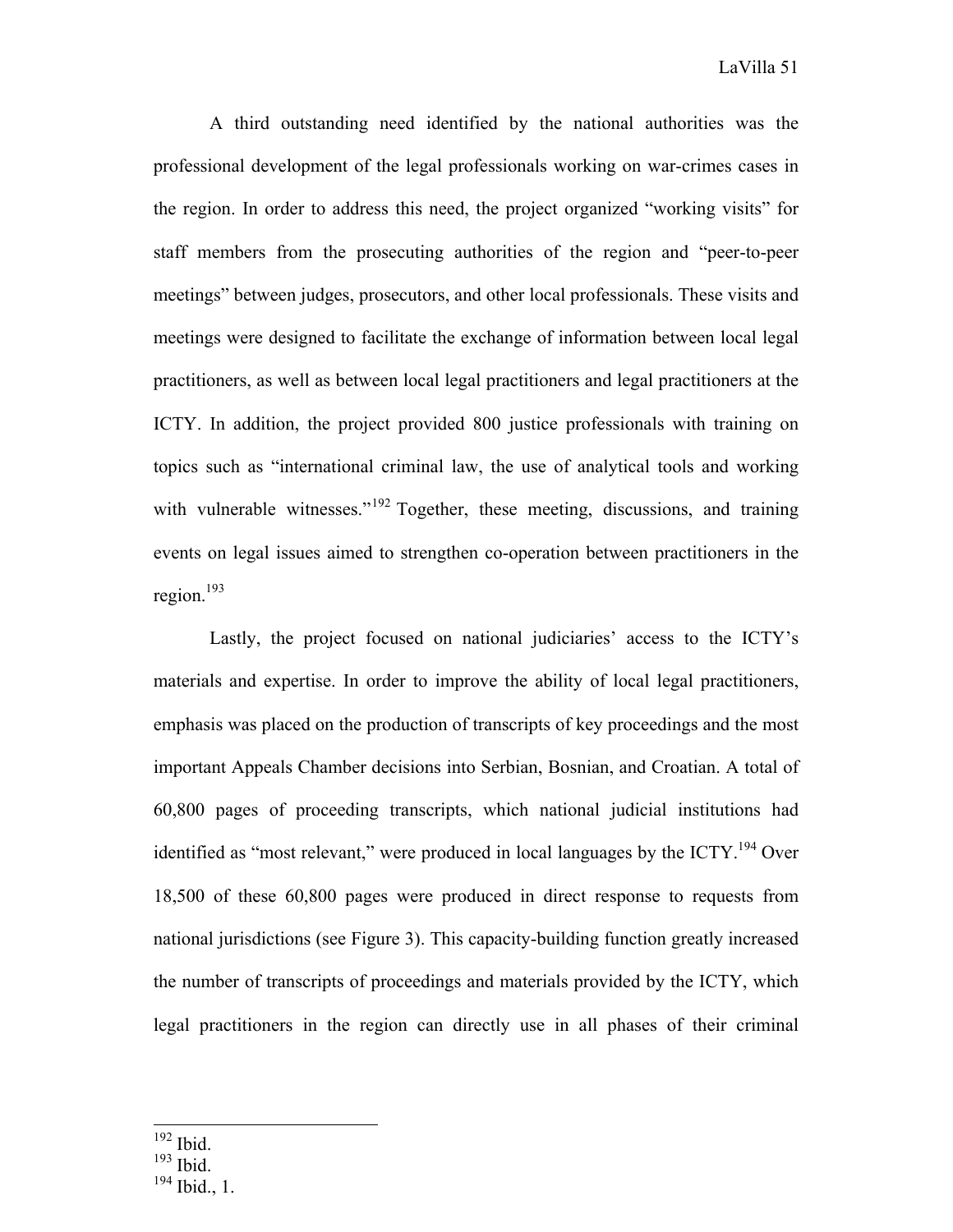proceedings. Additionally, the project organized trainings for lawyers in the region on accessing the Tribunal's records. <sup>195</sup>



Figure 3. Pages of transcripts of the ICTY proceedings identified as most relevant by national legal institutions translated into local languages (Serbian, Bosnian, and Croatian) under the War Crimes Justice Project

Together these four project focus areas aimed to assist national judiciaries in not only trying cases of low and mid-level perpetrators transferred by the ICTY, but also supporting national judiciaries in investigating and prosecuting alleged perpetrators not indicted by the ICTY. The project made a significant contribution to national prosecutions in the countries of the former Yugoslavia by enabling the efficient exchange of information and expertise between the ICTY and the national judiciaries, with the hopes of ensuring the continuation of regional war crimes prosecutions long after the Tribunal completed its mandate.<sup>196</sup>

The ICTY's Registry's Court Management and Support Service Section (CMSS) and the Office of the Prosecutor (OTP) also provided assistance to national judiciaries in a number of ways. The CMSS and OTP, which handle Requests for Assistance (RFAs) from states and international organizations investigating war

 <sup>195</sup> *ICTY Annual Outreach Report 2012*, 25.

<sup>196</sup> Ibid., 26.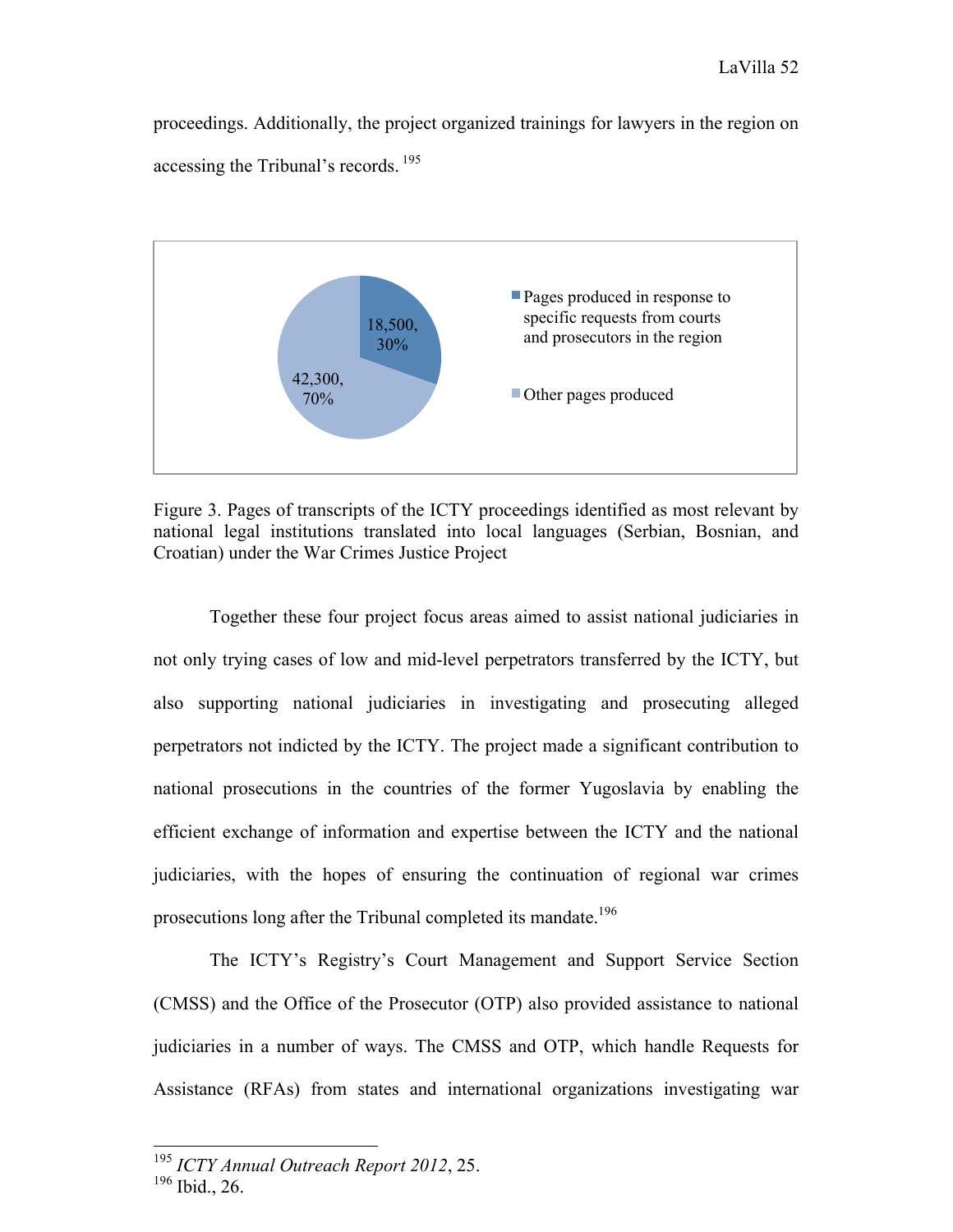crimes and crimes against humanity, facilitated a number of presentations and visits to promote knowledge transfer within the region.<sup>197</sup> Additionally, the OTP has established close ties with regional prosecutors, which "promotes an exchange of ideas and the development of inter-institutional understanding and memory" through training, technical assistance, and overall guidance from the OTP's Transition Team.198 Finally, a focus has been placed on public outreach and legal support in  $BiH.<sup>199</sup>$ 

In addition to assuming a role in strengthening the capacity of national judiciaries through knowledge transfer and establishing closer ties between the OTP and regional prosecutors. The ICTY, in 2005, in collaboration with the Office of the High Representative (OHR),<sup>200</sup> established a War Crimes Chamber (WCC) in the Court of BiH in response to the shortcomings of the domestic courts in Bosnia.<sup>201</sup> Since the establishment of the WCC, the ICTY has continued to engage in capacity building with the Court of BiH. The WCC was established to strengthen the national judicial system in BiH by investigating and prosecuting war crimes committed in Bosnia in accordance with international law.<sup>202</sup> In order to maintain the timeline of the tribunal's closure laid out in Resolution 1503 (2003) the ICTY began to refer lower and intermediate cases to the Chamber. $203$ 

 <sup>197</sup> Ibid., 25.

 $198$  Ibid., 26.

<sup>199</sup> Ibid., 27.

<sup>200</sup> The Office of the High Representative (OHR) is an *ad hoc* international organization tasked with the responsibility of ensuring that the democratic progression of Bosnia-Herzegovina is successful, peaceful, and complies with all aspect of the Dayton Peace Agreement. For more information on the OHR, see: http://www.ohr.int/

 $\overline{^{201}}$ Subotic, p. 142.

<sup>202</sup> Subotic, *Hijacked Justice: Dealing with the Past in the Balkans*, 142.

<sup>203</sup> UNSC, Res 1503, UN Doc S/RES/1503 (August 28, 2003), En.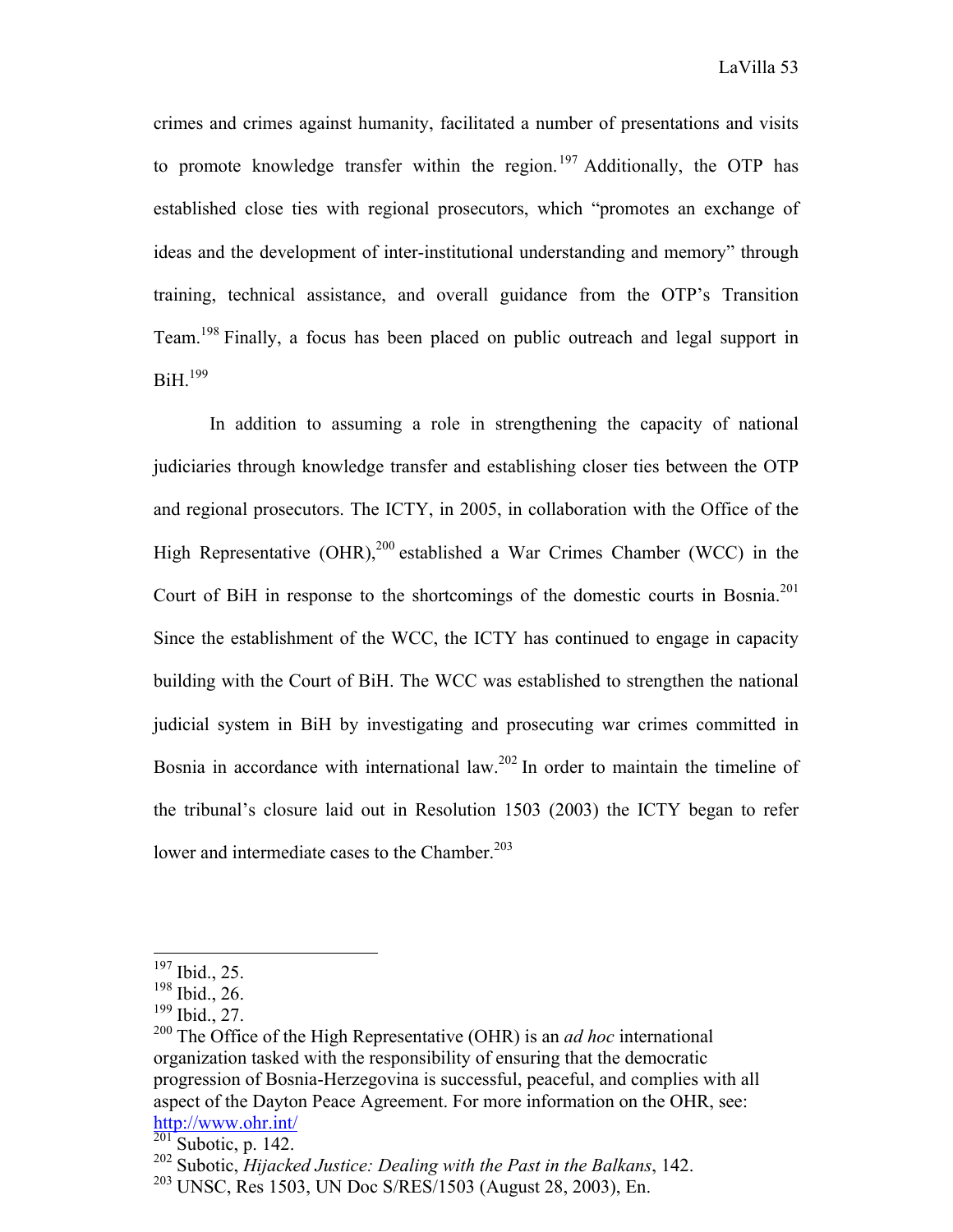According to the Head of Communications at the ICTY, the relationship between the ICTY and the State Court of BiH is the strongest in the region and cooperation between the ICTY and the Court of BiH is full speed ahead. One indicator of their successful cooperation is the number of requests and responses to requests between the two courts, which is the highest in the region. A second indicator is the continuing presence of capacity building efforts at the Court. In 2012, ICTY judges and prosecutors were still meeting with and providing training to judges and prosecutors in the Court of BiH. Although overall the relationship between the two courts is the strongest in the region, the ICTY Representative explained that the Tribunal was not meant to forcibly direct the Court, but to provide support to legal professionals and institutions in the region. It couldn't exert pressure on national and regional judiciaries; it could only offer expertise, help, and lessons learned to local officials when they were designing their own strategies for investigating and prosecuting war crimes. She asserted that the ICTY was not there to impose its ideas on national judiciaries, but to provide assistance to local legal professionals in their legal system. This is important because the ICTY and national judiciaries' systems are different. You can't just "copy and paste."<sup>204</sup> Therefore, the relationship functions on capacity-building and outreach efforts in order to support national judiciaries in conducting fair and impartial war crimes trials. 205

### **The ICTY Outreach Program**

Over the course of its mandate, the ICTY has developed an extraordinary legacy. During the immediate post-war period, the goal of the Tribunal to prevent impunity and face the past in the Balkans was gravely inhibited by the lack of the public's knowledge of the court in the region. In an effort to confront the gap in

<sup>&</sup>lt;sup>204</sup> Interview by the author, November 26, 2012.

 $205$  Ibid.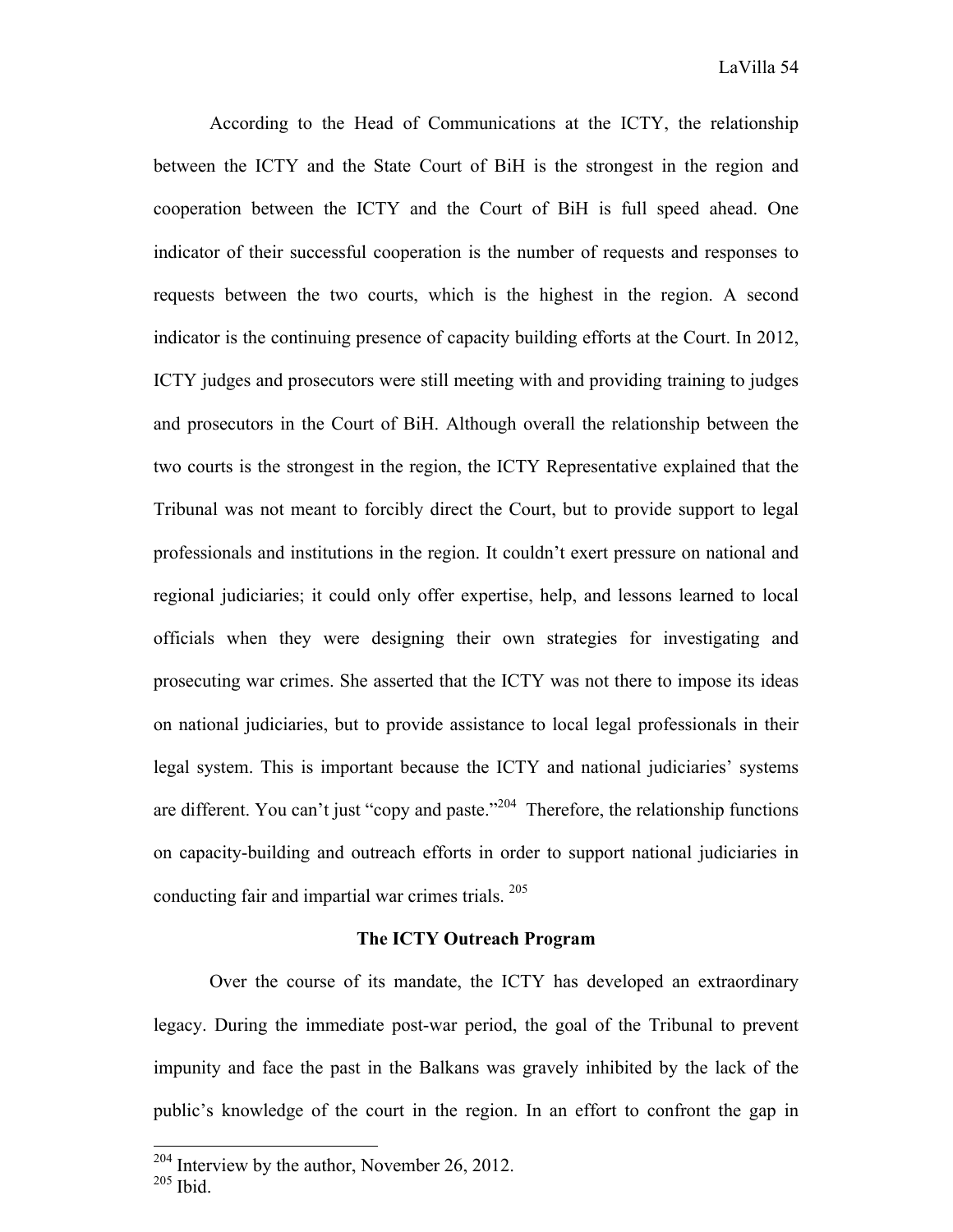awareness and strengthen the relationship between the Tribunal and the local communities in the former Yugoslavia, the ICTY created an Outreach Program in 1999, and opened field offices in Zagreb, Sarajevo, Belgrade, and Pristina.<sup>206</sup> In order to bridge the gap between the ICTY and the local communities of former Yugoslavia, the ICTY Outreach Program focused on engaging with a number of different constituents including youth, the media, local communities, and as discussed earlier national judiciaries (see Figure 4).<sup>207</sup>



Figure 4. ICTY Outreach Program focus areas

One ICTY Representative based in The Hague, which I interviewed for this research, explained that it is important that people in the former Yugoslavia not only understand the achievements of ICTY, which are numerous, but also understand the wider impact of the Tribunal on the ground. She asserted that local populations "need to understand judgments. This is necessary in order for them to recognize the viability of international war crimes tribunals." <sup>208</sup> In particular, she explained that the establishment of facts is crucial to reconciliation in BiH because the communities are

 <sup>206</sup> Nettelfield, *Courting Democracy in Bosnia and Herzegovina*, 2010, 152.

<sup>&</sup>lt;sup>207</sup> Interview by the author, November 20, 2012.

 $208$  Interview by the author, November 26, 2012.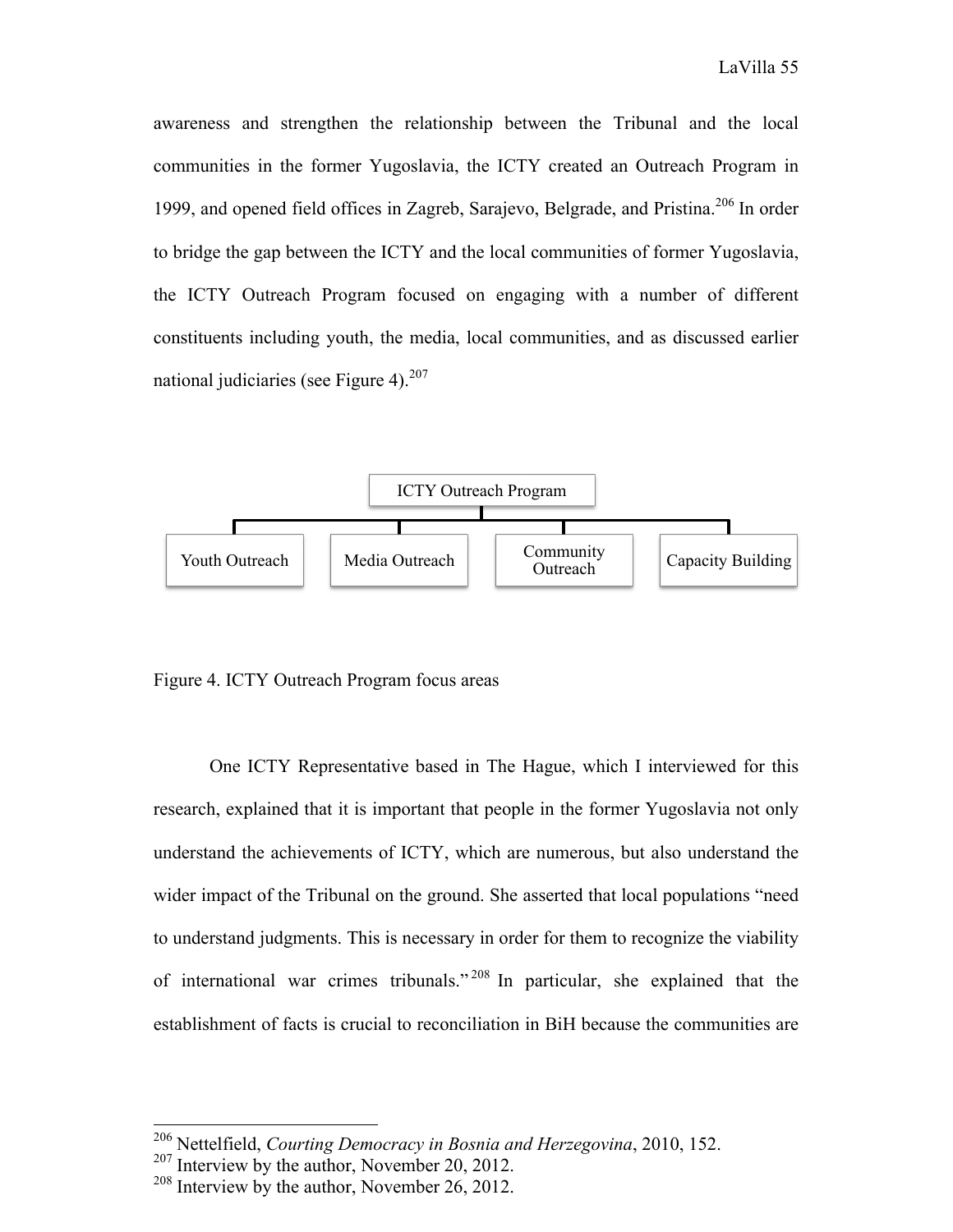so politically and ethnically polarized.<sup>209</sup> At the 2012 *Legacy of the ICTY in the former Yugoslavia* conference held in Sarajevo, the Vice President (VP) of the ICTY concurred with this argument that, "the future of the country and its citizens cannot be built without an honest confrontation of the past."<sup>210</sup> Similarly, an Editor at the Balkan Insight Reporting Network (BIRN) BiH maintained that if the "findings of war crimes are not adequately communicated to the people, explained to the people, then you are not going to have reconciliation."<sup>211</sup>

Today, the link drawn by these individuals between the success of reconciliation in the region and the communication of facts established in war crimes trials to the people for which the Tribunal distributes justice is clear; however, the importance of informing the local population of the Tribunals' findings was not realized for the first six years of its mandate.<sup>212</sup> In establishing an Outreach Program, the ICTY "recognized that it had a role to play in the process of dealing with the past in the former Yugoslavia, one of the key challenges for societies emerging from conflict."<sup>213</sup> It came with a recognition that the work of the Tribunal "would resonate" far beyond the judicial mandate of deciding guilt or innocence of individual accused."<sup>214</sup> In this regard, one ICTY Outreach Representative in BiH asserted that the "experience of Germany is precious to us, but it is different than the Bosnia experience and [it is] the same with Palestine and Israel and all around the globe. It is

 $213$  Ibid.

 <sup>209</sup> Ibid.

<sup>210</sup> Nerma Jelacic, Szabo, and Kosca-Vrlazic, "Legacy of the ICTY in the Former Yugoslavia," 13.

 $211$  Interview by the author, November 12, 2012.

<sup>212</sup> "Outreach Programme," *ICTY*, accessed March 21, 2014,

http://www.icty.org/sections/Outreach/OutreachProgramme.

<sup>214</sup> Ibid.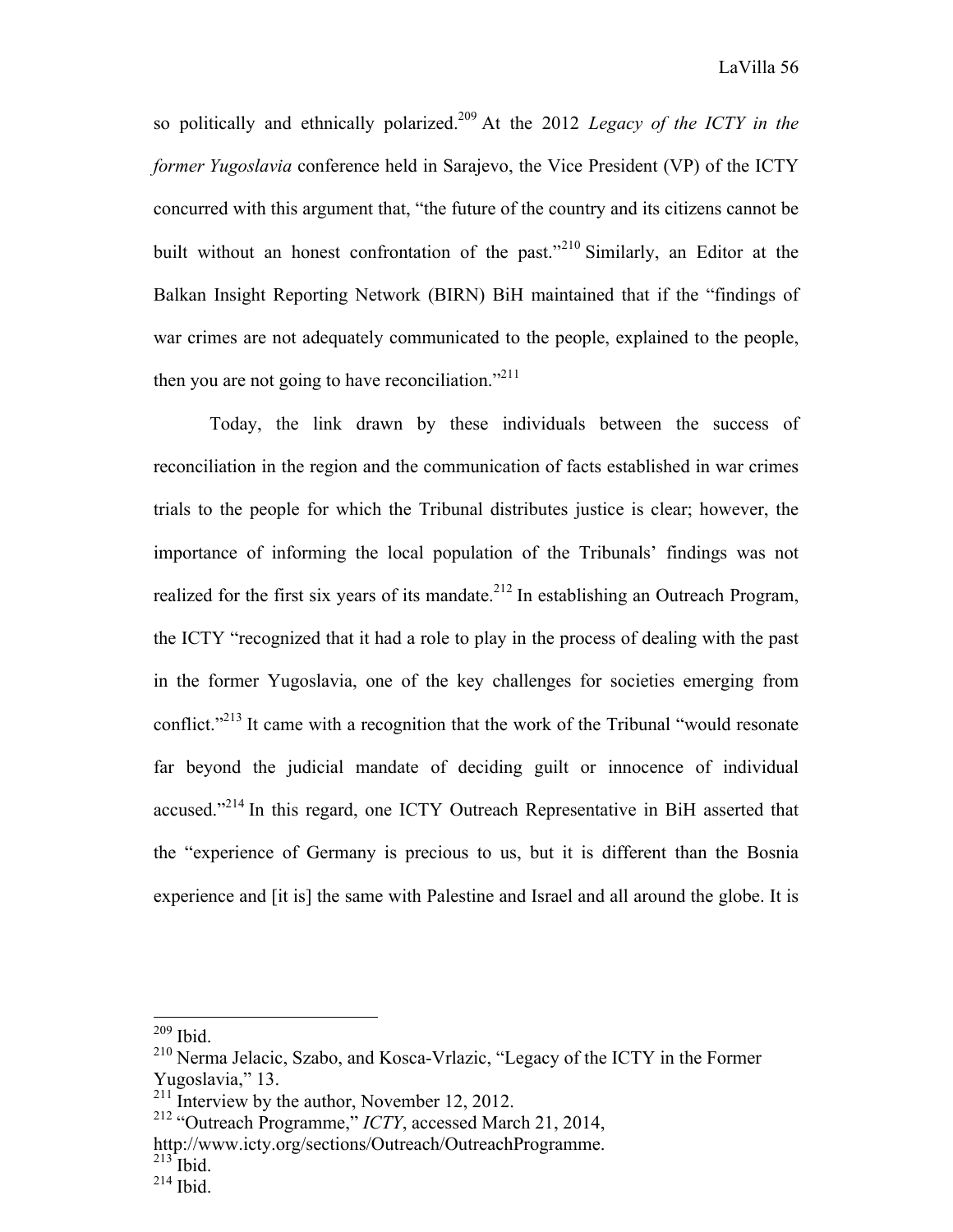very important to be present and promote the role of the ICTY and prosecution of war crimes as the basis of reconciliation and dealing with the past" in the Balkans.<sup>215</sup>

A main focus of the Outreach Program is reaching out and informing younger generations in the region of the former Yugoslavia about the Tribunal's purpose and work. It aims to increase students' awareness about international criminal law and explain how the ICTY has helped prosecute those alleged perpetrators most responsible for atrocities committed in the region since 1991. Specifically, Outreach representatives fulfill this aim through a number of avenues including organizing study visits to the ICTY in which students can learn first-hand about the Tribunal's work, facilitating internships for young professions to learn about the Tribunal's rules and procedures, and coordinating presentations, lectures, witness testimonies, and films and debates with high school and university students in order to encourage discussion of the ICTY's achievements and legacy. In 2012, a total of 80 presentations and lectures (see Figure 5) undertaken by the Outreach Program reached 1,651 university (see Figure 6) and 1,771 high school students (see Figure 7). 216



Figure 5. University lectures and high school presentations given in the region of the former Yugoslavia in 2012

 <sup>215</sup> Interview by the author, November 20, 2012.

<sup>216</sup> *ICTY Annual Outreach Report 2012*, 8.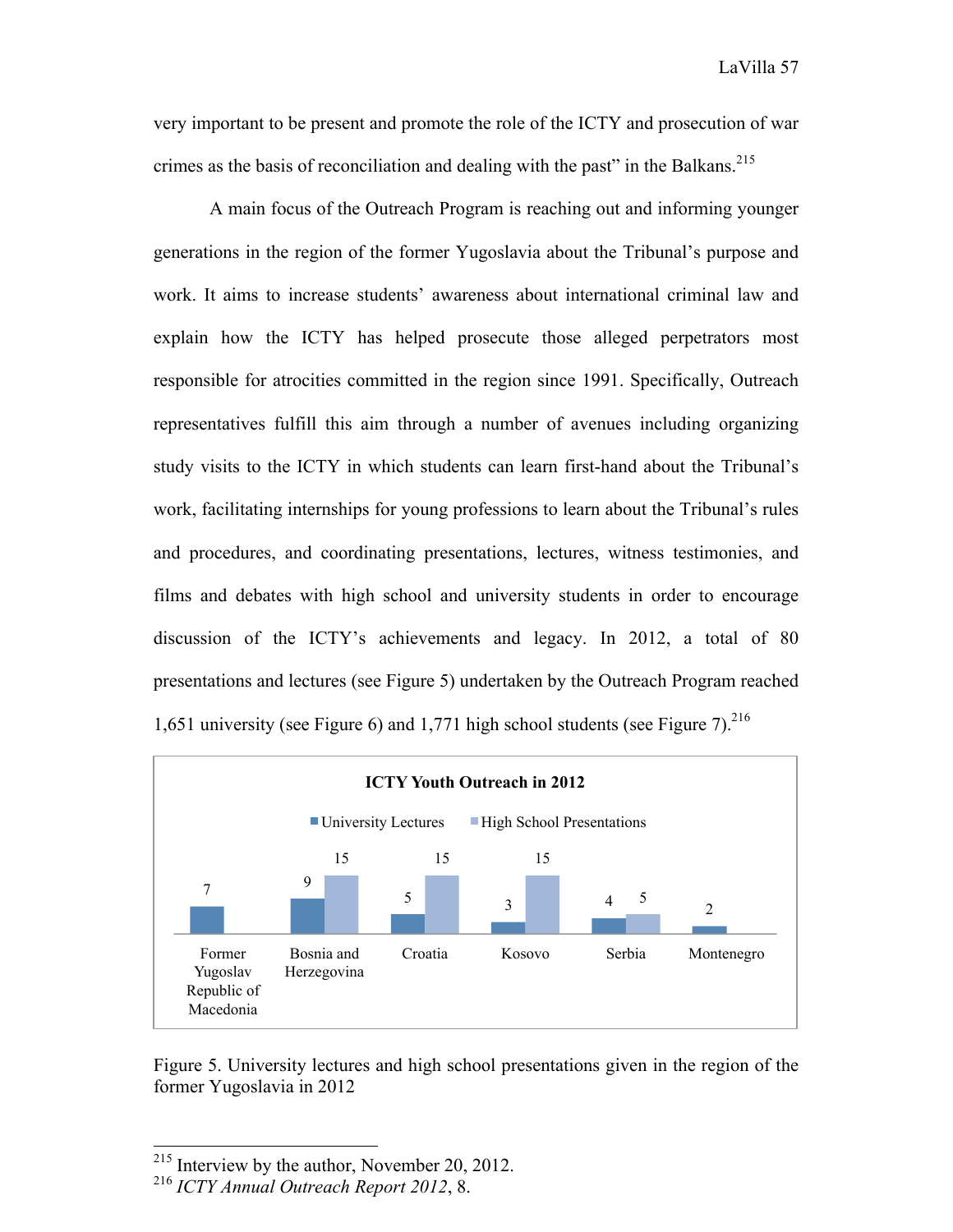

Figure 6. Statistical breakdown of the number of university students in the region of the former Yugoslavia that attended ICTY Outreach Program lectures in 2012



Figure 7. Statistical breakdown of the number of high school students in the region of the former Yugoslavia that attended ICTY Outreach Program presentations in 2012

During these study visits to high schools, the Outreach Program officers approach schools and ask for two hours for their presentation. Primarily, these presentations are given to students between the ages of 17-19 years old. Typically, one or two classes, totaling 30 students attend each presentation. The presentations have two parts. The first part is a general presentation about the purpose and work of the ICTY. The second part is a presentation of the ICTY's cases related to that specific community. Finally, students are encouraged to ask questions and engage in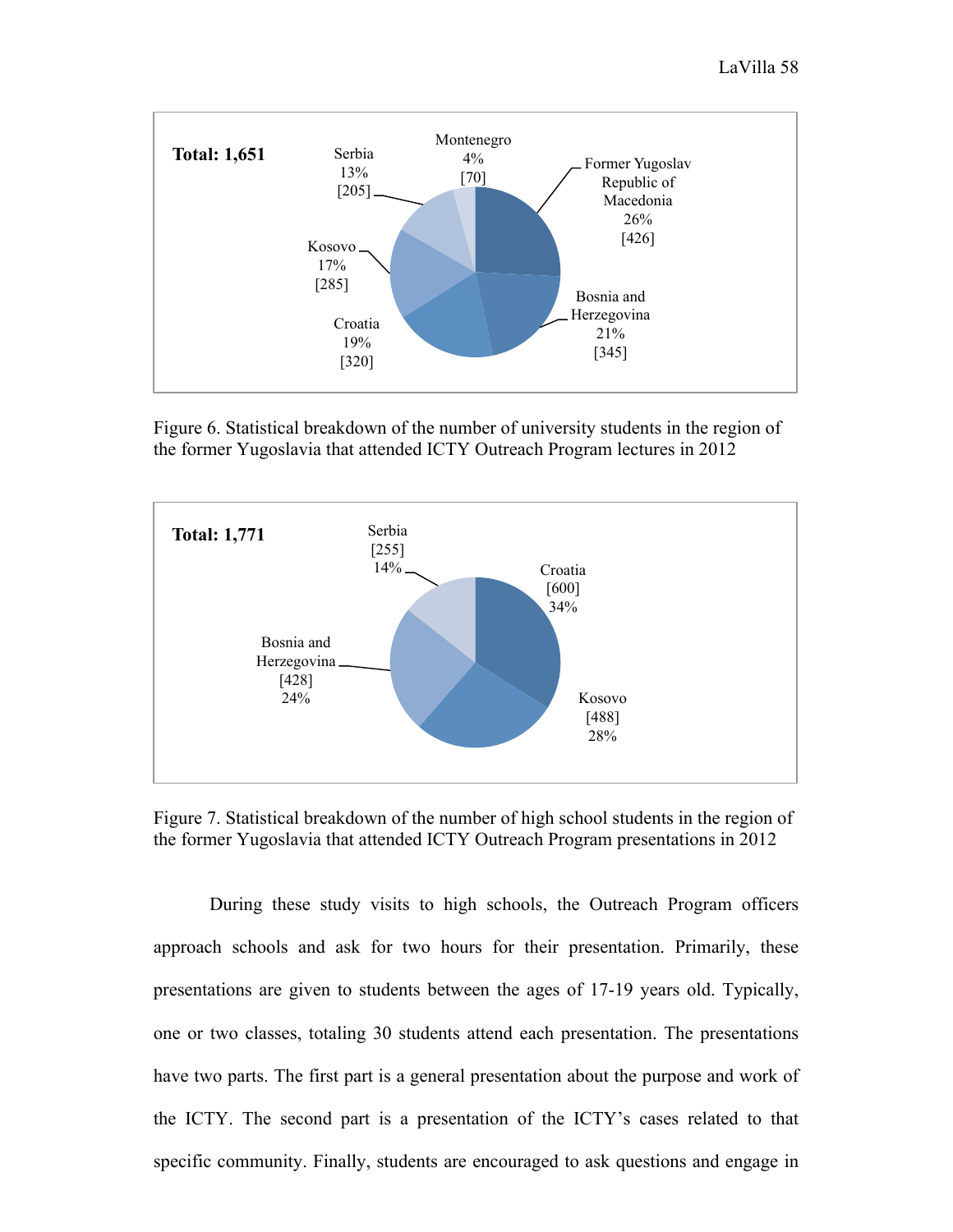debate about what they just learned at the end of the presentation. According to one ICTY Representative that I interviewed, students are encouraged "to be actively involved the presentation, to define the basic terms and principles of humanitarian law before we develop the concept of international justice, and the Tribunal, and why it is important."<sup>217</sup> He explained that students are asked to "become a part of the presentation itself by their commands, their views, and their additions."<sup>218</sup> According to the ICTY Representative, these presentations play an important role in helping the younger generation understand certain aspects and concepts, such as common law and pleas bargaining, which are not familiar in the region. Each presentation is followed by a questionnaire, which gauges the participants' satisfaction with the presentation itself. <sup>219</sup>

The media also plays an important role in establishing and maintaining the ICTY's legacy. As such, the Outreach Program also focuses on media outreach efforts. In order to maintain an open relationship with journalists, the Outreach Program utilizes social media to disseminate "quick and concise information" about the Tribunal, its judgments, events, and Outreach projects.  $220$  Additionally, the Tribunal's website houses close to 18,000 documents, which range from the Tribunal's Statute to courtroom filings. The website also features an Interactive Map web feature, which details the crimes investigated and adjudicated at the ICTY; pages that highlight current and past Outreach efforts; and video-streaming services for trial broadcast.221 Finally, the ICTY organizes trainings for reporters and journalists on

 <sup>217</sup> Interview by the author, November 20, 2012.

<sup>218</sup> Ibid.

 $219$  Ibid.

<sup>220</sup> *ICTY Annual Outreach Report 2012*, 14.

<sup>221</sup> Ibid., 15.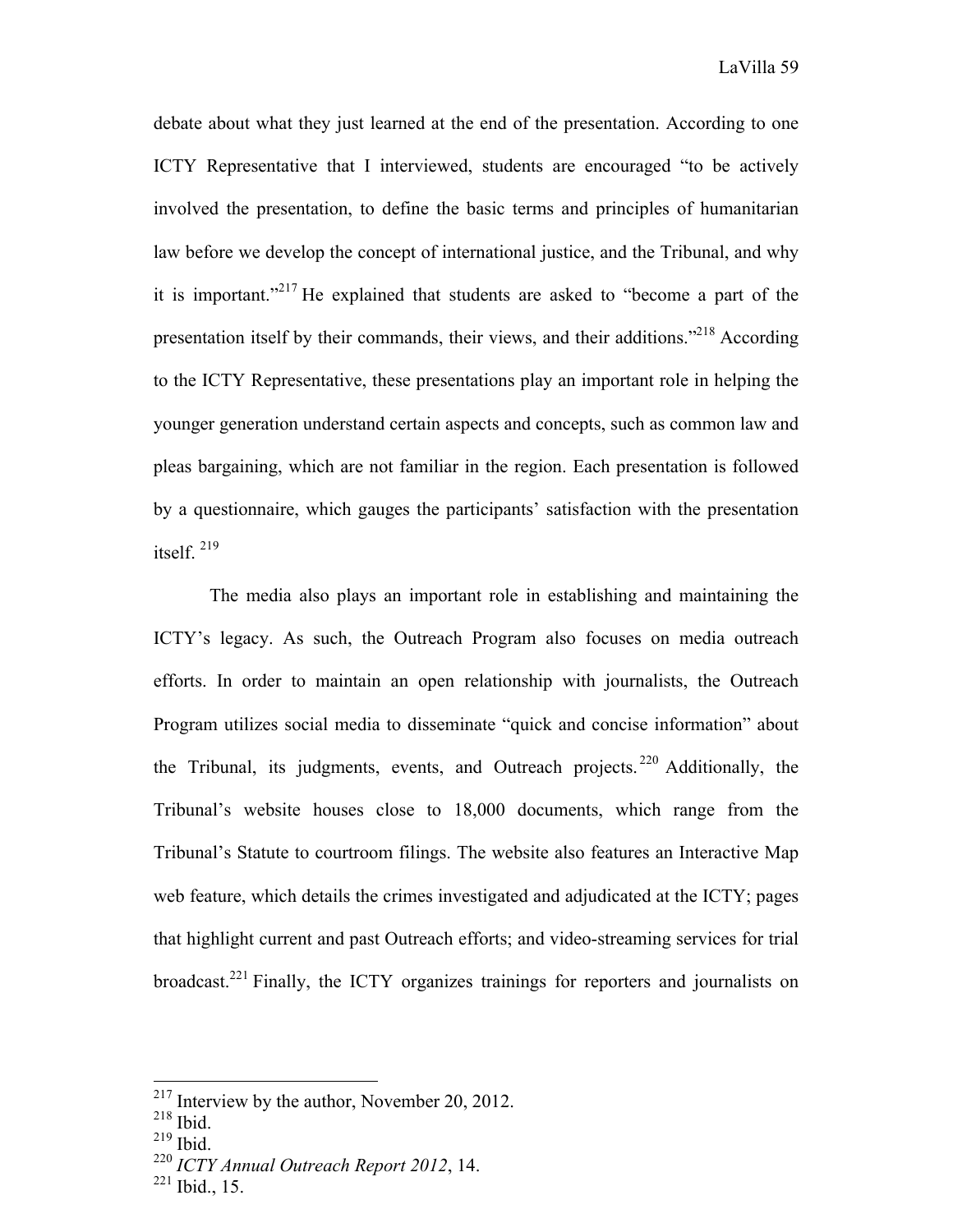how to access its documents and transcripts and study visits to the Tribunal.<sup>222</sup> In 2012, the ICTY Outreach program sent out 116 press releases and advisories, and held 39 press briefings.<sup>223</sup> Furthermore, 4,203,899 pages were viewed on the ICTY's website (see Figure 9) and 1,092 people liked the ICTY Facebook page (see Figure 10). 224



Figure 9. ICTY Website Page Views in 2012



Figure 10. ICTY Facebook Likes in 2012 (May to December)

 <sup>222</sup> Ibid., 17.

 $223$  Ibid., 31.

 $224$  Ibid., 32.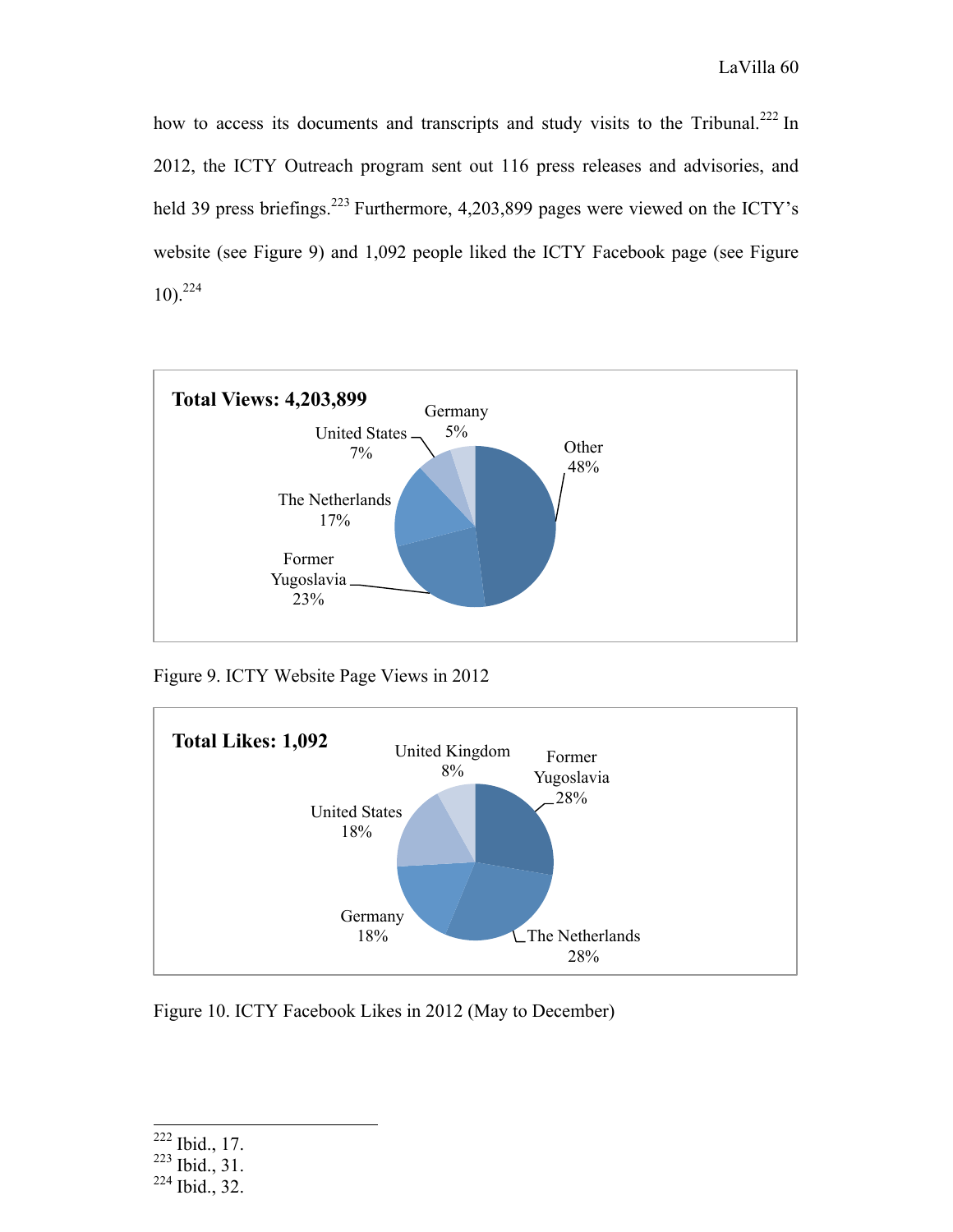The Outreach Program also engages in community outreach efforts. In 2012, it created, promoted, and distributed its first feature-length documentary entitled 'Sexual Violence and the Triumph of Justice,' which outlines the ICTY's role in the prosecution and adjudication of wartime sexual violence.<sup>225</sup> Thousands of copies of the film were produced and distributed throughout the region of the former Yugoslavia. As of November 2012, a few hundred alone had been distributed in BiH. According to the ICTY Representative, some universities in BIH have been using the documentary as an educational tool, screening part of the film as part of their regular classes.226

Other community outreach efforts include meetings between the OTP and victims and members of the public, establishing information centers to preserve copies of public Tribunal records and establish future generations' permanent access to these documents, and organizing Legacy conferences in the regions of the former Yugoslavia to discuss the initiative dialogue between local stakeholders about the Tribunal's role and legacy in the region.<sup>227</sup> In 2012, 157 people from the region of the former Yugoslavia (see Figure 11) and 9,063 people from the rest of the world visited the Tribunal (see Figure 12).<sup>228</sup>

 <sup>225</sup> Ibid., 19.

<sup>&</sup>lt;sup>226</sup> Interview by the author, November 20, 2012.

<sup>227</sup> *ICTY Annual Outreach Report 2012*, 22.

<sup>228</sup> Ibid., 30.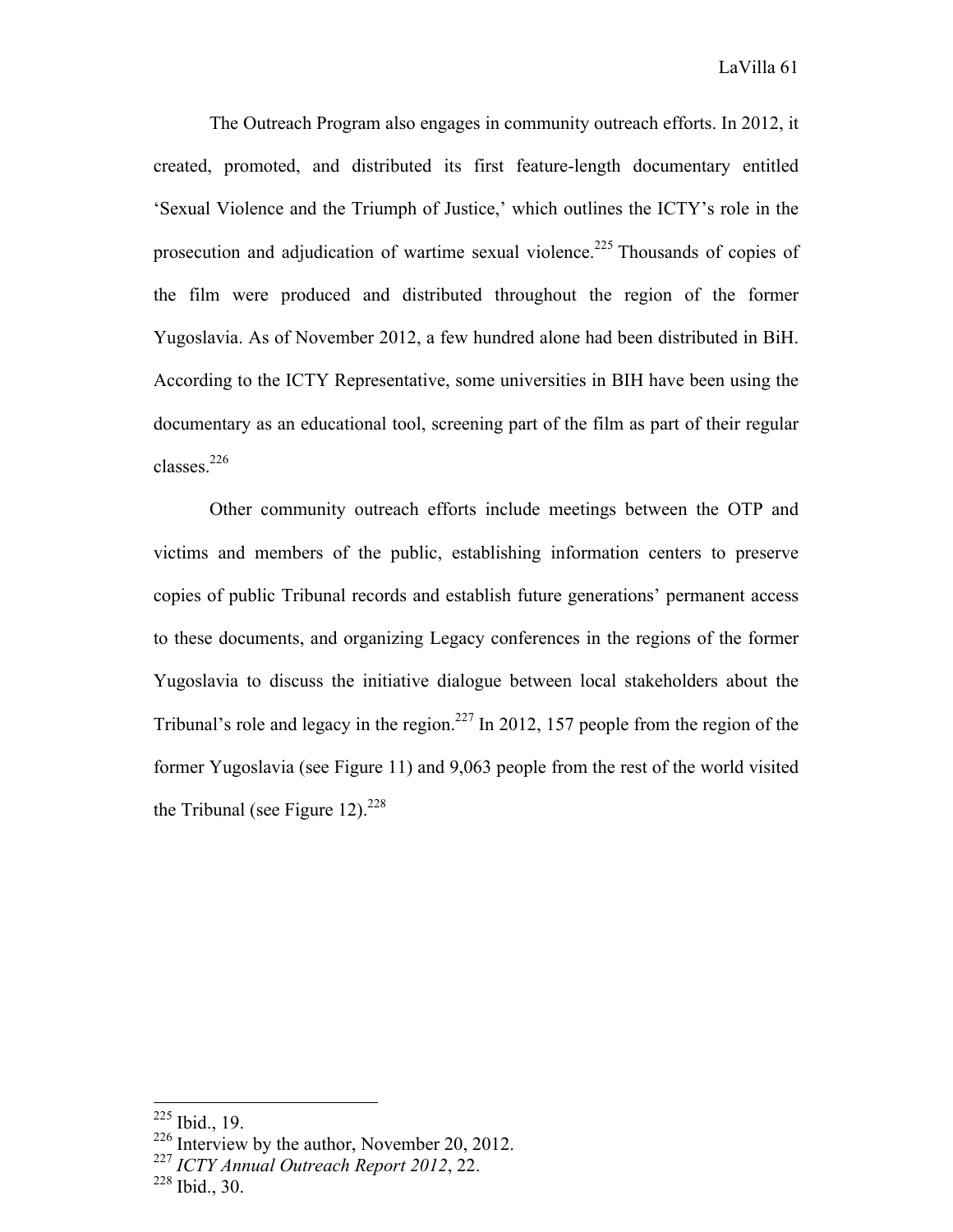

Figure 11. Number of people from the former Yugoslavia that visited the ICTY in 2012



Figure 12. Number of visitors from the rest of the world that visited the ICTY in 2012

A primary example of community outreach efforts is the Outreach Program's Bridging the Gap with local communities (BTG) project. This series of one-day events, which took place in 2004 and 2005, were one of the ICTY's more "substantive engagements with the local communities of the former Yugoslavia."<sup>229</sup> This project was designed to approach those communities largely affected by war

 <sup>229</sup> "Bridging the Gap with Local Communities," *ICTY*, accessed March 21, 2014, http://www.icty.org/sections/Outreach/BridgingtheGapwithlocalcommunities.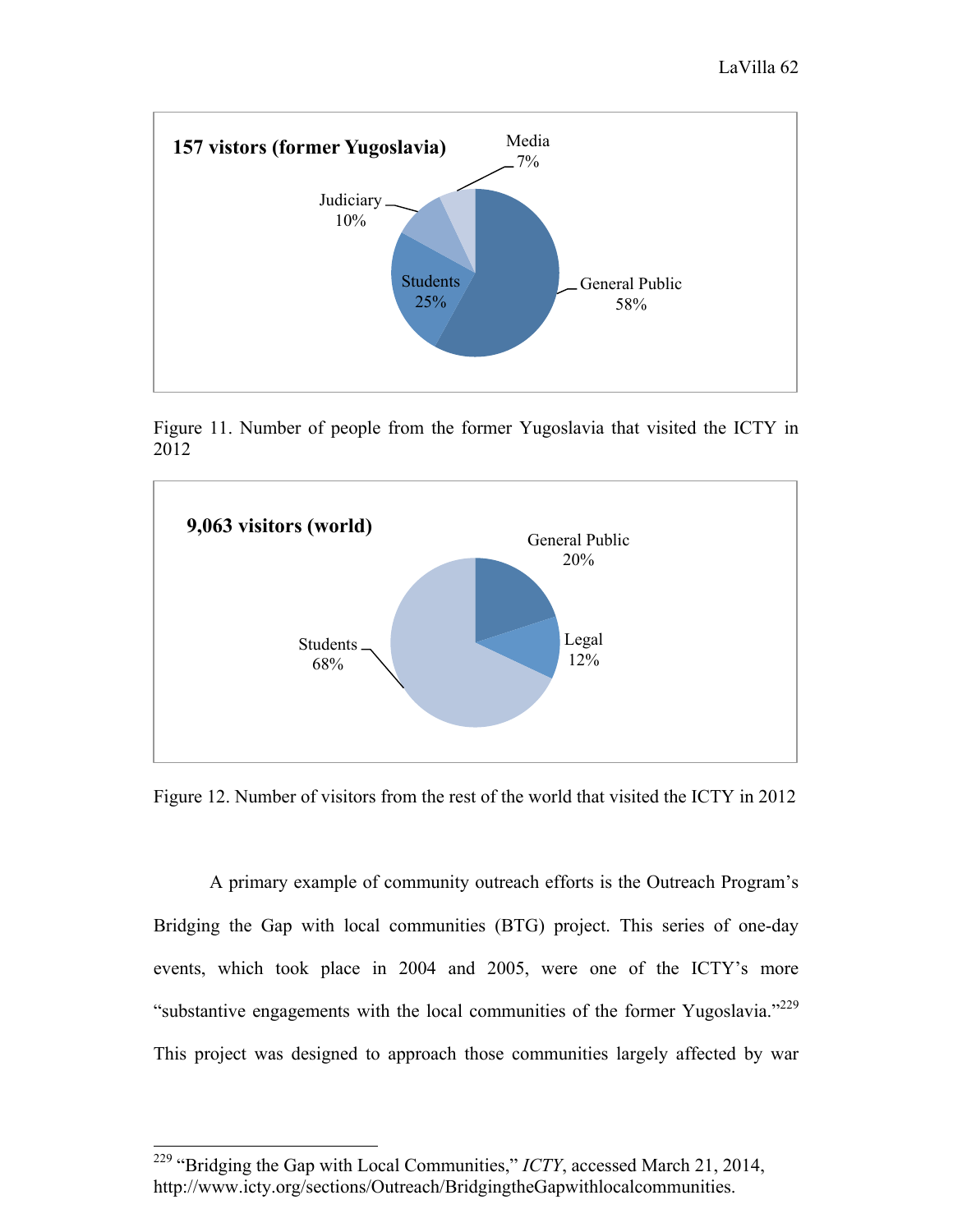crimes.<sup>230</sup> Panels of Tribunal staff, who had been directly involved in investigating, prosecuting, and adjudicating war crimes cases at the ICTY, gave "candid and comprehensive presentations" in the towns most affected by "the crimes at the heart of the Tribunal's work."231 The conferences provided an opportunity for domestic stakeholders to learn "first-hand" about the ICTY's work; learn about the context in which the Tribunal works, and discuss the community's expectations of the Tribunal. $^{232}$ 

# **Dealing with the Past Beyond the Tribunal**

On December 2012, the UNSC established a Residual Mechanism, to be the legal successor of the ICTY and the ICTR.<sup>233</sup> The structure of the Mechanism for International Criminal Tribunals (MICT) closely mirrors that of the ICTY. It has two branches, for the ICTY and ICTR respectively, which share one prosecutor, one president, and one registrar. Although this Mechanism will carry on the essential functions of the Tribunal, it does not share the ICTY's full mandate.<sup>234</sup> Like the ICTY, the MICT is a temporary institution. It will continue to operate until the Security Council decides that it has fulfilled its mandate.<sup>235</sup> Since July 1, 2013, for ICTY cases, the MICT has had "jurisdiction to designate enforcement States, including for persons thereafter convicted" by the Tribunal. It has also assumed the role of the ICTY President, "to supervise the enforcement of sentences and to decide

 <sup>230</sup> Interview by the author, November 20, 2012.

<sup>&</sup>lt;sup>231</sup> "Bridging the Gap with Local Communities."

 $232$  Ibid.

<sup>&</sup>lt;sup>233</sup> Nerma Jelacic, Szabo, and Kosca-Vrlazic, "Legacy of the ICTY in the Former Yugoslavia," 152.

 $^{234}$  Ibid.

<sup>235</sup> Ibid.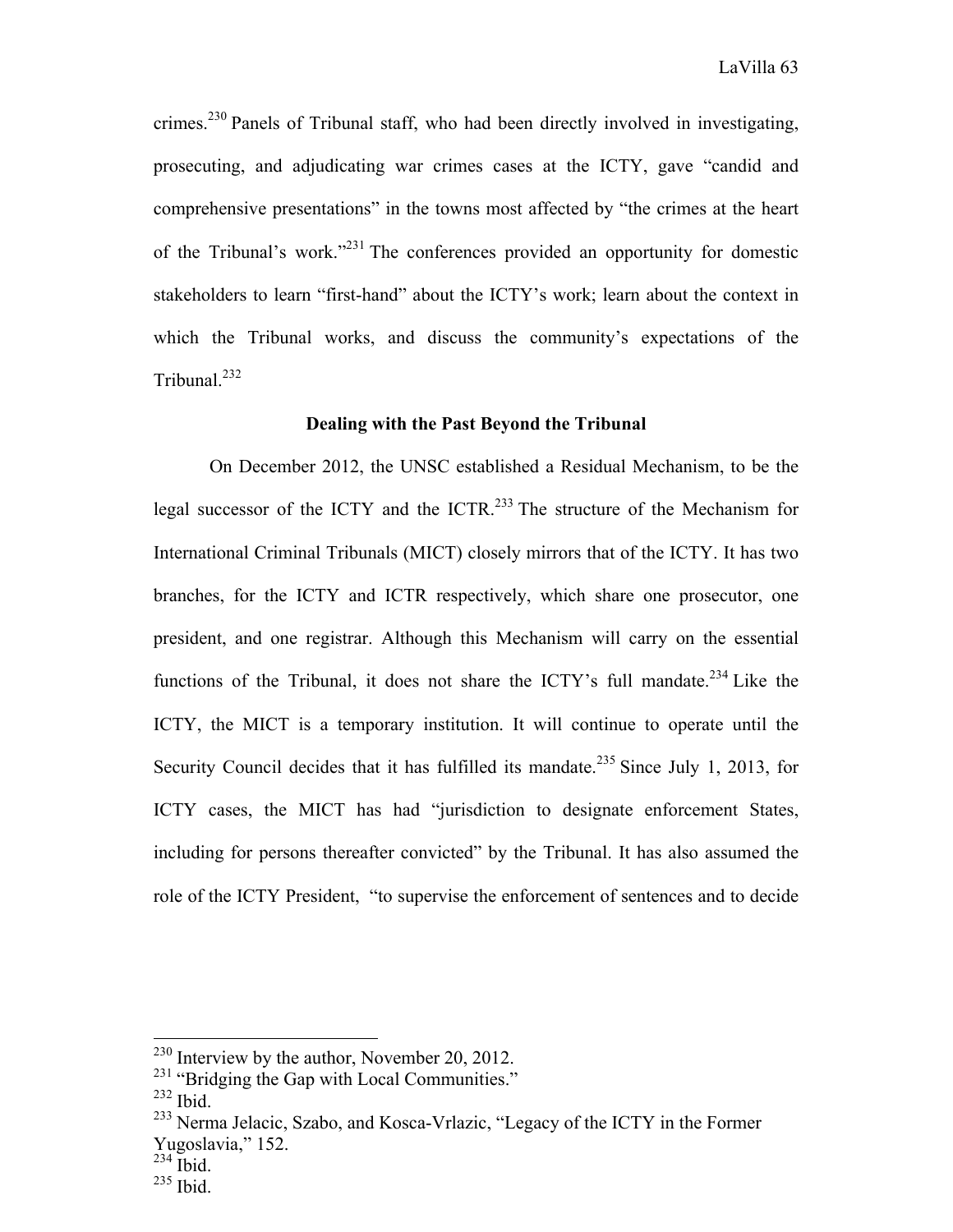on requests for pardon or communication of sentence, including convicted persons already serving their sentence."<sup>236</sup>

This mechanism will continue part of the work of the ICTY and assist national jurisdictions in investigating and prosecuting war crimes.<sup>237</sup> At present, the ICTY is responsible for completing all ongoing proceedings. However, any new proceedings or notices of appeal filed are to be carried out by the MICT. Moreover, the MICT has jurisdiction over a number of other functions including enforcing sentences handed down by the Tribunal, requests for early release, and protection of witnesses.<sup>238</sup> The Mechanism is also responsible, at present, for assisting national judiciaries. It responds to requests for assistance on transfer of evidence.<sup>239</sup> Although the Outreach Program will remain separate from the ICTY and the MICT, as trials at the ICTY winds down, outreach will increase. According to an ICTY Representative the Outreach Program field offices will only remain in those countries that still have cases on trial. $240$ 

# **Chapter Conclusion**

This examination of the ICTY's completion strategy, public outreach and capacity building efforts has illustrated the relationship between the ICTY, national judiciaries, and the local communities for which the Tribunal distributed justice. In its decision to close the Tribunal, the Security Council reinforced the ICTY's responsibility in achieving reconciliation and establishing the rule of law.<sup>241</sup> It encouraged increased outreach efforts and established a number of programs for

 <sup>236</sup> "The Mechanism for International Criminal Tribunals," *ICTY*, accessed March 20, 2014, http://www.icty.org/sid/10874.

<sup>237</sup> Nerma Jelacic, Szabo, and Kosca-Vrlazic, "Legacy of the ICTY in the Former Yugoslavia," 151.

 $^{238}$  Ibid., 153.

 $^{239}$  Ibid., 165.

<sup>&</sup>lt;sup>240</sup> Interview by the author, November 26, 2012.

<sup>241</sup> UNSC, Res 1503, UN Doc S/RES/1503 (August 28, 2003), En.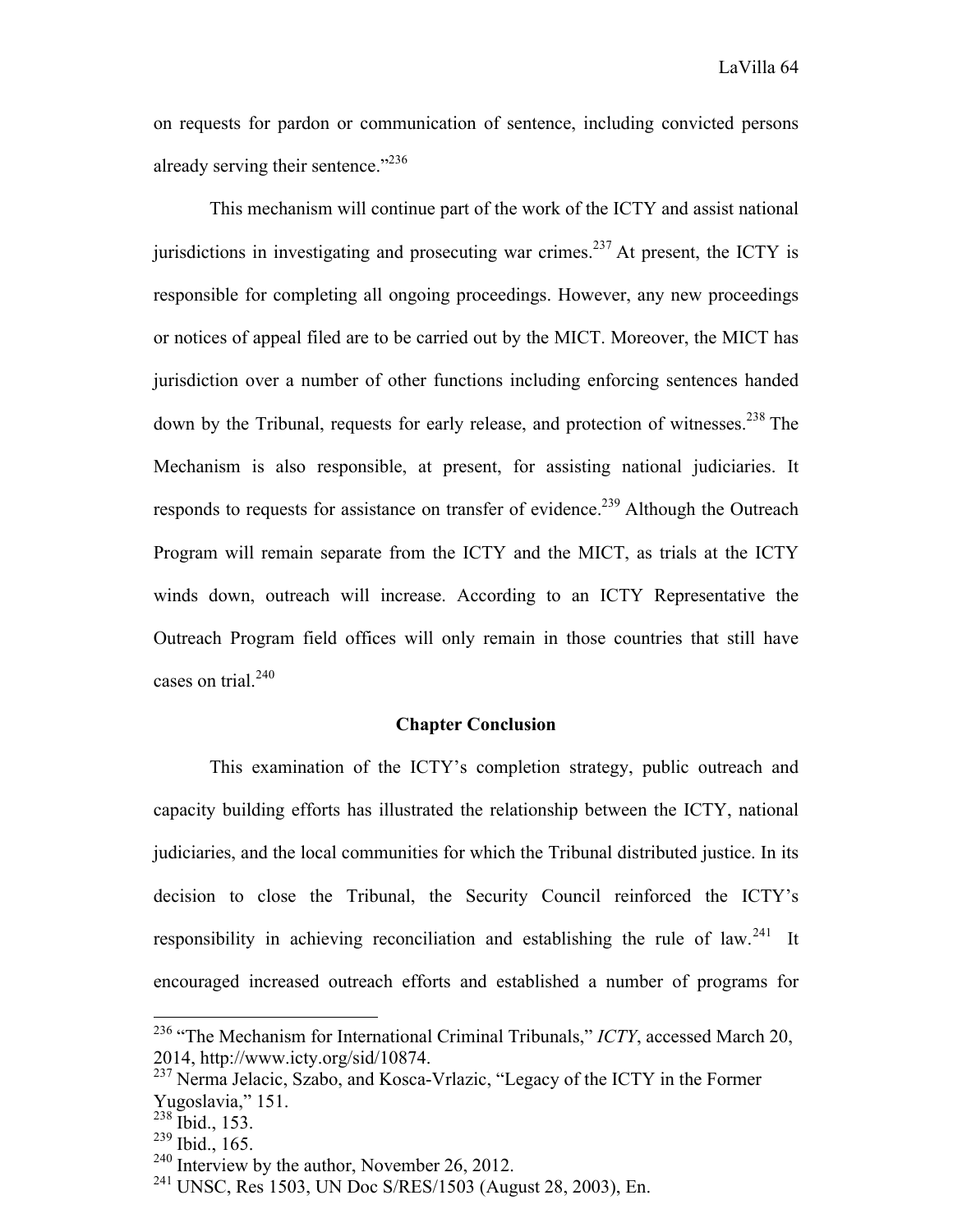strengthening national judicial capacity to prosecute war crimes. Cooperation was built between the ICTY and the national courts, specifically the State Court of BiH. While the Nuremberg tribunal established a number of important international legal norms and led to the prosecution of Nazis in other national courts, it did not assume the same role as the ICTY in supporting and empowering national jurisdictions. Today, the legacy of the ICTY is not only predicated on its contribution to international law, it depends on its cooperation with national judiciaries, local populations of the former Yugoslavia, and the media. The following chapter will discuss possible explanations for this difference between the Nuremberg tribunal and the ICTY. In addition, chapter four will discuss the larger implications of these changes, specifically the idea of legacy and policy implications for international criminal tribunals that may be established in the future.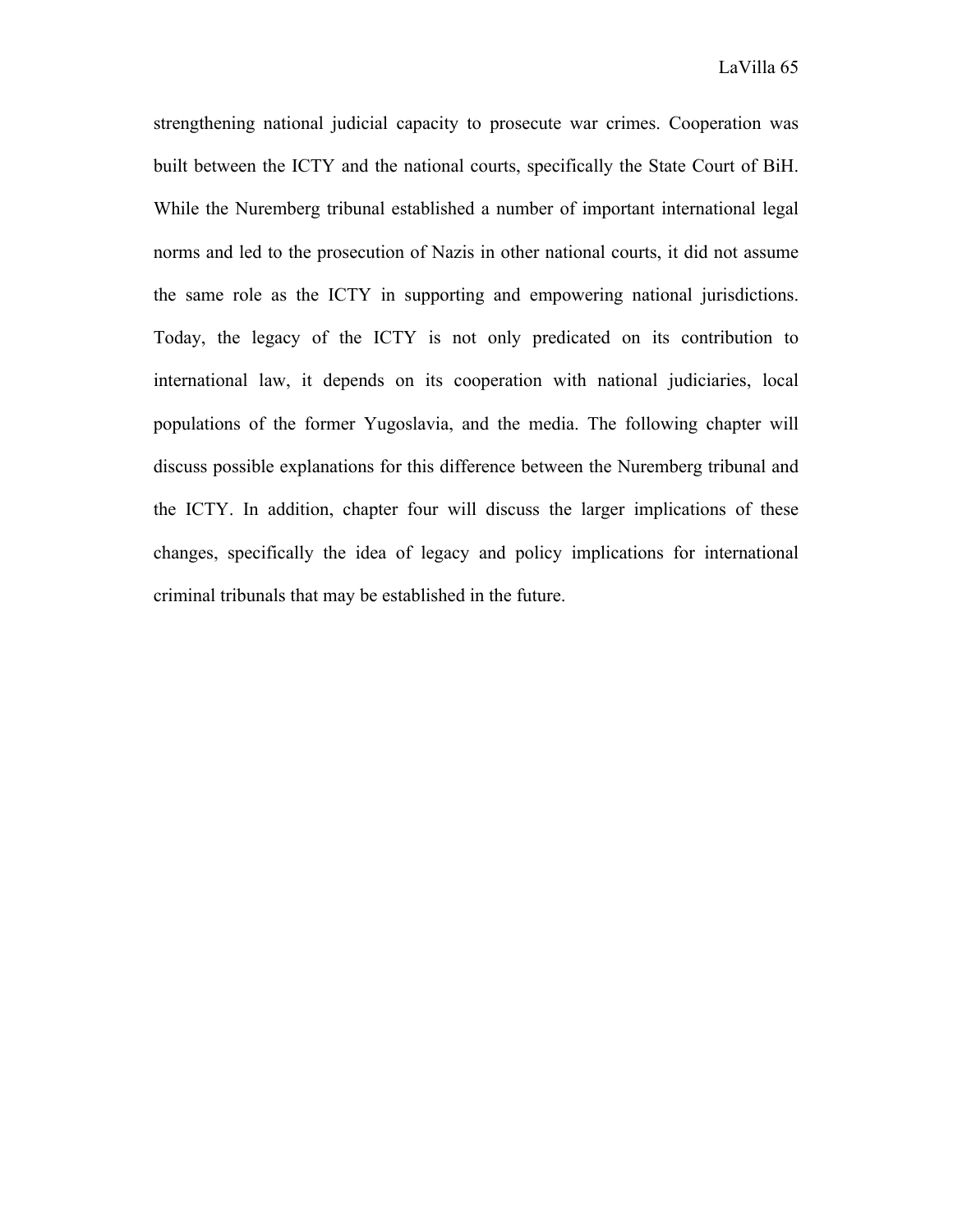# LaVilla 66

#### **Chapter 4: Possible Explanations and Implications**

The shift in the role of international criminal tribunals since the early years after WWII is an intriguing one that could be usefully explored in further research. This paper examined the changing relationship between international war crimes tribunals and reconciliation in post-conflict societies since WWII. Using the Nuremberg tribunal and the ICTY as case studies, it illustrated how these two important international tribunals differ from one another. Most importantly, it demonstrated that their differences range from the mode in which they were established to the relationship they have with national jurisdictions and the local communities for which they distributed justice. Primarily, unlike Nuremberg, the ICTY played a role in the process of peacebuilding in the region of the former Yugoslavia by taking on the task of rebuilding and strengthening the capacity of national judicial institutions.

There are a number of possible explanations for this shift in the function and role of international war crimes tribunals in post-conflict societies since WWII. The first part of this chapter will look at some of the possible reasons for this variation in the relationship between the two tribunals and the regions for which they distributed justice. The second part of this chapter will draw conclusions about how this evolution may impact international judicial intervention in the future and discuss the larger implications of international criminal tribunals engaging in the peacebuilding process in societies devastated by conflict.

# **Possible Explanations for the ICTY's New Role**

One possible explanation for why the ICTY adopted a role in the peacebuilding process in the region of the former Yugoslavia is the factual circumstances surrounding its establishment. The ICTY was established under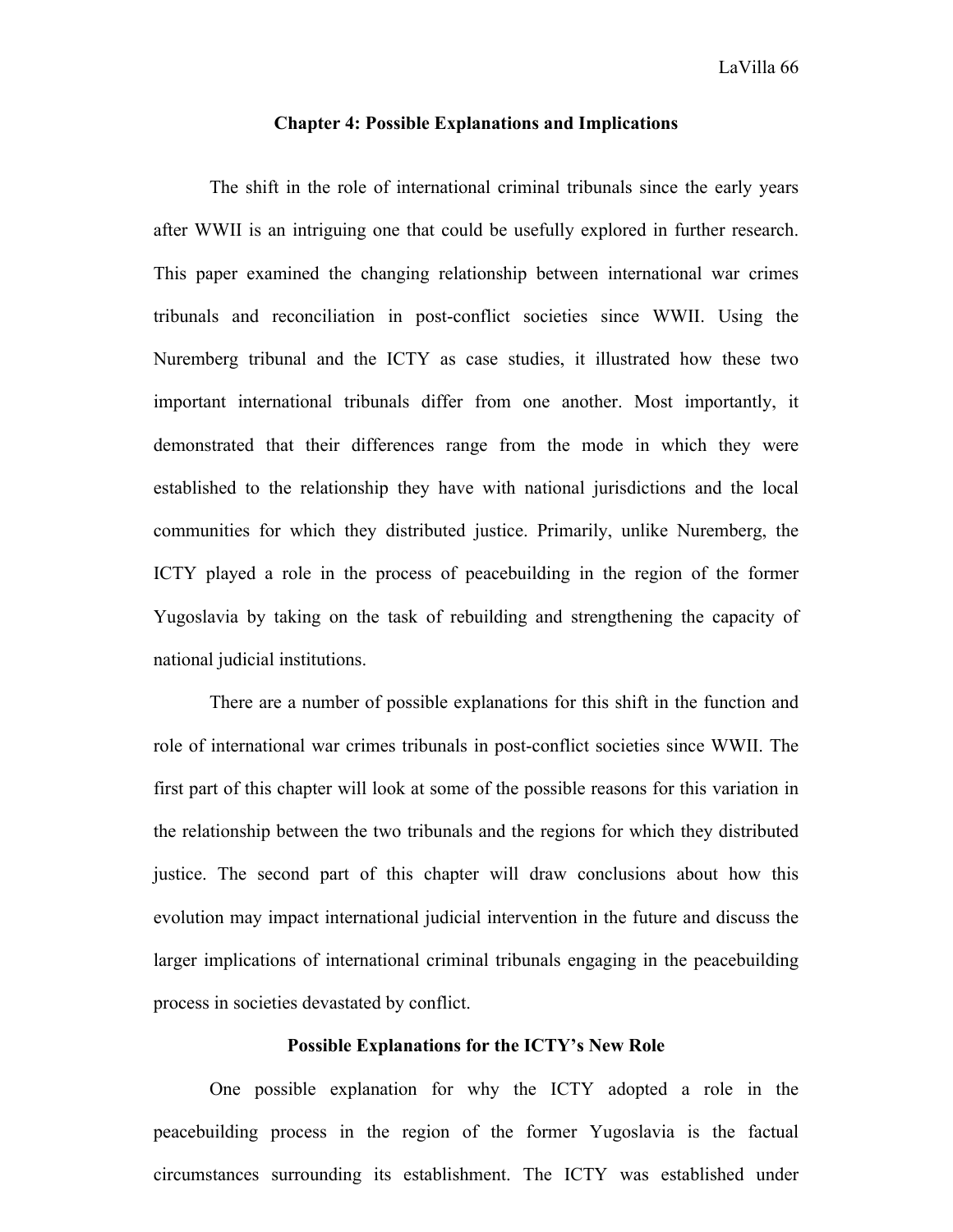Chapter VII of the UN Charter as a measure to bring to justice those responsible for serious violations of international humanitarian law in the region and in turn, contribute to the restoration and maintenance of peace in the region. Chapter VII authorizes the UNSC to take action "with respect to threats to the peace, breaches of the peace, and acts of aggression."<sup>242</sup> It provides the UNSC with the power to determine the existence of any threat to "international peace and security" and to take military or non-military actions necessary to restore it. $243$ 

According to Kerr and Mobekk, "the [ICTY's] mode of establishment under Chapter VII of the UN Charter as a measure for international peace and security was truly innovative and had a number of implications for its mandate and operation."<sup>244</sup> This "interpretation of the [UNSC's] powers and responsibilities" marked an important shift in the perceived link between peace and justice as "mutually reinforcing objectives."<sup>245</sup> The ICTY was established as a temporary institution to prosecute war criminals and thus restore and maintain peace in a region still characterized by conflict. It was established for this specific purpose at a time when national jurisdictions were not willing or able to do so. This mode of establishment may explain why the ICTY has assumed a direct role in the process of peacebuilding in the region of the former Yugoslavia. In order to conclude its mission successfully, in a timely way, the Tribunal was compelled to conduct public outreach and strengthen the competency of national judicial systems in the former Yugoslavia.

A second possible explanation for the ICTY's role in the peacebuilding process in the Balkans is the Tribunal's geographical location. The fact that the ICTY was set up outside the region for which it distributed justice posed problems for

 <sup>242</sup> UN Charter Art 39.

<sup>243</sup> Ibid.

<sup>&</sup>lt;sup>244</sup> Kerr and Mobekk, *Peace and Justice: Seeking Accountability After War*, 31.<br><sup>245</sup> Ibid., 32.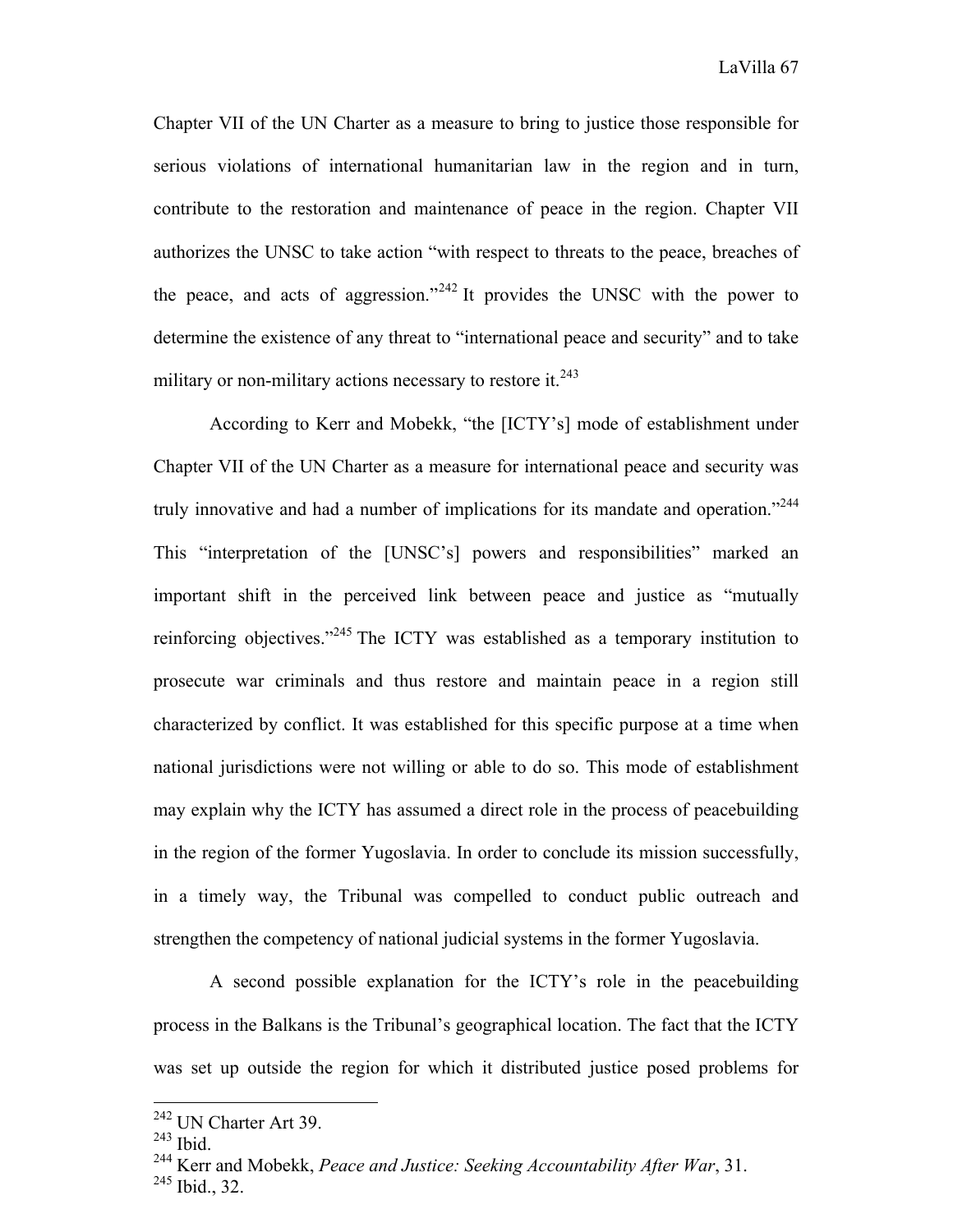knowledge and awareness of Tribunal's purpose and work. Unlike the Nuremberg tribunal, which was established in Nuremberg, Germany, the ICTY was established in The Hague, 2,000 km away from the region for which it dispensed justice. The decision to locate the Tribunal in The Hague was based on the notion that "by acting outside the cauldron of domestic politics, the tribunals' international judges and prosecutors would [be able to] uphold the law and not fall victim to the political forces that have characteristically undermined the legitimacy of domestic war crimes trials in deeply divided societies."<sup>246</sup> It was believed that the "independence and insulation from external pressure" would enable to the Tribunal to "deliver justice fairly and impartially."<sup>247</sup>

However, the location of the Tribunal proved to be problematic in fulfilling its mandate.<sup>248</sup> Since its initiation, knowledge about the ICTY, as an international court of law, has not been pervasive. During the immediate post-war period, the goal of the Tribunal to deter impunity and face the past in the Balkans was gravely inhibited by the lack of knowledge of the court in the region.<sup>249</sup> Specifically, in 1995, the genocide at Srebrenica demonstrated the lack of the tribunal's progress to prevent further crimes.<sup>250</sup> It became clear that the ICTY would only achieve its desired impact if it made an effort to inform the population of the former Yugoslavia about its purpose and work.<sup>251</sup>

Outreach provides a formal program by which international and local actors can manage expectations of international justice and increase familiarity of facts

 <sup>246</sup> Peskin, *International Justice in Rwanda and the Balkans*, 6.

 $^{247}$  Ibid., 5.

<sup>&</sup>lt;sup>248</sup> Janine Natalya Clark, "Judging the ICTY: Has It Achieved Its Objectives?," *Journal of Southeast European & Black Sea Studies* 9, no. 1/2 (March 2009): 123, doi:10.1080/14683850902723454.

<sup>249</sup> Nettelfield, *Courting Democracy in Bosnia and Herzegovina*, 205. <sup>250</sup> Ibid., 1.

<sup>&</sup>lt;sup>251</sup> "Outreach Programme."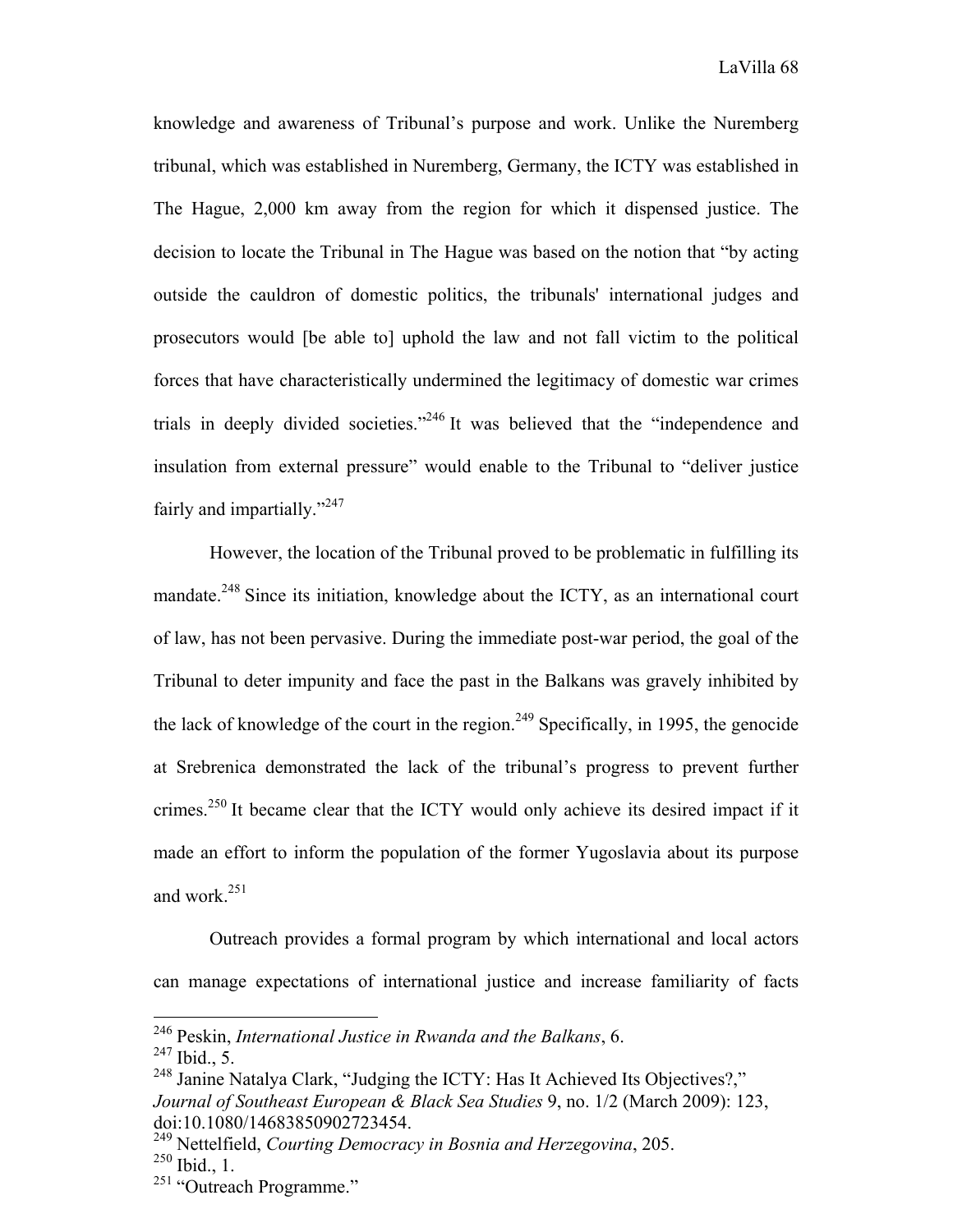about the war established in the courts. According to Nettelfield "courts' expressivist impact will always be limited if individuals do not know how they work."<sup>252</sup> Although the location of the Tribunal may have removed it from the influence of political forces in the region, it may also explain the misperceptions and mistrust of local populations in the region. Thus, the location of the ICTY may have undermined the legitimacy of its proceedings. Because the court, and its proceedings and verdicts, were removed from the everyday lives of the people in the region, it was easier for the public to critique the verdicts being handed down by distant foreigners as biased. Specifically, that the ICTY is anti-Serbian.<sup>253</sup> In this regard, the decision to locate the ICTY in The Hague may have increased the functional need to adopt a public outreach strategy to overcome these negative perceptions and attitudes towards the Tribunal.

Finally, developments in norms of international judicial intervention following the Cold War may be responsible for the emergence of this new role of international tribunals. International tribunals can play a crucial role in peacebuilding when domestic authorities are unwilling and/or unable to investigate and prosecute war crimes cases. <sup>254</sup> With the understanding that justice, peace and democracy are mutually reinforcing imperatives, the UN Secretary General contended that although "restoring the capacity and legitimacy of national institutions is a long-term undertaking…urgent action to restore human security, human rights and the rule of law cannot be deferred. Thus, United Nations peace operations are often called upon

 <sup>252</sup> Nettelfield, *Courting Democracy in Bosnia and Herzegovina*, 2010, 282.

<sup>253</sup> "War Crimes Opinion Poll Discussed in Serbia," *ICTY*, February 28, 2012, http://icty.org/sid/11021.

<sup>254</sup> UNSC, *Report of the Secretary-General on The Rule of Law and Transitional Justice in Conflict and Post-Conflict Societies*, UN Doc S/2004/616 (August 23, 2004, 14), En, [hereinafter *The Rule of Law and Transitional Justice*].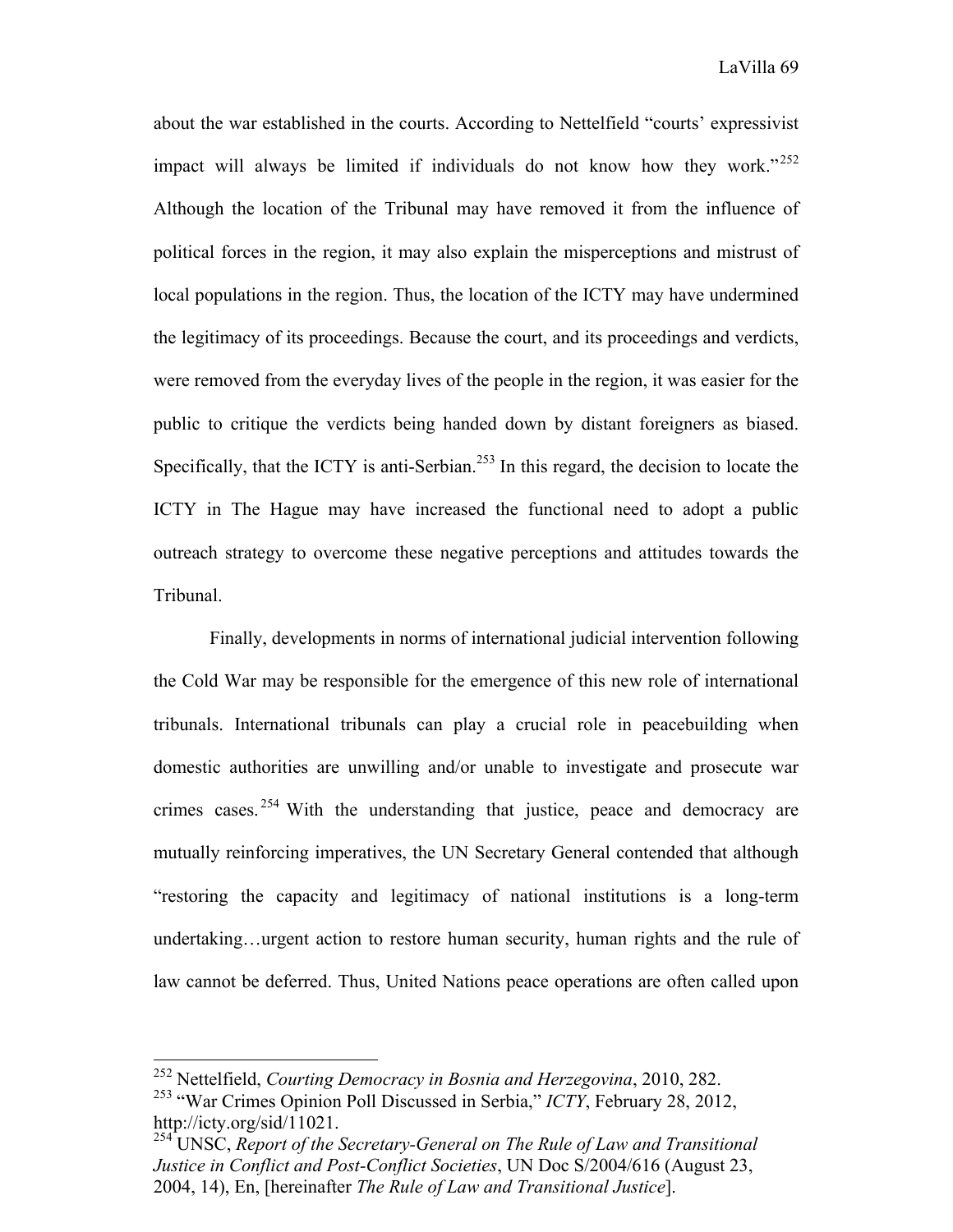to help fill this rule of law vacuum."<sup>255</sup> According to McAuliffe, "implementing processes of accountability in the aftermath of war will often serve as an impetus for rebuilding the judiciary, and vice versa."<sup>256</sup> The notion that peace and justice are reinforcing in this way may be responsible for changing the character of international justice and transforming the role of international tribunals in post-conflict societies.

There are a number of possible explanations for the change in the role of international tribunals. This brief examination of some of the possible causes illustrates the ways in which the circumstances surrounding an international tribunal's establishment, its legal basis, political aims, criminal and territorial jurisdiction, and relationship with the region for which it distributes justice are linked.

## **Implications and Conclusion**

The purpose of this study has been to better understand the ICTY's role and activities, in part by comparing them to the roles and activities of the Nuremberg tribunal. Perhaps the most important distinction is the legacy of each of these bodies. Since July 1, 2013, jurisdiction over ICTY cases has been transferred to the MICT. This transition calls attention to what the Tribunal's role has been in transitional justice processes in the former Yugoslavia. Evaluation of the Tribunal's work identifies one of its key contributions to reconciliation and peacebuilding efforts in BiH as the development of the WCC in the State Court of BiH, as well as the strengthening of national judiciaries in the region. As an international tribunal, the ICTY was established to prosecute those individuals responsible for violations of international humanitarian law. As its work evolved it also assumed the responsibility of building the capacity of national judiciaries in the former Yugoslavia and

 <sup>255</sup> Ibid., 10.

<sup>256</sup> McAuliffe, *Transitional Justice and Rule of Law Reconstruction: A Contentious Relationship*, 5.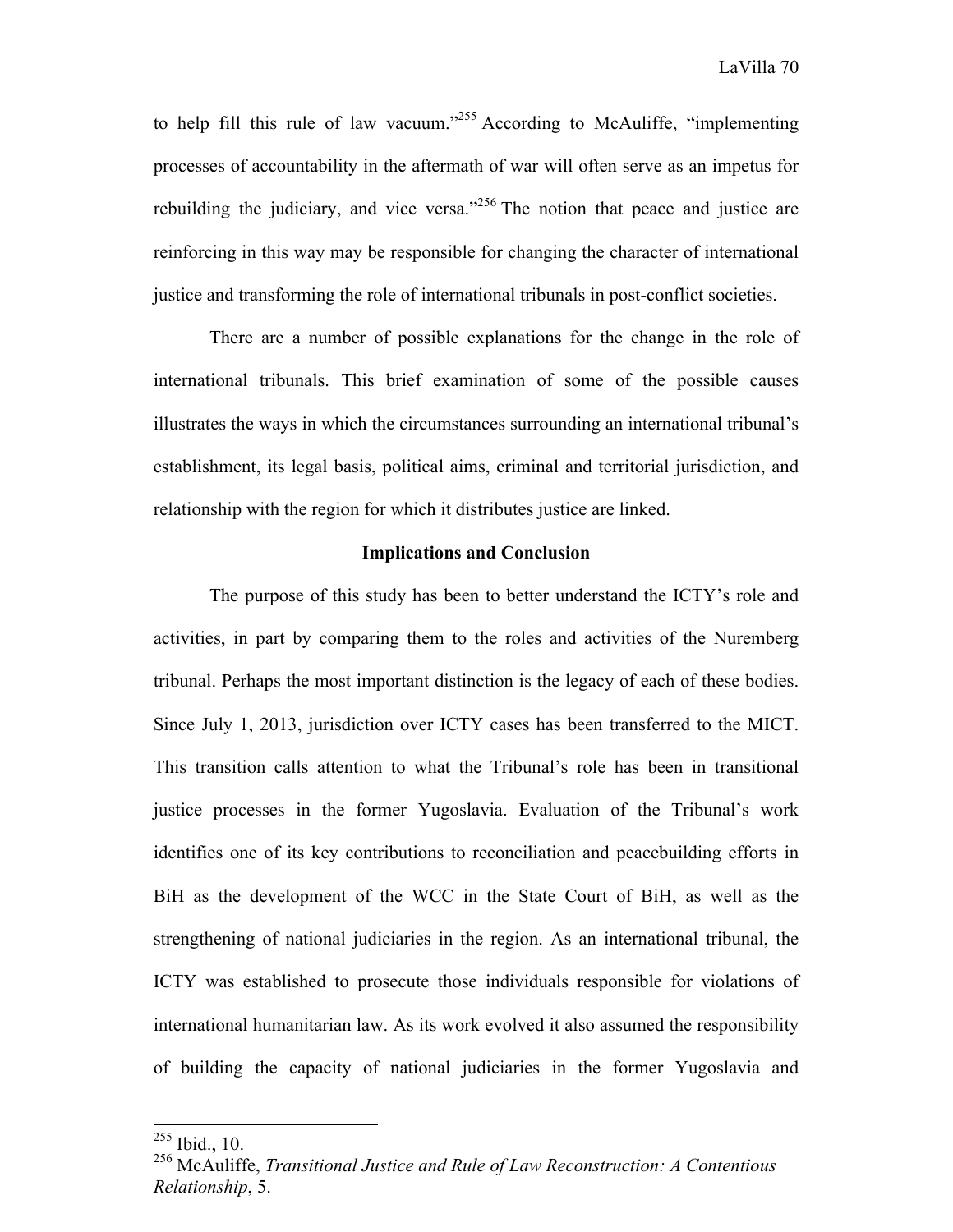outreaching the findings of the Tribunal to both the international community and local communities in the region of the former Yugoslavia.

At the ICTY Global Legacy Conference held in Sarajevo, BiH in November 2012 representatives from the ICTY, the broader international community, and officials from national judiciaries, experts on transitional justice issues, lawyers, victims, journalist, politicians, representatives from leading NGOS, and other local stakeholders gathered to discuss the ICTY's role and accomplishments in BIH and the greater Balkan region. During the conference, participants engaged in constructive dialogue about the scope of the Tribunal's legacy, its role in transitional justice processes, and local priorities for the future. The legacy of the ICTY, or "that which the Tribunal will hand down to its successors and others" includes the factual findings, judgments and decisions of the court; the Tribunal's rules of procedure and evidence and best practices; the records of the Tribunal; its institutional legacy in developing local judiciaries and establishing a precedent for the creation of other international and hybrid criminal courts; its regional legacy in promoting the rule of law and supporting domestic judicial capacity in the region; and the MICT through which the Tribunal's work will be continued and preserved.<sup>257</sup>

The ICTY's contribution to the rule of law and peace and reconciliation in the region is indisputably immense. It spans from the war crimes trials to the establishment of new courts in the region. According to Judge Hilmo Vucinic, Court of BiH, the importance of the legacy of the ICTY is "huge for the jurisdiction of Bosnia and Herzegovina."258 He asserted that:

 <sup>257</sup> Richard H. Steinberg, *Assessing the Legacy of the ICTY* (Martinus Nijhoff Publishers, 2011).

<sup>258</sup> Nerma Jelacic, Szabo, and Kosca-Vrlazic, "Legacy of the ICTY in the Former Yugoslavia," 25.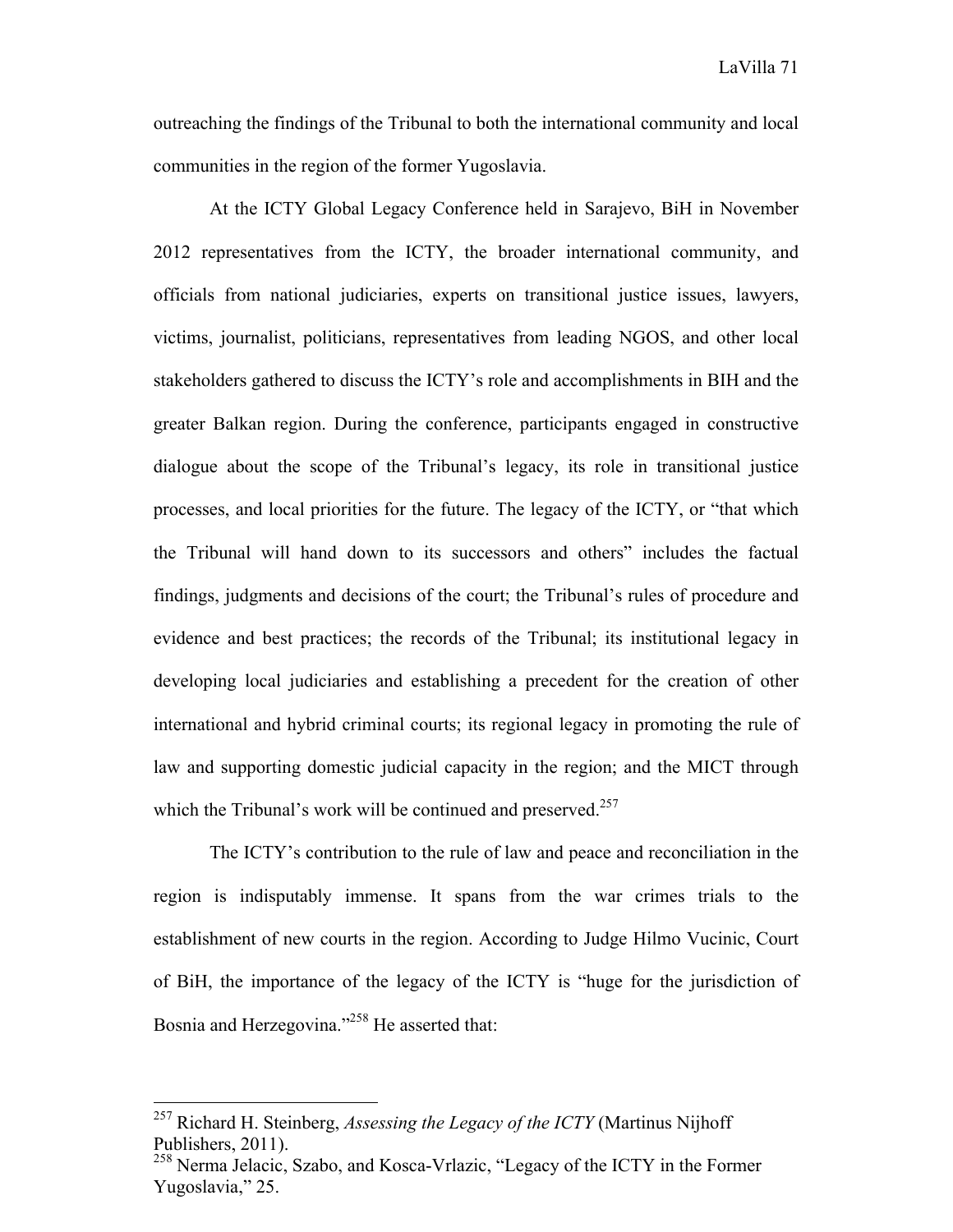The increase in efficiency is immense if we take into account that from 2005, when the War Crimes Department was established, until September 2012, ninety cases of war crimes were finalized involving 122 accused, while, before the ICTY 126 persons were accused, and the ICTY needed the period from 1993 until 2012 to complete the trials in these cases.<sup>259</sup>

Vucinic explained:

The Law on Transfer of Cases from the ICTY to the Prosecutor's Office of Bosnia and Herzegovina and Use of Evidence Collected by the ICTY in Proceedings before the Courts in Bosnia and Herzegovina…[are] a novelty in criminal legislation in Bosnia and Herzegovina…[it] is a decisive contribution to the processing of war crimes before the Court of Bosnia and Herzegovina and enables us to use all evidence obtained by the ICTY.<sup>260</sup>

In conjunction with the research and interviews conducted for this project, the conference proceedings clearly illustrate how the Tribunal's engagement in extensive trainings and administration of substantial assistance to national courts has redefined its role in the region. In this way, it has raised the question of the future role and responsibility of international tribunals in the peacebuilding process in post-conflict societies.

As the first international tribunal to be established since the Nuremberg and Tokyo tribunals, as well as the first international court established by the UN, the ICTY provides a model for the development of future international judicial mechanisms. Since the establishment of the ICTY and the ICTR, the ICC along with a number of special 'hybrid,' 'mixed' and 'internationalized' courts and tribunals have been established, including the Special Court for Sierra Leone (SCSL) in 2002, the

 <sup>259</sup> Ibid.

<sup>&</sup>lt;sup>260</sup> Ibid., 24.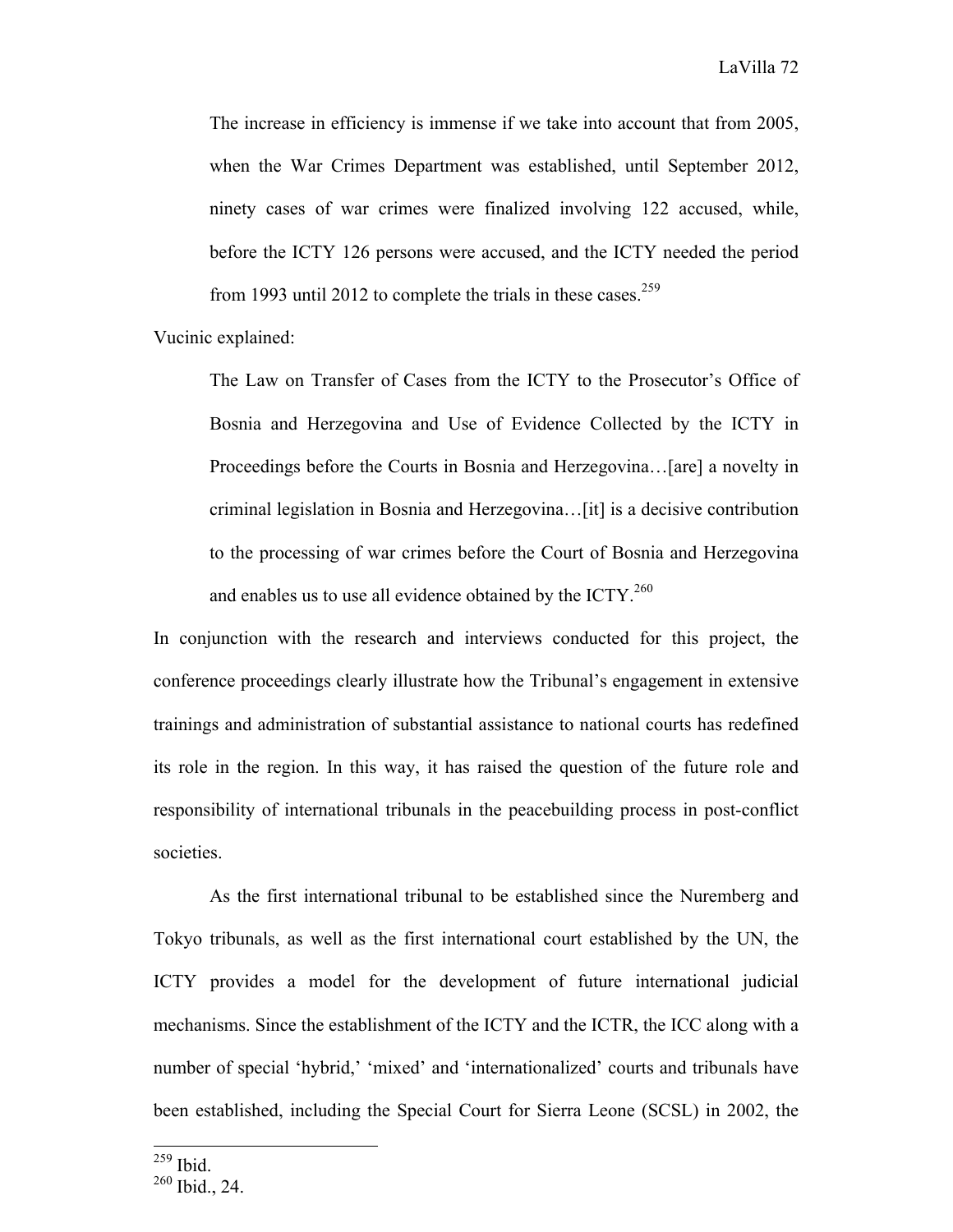Extraordinary Chambers in the Courts of Cambodia in 2003, and the Special Tribunal for Lebanon in 2009, in which international and domestic law, procedure and personnel are mixed.261 First and foremost, the shortcomings of the ICTY reinforced calls for the creation of the ICC, the first permanent and treaty based international criminal court.<sup>262</sup> Furthermore, the ICTY has illustrated the incredible contribution that transitional justice mechanisms can make to strengthening domestic judicial capacity and helping fill the rule of law vacuum in post-conflict societies. These new hybrid, mixed, and internationalized courts and tribunals occupy a "middle ground between the purely international model adopted by the ICTY, ICTR, and ICC and the purely domestic courts."263 In light of the challenges faced by the ICTY, these special criminal tribunals have "sought to advance a number of [the Tribunal's principal] objectives" including re-establishing the rule of law and contributing to the restoration of peace in post-conflict societies. The shortcomings of the ICTY reinforced the need to adopt integrated and complimentary approaches to dispensing justice in the aftermath of conflict. In this regard, these special courts and tribunals aim to further contribute to building local capacity in a weak or failing domestic judicial system.<sup>264</sup> According to the Secretary-General:

There a number of important benefits to locating tribunals inside the countries concerned, including easier interaction with local population, closer proximity to the evidence and witnesses and being more accessible to victims…National location also enhances the national capacity-building contribution…allowing them to bequeath their physical infrastructure (including buildings, equipment and furniture) to national justice systems, and to build the skills of national

 <sup>261</sup> Ibid., 80.

<sup>262</sup> Kerr and Mobekk, *Peace and Justice: Seeking Accountability After War*, 58.

<sup>263</sup> Ibid., 81.

 $^{264}$  Ibid., 176.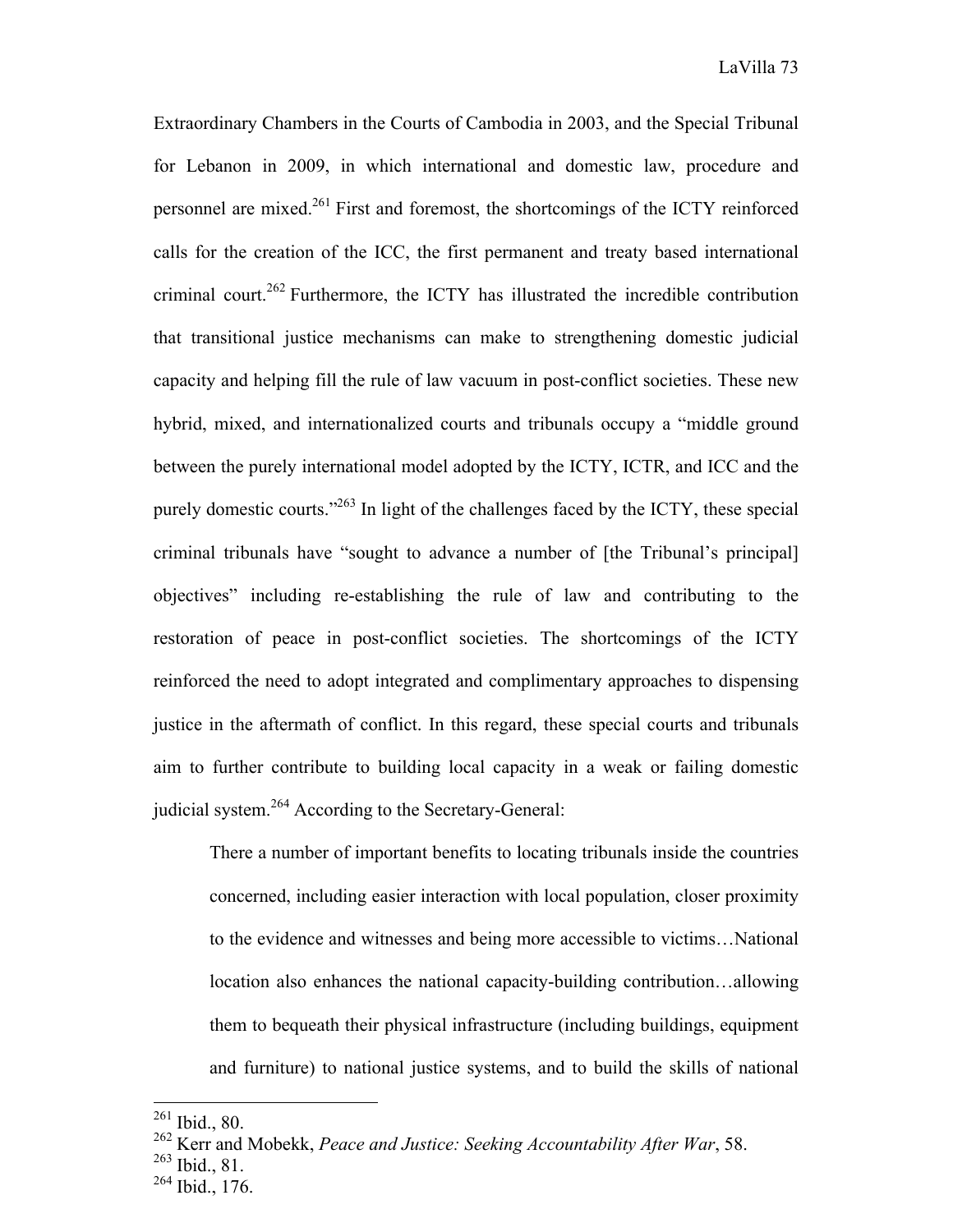LaVilla 74

justice personnel. In the nationally located tribunals, international personnel work side by side with their national counterparts and on-the-job training can be provided to national lawyers, officials and staff.<sup>265</sup>

Public outreach strategies have also been adopted by many of the ICTY's successors, including the ICC, in light of the challenges faced by the ICTY. Effective communication and outreach have been recognized as crucial elements in the success of transitional justice. The failures of the ICTY, in engaging with the local community at an early stage, led these new international justice mechanisms to initially adopt strategies to ensure that affected communities are informed, updated, and engaged in the investigations and proceedings.<sup>266</sup>

Taken together, the findings of this study provide important insight into how the notions of accountability, rule of law, and peace and justice have evolved over time. Despite the criticism of the ICTY, the absence of such an organization would have caused BiH, as well as other regions of the former Yugoslavia, to significantly lag behind in their quest for democracy and reconciliation. This thesis illustrates that it is no longer enough for *ad hoc* tribunals such as the ICTY to merely exist and fulfill their basic mandates. The real success of international justice relies on these institutions' ability to transfer responsibility from the international community to the local community and establish domestic judiciaries that can carry on their missions and make them domestic initiatives. Just as the ICTY was predicated on Nuremberg's legacy, the establishment of future international judicial mechanisms will likely continue to be influenced by the ICTY's experience. Therefore, understanding how

 <sup>265</sup> *The Rule of Law and Transitional Justice*, *supra* note 253.

<sup>266</sup> Clara Ramirez-Barat, *Making an Impact: Guidelines on Designing and Implementing Outreach Programs for Transitional Justice* (International Center for Transitional Justice, January 2011), 6.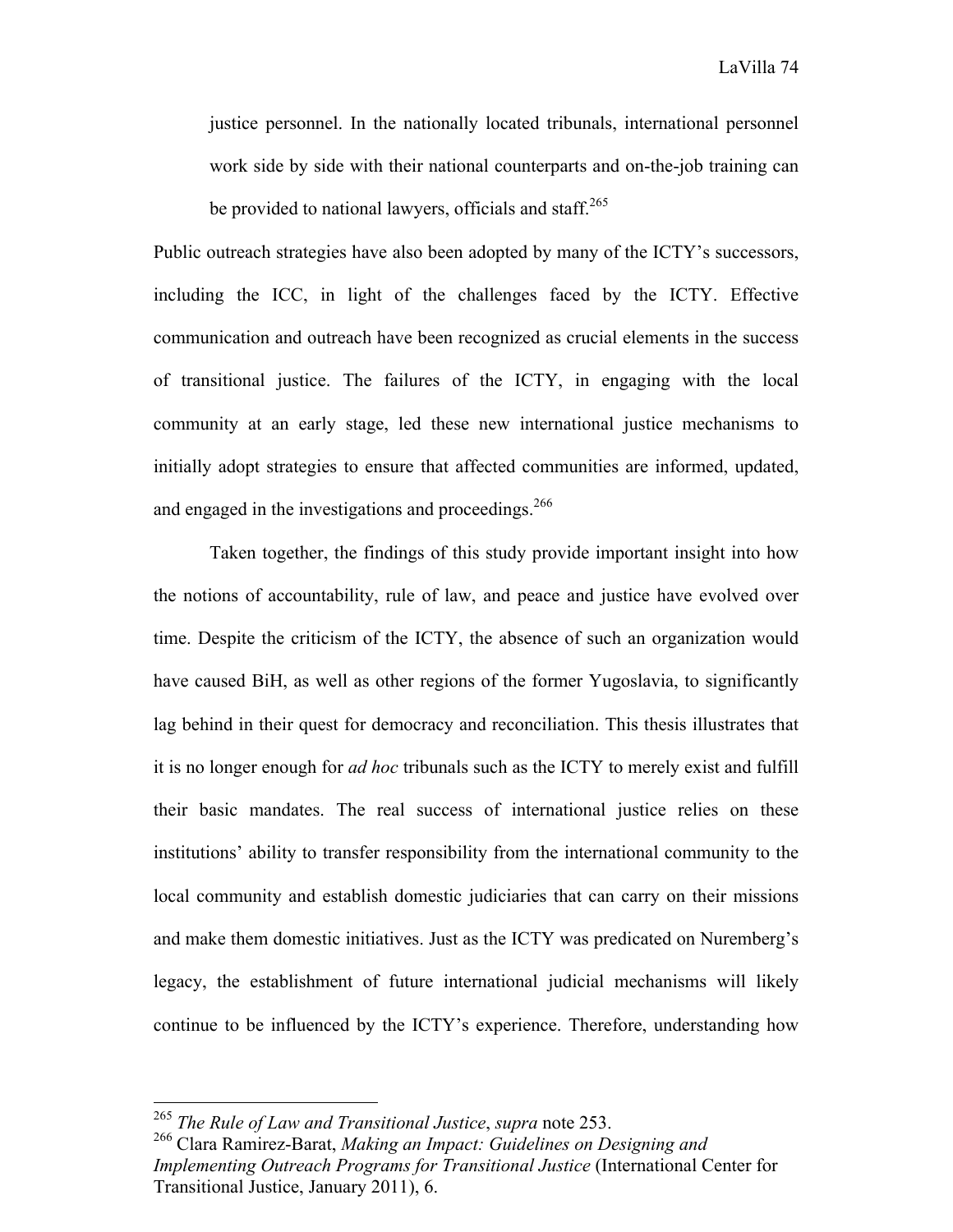the ICTY is both similar and different from the Nuremberg tribunal provides important insight into how the role of international tribunals will continue to change.

As the  $20<sup>th</sup>$  anniversary of the ICTY's establishment approached, Judge Carmel Agius, Vice President of the ICTY, urged participants of the *ICTY Global Legacy Conference*, held in Sarajevo, BiH in 2012, to remember the legacy of the Nuremberg trials. Recalling the ICTY's rocky start, and doubts surrounding the Tribunal's capability to "conduct a proper investigation, let alone hold a trial," Judge Agius called attention to the legacy the ICTY has built over the course of its mandate. He asserted that, having indicted and accounted for 161 individuals accused of war crimes in the former Yugoslavia, the ICTY "is a leader in the global fight for justice."267

So—the question remains, what is the ICTY leaving behind? When will the Tribunal's legacy be fulfilled? According to Judge Agius:

The legacy of the ICTY, the facts it established, its archives, and its contribution to the rule of law in the region will certainly prove to be a decisive facilitator in the process of facing the past and securing reconciliation in not only Bosnia and Herzegovina but also the entire region. The Tribunal's legacy will be fulfilled when it inspires this and future generations to transform Bosnia and Herzegovina through the rule of law, accountability, and equal justice. $268$ 

The ICTY has demonstrated the role the international community can play in preventing a return to conflict in the future. By addressing the causes of conflict, in a legitimate and fair manner, the ICTY was able to strengthen the rule of law in the

 <sup>267</sup> Nerma Jelacic, Szabo, and Kosca-Vrlazic, "Legacy of the ICTY in the Former Yugoslavia," 13.

 $^{268}$  Ibid., 14.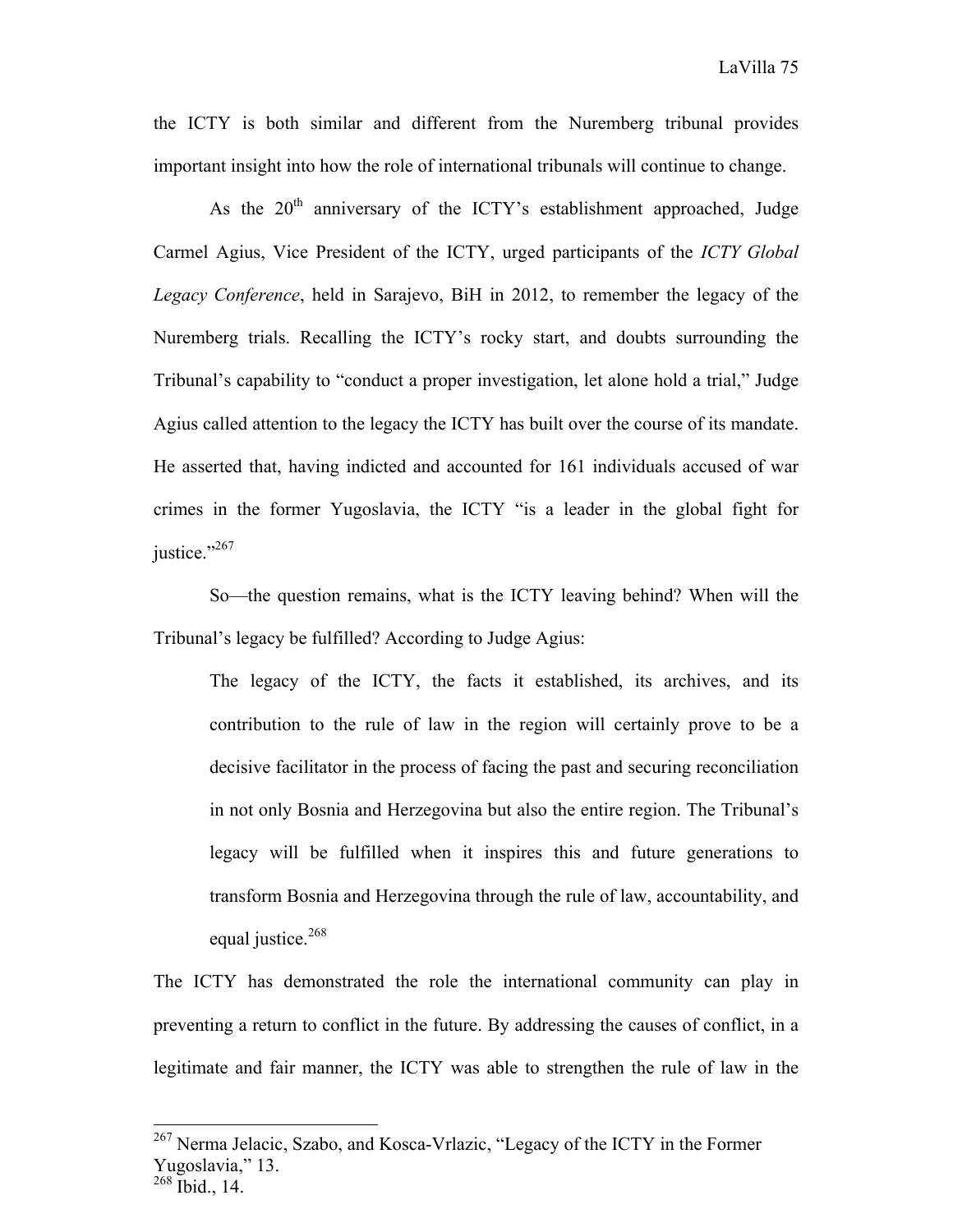region of the former Yugoslavia in the wake of conflict. The role of international tribunals should extend well beyond the courtroom. The unprecedented role assumed by the ICTY, to help rebuild the rule of law in the region of the former Yugoslavia was crucial to fulfilling its mandate. In comparison to the Nuremberg tribunal, as well as in its own right, there are a number of lessons to be learned from the ICTY. International tribunals face a host of constraints. In transitional contexts, limits are placed on the reach of criminal justice. Moreover, funding, resources, caseload, and time constraints make balancing and achieving primary objectives complex. For this reason, it is pivotal that international war crimes tribunals consider their exit strategy and legacy at the time of establishment.

The conclusion of the ICTY legacy conference offers a good summary of the important themes that arose in the conference, as well as my interviews. After the final panel, the difficulty in drawing conclusions from open debate was noted. The Director of Communication at the International Center for Transitional Justice (ICTJ) noted that the people of BiH are "still fighting against each other with [their] versions of truth."269 Now, the legacy of the ICTY is offering the community of BiH a "unique opportunity" to make use of their findings to advance the work of domestic courts and encourage the organic growth of reconciliation in the region.  $270$  One of the closing speakers at the conference noted that human rights violations do not happen in the abstract—justice must be made to address people in their daily lives. Therefore, when we look to the future, it is important to look towards the new generation and recognize the importance of bolstering national judicial capacity and conducting outreach in the public sphere.

 <sup>269</sup> Ibid., 82.

 $270$  Ibid., 107.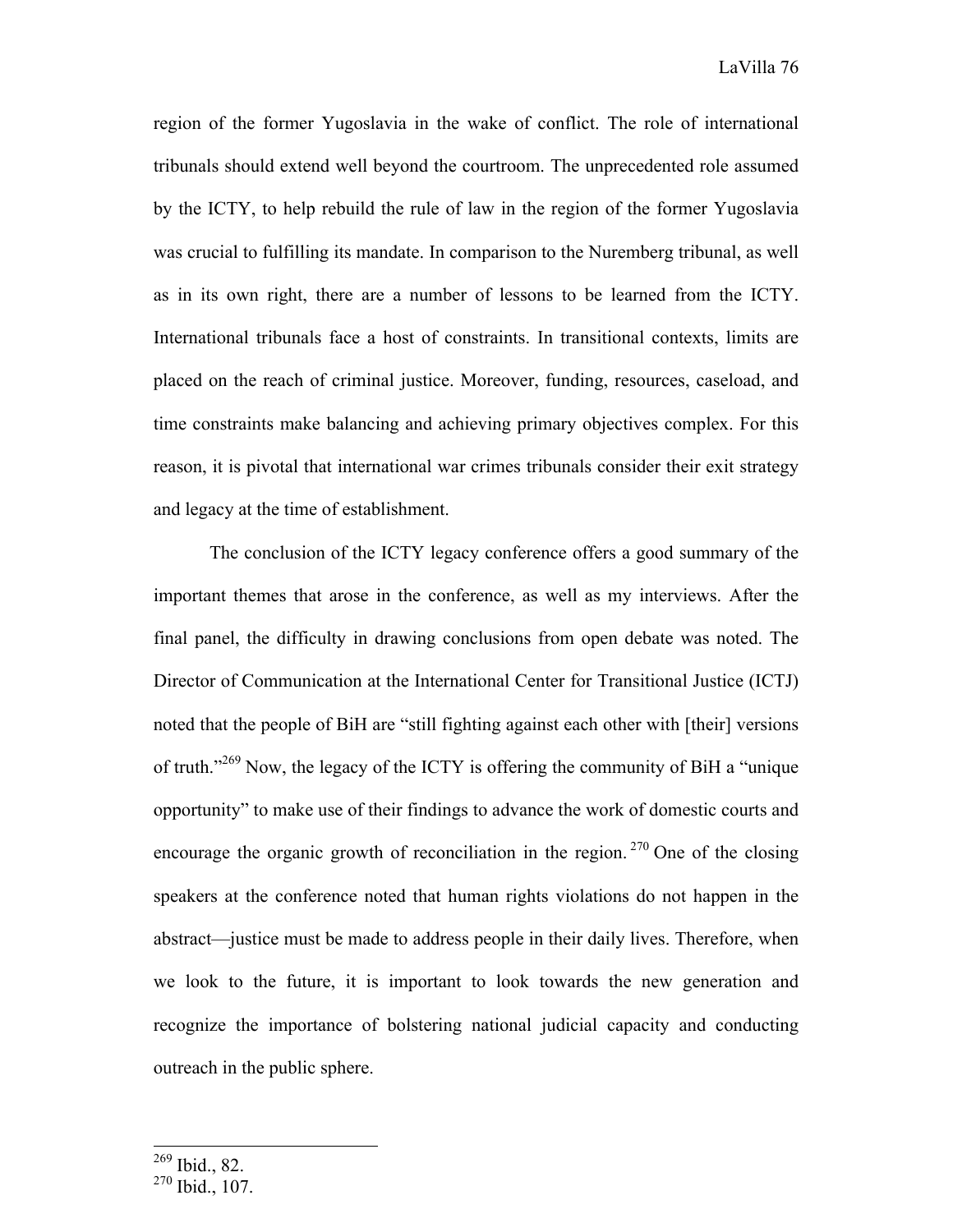Ultimately, the extent to which international institutions facilitate societal reconciliation is, and will be, understood within the context of the legacies they leave behind. What we can learn from the incorporation of assessing issues of impact in the completion strategies of *ad hoc* tribunals is that prior to their establishment, there is a need to examine and clearly define their desired goals and objectives for post-conflict societies. This study shows that in the future, institutions such as the ICTY will not be judged solely on the merit of the ideals that they were established on, but instead on their concrete successes in the domestic arena and their ability to fortify domestic judicial capacity. It is only with meaningful support of domestic reform constituencies, specifically, domestic rule of law capacity building within the justice sector, that international judicial intervention will have the greatest hope for maintaining and restoring peace in post-conflict societies.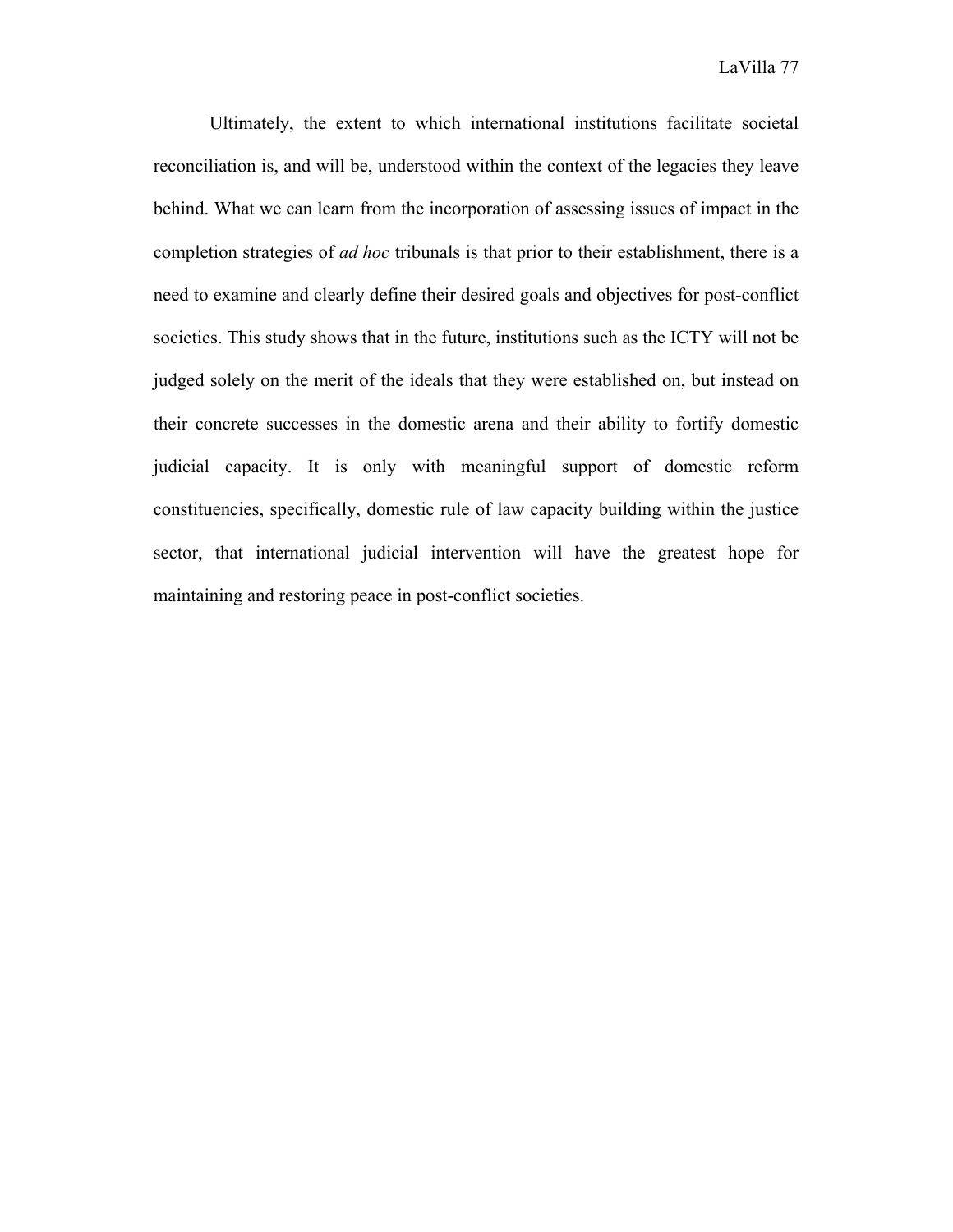## **Bibliography**

"About the ICTY." Accessed March 23, 2014.

http://www.icty.org/sections/AbouttheICTY.

- "Article IX of the General Framework Agreement for Peace in Bosnia-Herzegovina." *Office of the High Representative*, December 14, 1995. http://www.ohr.int/dpa/default.asp?content\_id=379.
- "Bridging the Gap with Local Communities." *ICTY*. Accessed March 21, 2014. http://www.icty.org/sections/Outreach/BridgingtheGapwithlocalcommunities.

"Capacity Building." *ICTY*. Accessed February 19, 2014. http://www.icty.org/sid/240.

- "Charter of the United Nations: Chapter VII: Action with Respect to Threats to the Peace, Breaches of the Peace and Acts of Aggression." Accessed February 19, 2014. https://www.un.org/en/documents/charter/chapter7.shtml.
- Clark, Janine Natalya. "Judging the ICTY: Has It Achieved Its Objectives?" *Journal of Southeast European & Black Sea Studies* 9, no. 1/2 (March 2009): 123–42. doi:10.1080/14683850902723454.
- Clark, Janine Natalya. "The Three Rs: Retributive Justice, Restorative Justice, and Reconciliation." *Contemporary Justice Review* 11, no. 4 (December 2008): 331–50. doi:10.1080/10282580802482603.

"Completion Strategy." *ICTY*. Accessed March 23, 2014. http://www.icty.org/sid/10016.

- "Criminal Justice." *The World Justice Project*, June 9, 2012. http://worldjusticeproject.org/factors/effective-criminal-justice.
- DeLaet, Debra. *The Global Struggle for Human Rights: Universal Principles in World Politics*. Belmont, CA: Thompson Wadsworth, 2006.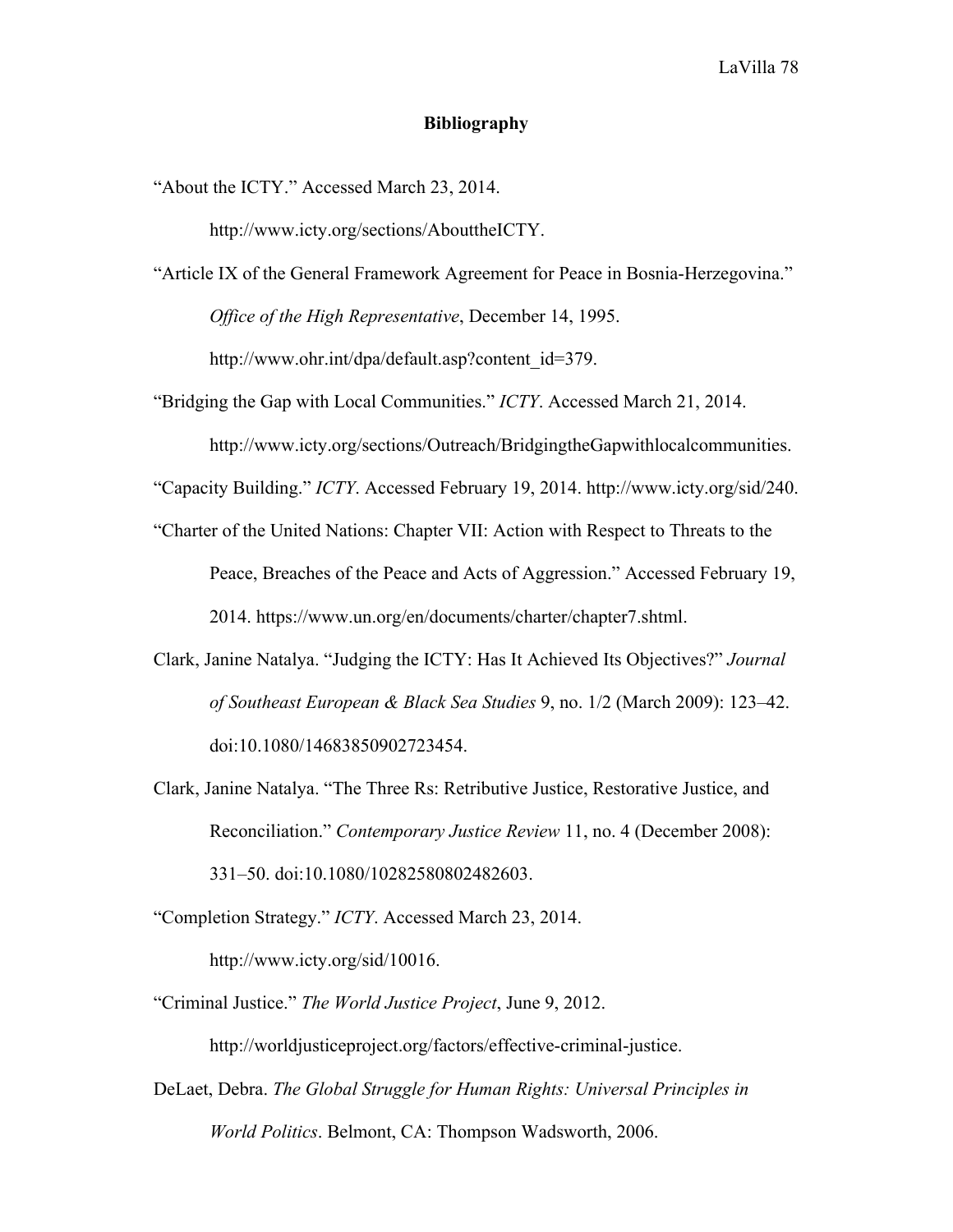"Factsheet on the War Crimes Justice Project." OSCE Office for Democratic Institutions and Human Rights, October 26, 2011. http://www.osce.org/odihr/84406.

Greppi, Edoardo. "The Evolution of Individual Criminal Responsibility under International Law." *International Review of the Red Cross*, 00:00:00.0. http://www.icrc.org/eng/resources/documents/misc/57jq2x.htm.

*ICTY Annual Outreach Report 2012*. The Netherlands: Outreach Program, Registry, ICTY, 2013.

"International Military Tribunal at Nuremberg." *United States Holocaust Memorial Museum*, June 10, 2013.

http://www.ushmm.org/wlc/en/article.php?ModuleId=10007069.

Interview by the author, November 12, 2012.

Interview by the author, November 20, 2012.

Interview by the author, November 26, 2012.

Jackson, Robert H. "Justice Jackson Weighs Nuremberg's Lessons: In a Reply to Critics of the Trial He Finds That It Has Made 'Undiscriminate Vengeance' Obsolete. Lessons of Nuremberg Lessons of Nuremberg." *New York Times*. June 16, 1946, sec. The New York Times Magazine. http://search.proquest.com/hnpnewyorktimes/docview/107765204/abstract/48 C308D1D15B4227PQ/1?accountid=10141.

Jackson, Robert H. "Opening Statement before the International Military Tribunal." *Robert H. Jackson*, November 21, 1945. http://www.roberthjackson.org/theman/speeches-articles/speeches/speeches-by-robert-h-jackson/openingstatement-before-the-international-military-tribunal/.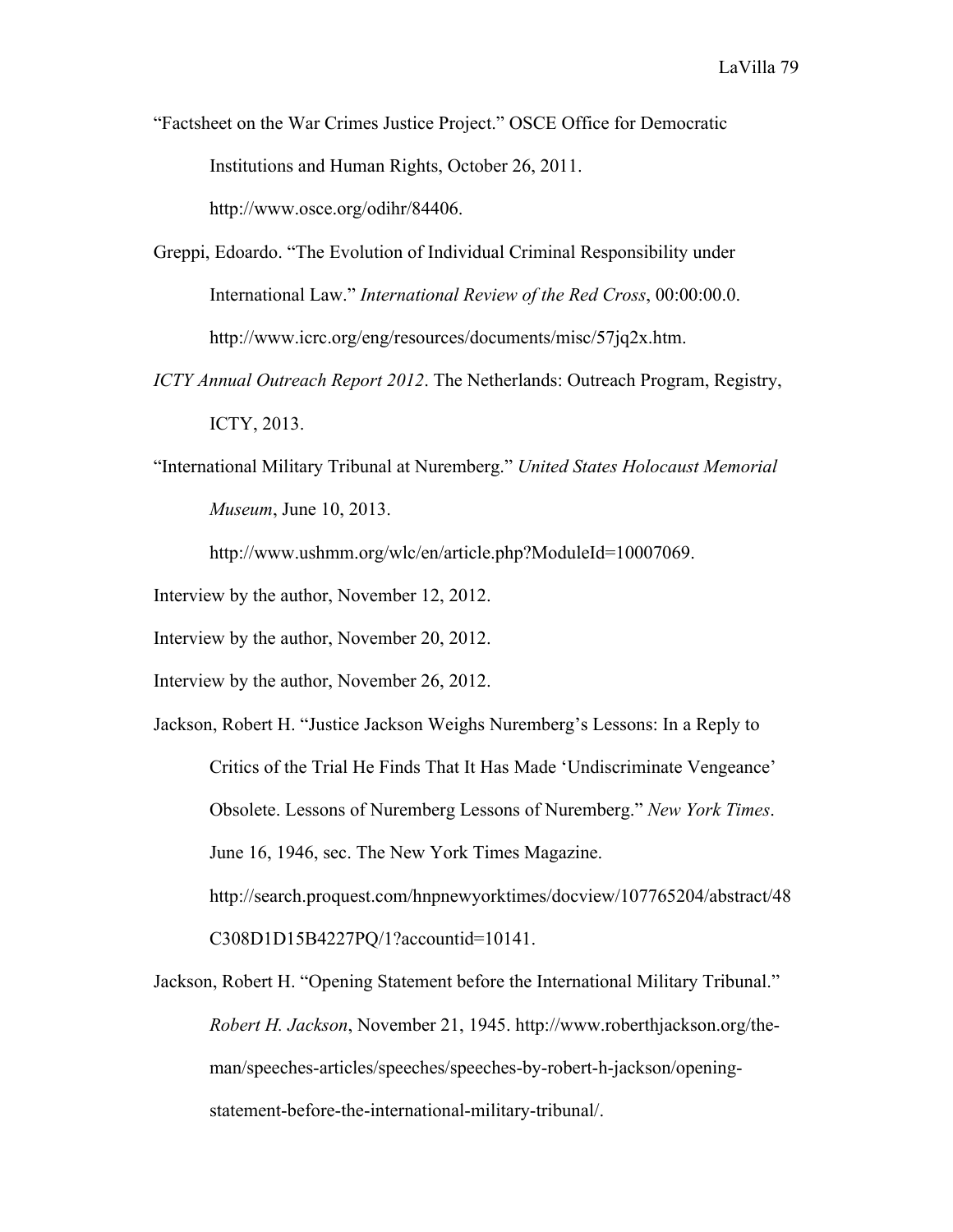- Jackson, Robert H. *Report of Robert H. Jackson United States Representative to the International Conference on Military Trials, London, 1945*. Washington, DC: Department of State, February 1949.
- Kerr, Rachel, and Eirin Mobekk. *Peace and Justice: Seeking Accountability After War*. Cambridge: Polity Press, 2007.
- "Mandate and Crimes under ICTY Jurisdiction." Accessed January 26, 2014. http://www.icty.org/sid/320.
- McAuliffe, Padraig. *Transitional Justice and Rule of Law Reconstruction: A Contentious Relationship*. London: Routledge, 2013.
- Naqvi, Yasmin. "The Right to the Truth in International Law: Fact or Fiction?" *International Review of the Red Cross* 88, no. 862 (June 2006): 245–73. doi:10.1017/S1816383106000518.
- Neier, Aryeh. *The International Human Rights Movement: A History*. Princeton, New Jersey: Princeton University Press, 2012.
- Nerma Jelacic, Suzana Szabo, and Slavica Kosca-Vrlazic, eds. "Legacy of the ICTY in the Former Yugoslavia Conference Proceedings Sarajevo, 6 November 2012; Zagreb 8 November 2012." Translated by Balkan Investigative Reporting Network (BIRN) BiH. ICTY Outreach Programme, 2013. http://www.icty.org/x/file/Outreach/conferences\_pub/naslijedje\_mksj\_sazg\_en.pdf.
- Nettelfield, Lara J. *Courting Democracy in Bosnia and Herzegovina*. Cambridge University Press, 2010.
- Orentlicher, Diane. *That Someone Guilty Be Punished: The Impact of the ICTY in Bosnia*. New York, NY: Open Society Institute, 2010.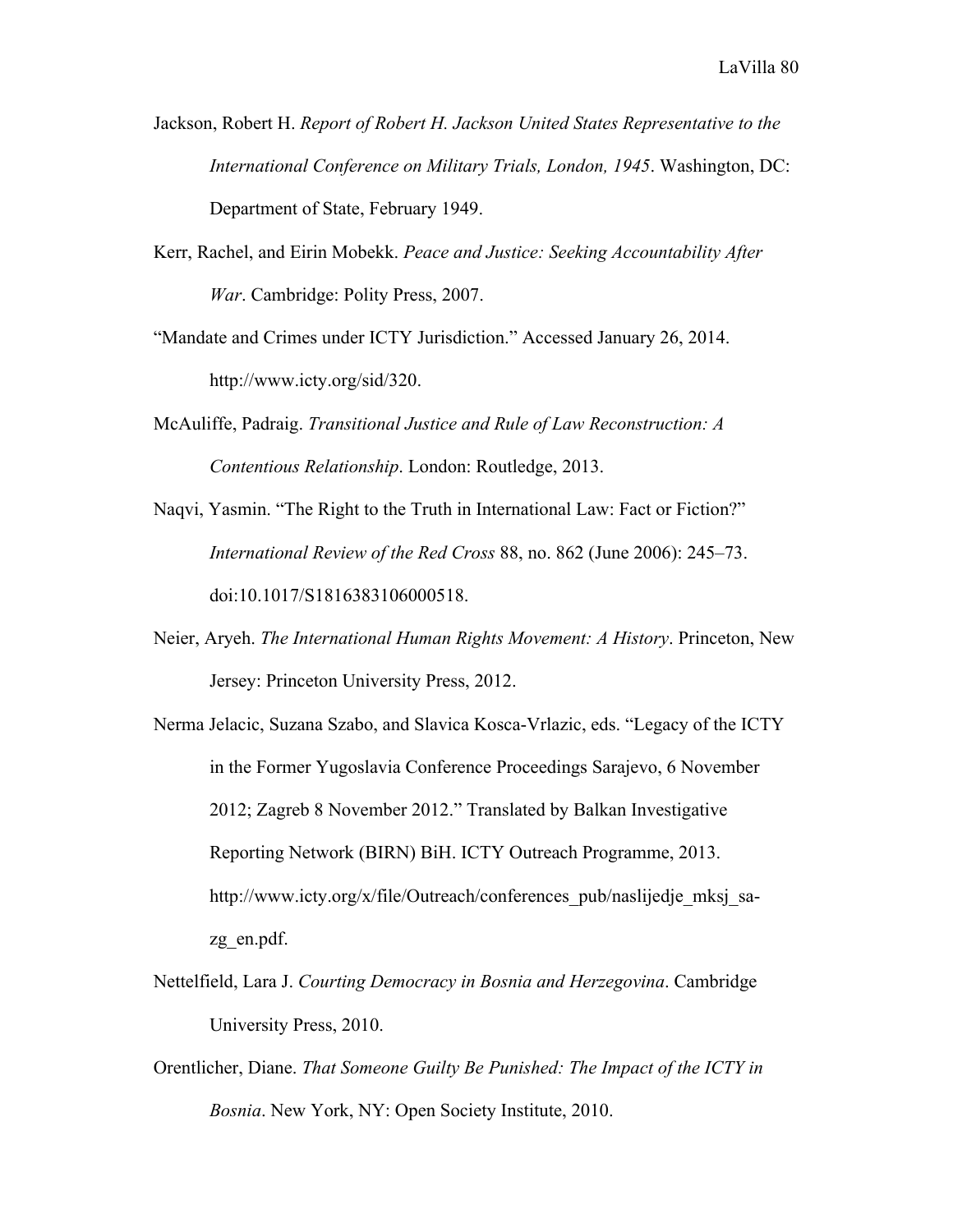http://www.opensocietyfoundations.org/sites/default/files/that-someoneguilty-20100708.pdf.

"Outreach Programme." *ICTY*. Accessed March 21, 2014.

http://www.icty.org/sections/Outreach/OutreachProgramme.

- Peskin, Victor. *International Justice in Rwanda and the Balkans*. Cambridge, New York: Cambridge University Press, 2009.
- "Photo Archive." *United States Holocaust Memorial Museum*, n.d. http://digitalassets.ushmm.org/photoarchives/detail.aspx?id=1040711.
- Pocar, Fausto. "Completion or Continuation Strategy?: Appraising Problems and Possible Developments in Building the Legacy of the ICTY." *Journal of International Criminal Justice* 6, no. 4 (September 1, 2008): 655–65. doi:10.1093/jicj/mqn043.
- President of the International Tribunal, *First Annual Report of the International Tribunal for the Prosecution of Persons Responsible for Serious Violations of International Humanitarian Law Committed in the Former Yugoslavia since 1991.* UN Doc S/RES/ , August 29, 1994.
- Ramirez-Barat, Clara. *Making an Impact: Guidelines on Designing and Implementing Outreach Programs for Transitional Justice*. International Center for Transitional Justice, January 2011.
- "Report of Robert H. Jackson to the President, Released by the White House on June 7, 1945." United States Government Printing Office, June 7, 1945.
- Rieff, David. *Slaughterhouse: Bosnia and the Failure of the West*. New York: Simon & Schuster, 1995.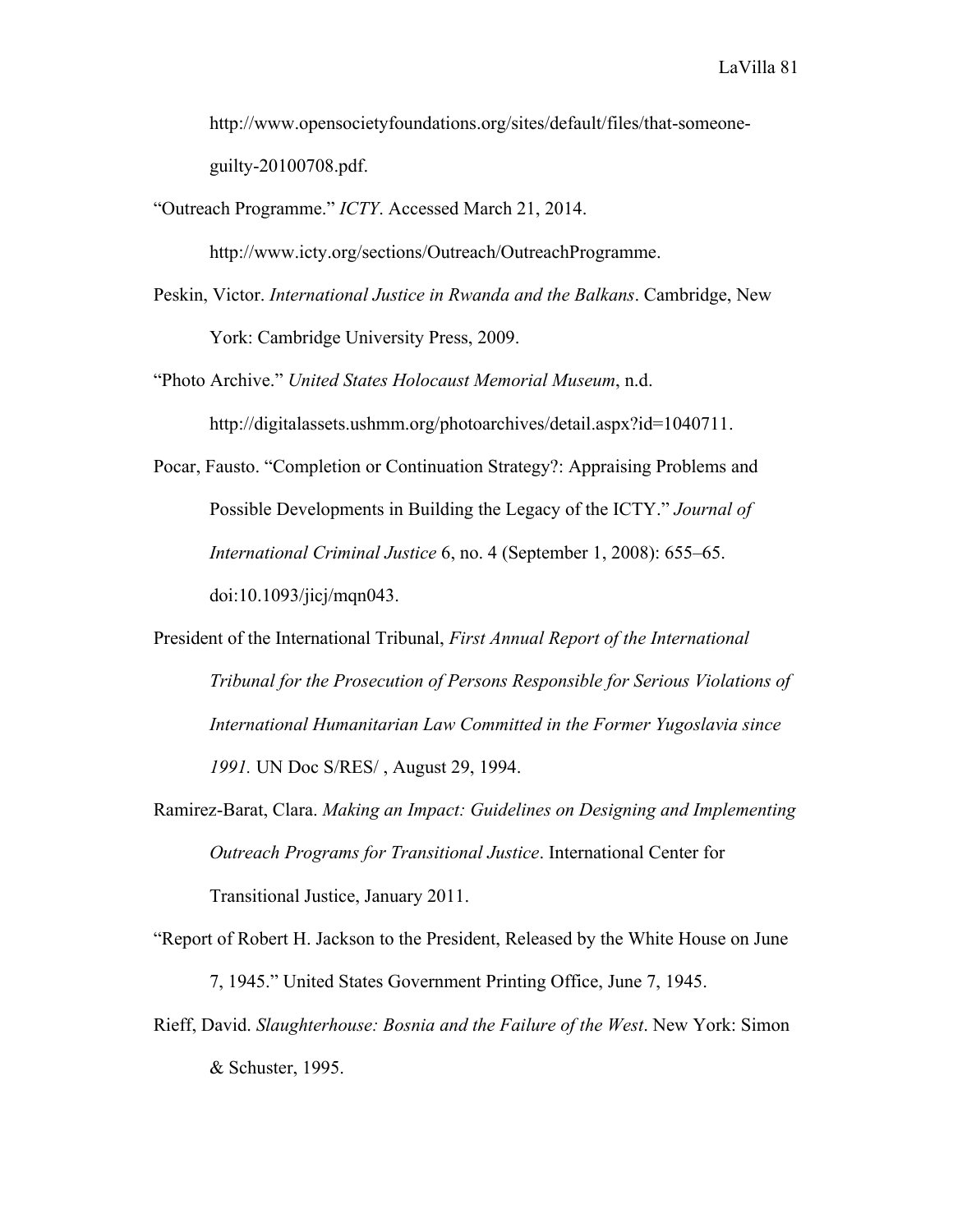- Roosevelt, Franklin, Winston Churchill, and Josef Stalin. "The Moscow Conference: Declaration of German Atrocities, Released November 1, 1943." United States Government Printing Office, 1944.
- Sands, Philippe, ed. *From Nuremberg to The Hague: The Future of International Criminal Justice*. Cambridge, New York: Cambridge University Press, 2003.

Shaw, Rosalind, and Lars Waldorf. *Localizing Transitional Justice: Interventions and Priorities after Mass Violence*. Edited by Pierre Hazan. Stanford, CA: Stanford University Press, 2010.

Stahn, Carsten. "The Future of International Criminal Justice." presented at the Opening of the Academic Year, Den Haag, Leiden University, 2009. http://media.leidenuniv.nl/legacy/opening-future-of-international-criminaljustice-pdf.pdf.

"Statute of the Tribunal." Accessed January 26, 2014. http://www.icty.org/sid/135.

- Steinberg, Richard H. *Assessing the Legacy of the ICTY*. Martinus Nijhoff Publishers, 2011.
- Subotic, Jelena. *Hijacked Justice: Dealing with the Past in the Balkans*. Ithaca: Cornell University, 2009.
- "Subsequent Nuremberg Proceedings." *United States Holocaust Memorial Museum*, June 10, 2013.

http://www.ushmm.org/wlc/en/article.php?ModuleId=10007074.

*Supporting the Transition Process: Lessons Learned and Best Practices in Knowledge Transfer Final Report*. Warsaw, Poland: OSCE Office for Democratic Institutions and Human Rights (ODIHR), September 2009. http://www.osce.org/odihr/68108.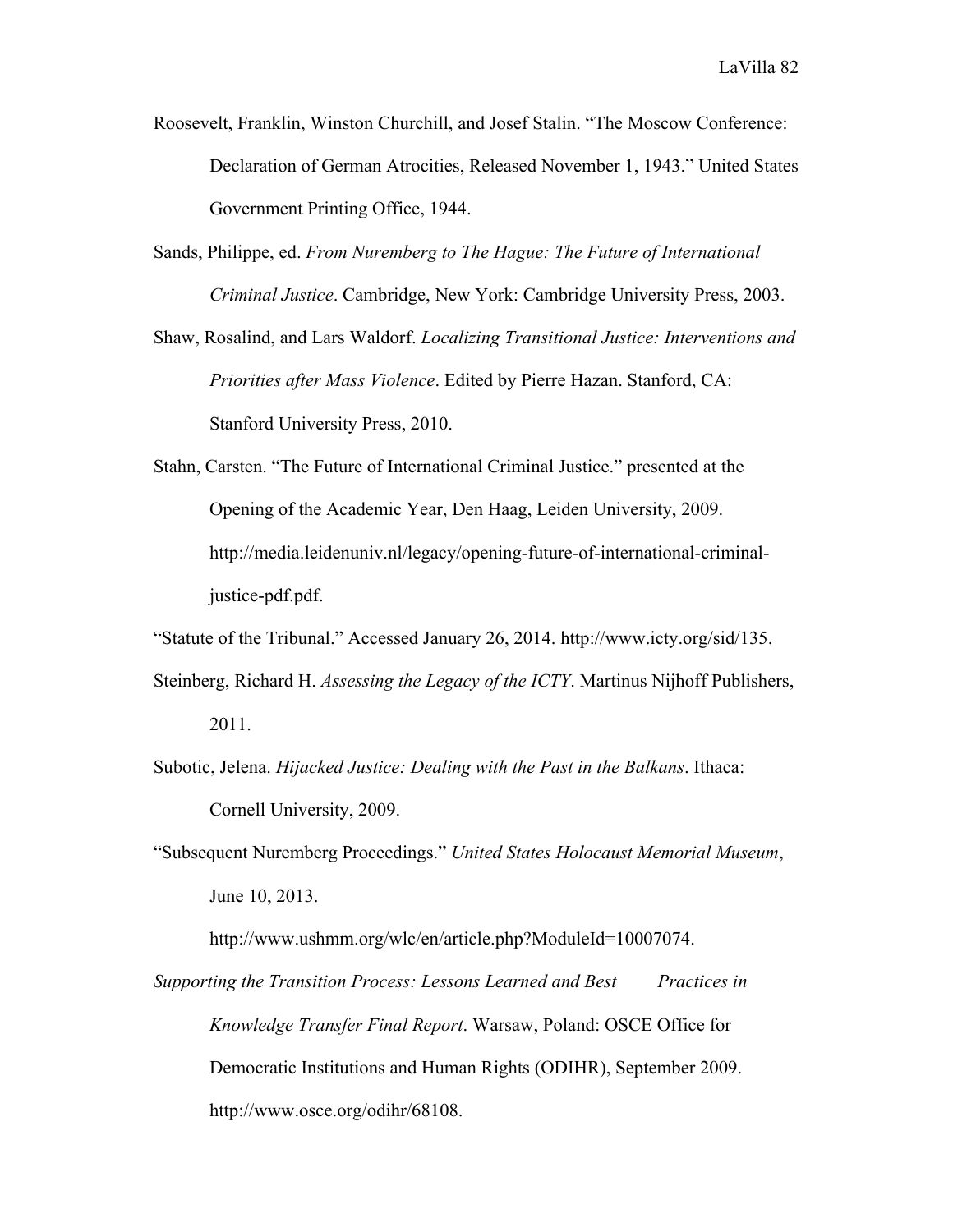- Taylor, Fred. *Exorcising Hitler: The Occupation and Denazification of Germany*. Bloomsbury Publishing USA, 2011.
- "The Conflicts." *ICTY*, n.d. http://www.icty.org/sid/322.
- "The Mechanism for International Criminal Tribunals." *ICTY*. Accessed March 20, 2014. http://www.icty.org/sid/10874.

"The Moscow Conference, October 1943." Text. Accessed March 23, 2014. http://avalon.law.yale.edu/wwii/moscow.asp.

"The Nuremberg Trials." *United States Holocaust Memorial Museum*, n.d. http://www.ushmm.org/research/research-in-collections/search-thecollections/bibliography/nuremberg-trials.

- UN Security Council. *Resolution 1503,* UN Doc S/RES/1503, August 28, 2003.
- UN Security Council. *Resolution 713*, UN Doc S/RES/713, September 25, 1991.

UN Security Council. *Resolution 780*, UN Doc S/RES/780, October 6, 1992.

- UN Security Council. *Resolution 808*, UN Doc S/RES/808, February 22, 1993.
- UN Security Council. *Resolution 827*, UN Doc S/RES/827, May 25, 1993.
- UN Secretary-General. *An Agenda for Peace: Preventative Diplomacy, Peacemaking and Peacekeeping: Report of the Secretary-General*, UN Doc A/47/277- S/24111, June 17, 1992.
- UN Secretary-General. *Report of the Secretary-General on The Rule of Law and Transitional Justice in Conflict and Post-Conflict Societies*, UN Doc S/2004/616, August 23, 2004.
- UN Secretary-General. *Report of the Secretary-General Pursuant to Paragraph 2 of Security Council Resolution 808 (1993)*, UN Doc S/RES/25704, May 3, 1993.

United Kingdom of Great Britain and Northern Ireland, United States of America, France, and Union of Soviet Socialist Republics. "Charter of the International